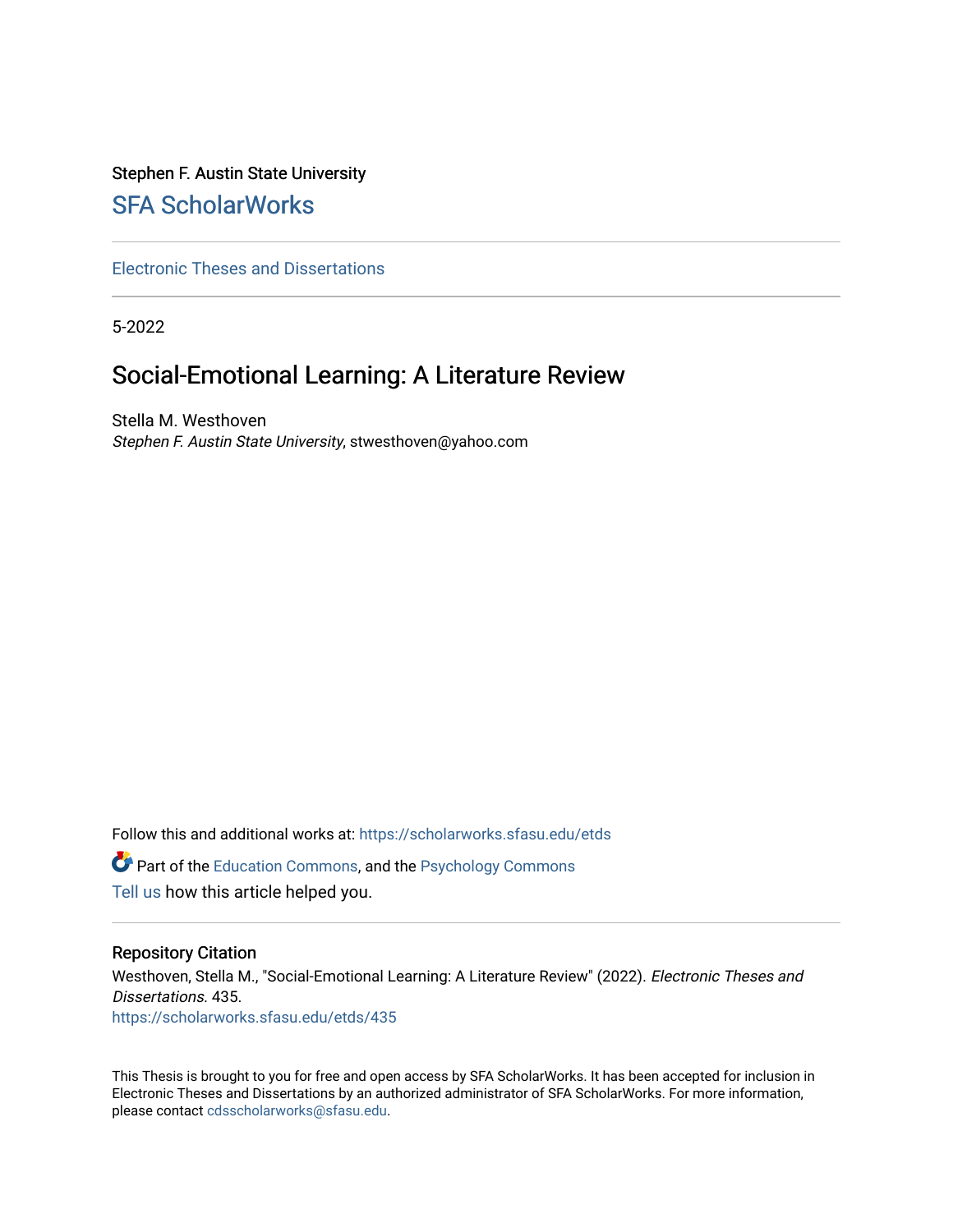# Social-Emotional Learning: A Literature Review

# Creative Commons License



This work is licensed under a [Creative Commons Attribution-Noncommercial-No Derivative Works 4.0](https://creativecommons.org/licenses/by-nc-nd/4.0/) [License](https://creativecommons.org/licenses/by-nc-nd/4.0/).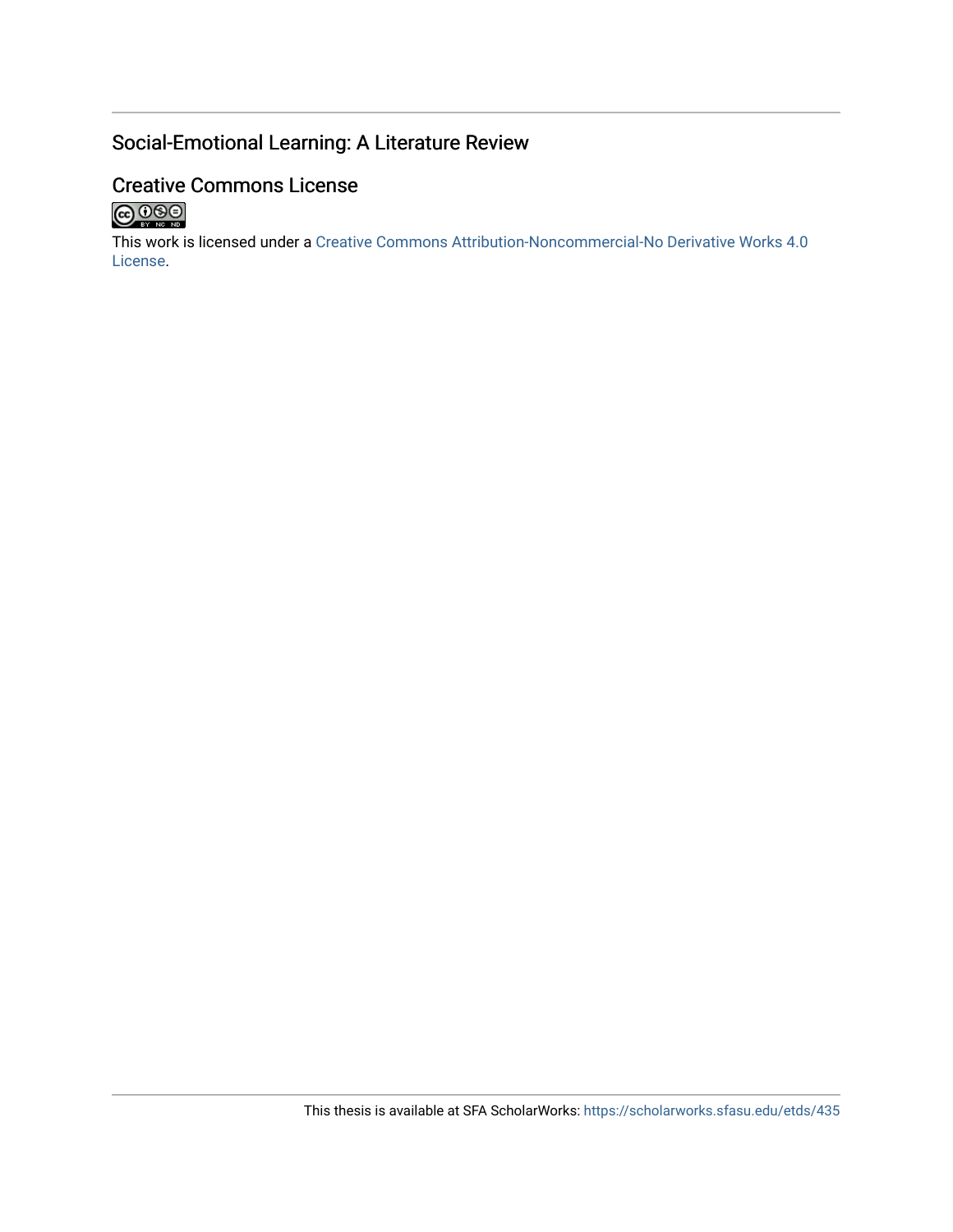# SOCIAL-EMOTIONAL LEARNING: A LITERATURE REVIEW

By

# STELLA M. WESTHOVEN, Master of Science

Presented to the Faculty of the Graduate School of

Stephen F. Austin State University

In Partial Fulfillment

Of the Requirements

For the Degree of

Master of Arts

# STEPHEN F. AUSTIN STATE UNIVERSITY

May, 2022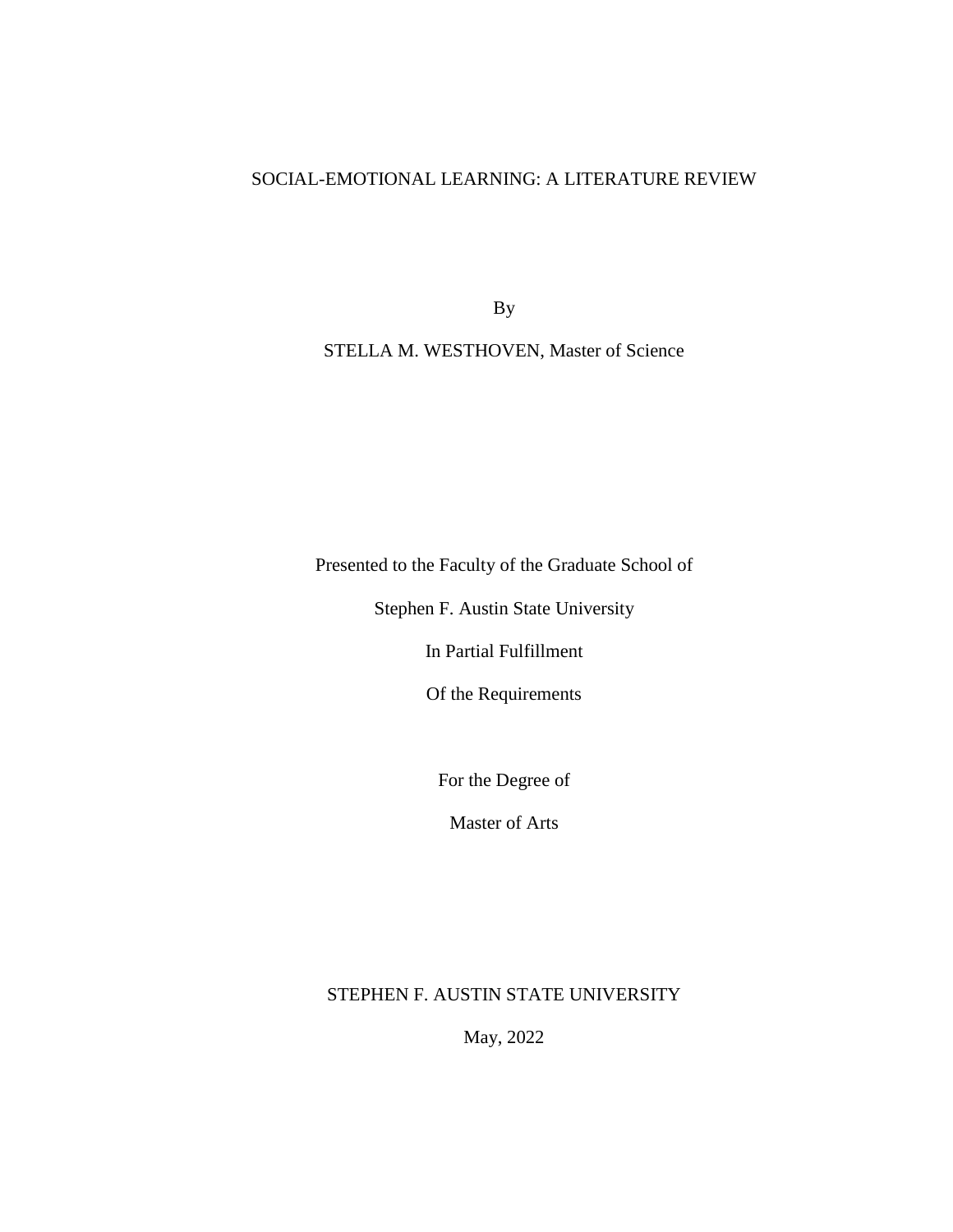Social-Emotional Learning: A Literature Review

By

Stella M. Westhoven, M.S.

APPROVED:

Dr. Nina Ellis-Hervey, Thesis Director

\_\_\_\_\_\_\_\_\_\_\_\_\_\_\_\_\_\_\_\_\_\_\_\_\_\_\_\_\_\_\_\_\_\_\_\_\_\_\_\_

\_\_\_\_\_\_\_\_\_\_\_\_\_\_\_\_\_\_\_\_\_\_\_\_\_\_\_\_\_\_\_\_\_\_\_\_\_\_\_\_

\_\_\_\_\_\_\_\_\_\_\_\_\_\_\_\_\_\_\_\_\_\_\_\_\_\_\_\_\_\_\_\_\_\_\_\_\_\_\_\_

\_\_\_\_\_\_\_\_\_\_\_\_\_\_\_\_\_\_\_\_\_\_\_\_\_\_\_\_\_\_\_\_\_\_\_\_\_\_\_\_

Dr. Jaimie Flowers, Committee Member

Dr. Sarah Savoy, Committee Member

Dr. Elaine Turner, Committee Member

Freddie Avant, Ph.D. Interim Dean of Research and Graduate Studies

\_\_\_\_\_\_\_\_\_\_\_\_\_\_\_\_\_\_\_\_\_\_\_\_\_\_\_\_\_\_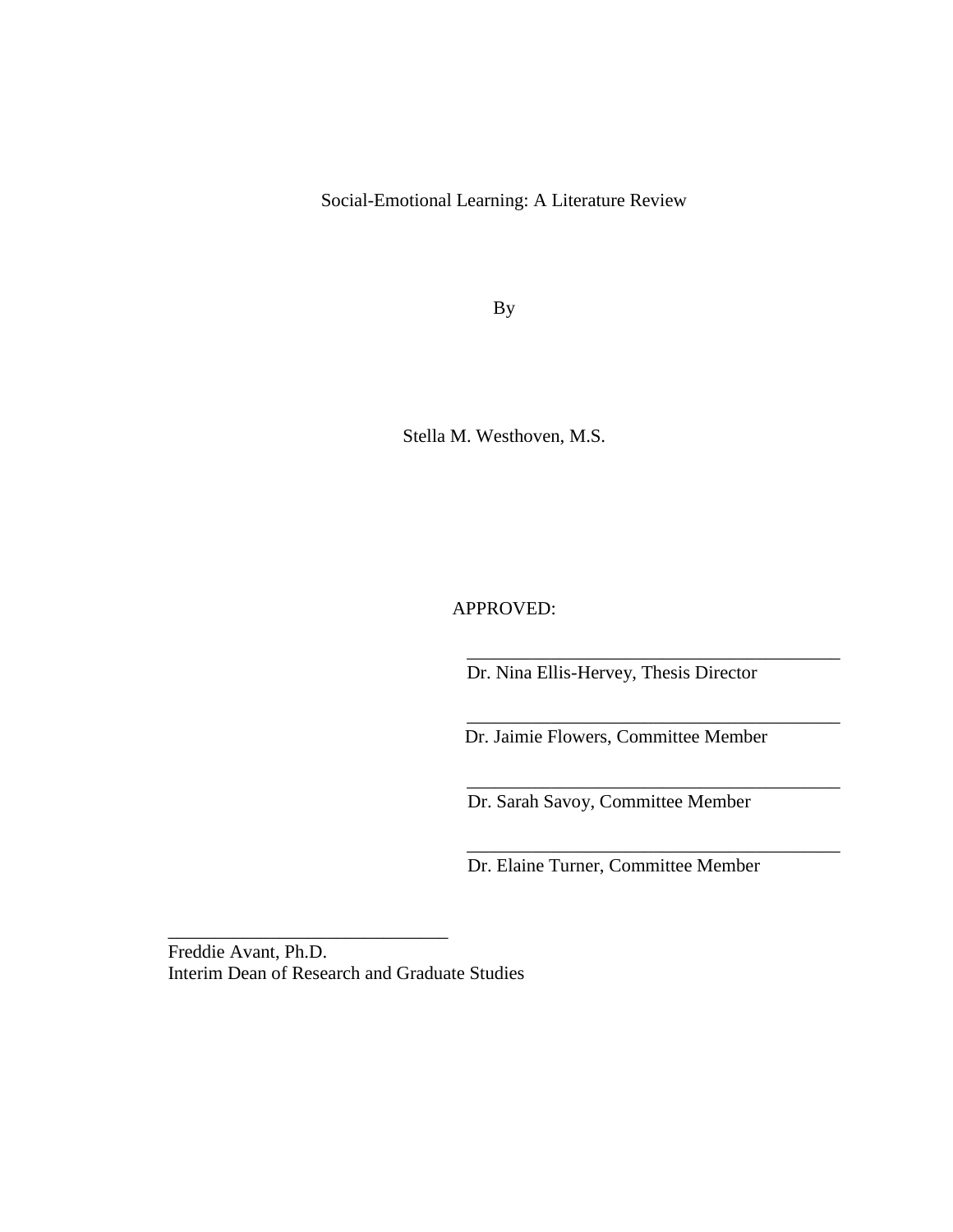## **ABSTRACT**

Social-emotional learning targets the development of positive interpersonal relationships, empathy, emotional regulation, healthy identities, personal/collective goal orientation, and responsibility in the decision-making process (CASEL Organization, 2021). Schools, however, have the main objective of ensuring that academic measures are met. Linking social-emotional learning and skills to the school system's principal goal, academic results, can facilitate the greater implementation of such programs within the school setting. This systematic literature review examined the relationship between socialemotional learning programs in schools and academic outcomes, such as grades, test scores, or grade point averages. Secondly, it explored the relationship between students' social-emotional skills and these academic outcomes. After the predetermined inclusionary and exclusionary criteria were implemented, a total of 36 articles were determined applicable to this systematic literature review.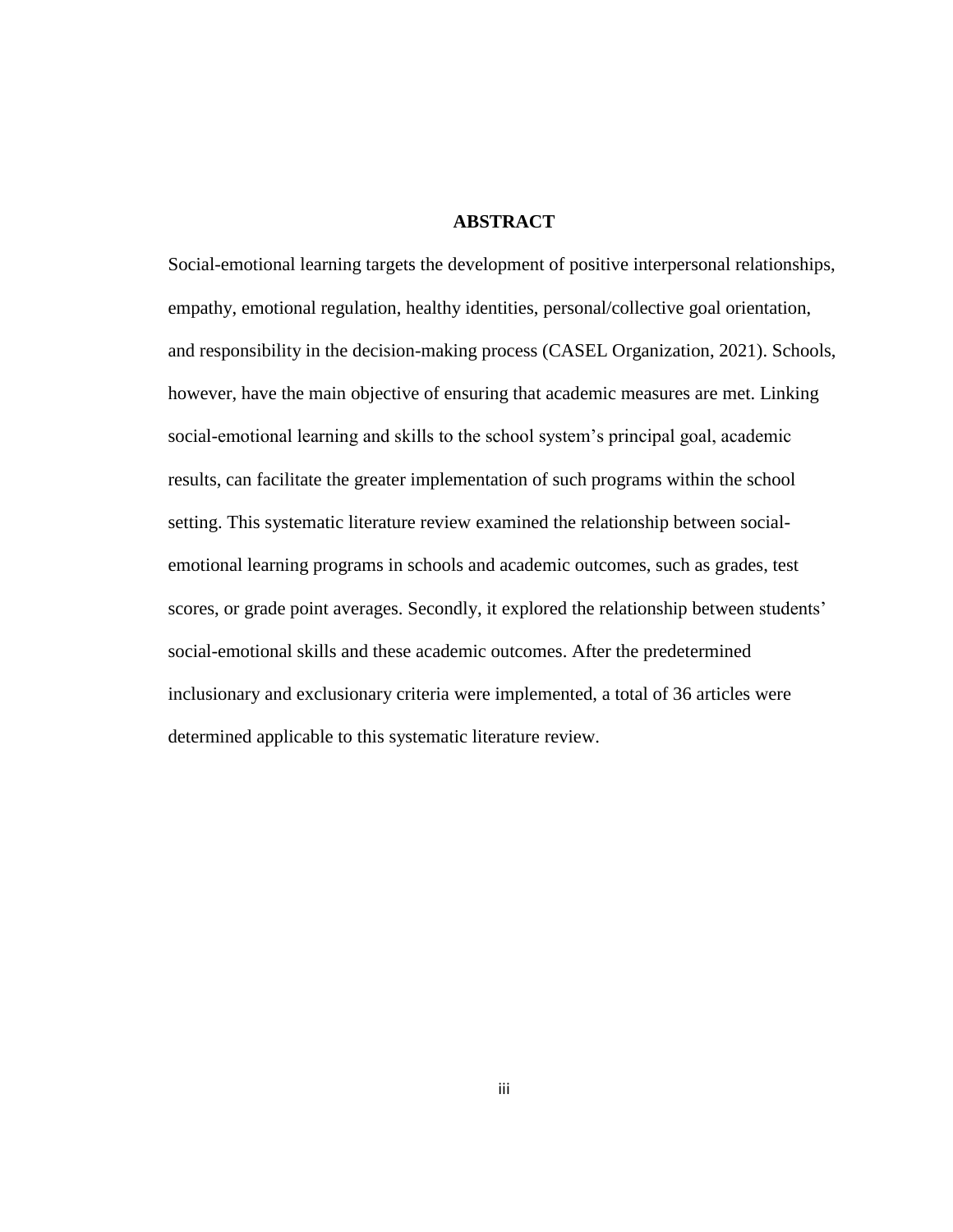### **ACKNOWLEDGEMENTS**

I would like to express appreciation to my dedicated committee members, Dr. Jaime Flowers, Dr. Sarah Savoy, and Dr. Elaine Turner, for their time, expertise, and support. I am also so grateful for Dr. Nina Ellis-Hervey, my thesis director, for sharing her valuable professional knowledge, as well as her infinite encouragement and guidance throughout this process. These individuals exhibit a clear enthusiasm for the field of psychology and for the growth of those who study it.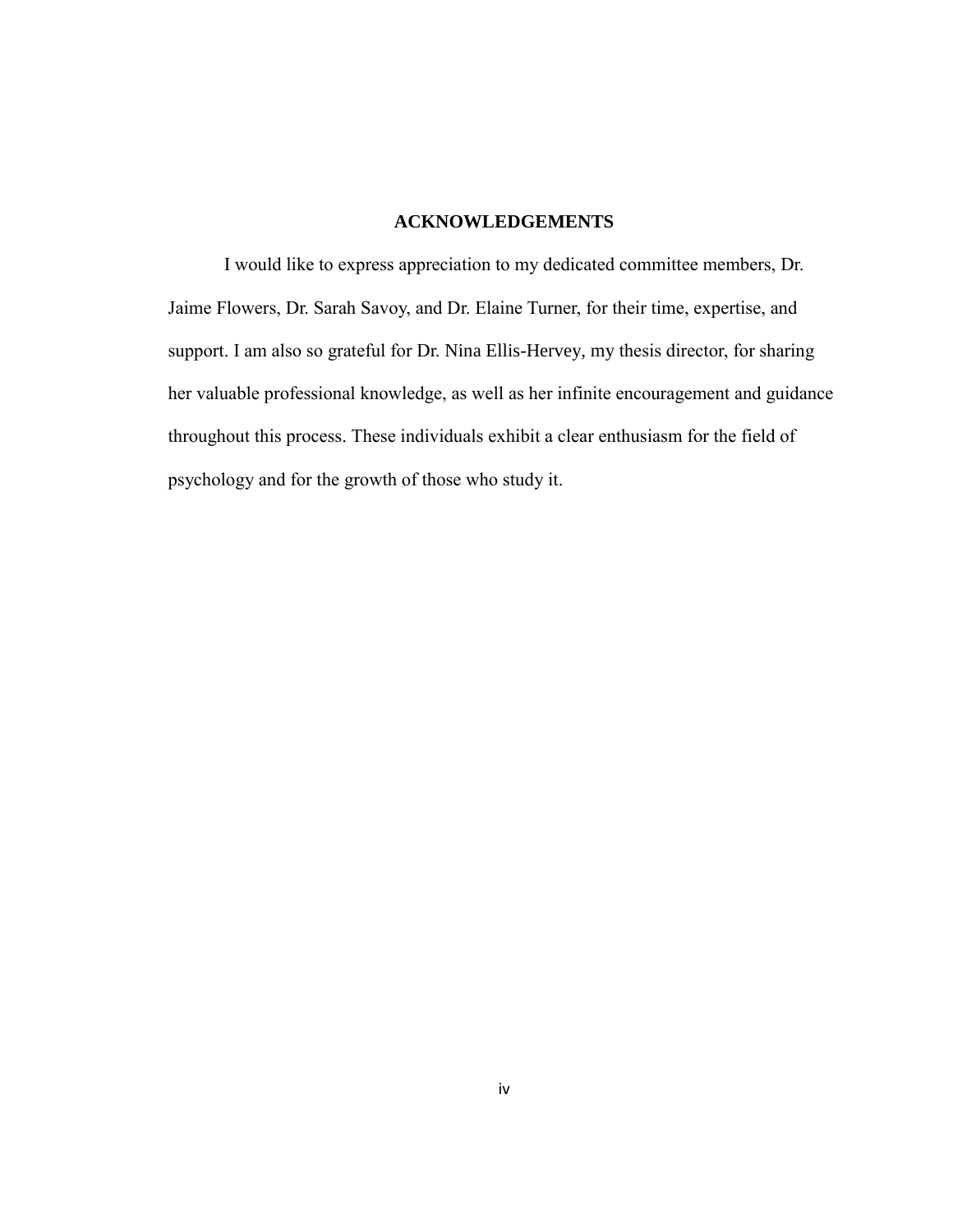# **TABLE OF CONTENTS**

| OpenMind Program and Mindful-Based Social-Emotional Learning 44 |  |
|-----------------------------------------------------------------|--|
|                                                                 |  |
|                                                                 |  |
|                                                                 |  |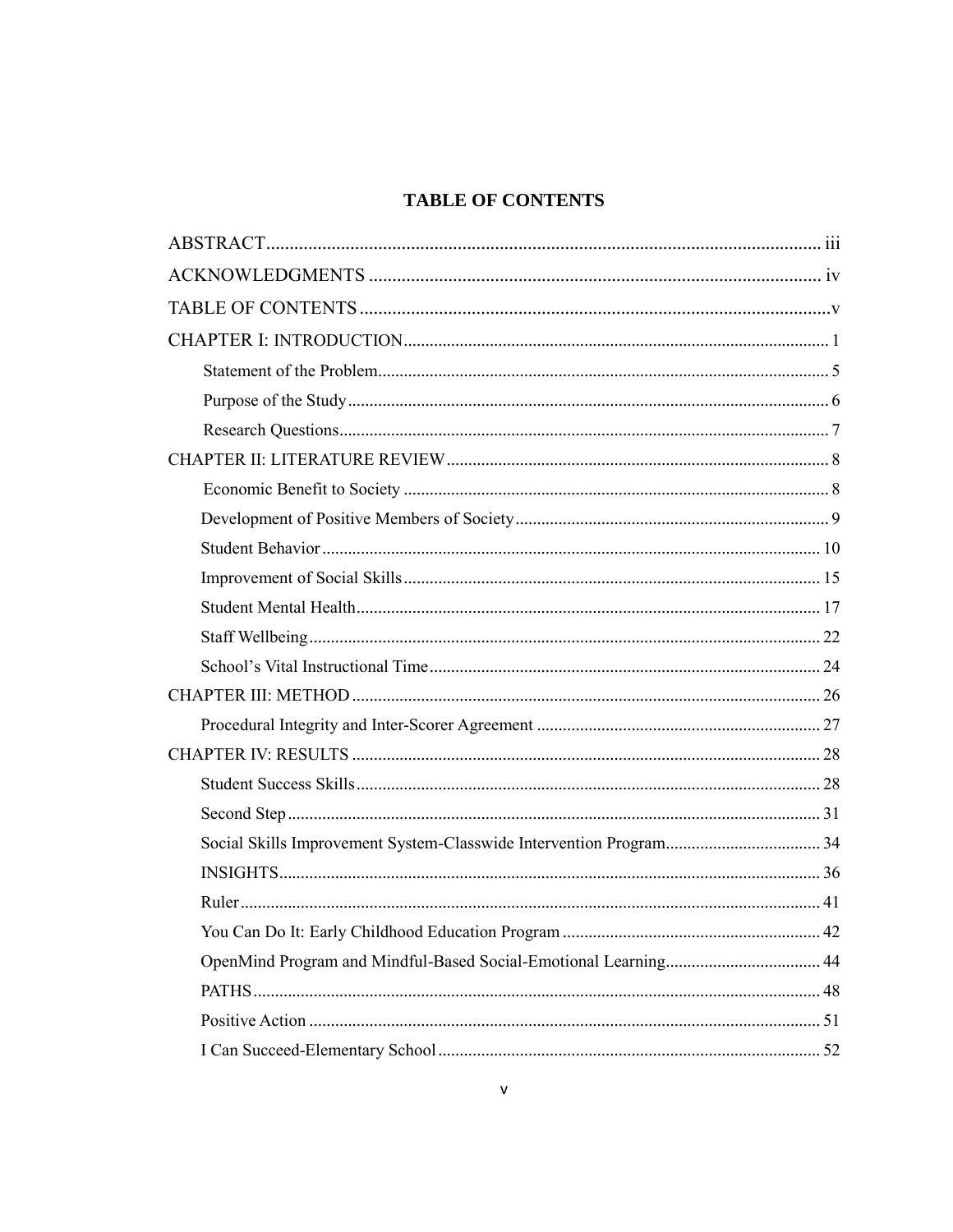| Studies Measuring Social-Emotional Competency Related to Academic Achievement 57 |  |
|----------------------------------------------------------------------------------|--|
|                                                                                  |  |
|                                                                                  |  |
|                                                                                  |  |
|                                                                                  |  |
|                                                                                  |  |
|                                                                                  |  |
|                                                                                  |  |
|                                                                                  |  |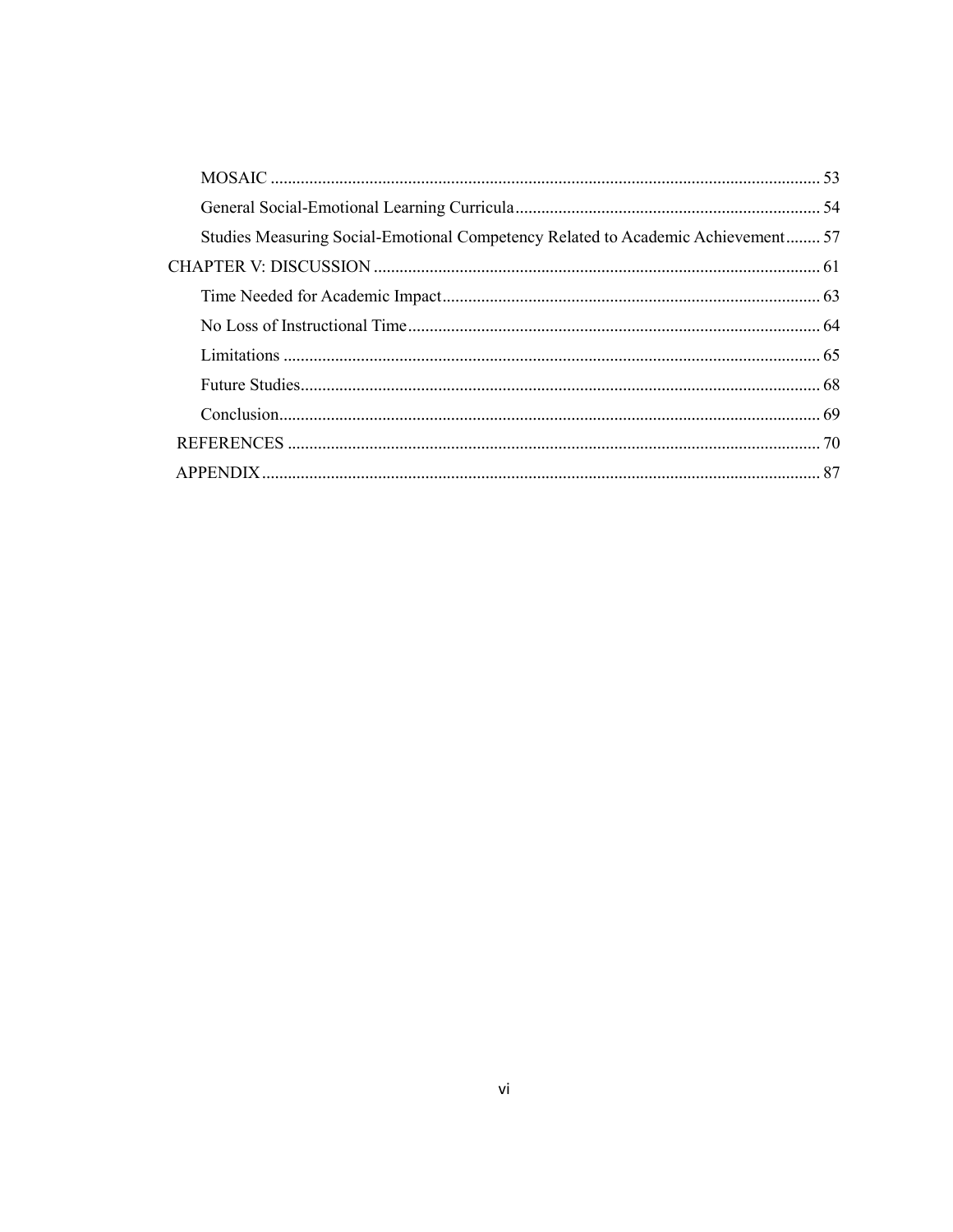#### **CHAPTER I**

## **Introduction**

Schools have the obligation of providing instruction in specific areas of academics, and there are austere accountability measures in place, which clearly make this academic instruction the school's top priority (Jackson, 2012; Sheridan et al., 2014; Wood & Brownhill, 2018). Most would agree that a school's purpose is to educate students on a variety of academic skills, but there is much more that students need to learn to be successful in life, and schools are in a unique position to offer instruction on essential social-emotional skills. Specifically, youth need to cultivate skills that will assist them in regulating their emotions, help them handle a variety of challenging social situations, and aid them in getting along with others (Jones & Bouffard, 2012).

There is a myriad of factors that youth in our nation contend with. One such factor is the abuse of drugs, often an unhealthy coping mechanism to some of life's stressors. In a Centers for Disease Control and Prevention (CDC) 2005 survey, 25.4% of students had drugs or were offered drugs while at school (Centers for Disease Control and Prevention, 2008). The number of drug-related deaths for teens ages 15-19 had shown a decrease from 2007 to 2014, only to again start increasing in 2015 to 3.7 per 100,000 (Centers for Disease Control and Prevention, 2021). The majority of these deaths were determined to be due to unintentional overdose. Even when drug use does not result in overdose death, there are greater dangers for young individuals, as their brains are in development until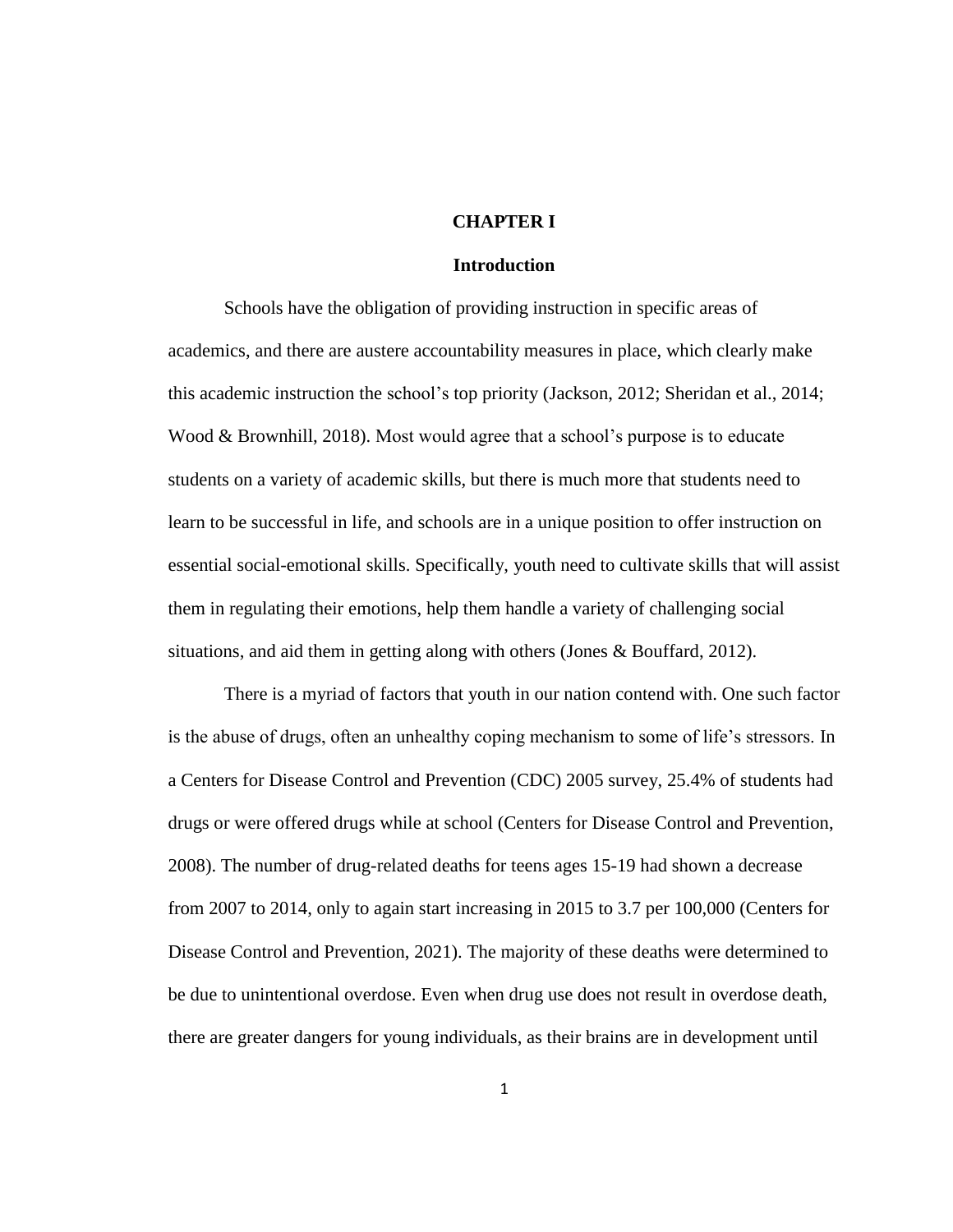the approximate age of 25 (MedlinePlus, 2021). Tools, such as those taught through social-emotional learning programs, could help lessen the number of youths who turn to perilous substances.

Youth also encounter violence in schools. The CDC reports that in 2005 survey, 6.5% of high school students brought a weapon to school in the past 30 days, and in the past 12 months, 13.6% were in a physical altercation and 7.9% were threatened or assaulted with a weapon (Centers for Disease Control and Prevention, 2008). The issue is common in schools, as 35% of public schools recorded at least one episode of violence to their local police department in 2005-2006, and in 2003-2004, 10% of educators in urban schools and between 5-6% of educators in suburban/rural schools reported being threatened with bodily injury by students (Centers for Disease Control and Prevention, 2008). Furthermore, homicide rates for youth between the ages of 15-19 increased 30% from 2014 to 2017, from 6.7 to 8.7 per 100,000 individuals (Curtin & Heron, 2019).

When it comes to hostile behavior in schools, bullying has been significant. The CDC defines bullying as: Any unwanted aggressive behavior(s) by another youth or group of youths, who are not siblings or current dating partners, that involves an observed or perceived power imbalance, and is repeated multiple times or is highly likely to be repeated (Centers for Disease Control and Prevention, 2021). It is assessed that one in five students in high school reports being bullied at school in the past year and that an upwards of one in six reports being cyberbullied (Centers for Disease Control and Prevention, 2021). Furthermore, bullying is found to be even more common in middle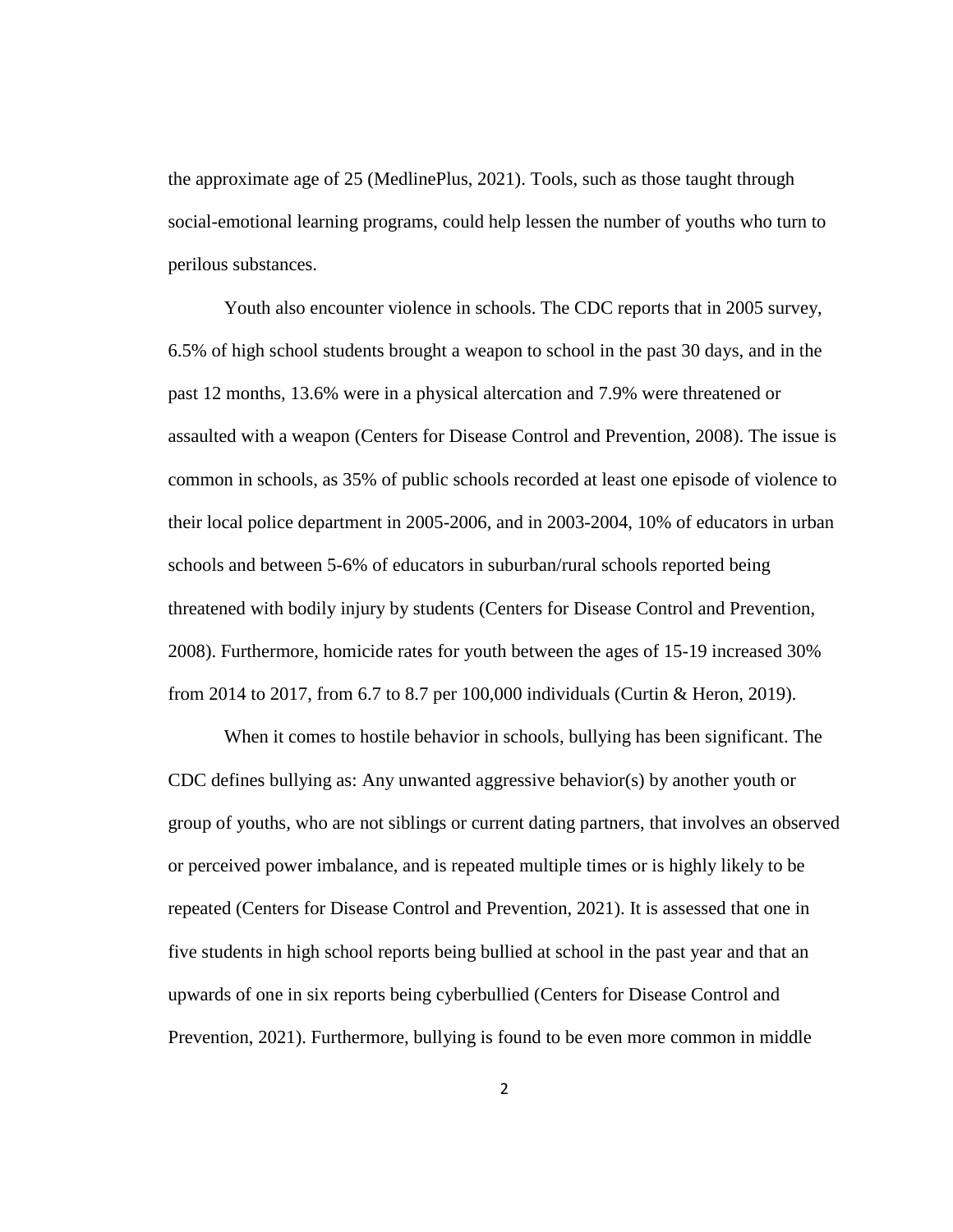school, where 28% of students experience it in a given year (Centers for Disease Control and Prevention, 2008).

What is becoming an increasingly troubling phenomena is cyberbullying. Cyberbullying is the use of electronic communication, such as text messages and social media posts, to threaten, intimidate, or show another individual in a negative way (Cassidy et al., 2013). It is estimated that 15.3% of students in grades sixth to twelfth experience cyberbullying (Goldstein et al., 2020), with the highest rates in middle school with 28% (Centers for Disease Control and Prevention, 2021). Unfortunately, the anonymity of the internet, the ease to which it can be used by youth, and rapidly changing technology, can make it especially challenging for schools to identify and put a stop to cyberbullying (Cassidy et al., 2013).

Youth who identify as lesbian, gay, bisexual, transgender, or those who are questioning or do not identify with a specific group (LGBTQ), are at an even greater risk for violence, bullying, and cyberbullying (Centers for Disease Control and Prevention, 2021; Parks, 2013; Singh, 2017). It is estimated that 40% of LGBTQ members experience bullying compared to 22% of their heterosexual counterparts (Centers for Disease Control and Prevention, 2021). These students experience substantial challenges and schools must be aware to efficiently address these imperative issues.

Often, a result of these significant matters is loss of instruction time so that the school may focus on disciplinary factors. In a report by Losen and Whitaker (2017), California's public schools were shown to have lost an estimated 13 days of instruction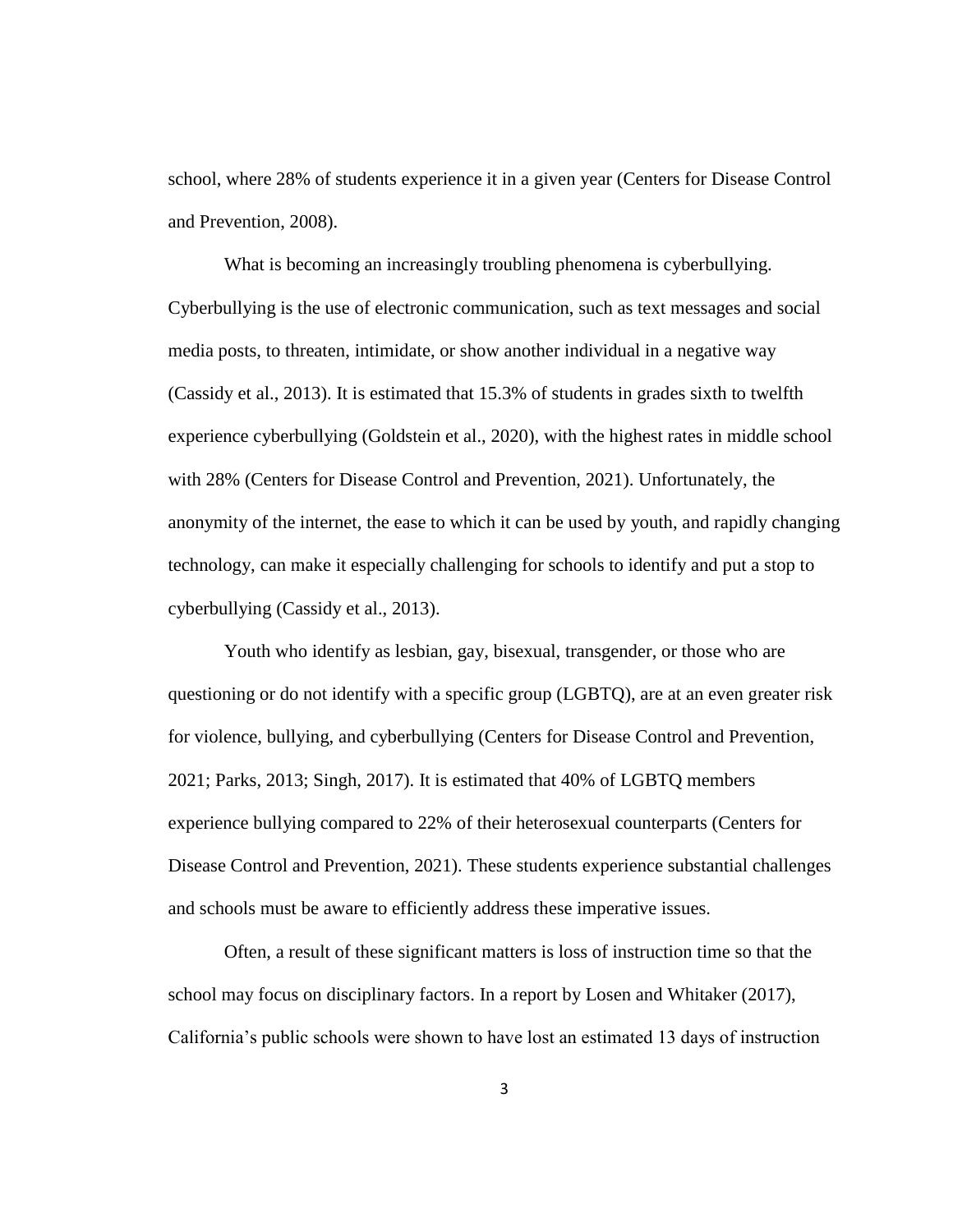for every 100 enrolled students due to disciplinary reasons, resulting in a loss of over 840,000 days in one school year alone. Another problematic finding of the report was the differences in loss of instruction for African American versus Caucasian students due to disciplinary action by the schools. There were 43 annual days lost for African American students compared to 11 days for Caucasian students (for every 100 students enrolled). Part of the study's recommendations, in addition to teaching educators to target systemic issues of racism and approach problematic behaviors differently, was for schools to help students develop positive skills and prosocial behaviors. Ultimately, the authors cautioned that disciplinary actions are an obstacle to instruction, which in turn translates to a lower level of academic achievement for students.

Death by suicide is also a tremendous concern when it comes to American youth. It is estimated that rates of suicide for youth ages 10-24 increased from 2007, where it was 6.8 per 100,000 individuals, to 10.6 per 100,000 (Curtin & Heron, 2019). Furthermore, for those in the 10-14 age group, there has been an almost three-time increase in suicide rates (Curtin & Heron, 2019). Data also indicates that for every young individual who dies by suicide, there are 100-200 suicide attempts (Centers for Disease Control and Prevention, 2012), making the true magnitude of the problem even more clear.

## **Statement of the Problem**

Such statistics underscore the urgency of helping students develop the necessary tools they need to help find healthy solutions. Cassidy et al. (2013) suggested the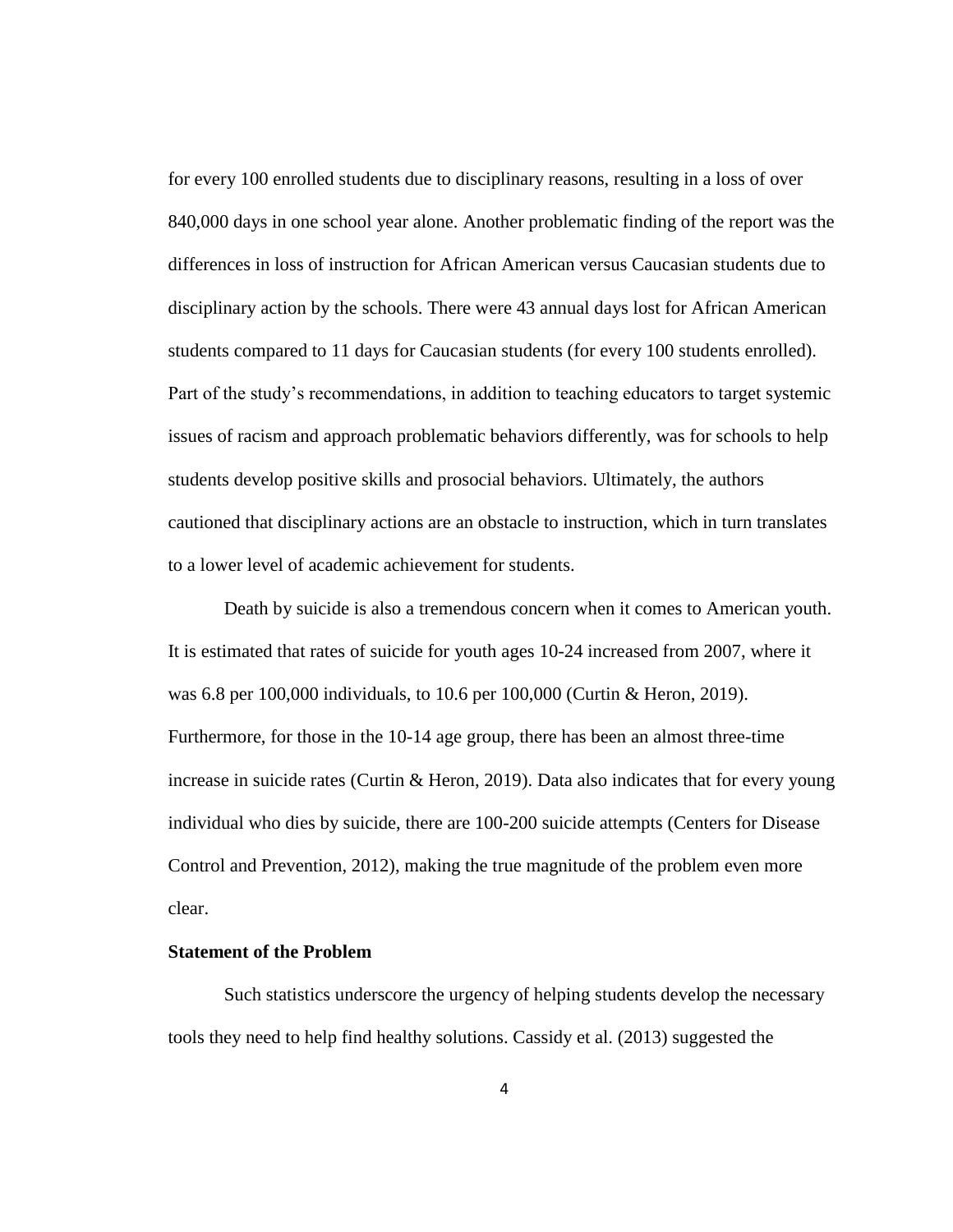implementation of social-emotional programs to help students identify and verbalize feelings, develop healthy coping skills, and build empowerment, so that students who experience such challenges could deal with them in healthy ways. They explained that both traditional and cyberbullying victimization are related to low self-esteem, anxiety, suicidal thoughts, and somatic symptoms. The earlier the programs begin, preferably in elementary school, the greater the outcomes that could be expected (Cassidy et al. 2013; Lebrun-Harris et al., 2019).

The school's role in the development and nurturing of important life skills, such as social-emotional skills, has evolved over time. Schools have been increasingly seen as another parent of sort for children, often providing physical and mental first aid services (e.g., nutrition, attire) in addition to the academic achievement that has been intensely focused on, especially since the federal passage of the No Child Left Behind Act (Jackson, 2012; Sheridan et al., 2014; Wood & Brownhill, 2018). The federal government asserts the importance of high academic standards and holding schools accountable by judiciously measuring academic achievement (U.S. Department of Education, 2021), but youth spend a great deal of their daily lives in the school setting and there is an increasingly identified need and demand for the instruction for socialemotional skills in the school system (Greenberg et al., 2017; Jones & Bouffard, 2012; Topp et al., 2016; Wallace & Palmer, 2017). Thus, the school system is in a unique place where it must perform on what it is explicitly intended to do, give children the academic knowledge assigned for each grade level (Jackson, 2012; Sheridan et al., 2014; Wood  $\&$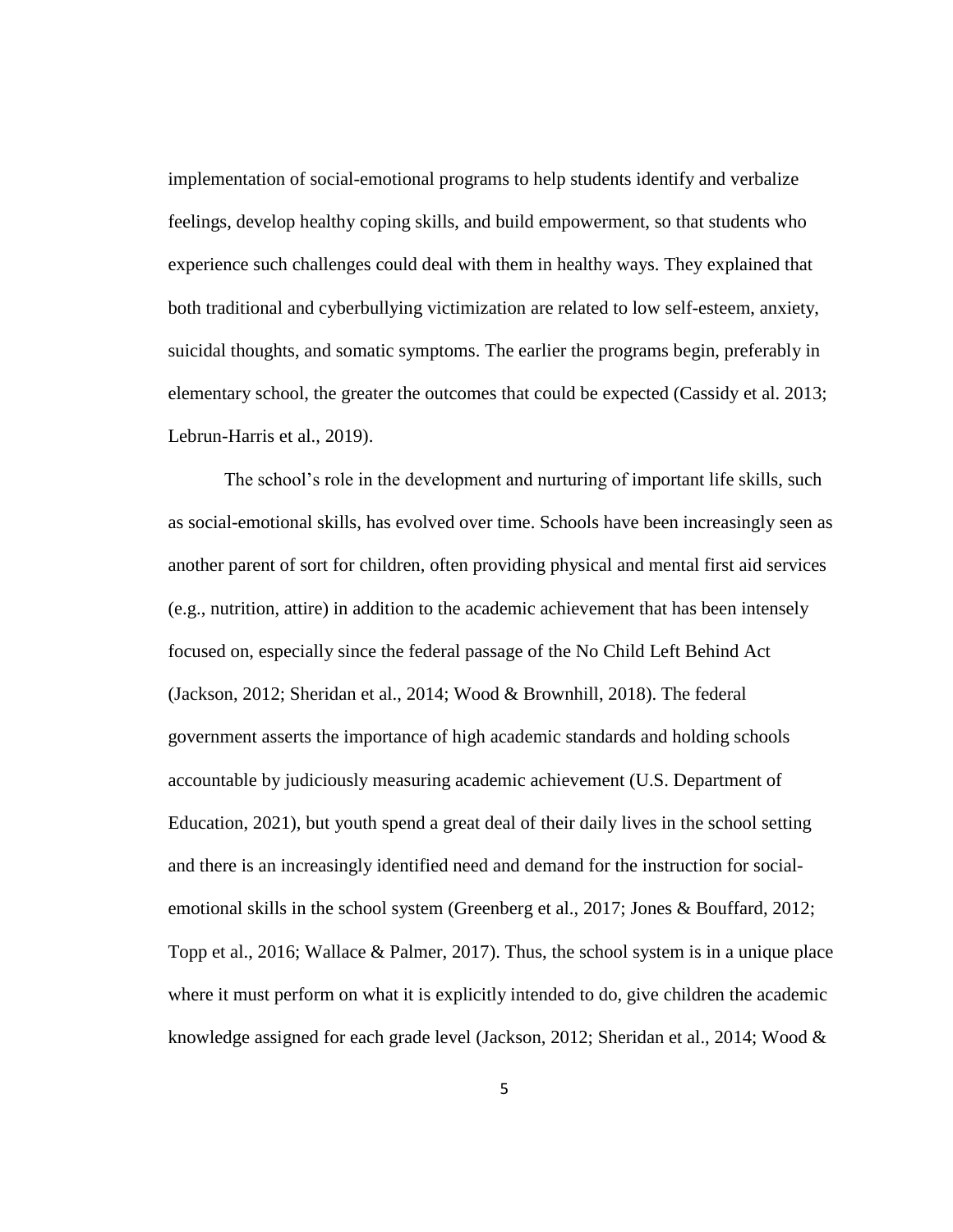Brownhill, 2018), but has the additional obligation to instill necessary skills for students to function effectively in the greater society (Greenberg et al., 2017; Jones & Bouffard, 2012; Topp et al., 2016; Wallace & Palmer, 2017). Social-emotional programs give explicit instruction on regulating one's own emotions, identifying the emotions of others, and interacting and communicating in healthy ways, and can facilitate a positive school environment and contribute to student success (Top et al., 2016; Top et al., 2017).

## **Purpose of the Study**

The purpose of this study was to examine how social-emotional learning programs, and social-emotional skills in general, may impact the area in which schools put their main focus on, academics. The academic measures included grades, test scores (e.g., state tests, curriculum-based tests), and grade point averages. Although oftentimes these programs are conducted to look at social-emotional skills, particularly the skills explicitly taught in school, and their possible impact on emotional well-being, social skills, school climate, and behavior, there is not always a focus on how they could possibly impact academics. This connection to academics is important as schools have intense pressure to show positive results on academic accountability measures (Jackson, 2012; Sheridan et al., 2014; Wood & Brownhill, 2018). This study was structured by individual social-emotional learning programs where applicable, and general programs or skill levels where not applicable.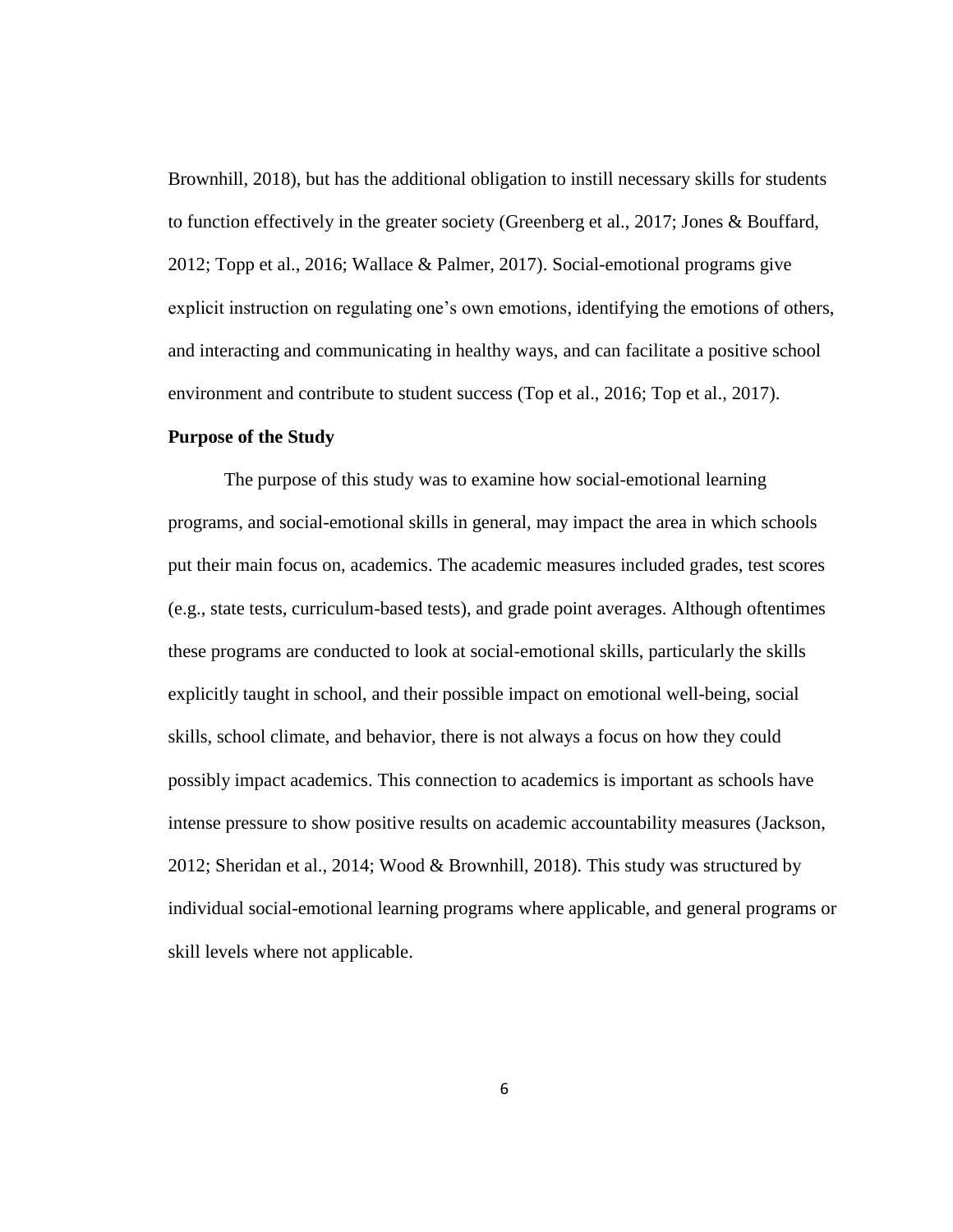# **Research Questions**

The purpose of this paper was to examine the current literature to answer the following questions:

- 1. What is the relationship between social-emotional learning programs and academic outcomes, such as grades, test scores, or grade point averages?
- 2. What is the relationship between social-emotional skills and academic outcomes, such as grades, test scores, or grade point averages?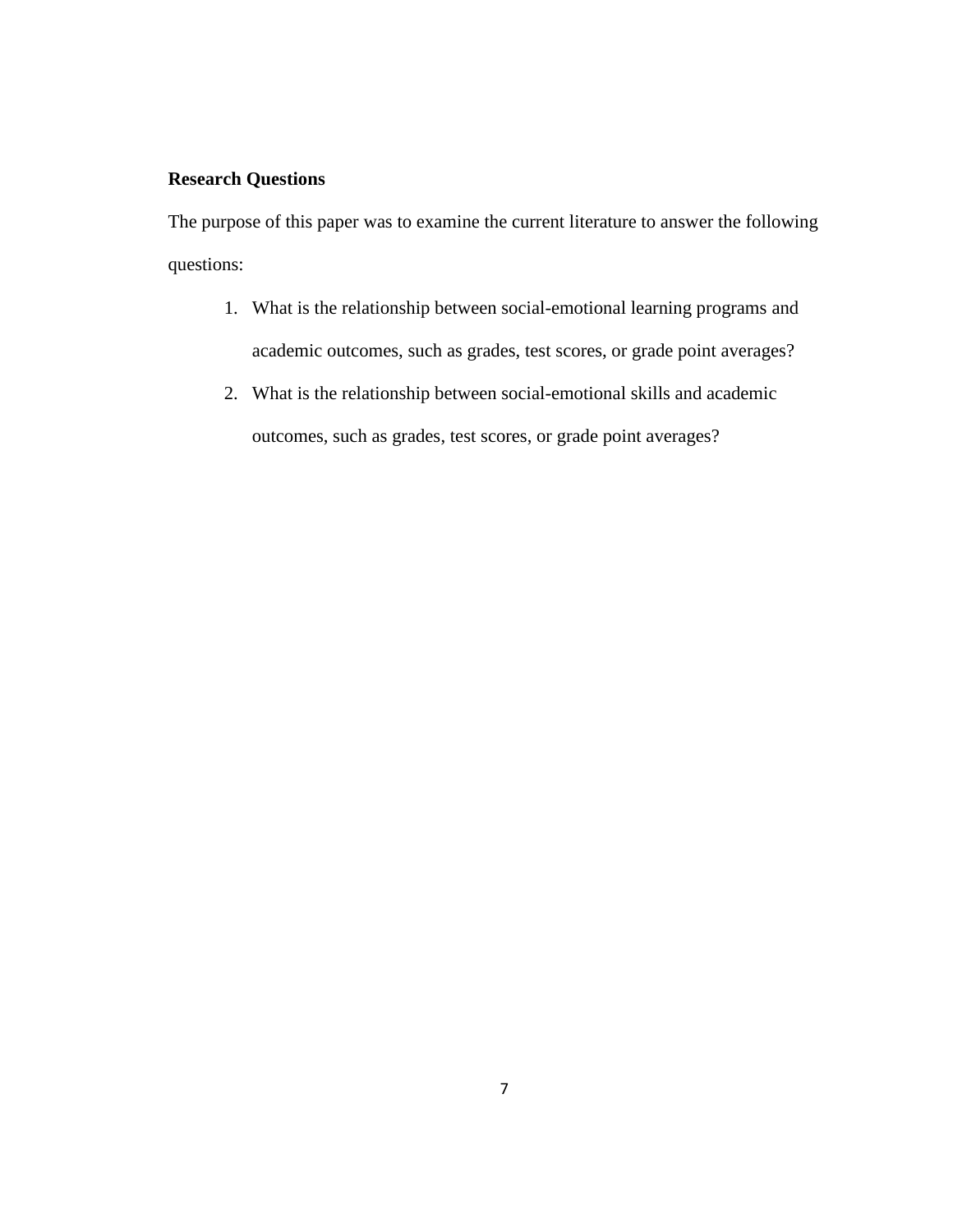#### **CHAPTER II**

#### **Literature Review**

The Collaborative for Academic, Social, and Emotional Learning (CASEL) establishes the theoretical framework for social-emotional learning and is widely accepted (Ross & Tolan, 2017). CASEL describes social-emotional learning as vital to a person's development and "the process through which all young people and adults acquire and apply the knowledge, skills, and attitudes to develop healthy identities, manage emotions, achieve personal and collective goals, feel and show empathy for others, establish and maintain supportive relationships, and make responsible and caring decisions" (CASEL Organization, 2021). CASEL designates five areas of instruction for social-emotional learning: self-awareness, self-management, social awareness, relationship skills, and responsible decision making (CASEL Organization, 2021).

## **Economic Benefit to Society**

Social-emotional learning programs can benefit individuals during their school years, but could also lead to benefits throughout their adult years (Greenberg et al., 2017). Belfield et al. (2015) explored a benefit-cost analysis of social-emotional learning programs in schools in an effort to identify potential economic returns of such programs to the taxpaying community. This study was done with the encouragement of the CASEL Organization, according to the authors. They specifically focused on a Swedish program called Social and Emotional Training (SET), which they explained is similar to another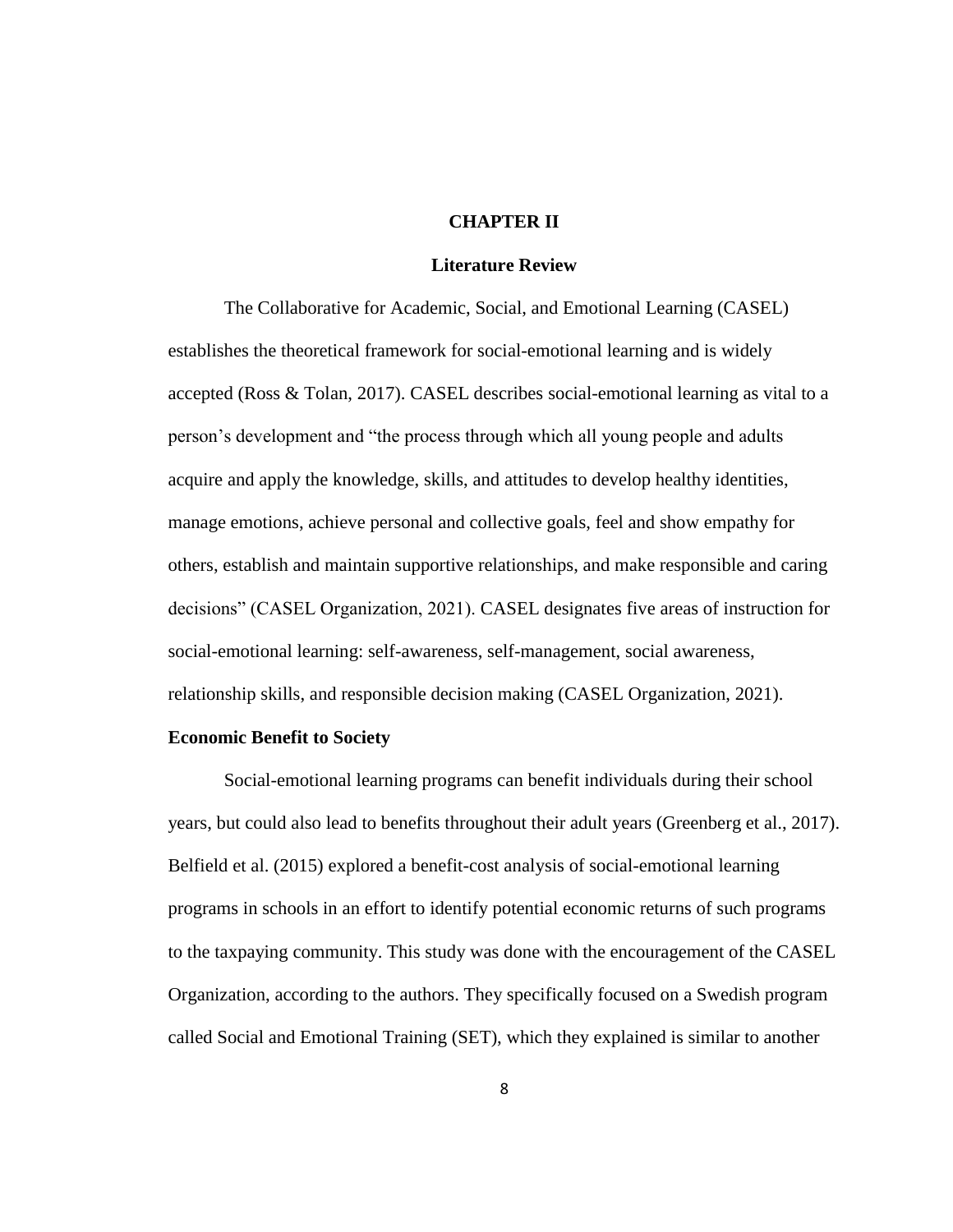program in the U.S., Providing Alternative Thinking Strategies (PATHS). They concluded that the SET program cost of \$540 per student, but resulted in a benefit of \$7,510 per student, suggesting that it is highly cost-effective and likely decreases future substance abuse, illnesses, sick days, health care costs, judicial services, and more.

Even when the cost benefits of social-emotional learning programs may not always be observed easily for each individual, the overall cumulative advantage can be significantly large for the overall society, especially over a greater period of time (Greenberg et al., 2017). Such future economic benefits to society cannot be taken lightly. Showing such high returns on social-emotional learning investments highlights the value of teaching these necessary skills and the need to do so in easily accessible environments, like the school system. Encouraging findings on the cost-benefit ratios of such programs can truly serve as a motivator to schools, as well as the greater community, to invest both monetary resources, as well as valuable time, in socialemotional learning programs (Top et al., 2017).

#### **Development of Positive Members of Society**

Beyond the future monetary savings that are possible with the implementation of social-emotional learning programs in schools (Belfield et al., 2015), there is the possibility of the growth of a more productive member of society (Greenberg et al., 2017). A study by Jones et al. (2015) looked to see if there is a relationship between the social-emotional skills of students in kindergarten, and future success as an adolescent and adult. They looked specifically at studies in low socioeconomic neighborhoods and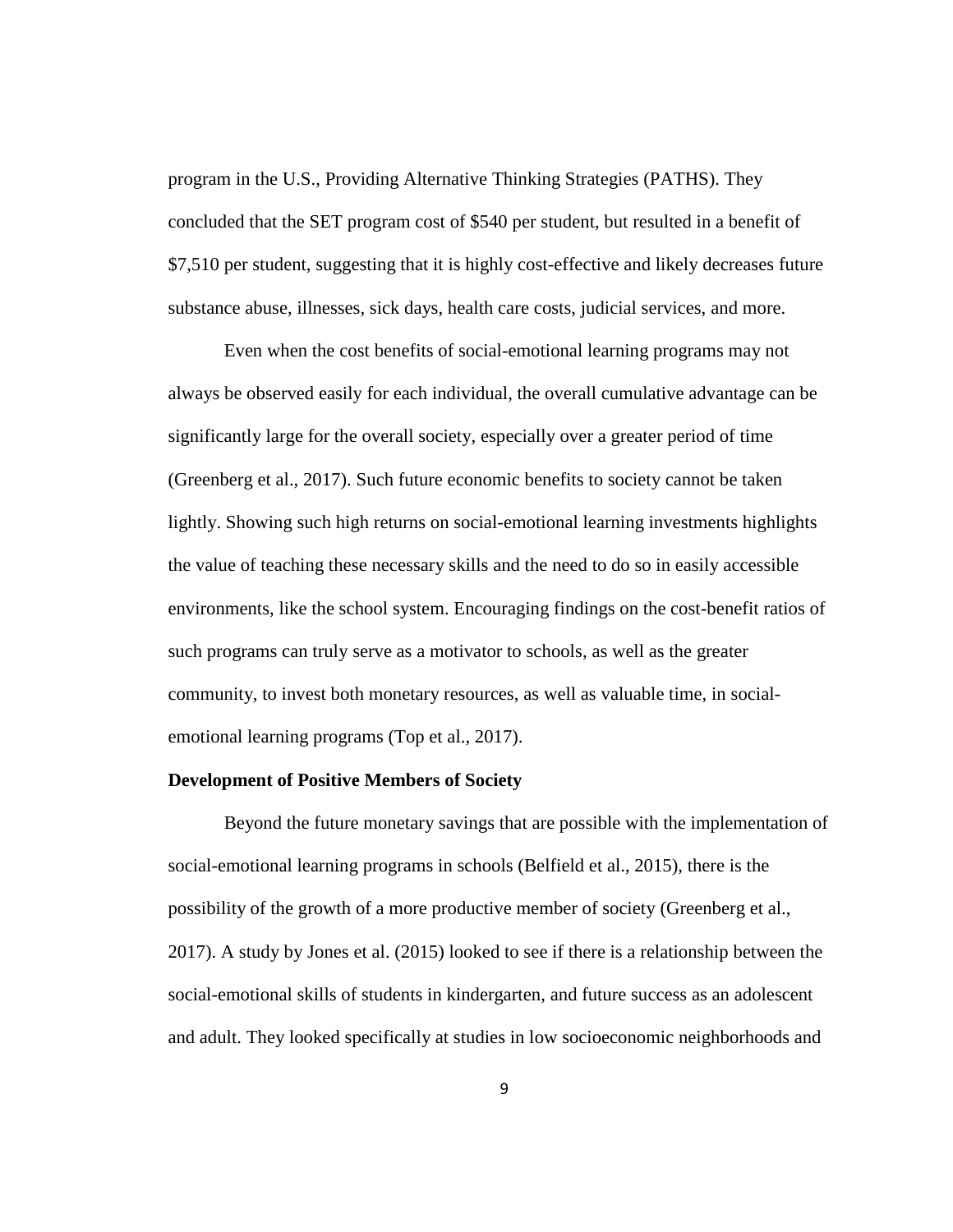found that there was a statistical significance between high social-emotional skills and later positive outcomes, such as employment, following laws, obtaining more education, and better mental health. The authors underscored the importance of social-emotional learning for all children, but also suggested that possible early screenings take place to ensure that those who show the greatest vulnerability, children with the lowest repertoire of important social-emotional skills, are taught the skills they need to be successful earlier rather than later.

Another study by Klapp et al. (2017) looked specifically at how social-emotional learning programs in schools could impact future substance use. Describing substance abuse as an immense contributor to a variety of life problems, the authors emphasized the importance of identifying ways to reduce the use and abuse of substances. They randomly assigned students into control and treatment groups, with the treatment group participating in a social-emotional learning program within the school system. The authors found that not only did these students show an improvement in the assessment of social-emotional skills, they also exhibited less substance use and abuse in the five-year follow-up. They encouraged additional future studies, possibly encompassing an even greater number of years for follow-up.

#### **Student Behavior**

Teaching social-emotional skills may have a positive impact on student behavior (Bakosh et al., 2016; Cipriano et al., 2019; Davies et al., 2021). Where there has been the implementation of social-emotional learning, it is sometimes assigned solely to students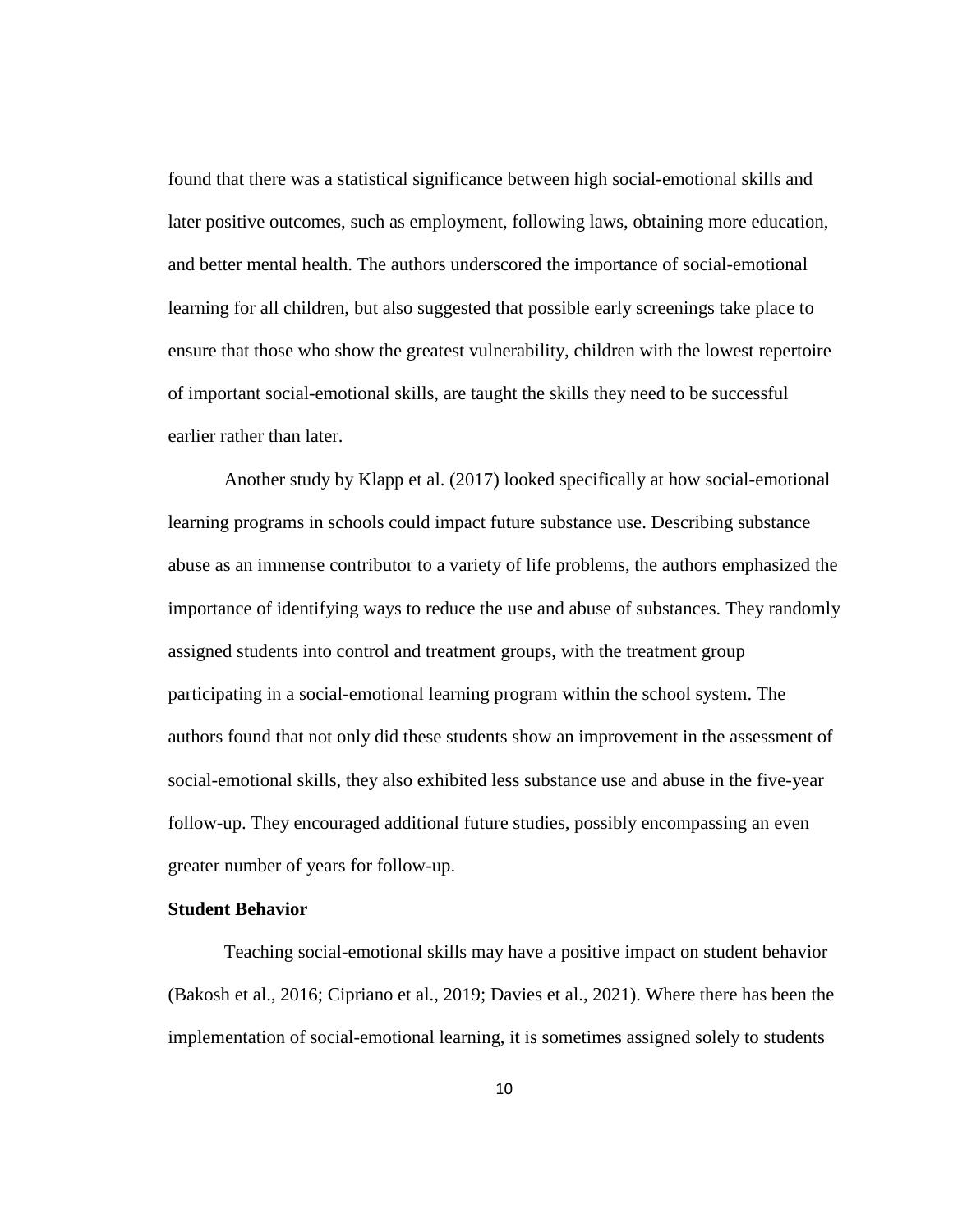with the greatest of behavioral problems and generally not accessed in the general classroom by the general population of students (Bierman & Sanders, 2021; Davies et al., 2021). The need for the implementation of social-emotional learning programs, both for universal settings, such as the greater school, as well as for more targeted settings and populations, is highlighted by many researchers (Bierman & Sanders, 2021; Davies et al., 2021; Reicher et al., 2017; Schultz et al., 2011; Urbina et al., 2017; Webb et al., 2019).

Schultz et al. (2011) conducted a pilot social-emotional learning program for preschoolers in a low socioeconomic income school. They utilized the Behavior Assessment System for Children, Second Edition (BASC-2) as a pre-test and post-test measure to identify behavioral problems in these students. They found that there were significant improvements shown from pre-test to post-test on the BASC-2 on the behaviorally related subscales of Hyperactivity, Aggression, Conduct Problems, Atypicality, and Adaptability. Hyperactivity, specifically, was also found to be significantly impacted by social-emotional learning programs by other authors (Low et al., 2019). Schultz et al. (2011) concluded that implementing social-emotional learning at the very beginning of the schooling process could help develop healthy behaviors and possibly prevent the escalation of problematic behaviors in youth.

Duncan et al. (2017) explored the Positive Action program, implemented in the general education classroom, and its potential impact on student misconduct. They looked at 1,130 students in third through eighth grades in 14 low-income schools, who were randomly assigned to control or treatment groups. The two groups did not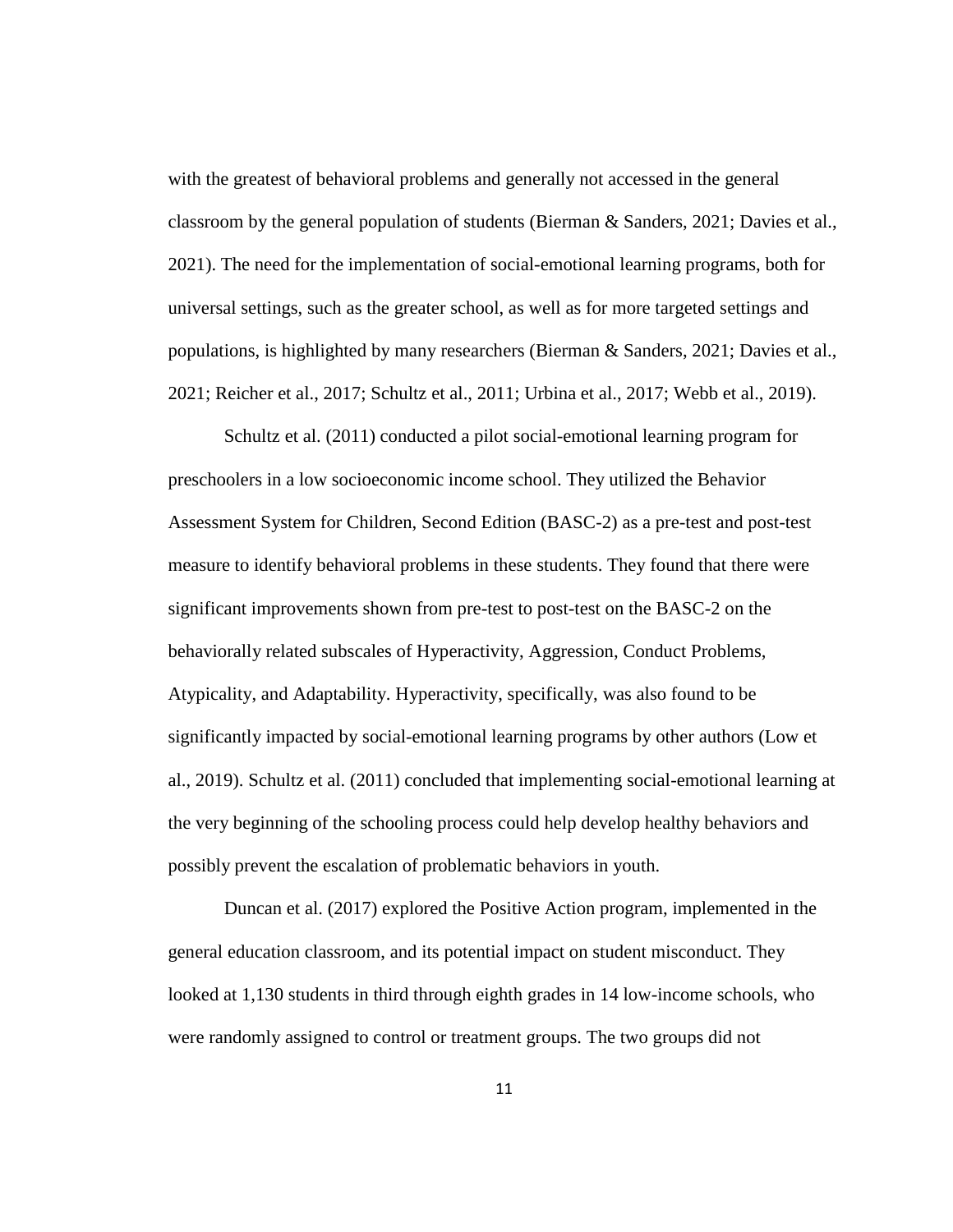significantly differ at the start of the program in misconduct or social-emotional skill levels. The authors utilized self-report measures, identifying aggression, bullying, delinquency, and disruption for behavior outcomes. They also assessed the socialemotional learning outcomes of both groups, looking at traits such as self-control and respect for others. They found that the students who participated in the Positive Action social-emotional program showed significantly lower rates of misconduct and significantly higher scores on measures of social-emotional skills.

Smith et al. (2016) studied 54 Florida schools that were randomly assigned, after matching schools based on the percentages of students who met eligibility for the free or reduced lunch program, to either the control group or the experimental group. The experimental group utilized the Tools For Getting Along (TFGA) social-emotional learning curriculum (Collaborative for Academic, Social, and Emotional Learning, 2021). The study consisted of 70% African American students and 30% Caucasian students. They utilized teacher rating measures to assess behavior problems and aggression. They implemented self-report measures for anger levels.

On the aggression outcomes, the authors found that the students in the TFGA group who had higher baseline rates of aggression showed significant decreases in their aggression compared to those with higher baseline rates of aggression in the control group. This was also the case for students in the TFGA group who had higher baseline rates of behavioral problems compared to their control counterparts. Thus, students who rated higher on pretest measures on misconduct showed significantly lower rates at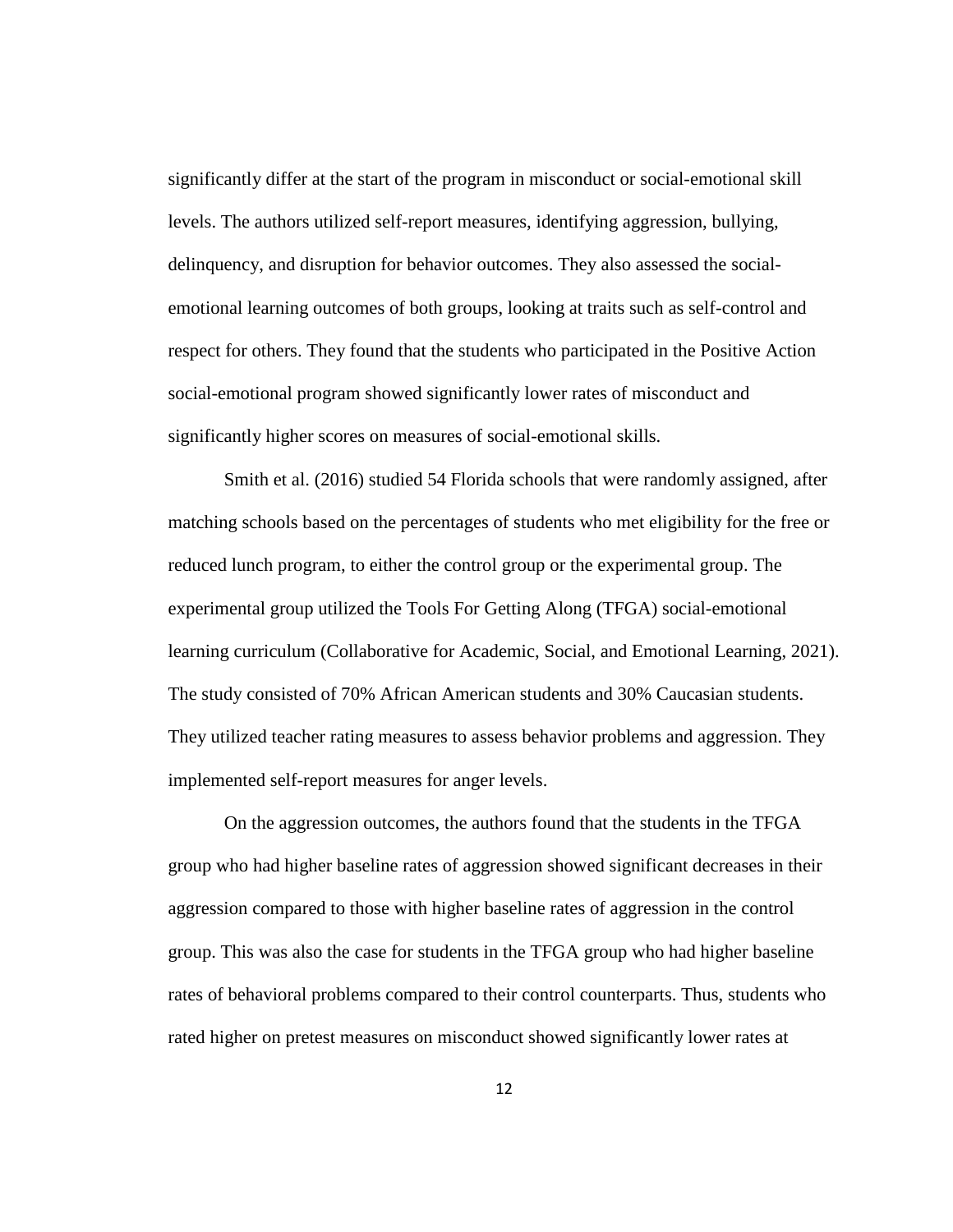posttest compared to those with high pretest scores in the control group. On the selfreported anger measure, again, the treatment students with the highest baseline measures showed significant decreases in anger compared to their control group counterparts. The authors noted, however, that the reliance of self-reported measures for anger may have had an impact on the outcomes, noting perhaps teacher ratings may have given another possible picture or additional support for the findings.

Tur-Porcar et al. (2021) examined the impact of social-emotional learning in six public schools in Spain. The study included 555 students that were between seven and 12 years of age, and were randomly placed in experimental or control groups. The experimental group received instruction on emotional awareness and self-control. The authors did not match the groups for pretest aggression levels, noting that the experimental group exhibited significantly higher rates of aggression and emotional instability compared to the control group. They found, however, that the experimental group, the group which received social-emotional instruction, showed a significant decrease in aggression, both verbal and physical, as well as a significant decrease in emotional instability, compared to the control group. Interestingly, the authors noted there was actually an increase in aggression and emotional instability in the control group. The authors expressed their research is very promising in giving encouragement for the implementation of social-emotional programs, noting that some of the biggest struggles that educators express is effectively dealing with students who show highly

13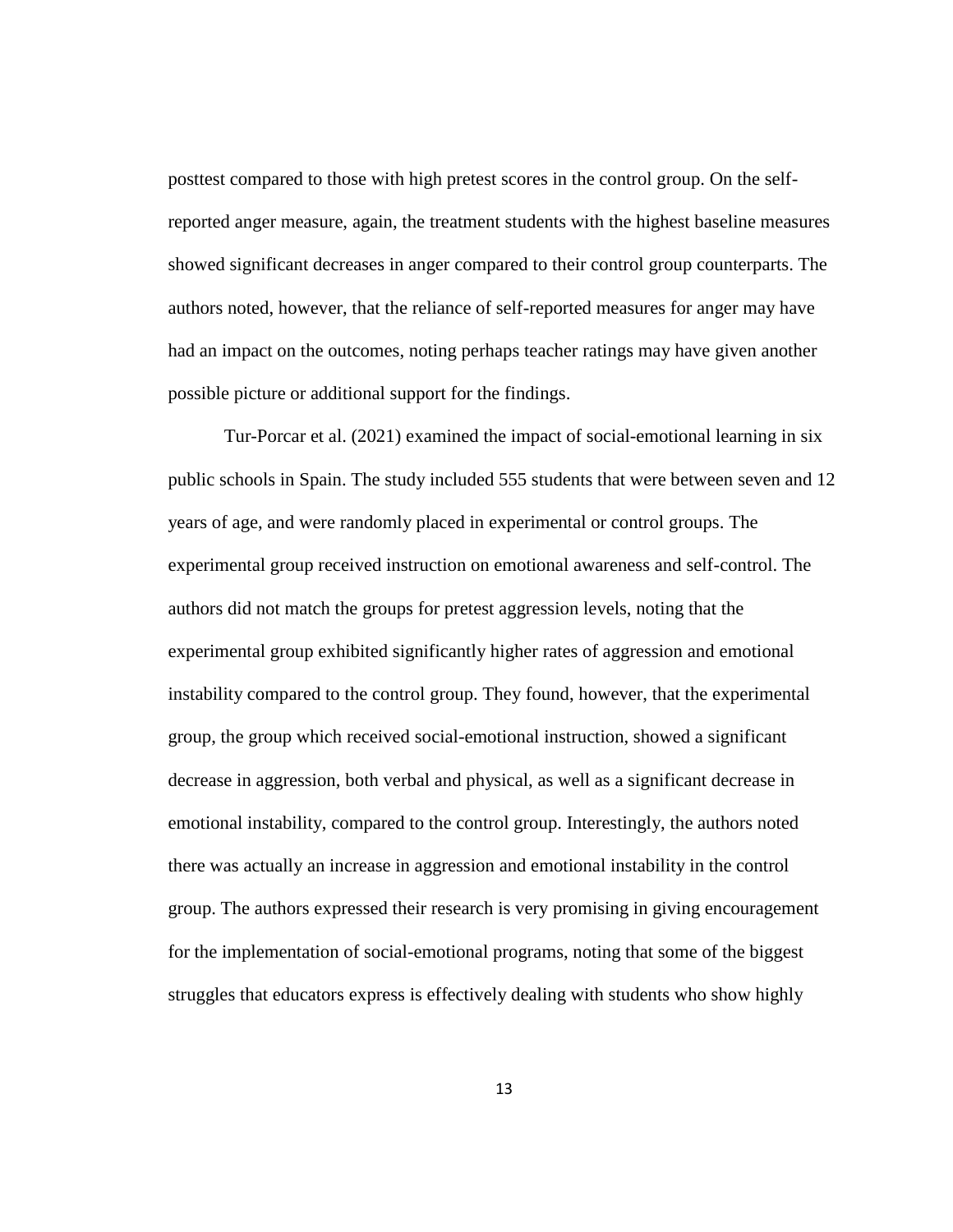aggressive behaviors and emotional volatility. The authors described emotional instability and aggression as being two very closely linked variables.

Davies et al. (2021) looked at an Australian school that was labelled as disadvantaged due to a high number of students from a low socioeconomic population. Furthermore, approximately half of the students in their study had special needs, such as developmental delays and speech and language difficulties. The authors utilized the Social Skills Improvement System (SSIS) for both assessment tools, such as the SSIS Performance Screening Guide, and intervention curriculum, the SSIS Class-wide Intervention Program. The study included children in preparatory class, which they explained is similar to kindergarten, through third grade. They found that there was a significant difference in disciplinary problems, those that would typically require an office referral, noting a 41% decrease from pretest to posttest. It was noted that school administrators, as well as teachers who were the ones implementing the social-emotional learning curriculum, gave credit to the program for the significant decrease in the students' behavioral issues. One noted weakness of the study, however, was that there was not a control implemented, as the authors relied solely on the pretest and posttest measures of students receiving the intervention.

#### **Improvement of Social Skills**

The teaching of social skills in social-emotional learning must be conducted with sufficient intensity, directly, and using evidence-based practices in order to make appropriate improvements in a child's social skills skillset and appropriately reduce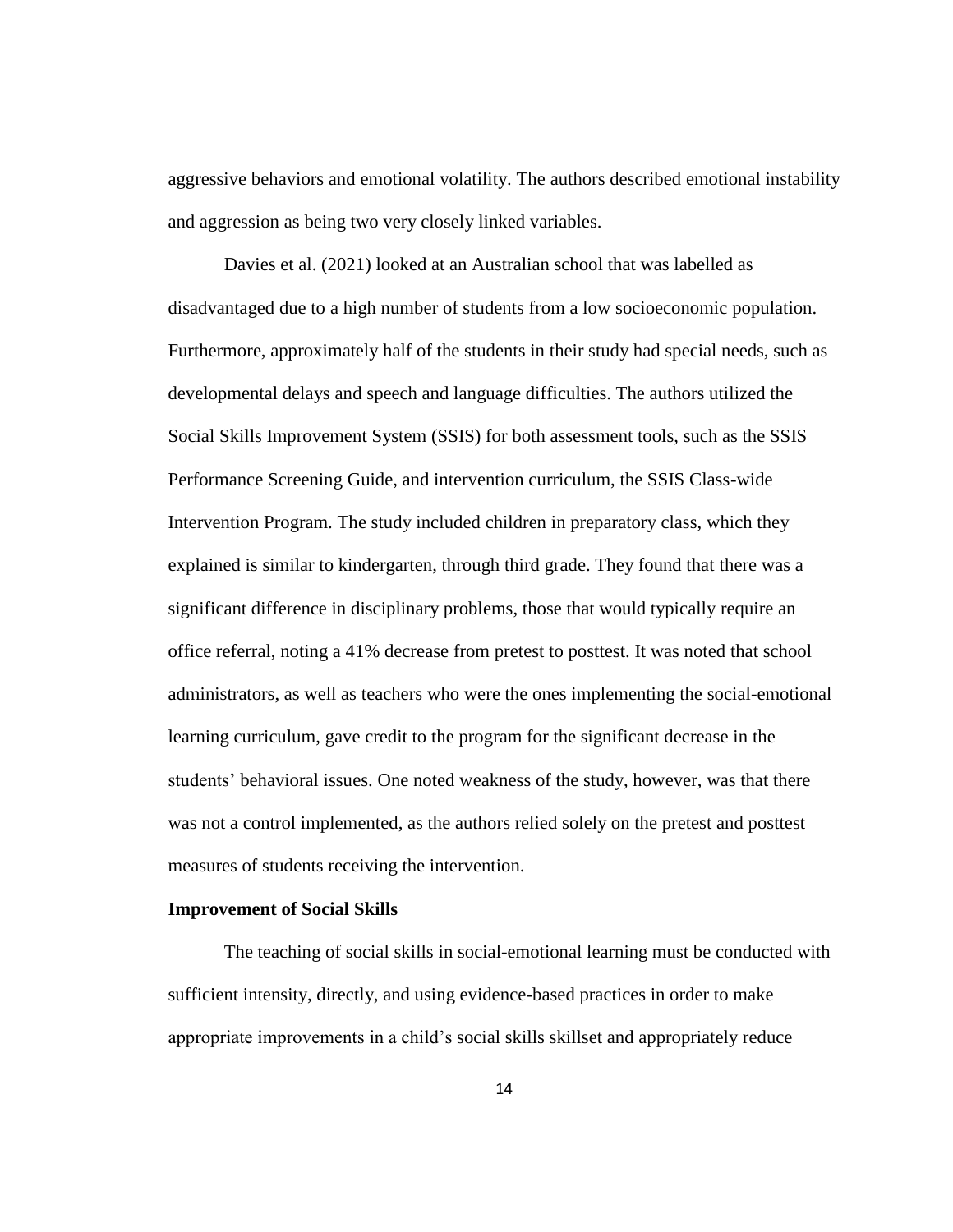skillset deficits (Ashdown & Bernard, 2011; Deli et al., 2021; Webb et al., 2019). Davies et al. (2021) found that social skills did indeed significantly improve in their study, after preparatory to third grade students participated in the social-emotional learning program. They utilized teacher-based observation reports, as well as scores on the SSIS, and discovered the greatest effect findings were in the earlier grades. The significant findings were revealed for all their students, including students with specialized needs, such as speech and language difficulties. They noted that effect sizes were even larger for the special-needs students in their study.

In their pilot study of preschoolers, Schultz et al. (2011) utilized the BASC-2 as a pre-test and post-test measure to identify social skills in the preschoolers. Using the subscale of Social Skills of the BASC-2, completed by the teachers, the authors found significant improvements in students' social skills. They also utilized a second measure for pre-test and post-test purposes, the Connecting with Others Rating Scale (CORS). This measure also found significant improvements on the subscales of Socialization, Communication, Sharing, Problem Solving/Conflict Resolution, and Concept of Self and Others. The authors cited this study as exhibiting promising findings for the effectiveness of social-emotional learning programs in enhancing social skills, but noted that their sample size was indeed small and from one specific area of the United States, Northeast Nebraska. Furthermore, there wasn't the utilization of a control group. They also suggested future research look into possibly interviewing parents in an effort to ascertain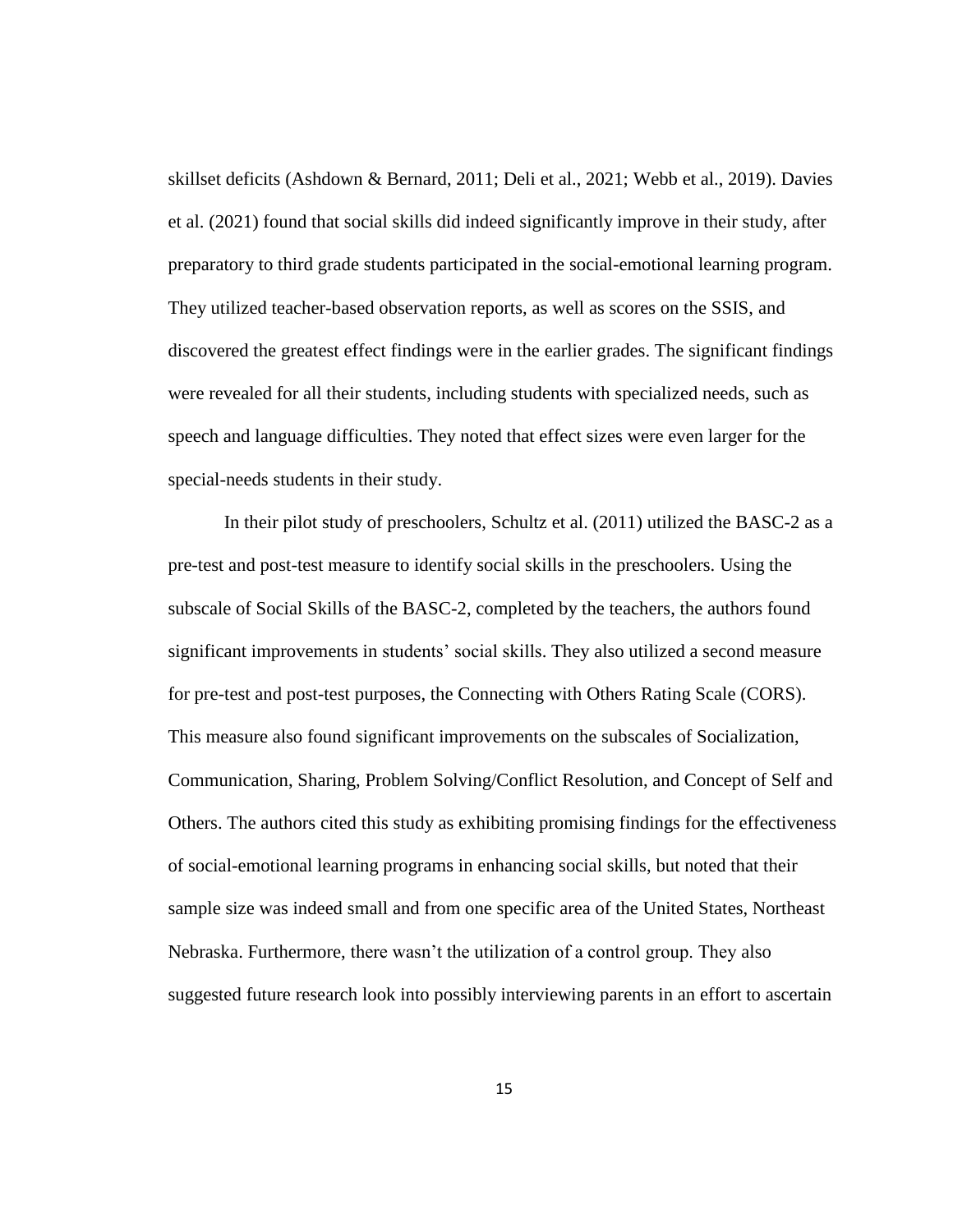whether these findings were generalizable, noting it is important to utilize these skills outside the school setting, as well as within the school setting.

Social-emotional learning has extended into rural school systems as well, and Zolkoski et al. (2021) explored the impact these programs can have on social skills in students from fourth to twelfth grade. They utilized schools which implemented a socialemotional curriculum and control schools which did not. The program was implemented by either school counselors or teachers. Parents were requested to fill out a questionnaire which assessed areas of strength and areas of difficulty, and the questionnaire was completed both prior to the intervention and after. They discovered that students who attended the schools with social-emotional learning instruction, had parents assess a significantly larger increase in prosocial behaviors compared to ratings of students in the control group, the schools not implementing such a curriculum. Furthermore, they also discovered that parents of the students in the schools where social-emotional learning was provided also reported greater actual observations of prosocial behaviors compared to students in the control schools. Although the findings do shed some positive light on these programs, the authors highlighted that their sample size was small, as they had to rely on parental compliance with filling out the questionnaire, thus excluding many students. Furthermore, data from parents who did not return surveys may have significantly varied from those who showed consistent follow-through.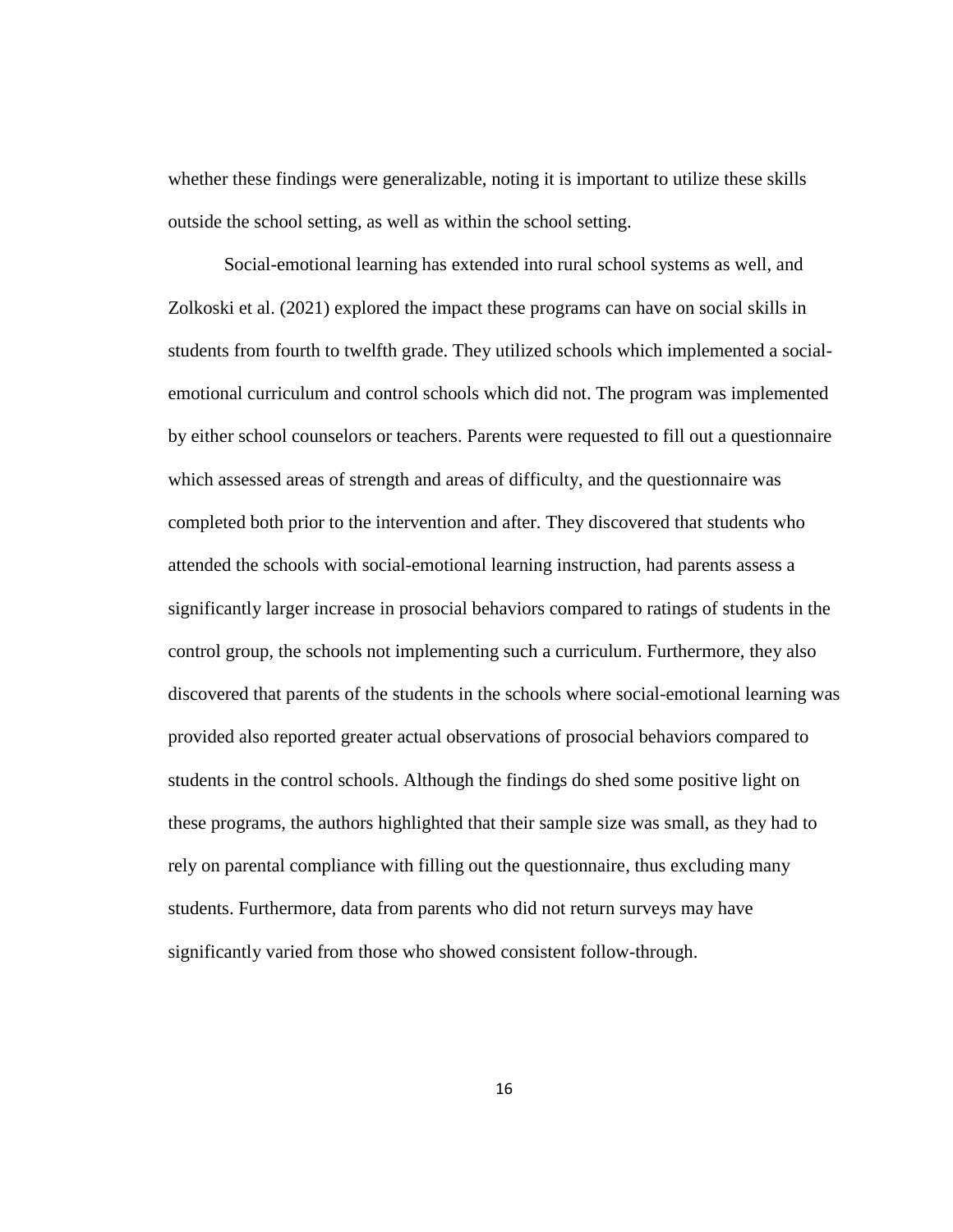## **Student Mental Health**

Social-emotional learning programs can ameliorate students' mental health difficulties and can ultimately improve how students function in the school, home, and community settings (Duncan et al., 2017; Hennessey & Humphrey, 2019; Webb et al., 2019; Zolkoski et al., 2021). Furthermore, social-emotional programs can allow a preventative factor in the area of mental health, helping to avert mental health problems from developing or worsening (Greenberg et al., 2017). Social-emotional learning can also promote mental health with the teaching of specific emotional self-regulation, which can help students better manage their emotions and find healthy outlets (Bierman  $\&$ Sanders, 2021; Jackman et al., 2019; Lowe et al., 2019).

There have been a growing number of social-emotional programs being implemented in schools around the world with the intention of targeting mental health and promoting the wellbeing of students (Reicher et al., 2017). Korinek (2021) asserted that mental health needs of students, particularly those with internalizing problems, such as anxiety and depression, are regularly encountered by educators. The author suggested that teaching skills that promote healthier outcomes, particularly social-emotional skills, will allow educators to more appropriately meet the needs of these students. She noted that many students will not have treatment for such problems unless the school provides the treatment, citing parents' financial challenges, time restraints, etc., but that unfortunately the number of students who truly need such services surpasses those who will be served. She explained that such services are often reserved for students in special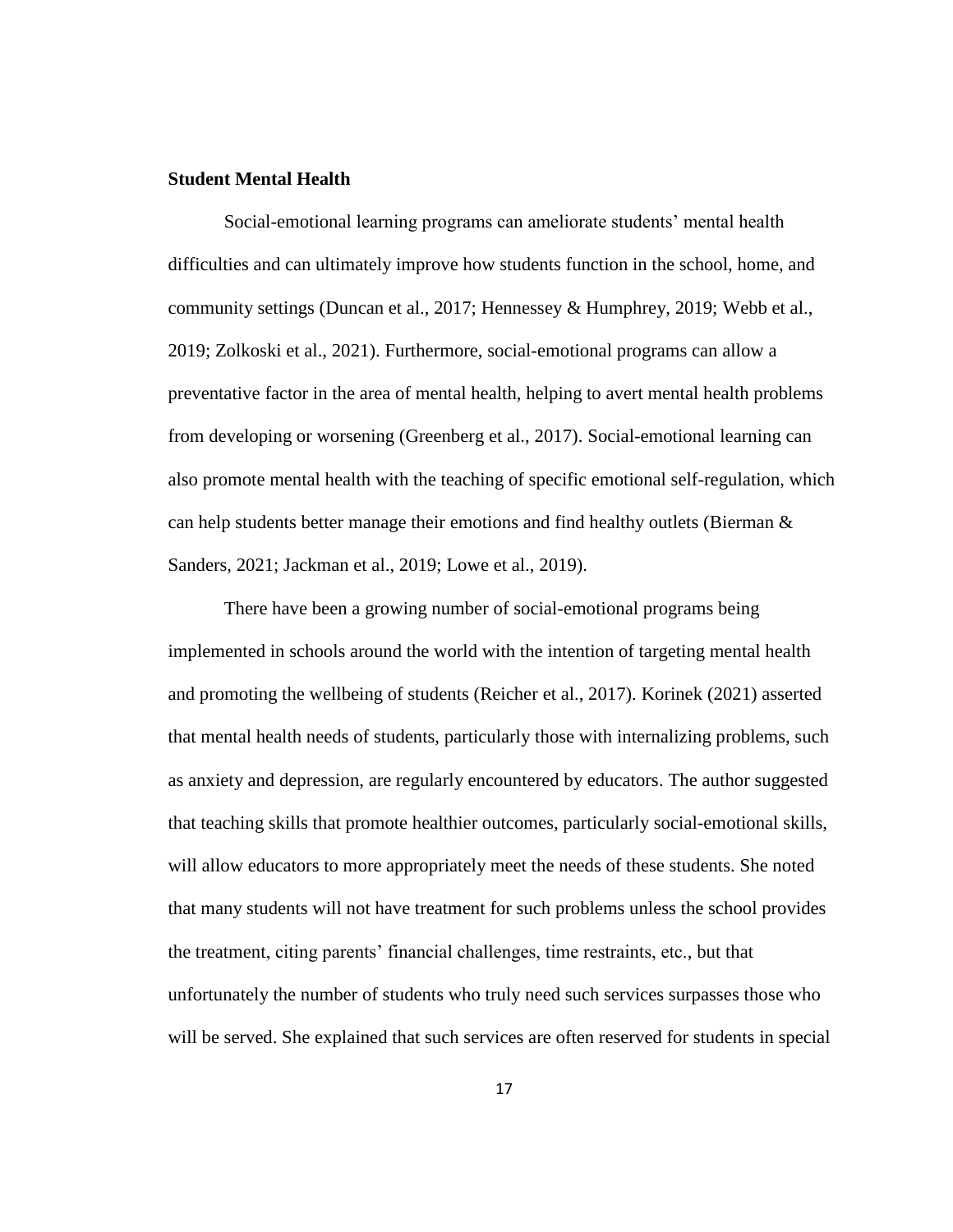education. Students who are eligible for special education, she elaborated, can receive services, such as counseling and other supports, which are often unavailable to students in the general education setting. Thus, programs such as social-emotional learning provided to the entire school, can reach a majority of students who may otherwise get missed.

The author explained that educators first have to be trained to understand mental health issues, which is especially true for internalizing behaviors which are more covert. She described how the school system will often look at externalizing behaviors, such as hitting, kicking, throwing things, yelling, etc., but that experiences, such as nervousness, fear, trauma, and intense sadness, may be completely missed or misinterpreted. She explained that one of the ways to work on targeting such difficulties, is for Tier One types of supports, such as social-emotional learning programs for the entire student population. Social-emotional learning, she emphasized, would help students better deal with emotional distress and promote well-being. Furthermore, she asserted, educators could apply, highlight, and encourage these skills the students learn during the instructional phase of the social-emotional learning process, as well as during the teachable moments that naturally come up in the classroom and greater school setting. The importance of implementing social-emotional learning in the greater school, as well as the individual classroom, and integrating these approaches where they work coherently, has been clearly stressed by others (Bierman & Sanders, 2021; Greenberg et al., 2017). Korinek (2021) concluded that this could truly result in a reduction of mental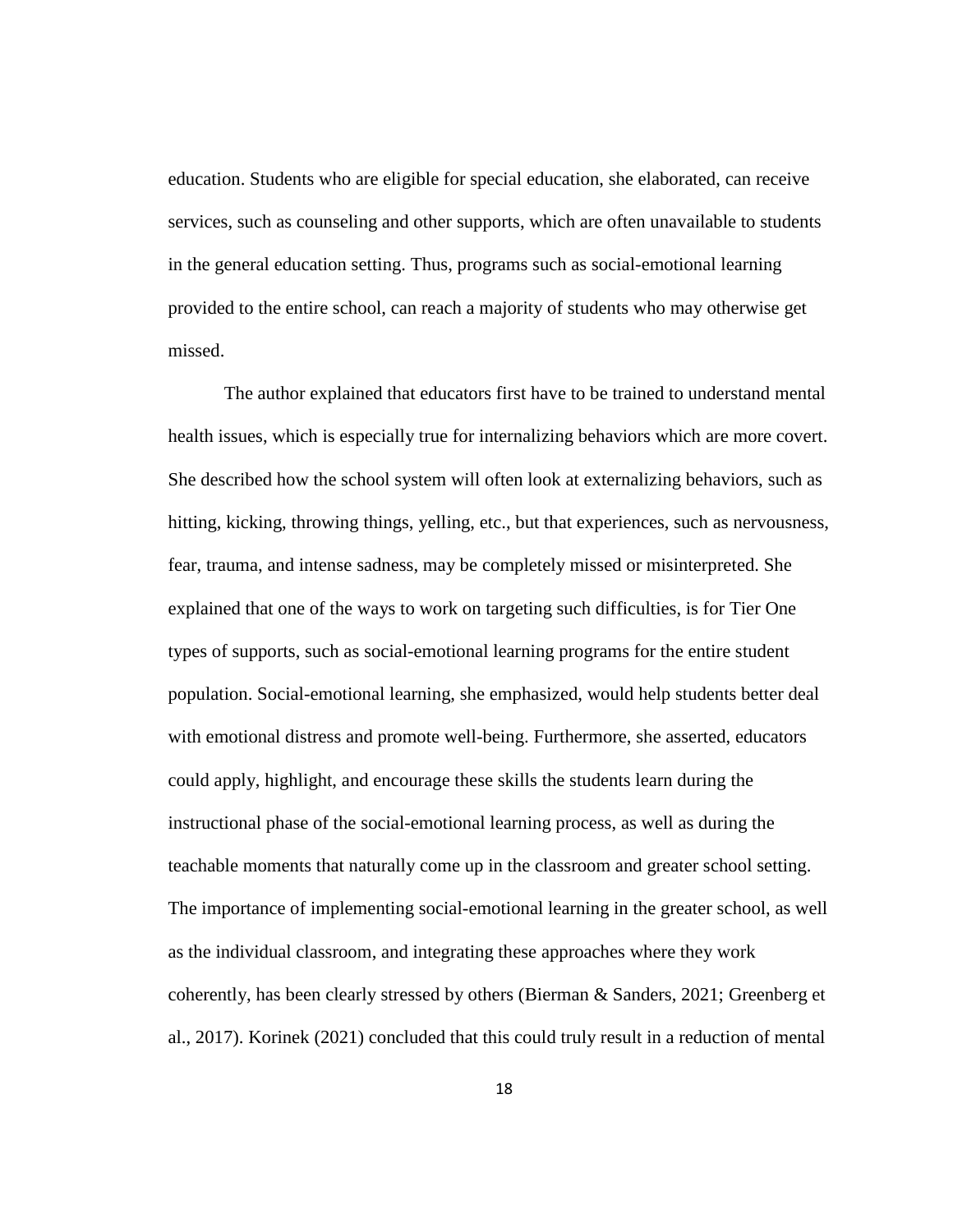health issues, especially the internalizing symptoms which often go unnoticed. Such difficult recognition of internalizing symptoms, such as depression, has been commonplace and problematic in the school system (Reicher et al., 2017).

In their Australian study, Davies et al. (2021) wanted to examine the impact of social-emotional learning on participating students' mental health, hypothesizing that there would be an improvement in emotional wellbeing. They were particularly interested to see if the students with special needs, such as those with developmental delays or speech and language difficulties, would show an improvement. One way they assessed the students' mental health was by measuring differences in attendance from pretest to posttest, noting actual school attendance could indicate lack of somatic complaints, as somatic complaints are sometimes closely aligned with mental health. They also used School Opinion Surveys, a tool Australian schools regularly utilize, questioning students on whether they liked being at school and if they felt accepted while at school. The authors found a significant decrease in absences, as well as a significant increase in feelings of acceptance and liking school.

Deli et al. (2021) examined social-emotional learning instruction, as well as social-emotional learning instruction alongside Teacher Autonomy Support (TAS), a system within self-determination theory. They explained the theory looks at motivation. The authors assessed the impact of this instruction, as well as the instruction alongside TAS, on students' academic anxiety and plans to drop-out. They utilized the Strong Kids curriculum, explaining it is evidence-based and not costly. The authors conducted the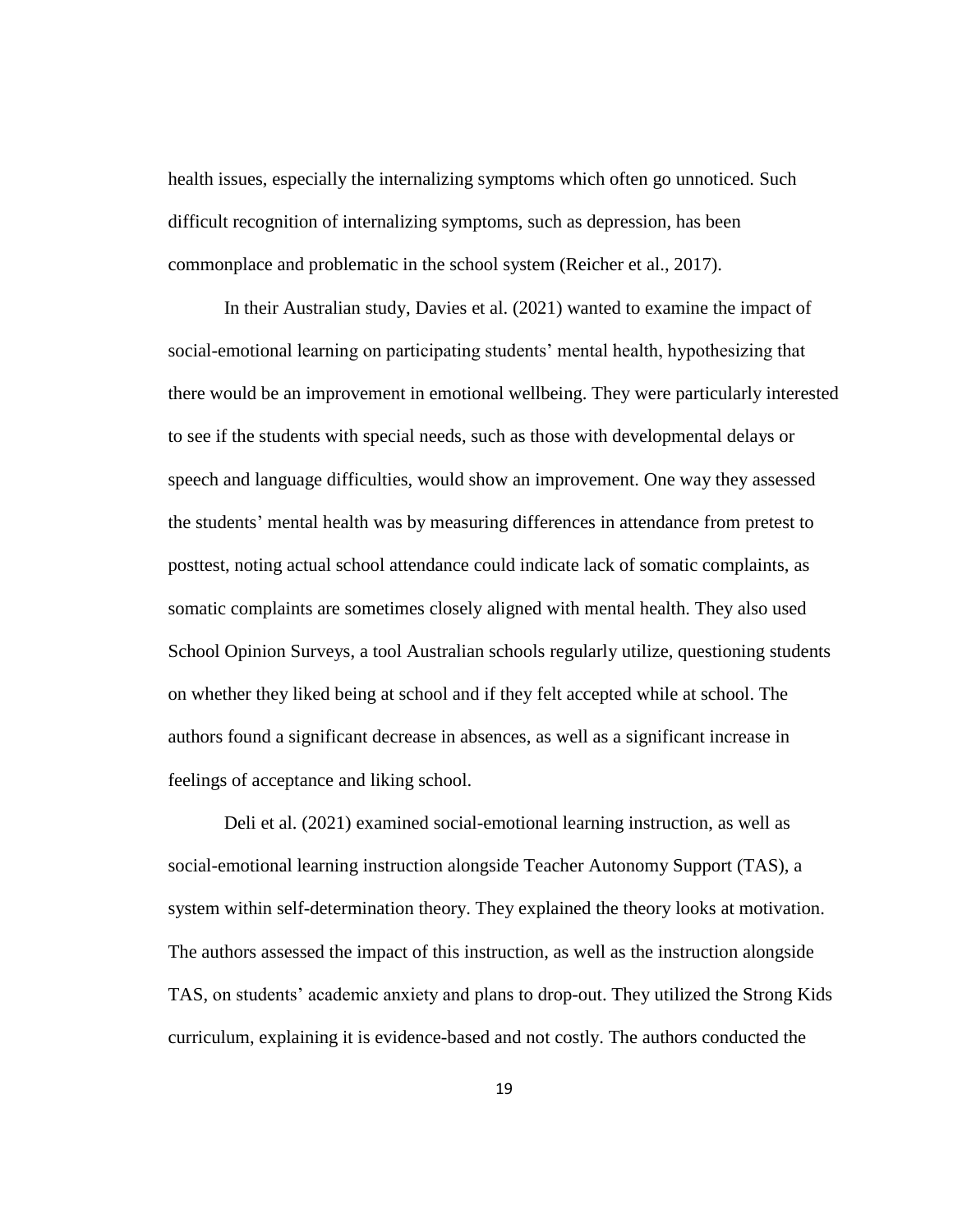study in a city in China with very high poverty rates and utilized 209 eighth grade students. Four classes were randomly placed in the treatment category, while three classes were randomly assigned to the control category, which was the business-as-usual modality.

The study utilized the Learning Anxiety Index (LA) to measure anxiety related to academics in students, as well as the Social-emotional Learning Knowledge Questionnaire, a self-report assessing technical familiarity with social-emotional skills. They found that the students participating in the social-emotional program learned significantly greater social-emotional skills and showed significantly lower levels of anxiety. When looking at specific experimental groups, they found that the simple socialemotional learning program resulted in a greater reduction in learning anxiety, while the combination social-emotional learning and TAS group, which had the self-determination theory component, resulted in a greater social-emotional skill knowledge. The authors concluded that social-emotional curriculum can be useful in targeting anxiety associated with school, as well as teaching necessary social tools, while adding that the TAS component may help with the facilitation of social skill level. They pointed out this study included a very specific population of China, and also encouraged future studies to be at the longitudinal level to give additional clarity on the matter.

In their study, Schultz et al. (2011) looked at mental health subscales on the BASC-2 in order to assess the possible impact of the social-emotional learning program implemented for 3 to 5-year-old preschoolers. The program consisted of 30 lessons which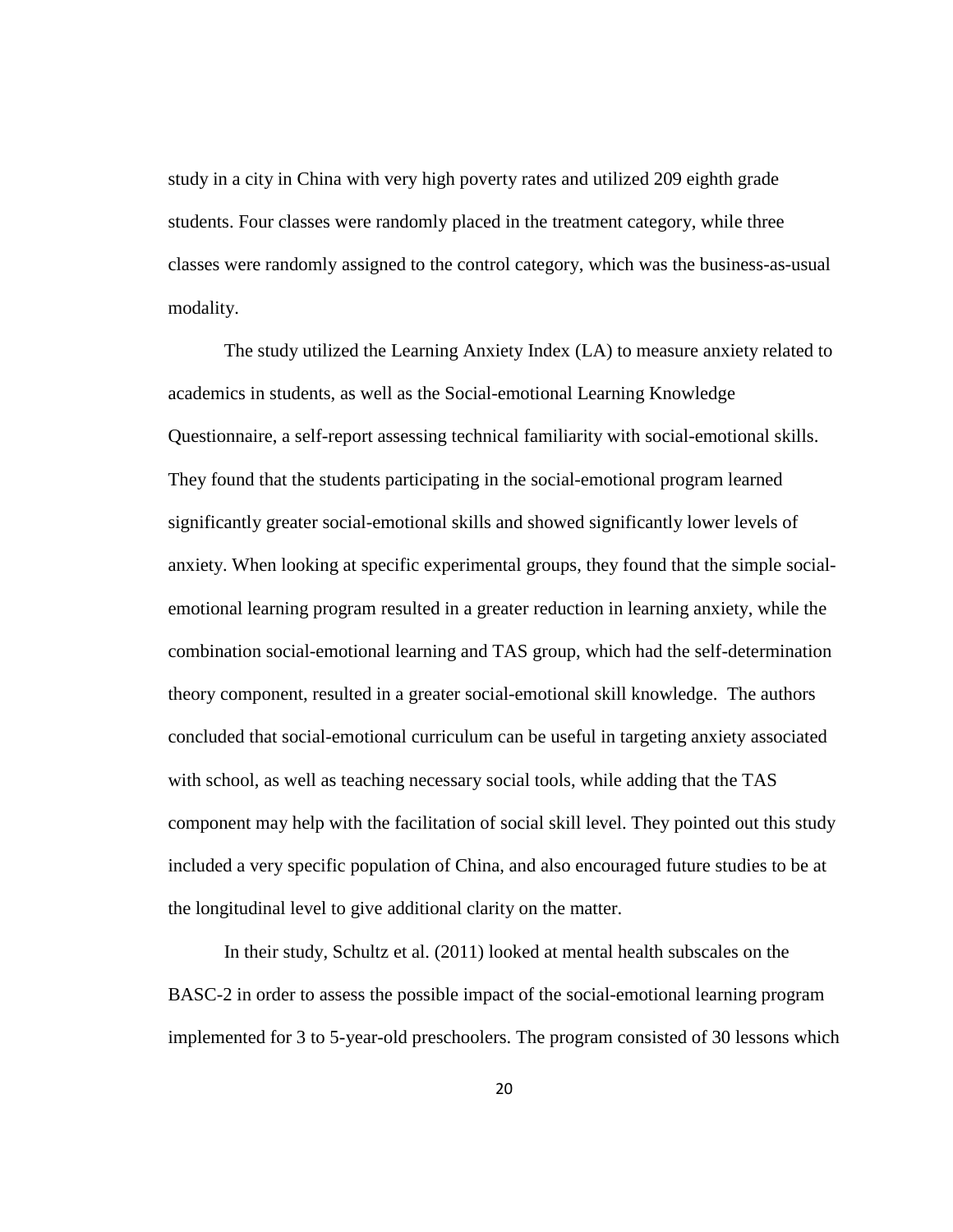targeted a variety of areas, including promoting understanding of one's strengths and self-worth. Using BASC-2 scores on tests prior and after the execution of the socialemotional learning program, they found that symptoms of anxiety, such as nervousness and fearfulness, and depression symptoms, such as intense sadness, significantly decreased after participation in the school-based social-emotional learning program. The authors found these results promising in showing the use of social-emotional programs in effectively targeting mental health issues.

Kramer et al. (2014) also examined the possible impact of a social-emotional curriculum, Strong Kids. They implemented the program in a treatment school, consisting of grades kindergarten through sixth, and implemented the program in every classroom. Each classroom teacher was responsible for the implementation of the program in the treatment school. The control school also consisted of the same grade levels, but did not contain any specialized program. The schools were from the same region of the United States and had similar demographics, including a primarily Latino population (61% and 53%), followed by a second-largest Caucasian population (37% and 43%). Both schools were also Title One schools and had similar socioeconomic makeups. A total of 614 students were participants in the study.

The authors obtained pretest and posttest teacher ratings of students on the internalizing subscale of the SSRS. They found students in the social-emotional learning program to have significant decreases in internalizing behaviors compared to the control group students, who actually obtained higher posttest scores on internalizing behaviors.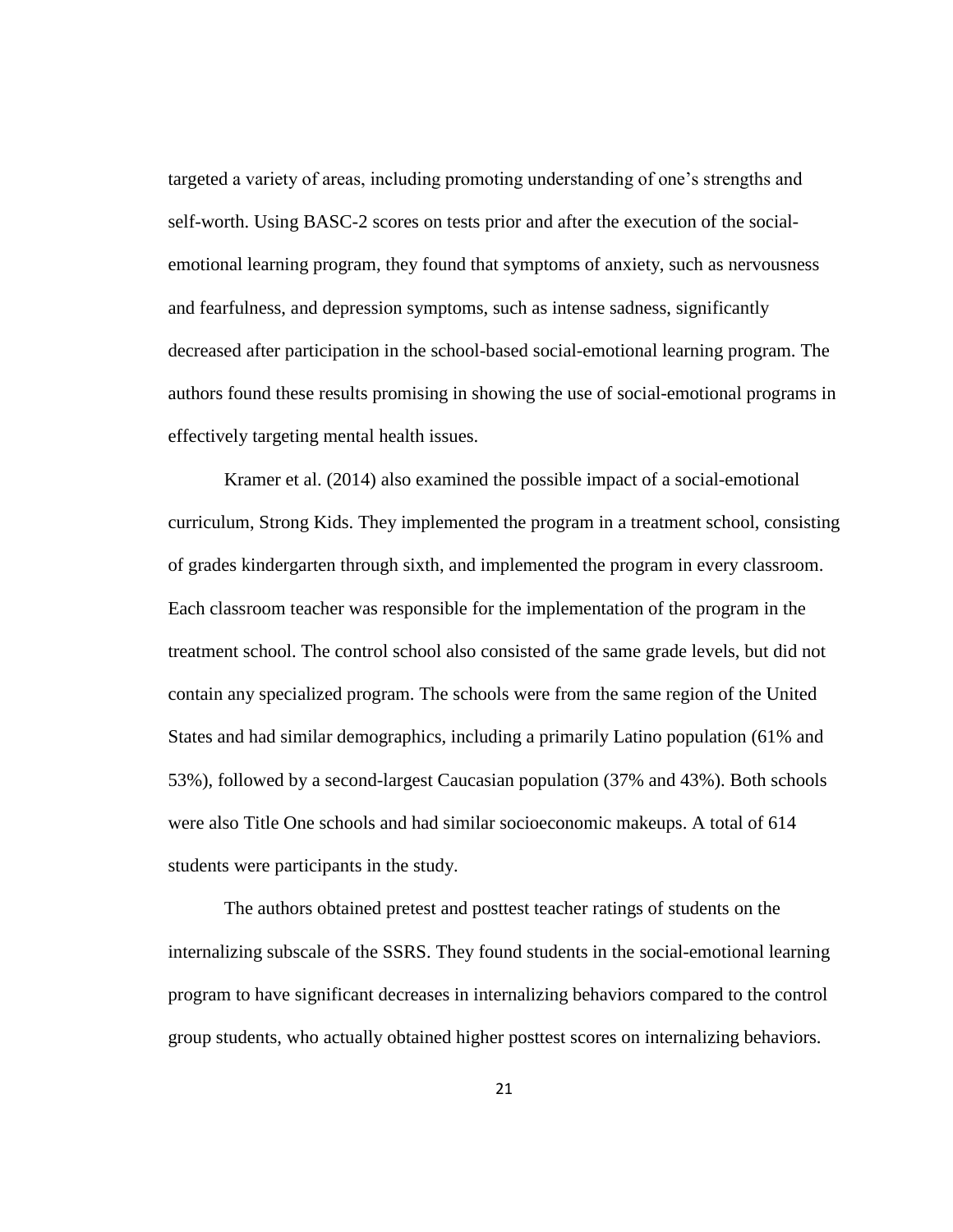The authors further found that the students who were most at risk for emotional and behavioral problems at school showed the most significant reduction in posttest scores in the experimental group. The authors noted that implementation of the program was closely supervised to enhance fidelity and they also assessed that staff expressed mostly favorable views of the social-emotional learning program utilized. They hypothesized that the scripted nature of the program gave the teacher very direct information as to the necessary steps to implement it easily and with integrity. They did note, however, where there was some difficulty noted with implementation, it was generally with the younger students, grades kindergarten through second, where the teachers reported some attention span issues. Suggestions were made for possibly shortening the lessons for that age group.

#### **Staff Wellbeing**

Staff members are integral parts of the school system. Davies et al. (2021) wanted to get a measurement of staff wellbeing in their study. They utilized a staff questionnaire designed to measure staff morale and staff feelings on whether they felt they had reliable access to supportive trainings. The authors found that there was a significant increase in staff reports of morale and support measures over the three-year period of the study for these teachers who had social-emotional learning implemented in their schools. Furthermore, they described that almost all staff members at the end of their study rated their school as above average compared to other area schools, and reported they would endorse a recommendation of the school. Teachers who feel better, are able to function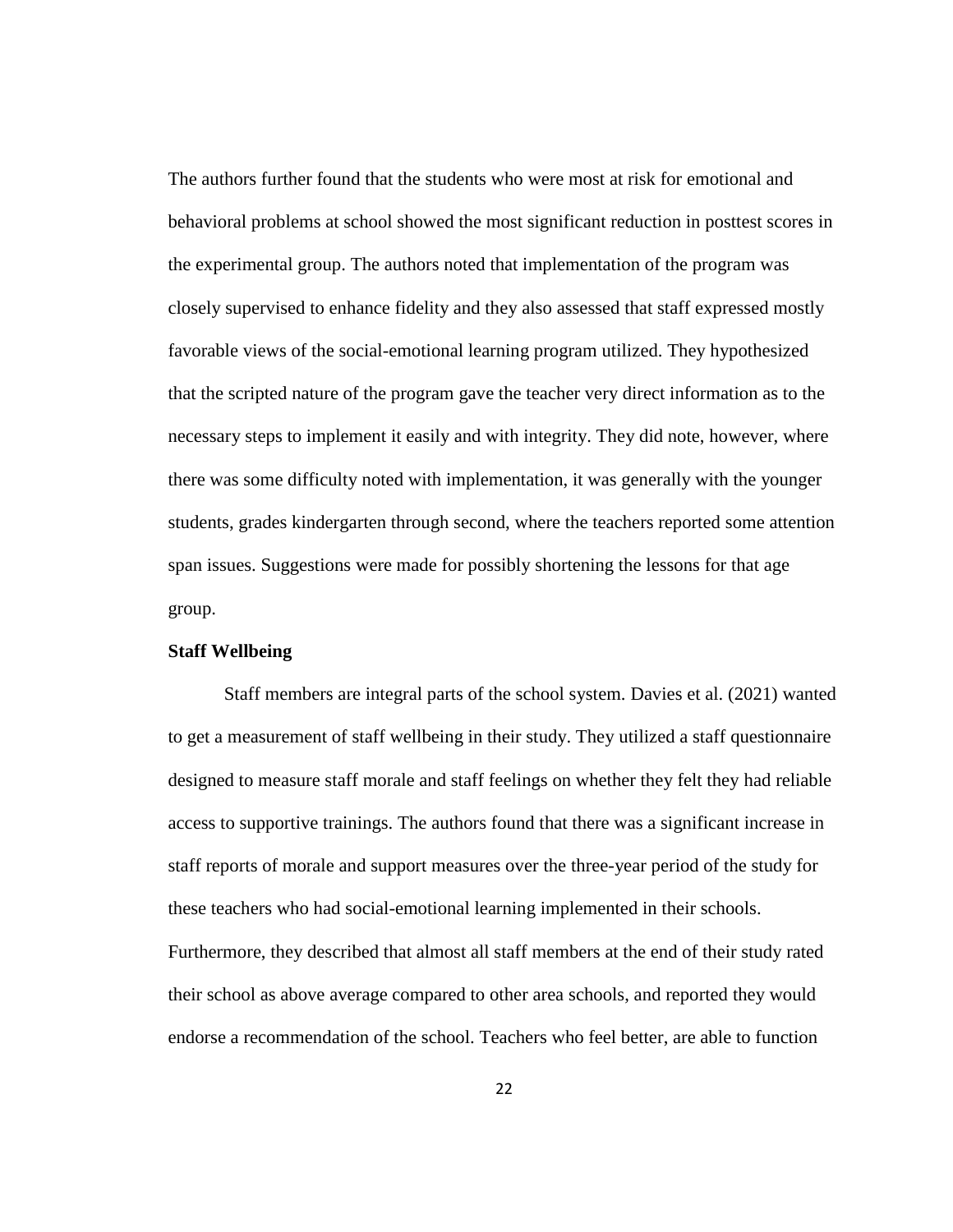better, and have uncovered the benefits of social-emotional learning programs in schools, could truly serve as ambassadors of sorts for these programs for other schools within their districts, as well as nearby districts (Greenberg et al., 2017; Zolkoski et al., 2021). Furthermore, greater teacher wellbeing may play an important role in the enhancement of the overall school climate (Top et al., 2017; Urbina et al., 2017).

Greenberg et al. (2017) discussed how educators themselves can improve their own social-emotional skillsets, which they could use in their own lives both inside and outside of the school workplace, through the implementation of these social-emotional learning programs in schools. This, they explained, could improve their mental health, communication skills, social interactions, and general overall wellbeing. They asserted that although these programs are not necessarily developed to target the skills of staff members, there are indeed secondary benefits that do just that. These programs, they added, can promote healthier interactions that teachers have with other teachers, administrators, parents, and students, and can help with overall job satisfaction, especially since they could facilitate a more positive work environment. It is important to keep in mind, however, that appropriate training, with substantial support from administrators and mental health professionals, must take place to ensure that educators who are conducting these programs have developed a greater understanding of socialemotional skills, prior to implementing them with their students and benefiting from them as well (Bierman & Sanders, 2021).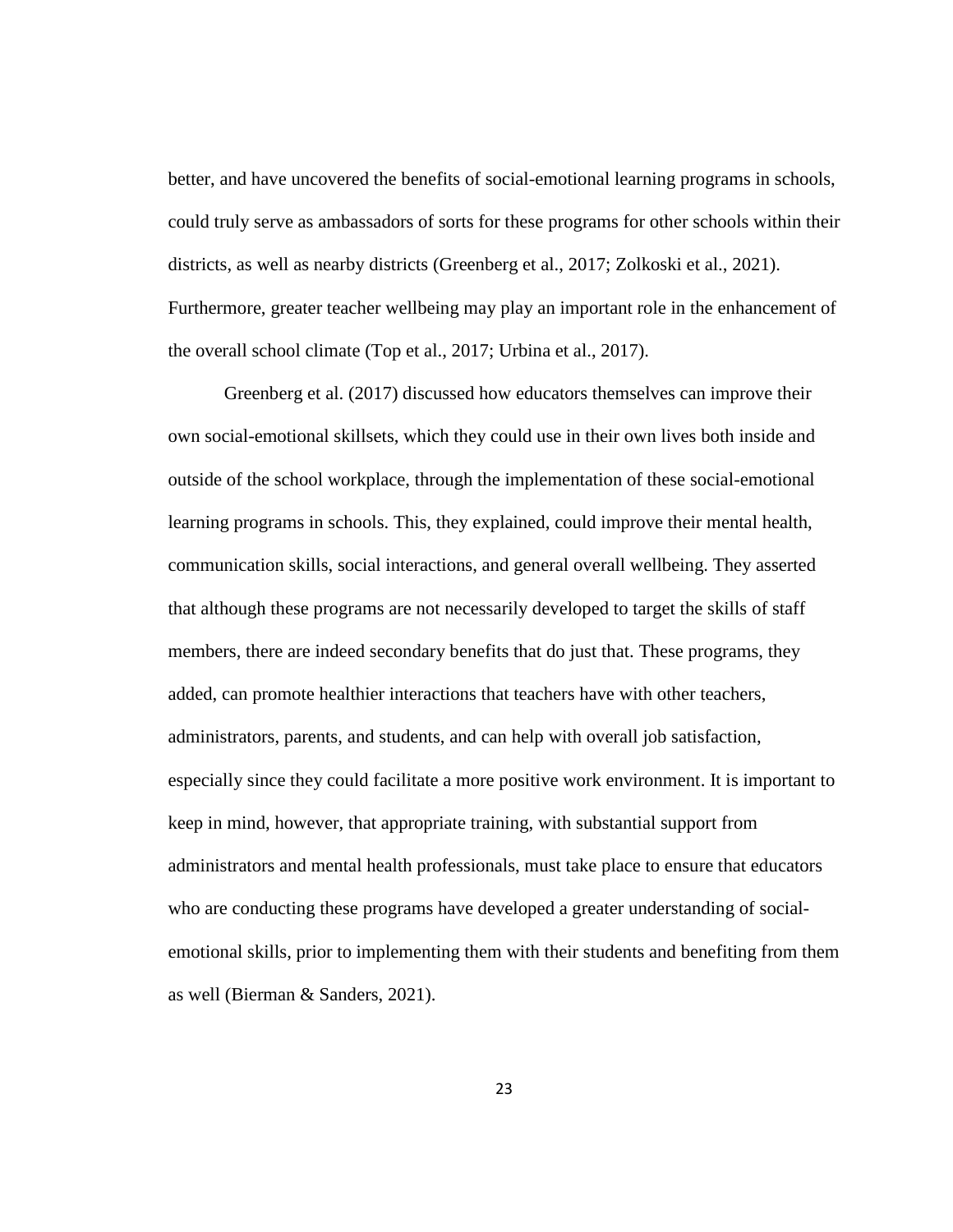This more positive work environment and overall healthier school climate, was also discovered in a study by Charlton et al. (2021). The authors looked at specific types of school intervention programs, 65% of which were in U.S. schools and the remainder of which were in schools in Australia, Cyprus, Greece, India, Finland, and Uganda. They found that programs which target social-emotional learning had the biggest impact on teacher perception of a positive school climate, compared to other programs such as School-Wide Positive Behavioral Interventions and Supports (SWPBIS). The authors found these results promising, but encouraged additional studies.

#### **Schools' Vital Instructional Time**

Unfortunately, a large number of schools do not provide direct instruction in social-emotional skills due to the school administrators' beliefs that there is not even sufficient time for general academic instruction (Davies et al., 2021; Hart et al., 2020), especially with the accountability measures enforced through standardized state testing (Jackson, 2012; Sheridan et al., 2014; Wood & Brownhill, 2018). However, there are findings that social-emotional learning programs in schools are associated with increased academics, such as increased math and reading skills (Bowers et al., 2018; Davies et al., 2021; McCormick et al., 2015), and increased writing skills (Schonfeld et al., 2015). Sometimes larger improvements for students who are most vulnerable for academic difficulties, such as students in special education programs, are found (Davies et al., 2021). Schools which have shown the academic success of social-emotional learning programs often have administrators who extend the programs for additional years and to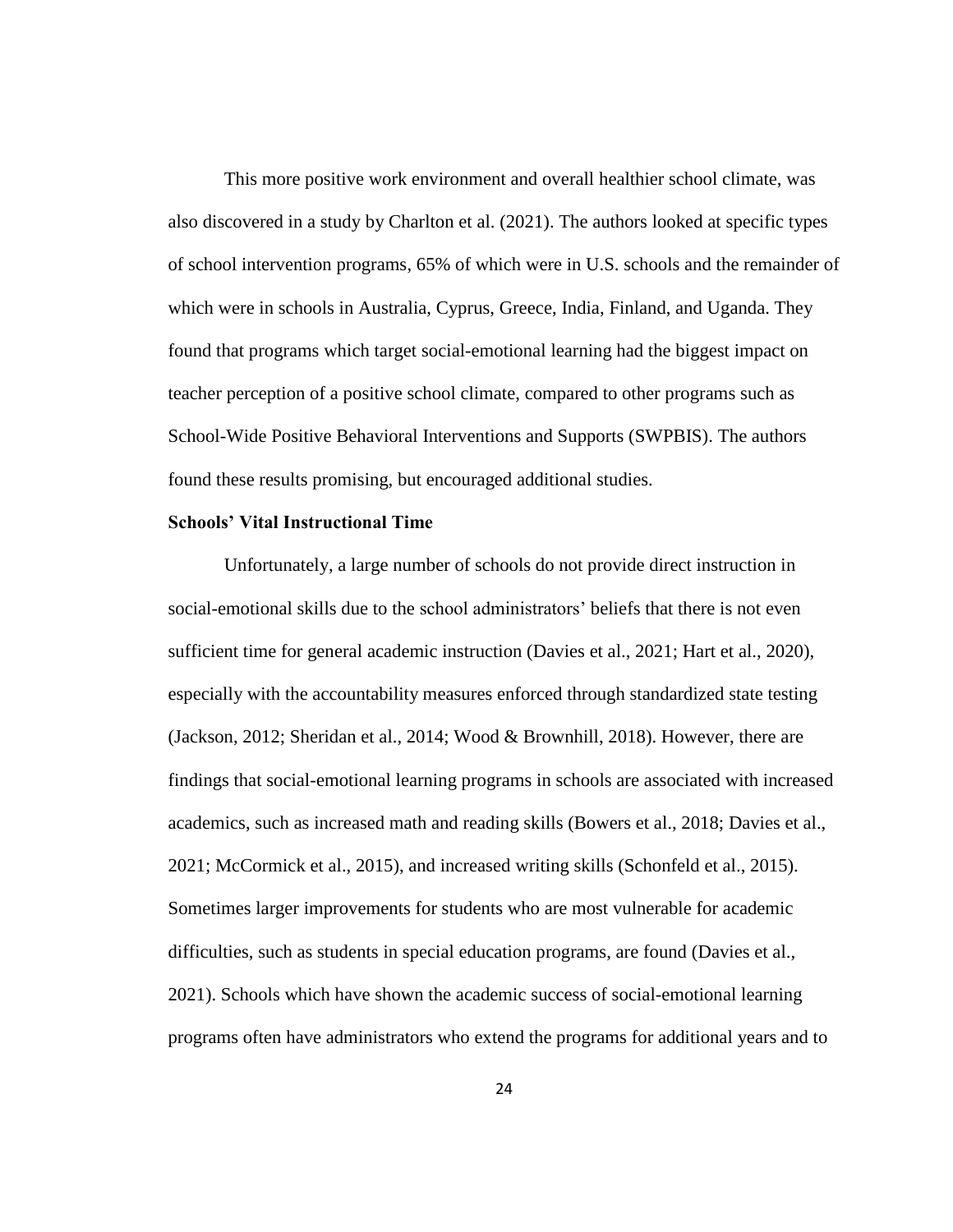cover additional grade levels, encompassing a larger percentage of the student population for a longer period of time (Davies et al., 2021; Hart et al., 2020).

Schools, however, as stated earlier, must so intensely focus on the academic instruction in order to meet their accountability criteria. Thus, looking at how socialemotional programs, which work on targeting important life skills, such as is presented in the framework by CASEL, may impact academic outcomes specifically, may be a beneficial way to promote this teaching of necessary skills. Connecting social-emotional learning to the school system's main accountability measures, identifying how it impacts academic measures which are set forth by stringent governmental guidelines, can ameliorate the implementation of these programs and bring forth a multitude of benefits.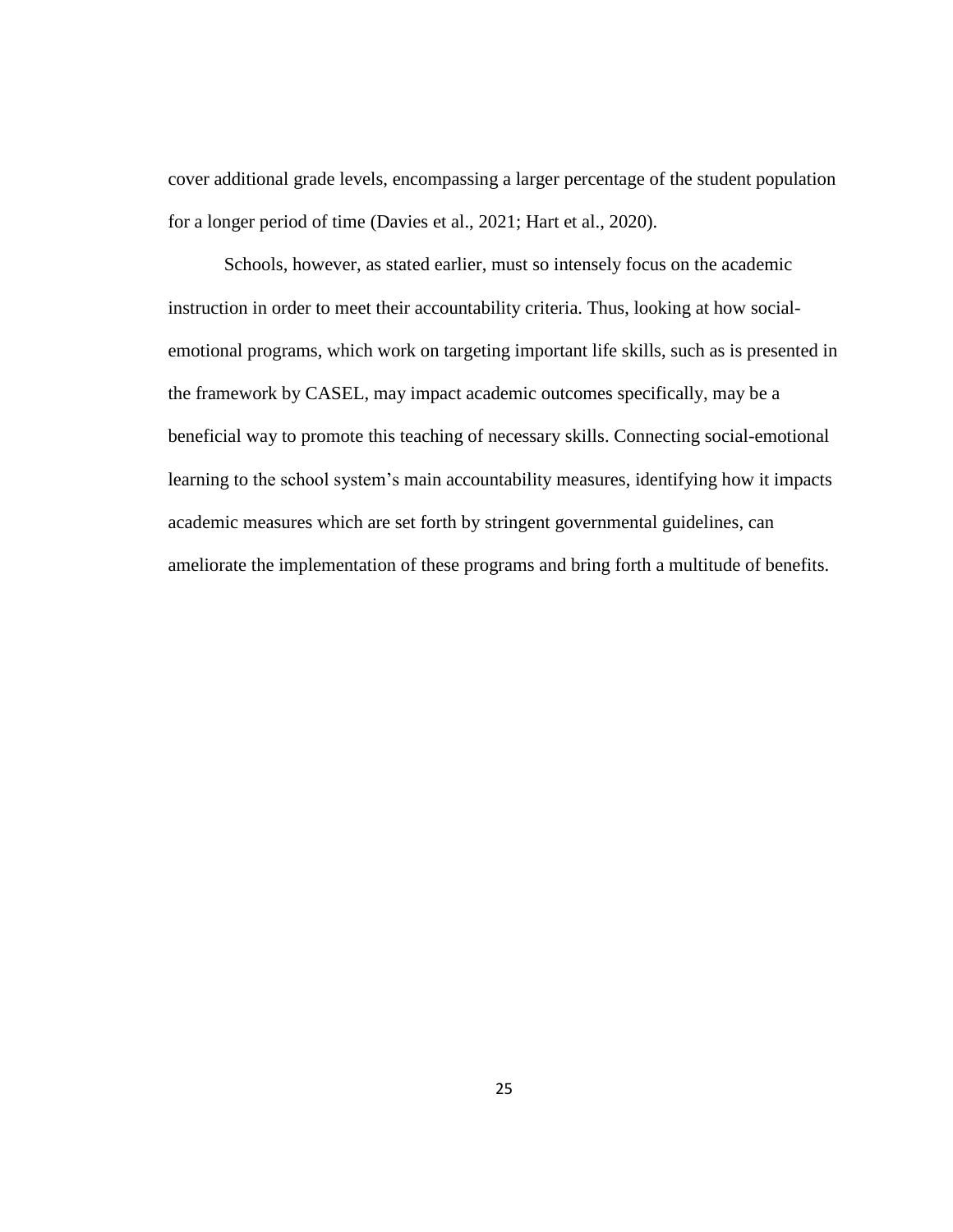#### **CHAPTER III**

## **Method**

A total of five databases were utilized for the search in this study: Academic Search Complete, ERIC, PsychARTICLES, PsycINFO, and Psychology and Behavioral Sciences Collection. The search terms employed were "social-emotional learning" AND "academic achievement" OR "academic performance" OR "academic success." Limiters were that the articles had to be full text, scholarly peer-reviewed journals, and had to have been published between May 2011 and May 2021. A ten-year period was employed so that the most current research was examined. Expanders included "apply equivalent subjects." In order for articles to have met inclusionary criteria, they had to be actual studies of social-emotional learning and academic outcomes. They also had to be available in English. Articles that were literature reviews, essays, reports, or editorials were excluded.

A database search was conducted in May of 2021. A total of 340 articles were found. Three articles were written in another language (Bosnian, Portuguese, and Spanish) and were thus excluded. A total of 337 articles were found in English, but exact duplicates were automatically removed, having left a total of 228 articles. Another two articles were found to be exact duplicates that were not automatically removed, which resulted in a total of 226 articles. Having utilized the inclusionary and exclusionary criteria explained, a total of 36 articles were identified to be relevant to the study.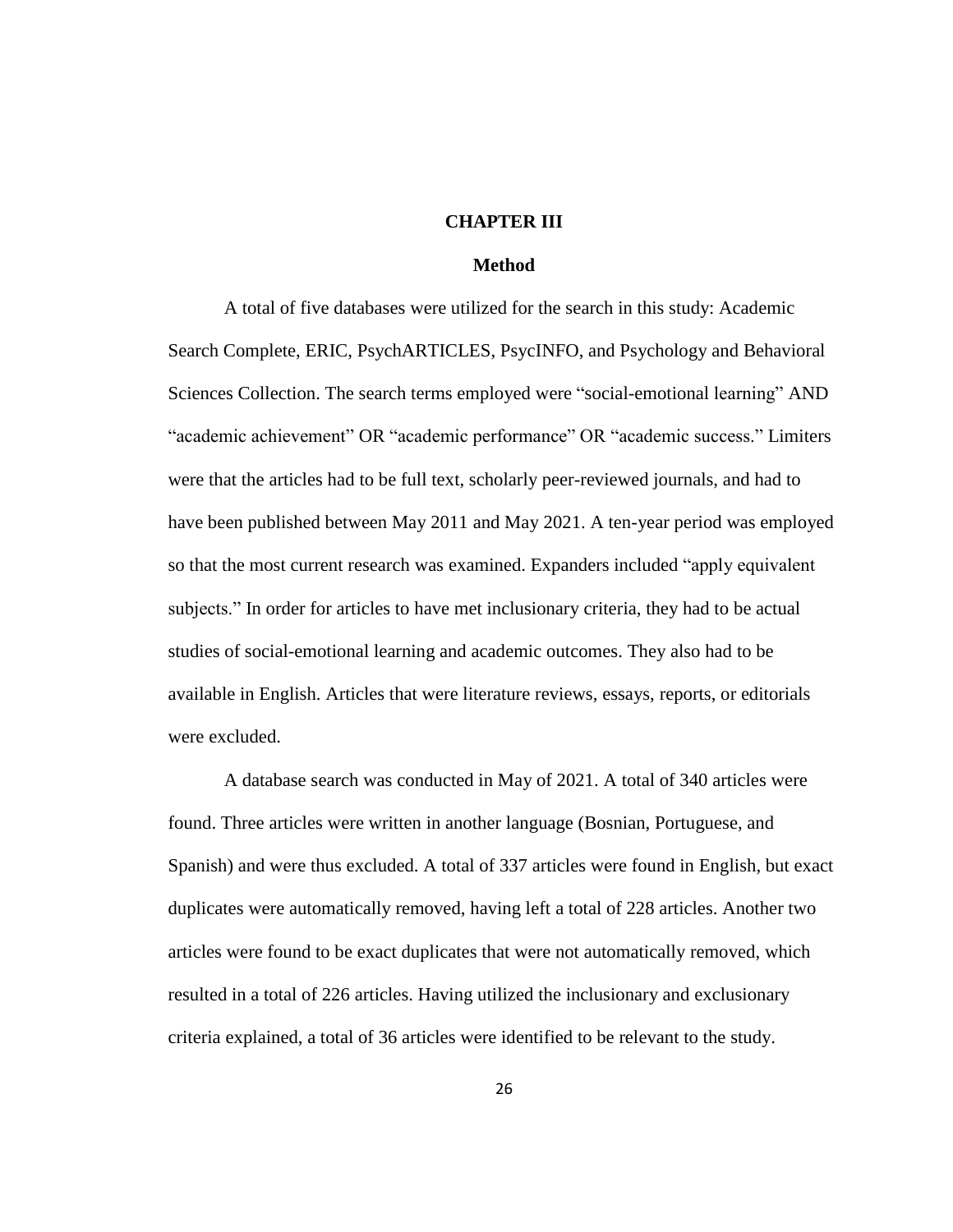### **Procedural Integrity and Inter-Scorer Agreement**

An independent review rater was utilized to assess the procedural integrity of 27% of the articles by applying the precise search criteria (Poling et al., 1995). This independent review rater was a third-year Stephen F. Austin State University graduate student in the Master of Arts school psychology program. The calculation of inter-scorer agreement followed the formula of dividing the number of articles in agreement (both raters) by the total number of studied articles, and then multiplying the product by 100. Thus, the agreement rate between the two raters was 92%. The findings of this analysis have been explicated in the results and discussion sections.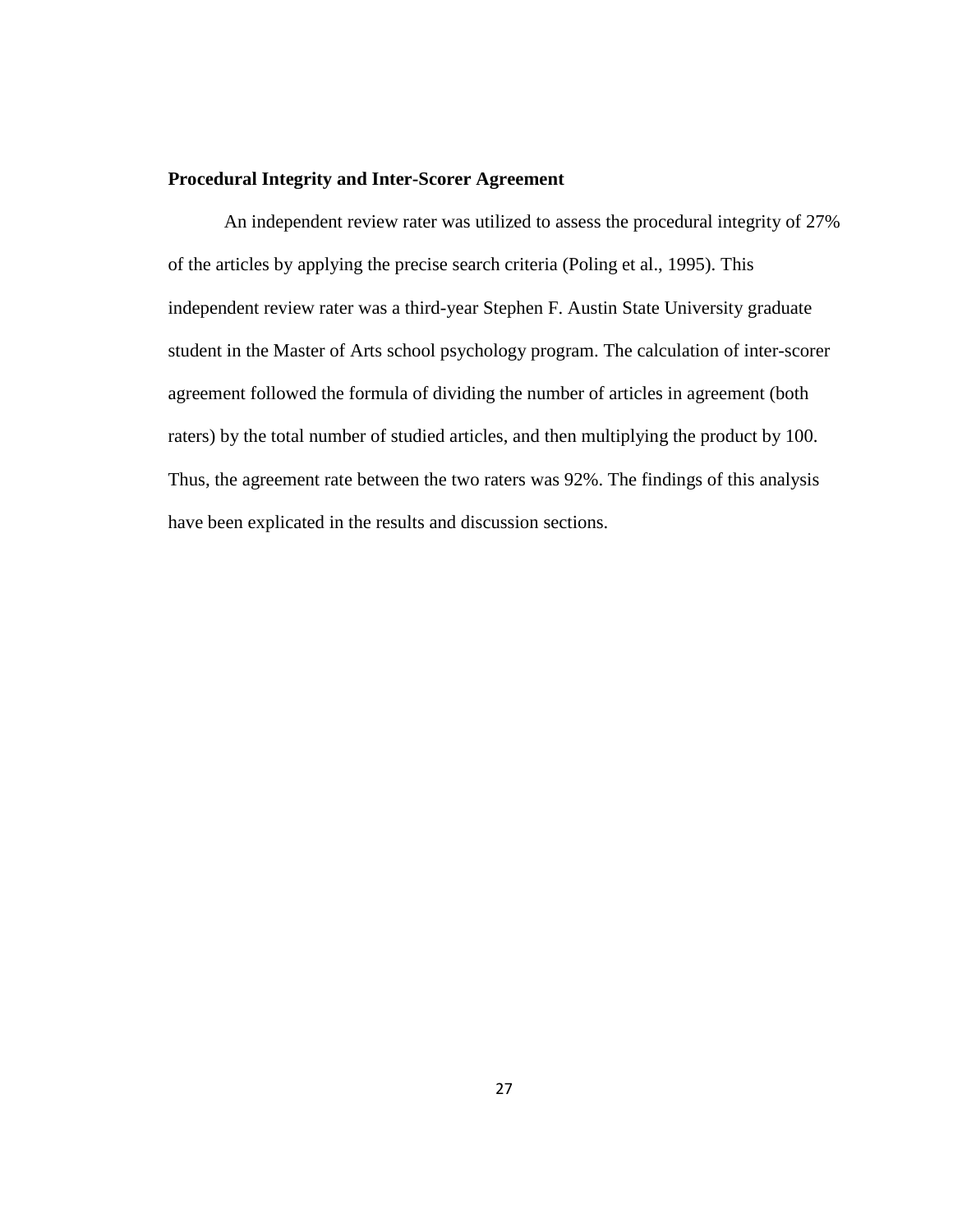#### **CHAPTER IV**

## **Results**

The 36 articles that met the criteria previously outlined were reviewed and arranged in a systematic way, all examining academic outcomes, such as grades, grade point average, test scores, etc. Initially, the articles were categorized by specific socialemotional learning programs that were studied and examined for their possible impact on academics. Next, general social-emotional learning programs were reviewed in connection to academics. Lastly, studies were explored where social-emotional programs were not utilized, but there was an examination of social-emotional skills possessed and possible relationships with academics.

### **Student Success Skills**

The Student Success Skills program is an evidence-based social-emotional learning curriculum, which is humanistic in its roots and targets areas such as selfregulation, social skills, and attitudes (Villares et al., 2011). Furthermore, there is evidence that it may have a positive impact not only on school behaviors, but on academic success as well (Lemberger et al., 2011).

Bowers et al. (2018) examined the Student Success Skills program executed by school counselors specifically with students served under special education. The authors explained that such students are often thought of as simply their disability labels and that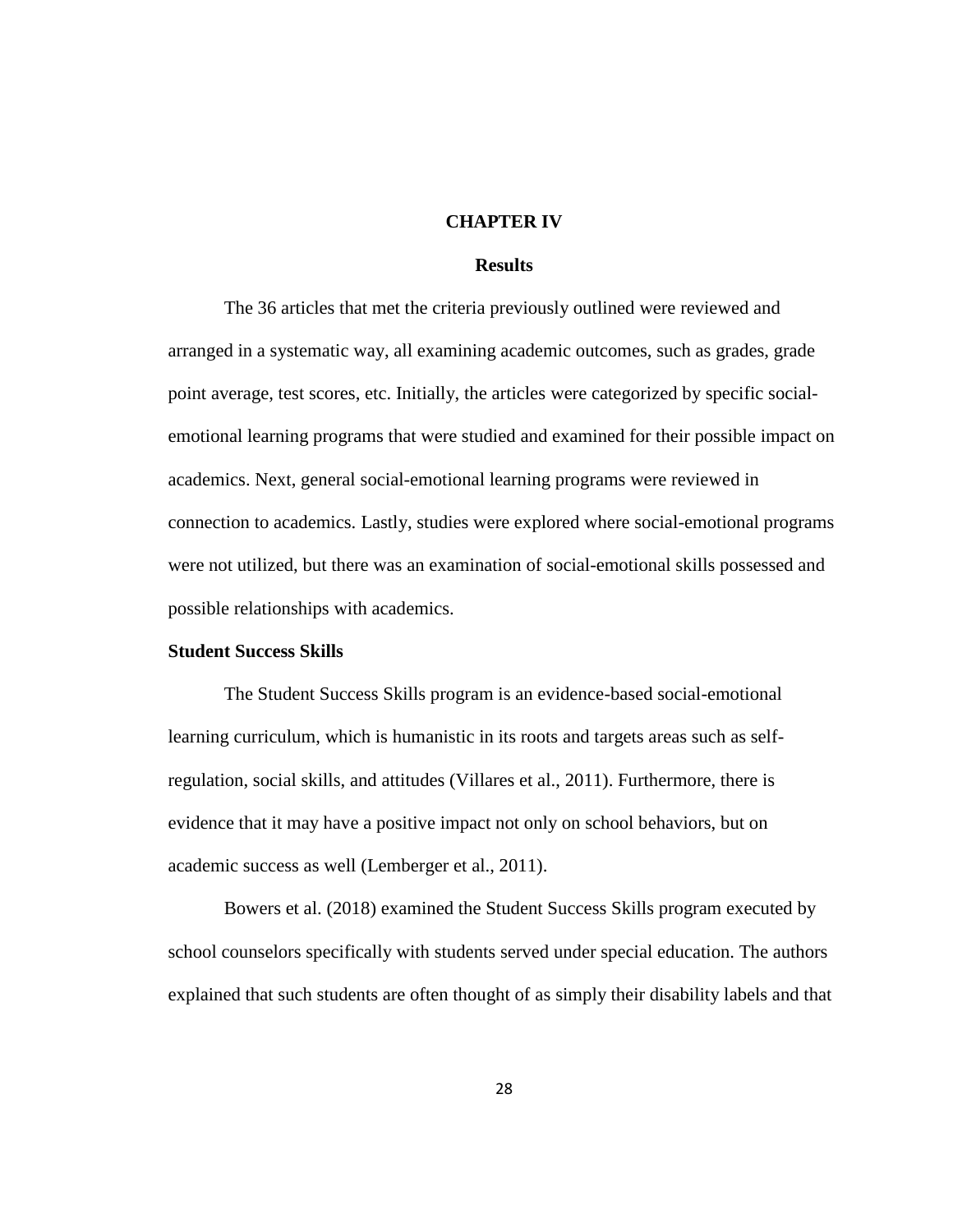there should great resolve to implement humanistic and holistic programs, such as Student Success Skills, for these exceptional students.

Baseline data was collected prior to the intervention. Additional data was gathered both during and after the five-week intervention program, which took place once a week for five uninterrupted weeks. They found that there was indeed an improvement and large effect on the students' social skills and a decrease with a moderate effect for problematic behaviors. On academic measures, there was an improvement with a moderate effect size for academic performance for the students. The academic performance was measured by report card grade differences in math, reading, and writing. Reading scores were especially impacted, with an average increase of 21.8 points.

Webb et al. (2019) conducted a study with 4,305 fifth grade students of various races and cultures, as well as various academic backgrounds, including students in special education and English language learners. The treatment group contained students randomly assigned for participation in the Student Social Skills program to see what impact it may have on student performance, including scores on standardized tests. The control group contained randomly assigned students who received the general school counseling instruction that had been previously utilized.

The Student Social Skills program was led by trained school counselors with reinforcement of skills given in the classroom by trained teachers. The authors found there were significant advances made in students' social skills, improved school behavior, and decreased test anxiety for the treatment group compared to the control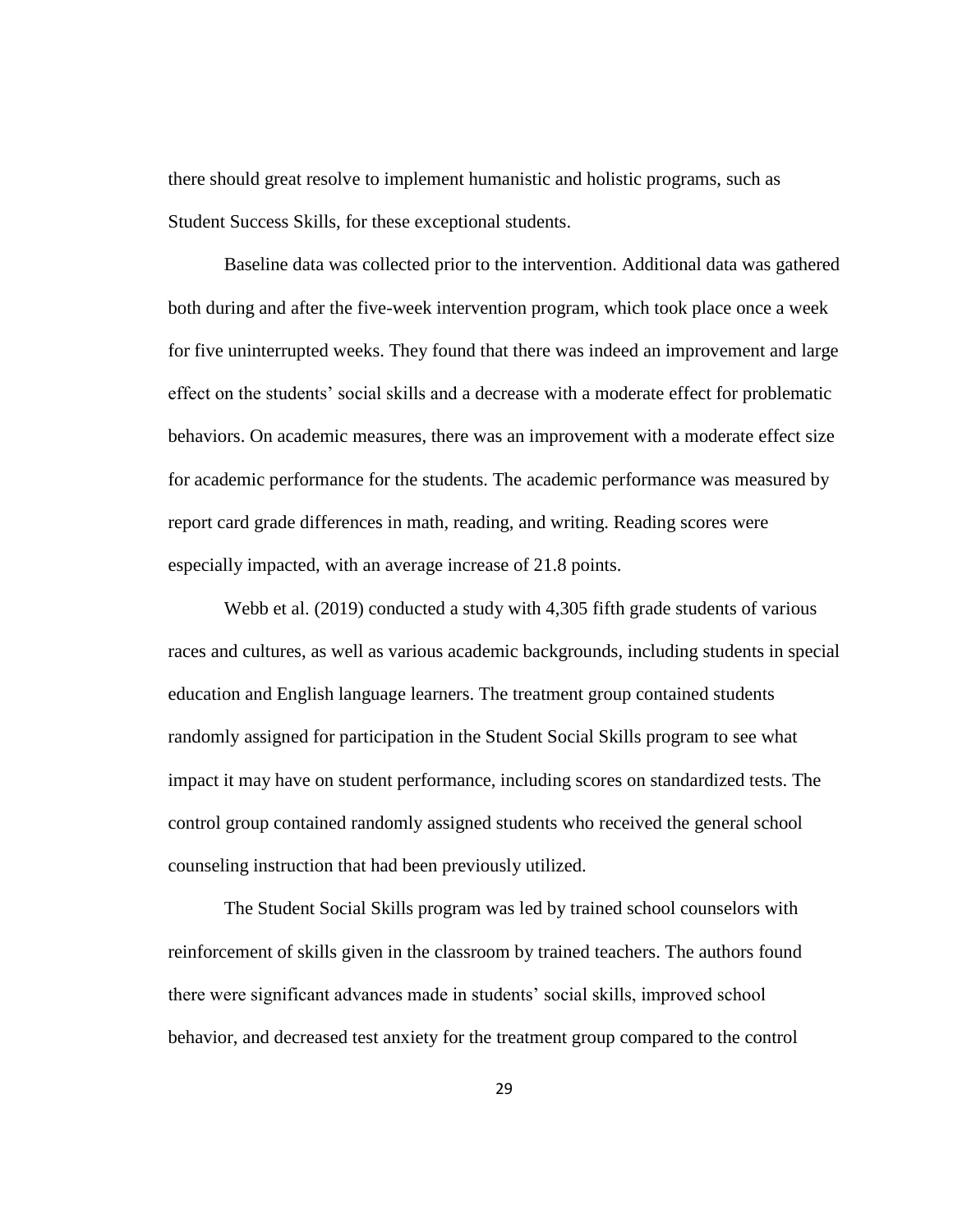group. They did not, however, discover a significant difference between the two groups in terms of reading and math standardized test scores. The authors noted that this was contrary to previous studies utilizing the program and identified some limitations that may have impacted their results, including that the state's standardized test was revised during the study and they were also unable to examine grades.

Urbina et al. (2017) looked at the culturally translated Student Success Skills program in working with Latino freshmen and sophomore high school students. There were 166 Latino students in one Florida school that received the program and was the treatment group, and 186 Latino students in another Florida school served as the control group. The researchers chose the schools based on their large Latino population and similar makeup, such as a parallel number of English language learners. The program was led by a school counselor who was certified as Spanish-speaking bilingual and consisted of weekly lessons for five consecutive weeks, in addition to monthly booster lessons for three months. The authors found that students in the treatment group did indeed have significantly higher scores on Florida's standardized tests of math and reading compared to their counterparts in the control group. The findings held true for English language learners in the intervention group compared to the control group.

The authors encouraged schools to implement programs that have shown success in culturally appropriate ways for other groups, such as Latino students. They also attempted to inspire schools to play a larger role in helping students with social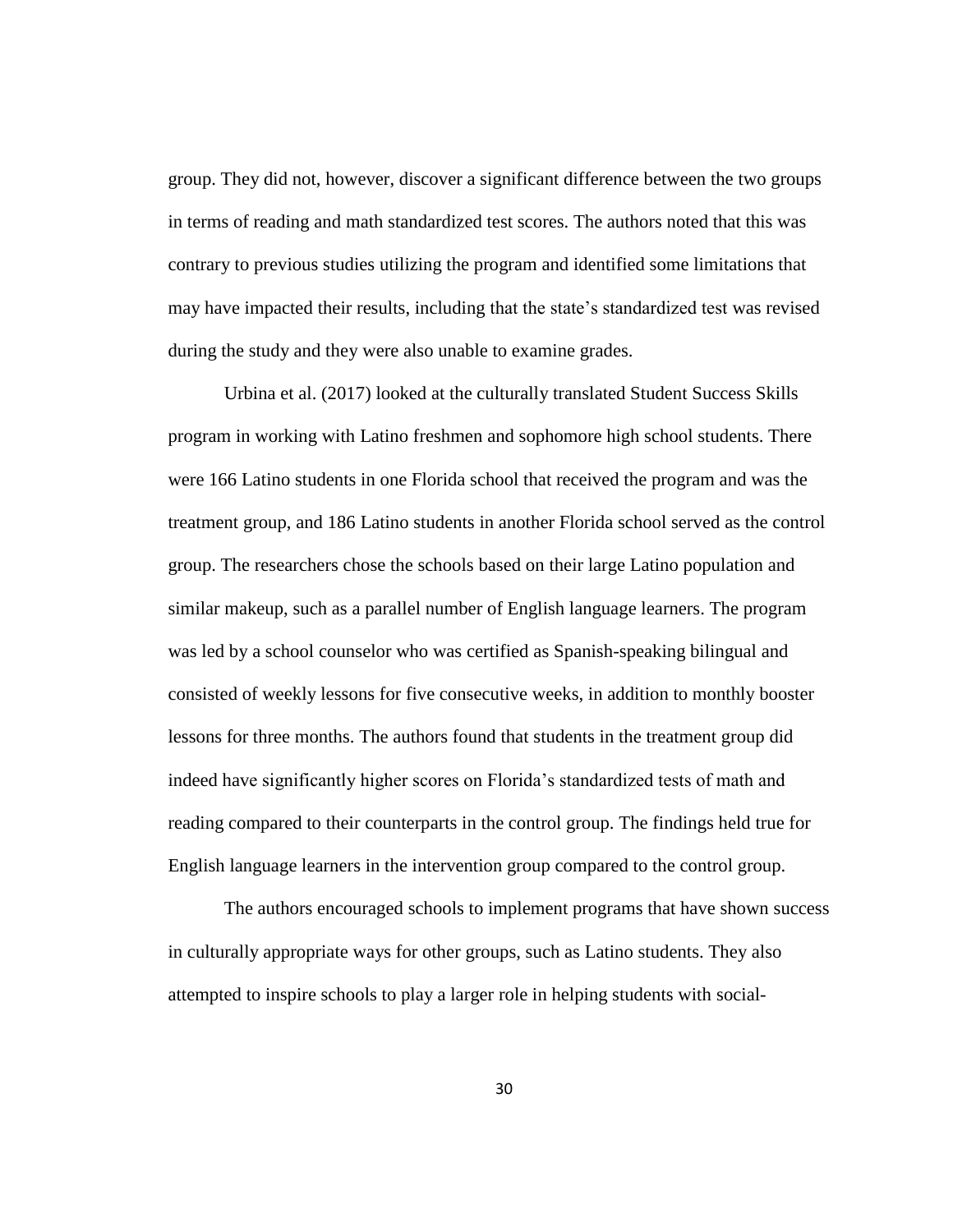emotional skills by showing them that there could truly be academic benefits in addition to improved school climate and student conduct.

## **Second Step**

Second Step is a program developed by a nonprofit organization to teach students how to regulate their emotions, establish empathy, build social skills, prevent aggressive behavior, and support necessary learning skills (Committee for Children, 2021). Second Step is a widely utilized social-emotional program with some solid evidence for improving social skills and emotional regulation, decreasing behavioral issues, and having a collateral impact on academics (Low et al., 2015; Low et al., 2019; Top et al., 2017). It is one of the most common social-emotional learning curriculums encountered in the school setting (Committee for Children, 2021).

Cook et al. (2018) specifically wanted to uncover any academic outcomes that may be found with the implementation of Second Step. They looked at students in kindergarten to second grade in 61 rural and urban schools across the states of Arizona and Washington in a matched, randomized-controlled study. The participating schools were matched on the number of students receiving reduced/free lunch and nonwhite student populations. There was a total of 7,914 students randomly assigned to either the treatment group, which started the program at that point, or the control group, which was set to start the program at a later date, after the termination of the study. The authors found that there was indeed a small, yet significant difference in the treatment group in terms of reading scores, when a moderating analysis took place to look at fidelity of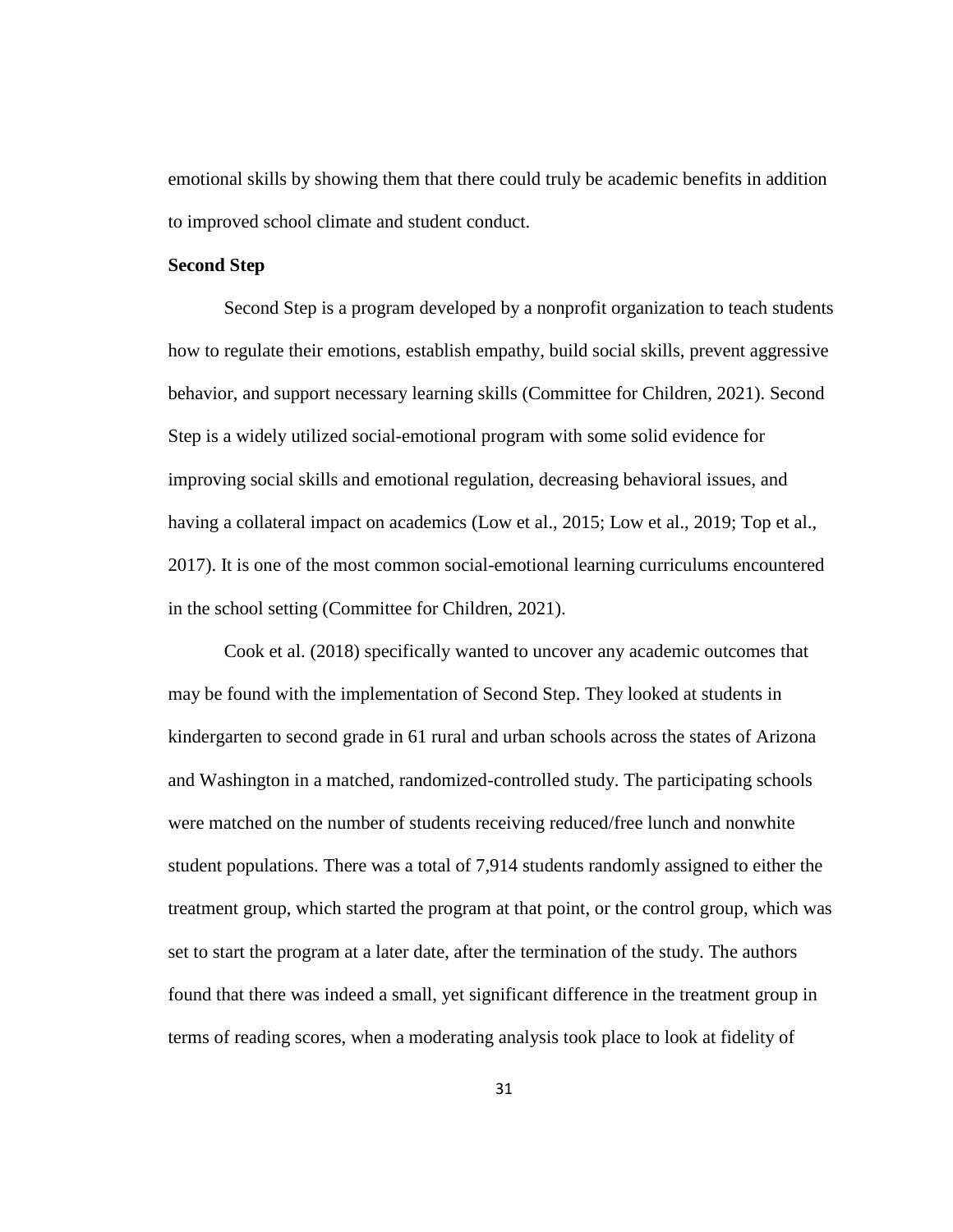implementation. It was concluded that when the program was implemented with substantial fidelity, looking at ensuring that students were actively participating and the program was closely followed (did not leave out lesson components, skip sessions, etc.), there was indeed an improvement in reading scores.

Low et al. (2019) conducted a two-year study to explore the possible impact of Second Step over time, including student behavior and academic achievement. Behavior was measured by teacher observation, and academic achievement was measured applying curriculum-based assessments in reading and math. Participating schools were randomly designated either treatment or control status.

The authors found that students in the Second Step program had significant results yielding better learning skills, superior emotional regulation/symptomology, and less hyperactivity. The authors found, however, that the differences would mostly occur during program time, and would often lapse during the summer break, questioning the long-term impact of the program without continued implementation. Furthermore, they did not find academic differences between control and Second Step groups. The authors hypothesized that a possibility for this is that such interventions on social-emotional learning may take additional time to uncover academic benefits and that such may show over additional time. They ascertained the need for a long-term study.

Second Step could also be implemented after the elementary years, during the middle school grades. Top et al. (2016) conducted a longitudinal study with 35 schools and 5,189 students in fifth to eighth grades participating. They noted the need for studies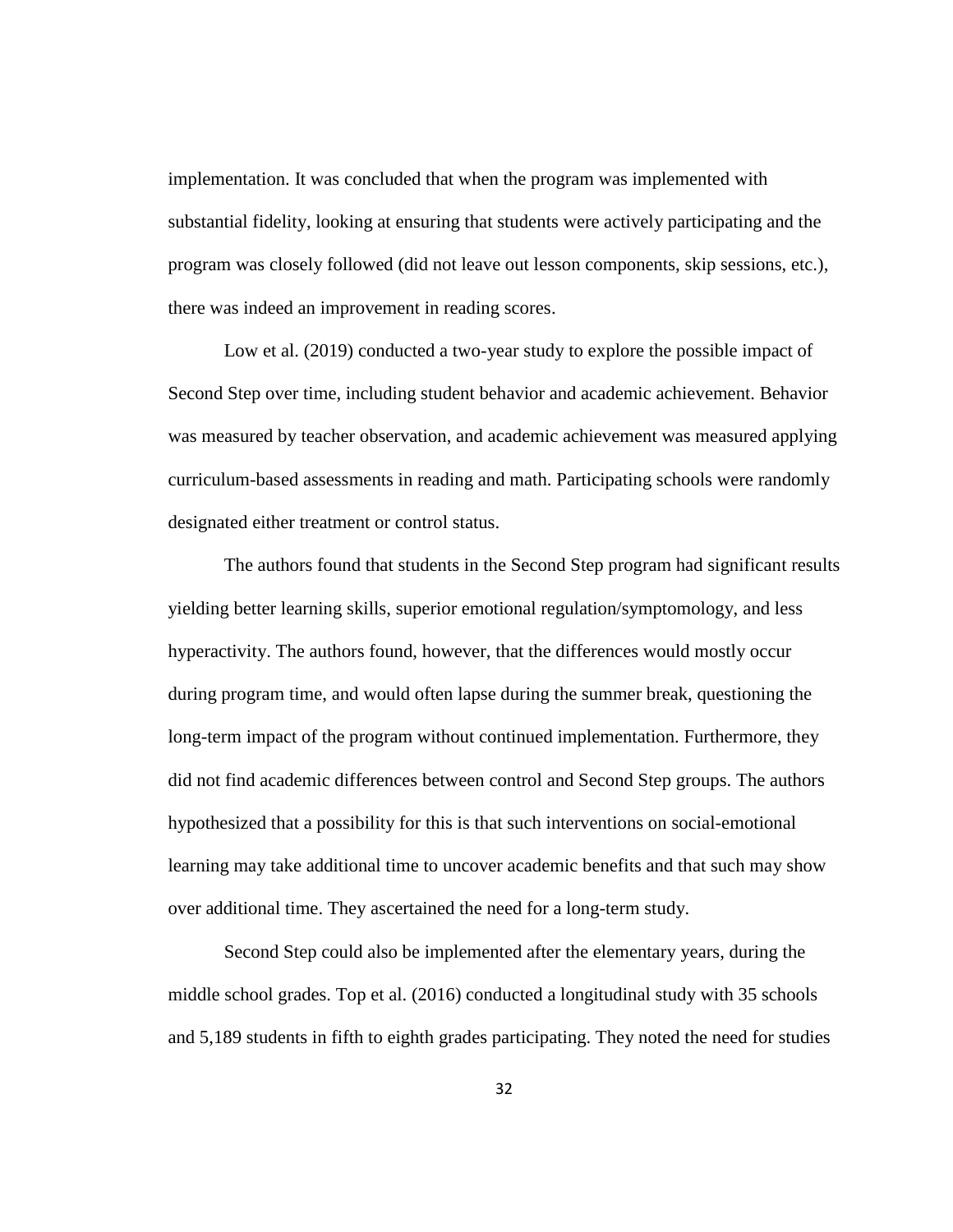that focused on this age group for the Second Step program and social-emotional learning in general. The researchers measured problematic as well as positive behaviors via teachers' responses on the Discipline Point System and the Prosocial Behavior Rating System. They also examined academic performance by studying students' grade point averages. Considering differences that would exist in schools prior to the start of any program, they specifically looked at growth in measuring success.

At the end of two school years, the authors found there was a significant decrease in problematic behaviors and a significant increase in grade point averages in the intervention schools compared to the control schools. The authors reasoned that Second Step has secondary gains, such as in academics, because it aids in improving the overall climate of the school. The authors identified investing time and money in such programs as a sensible endeavor for schools and explained that schools will more than recover the costs.

Top et al. (2017) looked at the Second Step program and parental monitoring of their students in 22 schools. There were eight control schools and 14 treatment schools in the study. Their study concluded that in schools with the Second Step program, parental monitoring did not play as large of a role in their students' academic success as it did in the control schools without such a program. They reasoned that this could be because this social-emotional learning program contributed to the creation of a more positive school environment, which made parental supervision less necessary or lack of parental involvement less detrimental to academic performance. They also highlighted that such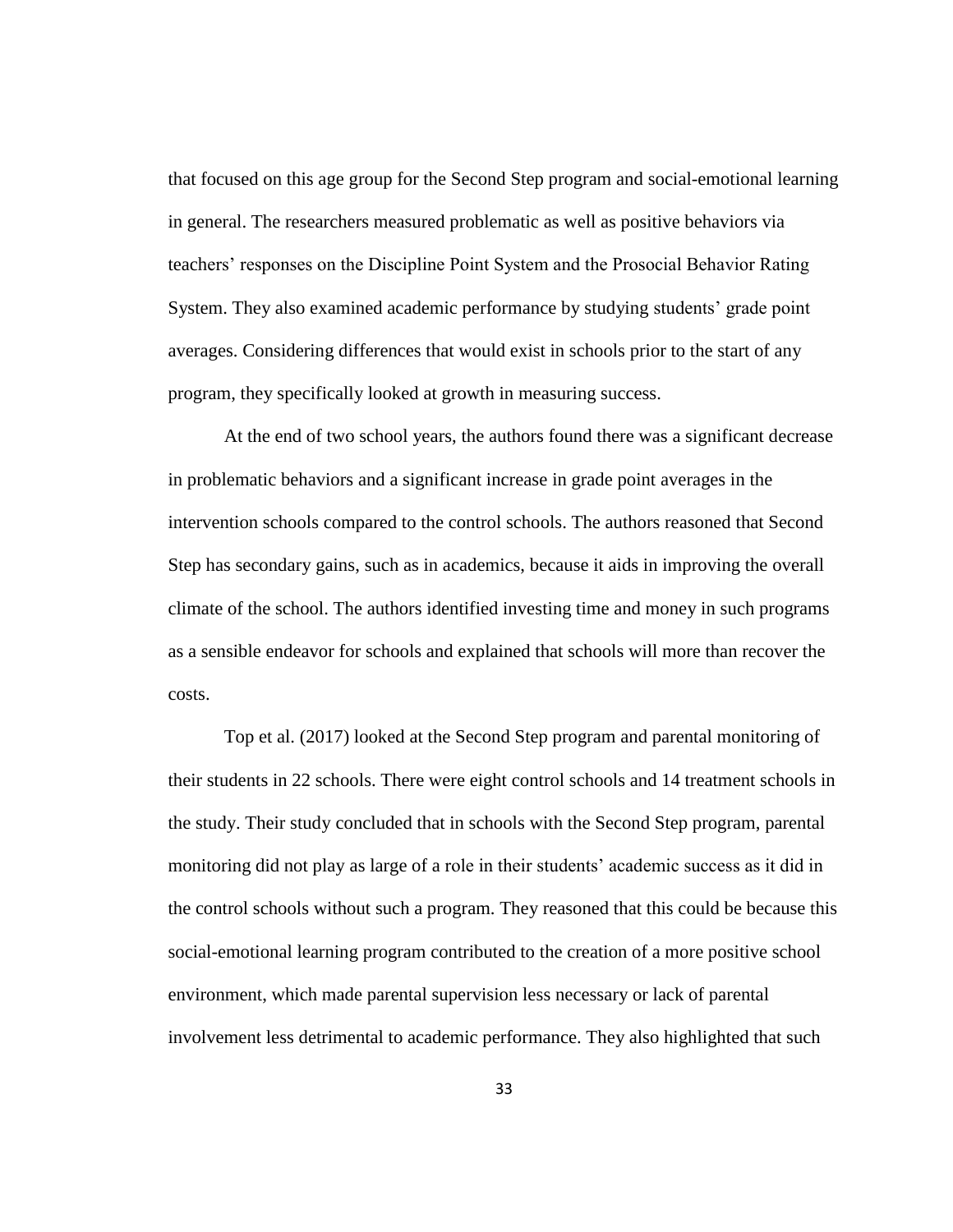programs may be even more important in schools where parental monitoring of students is very low, as it may offer a good way to support students and academics.

Second Step was also studied with middle school students with disabilities in a study by Espelage et al. (2016). They looked at 123 students in 12 Midwestern U.S. schools, 47 randomly assigned to the intervention group, which received the Second Step curriculum, and 76 randomly assigned to the control group, which received a traditional anti-bullying program. The authors found that the students in the intervention group showed a significant increase in their inclination to render aid for the victims of bullying. Furthermore, they showed an improvement of half a letter grade on average for their report card grades. The authors supported that social-emotional programs, such as Second Step, help students with the thought-feeling-behavior connection, better preparing them to tackle academic challenges.

### **Social Skills Improvement System-Classwide Intervention Program**

Social Skills Improvement System-Classwide Intervention Program is a socialemotional program employed in elementary schools with some positive benefits and is accepted by CASEL (DiPerna et al., 2015). Although it is being implemented in many U.S. elementary schools, it is only in the early stages of study as far as effectiveness (DiPerna et al., 2017). It includes units which target the following skills: Active listening, turn-taking, following directions and rules, managing emotions, paying attention, kindness, making good choices, and ways to ask for assistance (Peak Project Organization, 2021).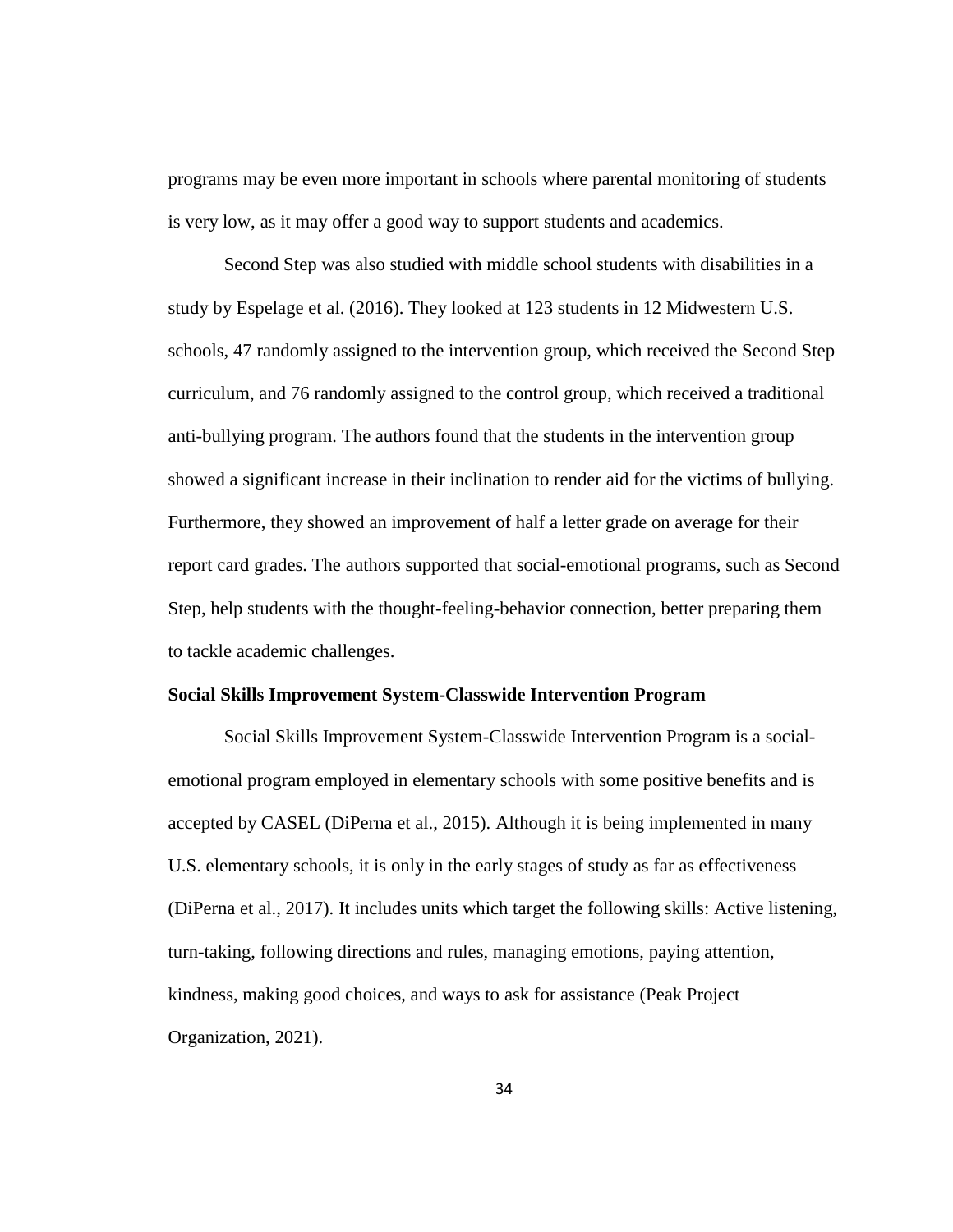DiPerna et al. (2017) examined this social-emotional learning program in six elementary schools in the Mid-Atlantic area of the U.S. over a period of 12 weeks. Students were randomly assigned to either the intervention group or what the authors called "business-as-usual" group (control). The business-as-usual group had 85% of its teachers who reported using some sort of informal positive behavior plan in their daily classroom, like praise, rewards, or token systems. They collected teacher ratings and data from direct observations to assess social skills and behavior of the participating first grade students. They gathered STAR reading and STAR math data, which are computerized tests used in the school system. They found non-significant differences in problematic behaviors and academic skills between the two groups. They did, however, find some differences in social skills, as well as academic motivation and engagement, with higher scores in the intervention group.

Hart et al. (2020) wanted to specifically look at the impact of a social-emotional learning on state test scores, noting that there was little research in such. They noted that since such testing is at the forefront of educational administrators' focus, examining the possible impact social-emotional programing has on scores is logical. The researchers implemented the program working with second grade students who were randomly designated into either intervention groups, using the Social Skills Improvement System-Classwide Intervention Program, or a control condition which did not have a formal intervention. Although the program ended while students were still in the second grade, the authors followed the students, collecting more data in the third and fifth grades. The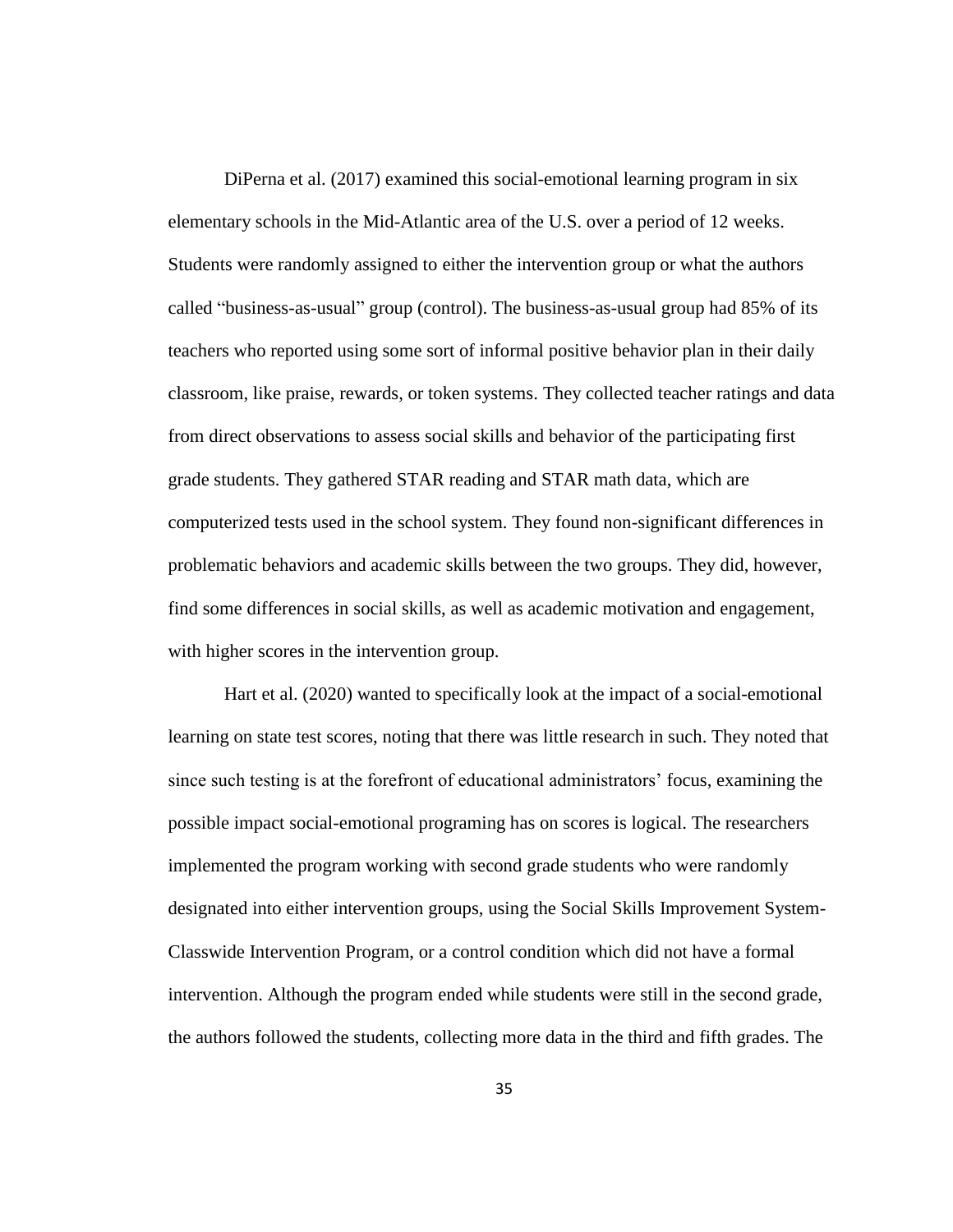authors found that the resulting test scores for treatment conditions were indeed higher than control conditions, but the differences were generally not significant. The authors, however, saw the data as promising, in that they noted that often school administrators lament about the loss of instruction time to execute such programs. Thus, students could participate in such programs to build their social-emotional skills without hurting their test scores due to a decrease in instruction time.

## **INSIGHTS**

INSIGHTS is a social-emotional learning program for children from kindergarten to second grade, which consists of curriculum for students, teachers, and parents (CASEL, 2021). There is research supporting INSIGHTS as increasing student engagement and decreasing their off-task behavior, in addition to improving teacher emotional support and organization (Cappella et al., 2015). The parent and teacher components encourage looking at the child's specific temperament, understanding that each temperament has situationally based positives and negatives, and knowing how to respond based on the specific temperament type (Cappella et al., 2015; McCormick et al., 2018). The children also learn about temperaments and responses, utilizing colorful puppets, videos, and interactions with classmates to strengthen the skills they learn in 10 weekly, 45-minute lessons (Cappella et al., 2015).

McCormick et al. (2018) randomly assigned large urban, low-income schools to either the INSIGHTS curriculum group or to the control, which was an afterschool reading program for teachers, parents, and students. They enrolled participants in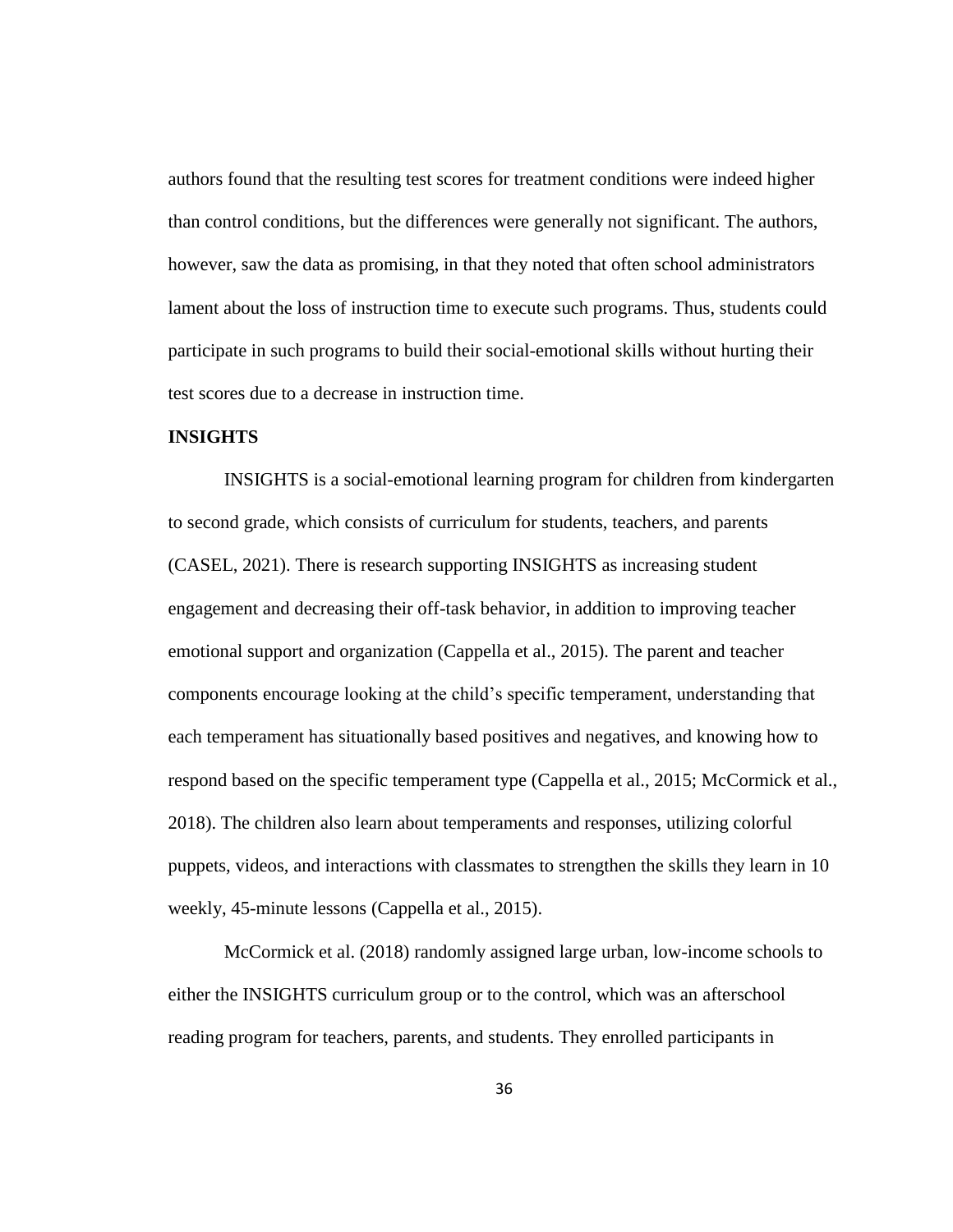kindergarten and followed them for a two-year period, through the first grade. A total of 435 students participated in the study, with 72% from an African American background, 19% from a Latino background, and 9% from a biracial background. Parent and teachers had separate weekly two-hour sessions for 10 weeks, where teacher sessions were during the workday and parent sessions were afterschool. They were presented with the four temperaments the curriculum addresses: the industrious/hard-working child, the more demanding/high maintenance child, the social and ready to try things child, and the careful/shy child. Adult participants were taught how to recognize and respond to the different temperaments, and students were taught to comprehend the puppets' perspectives, strengths, and needs.

The authors were specifically interested to see if classrooms which had a high mean of shyness scores responded to the INSIGHTS program, including in academic measures for math and reading. They explained that shy students were at risk for negative academic outcomes if instruction did not match their needs. They closely monitored fidelity, requiring the strict following of scripts, checklists, and documentation. Academic skills were assessed utilizing the Woodcock-Johnson Letter Word and Applied Problems assessments and shyness levels measured by the School-Aged Temperament Inventory. Furthermore, behavioral problems, attention, and engagement were also measured. They found that in classrooms with high average shyness scores, the INSIGHTS program had a significantly larger impact on students' math skills. They suggested that although socialemotional learning programs, such as the INSIGHTS program, which specifically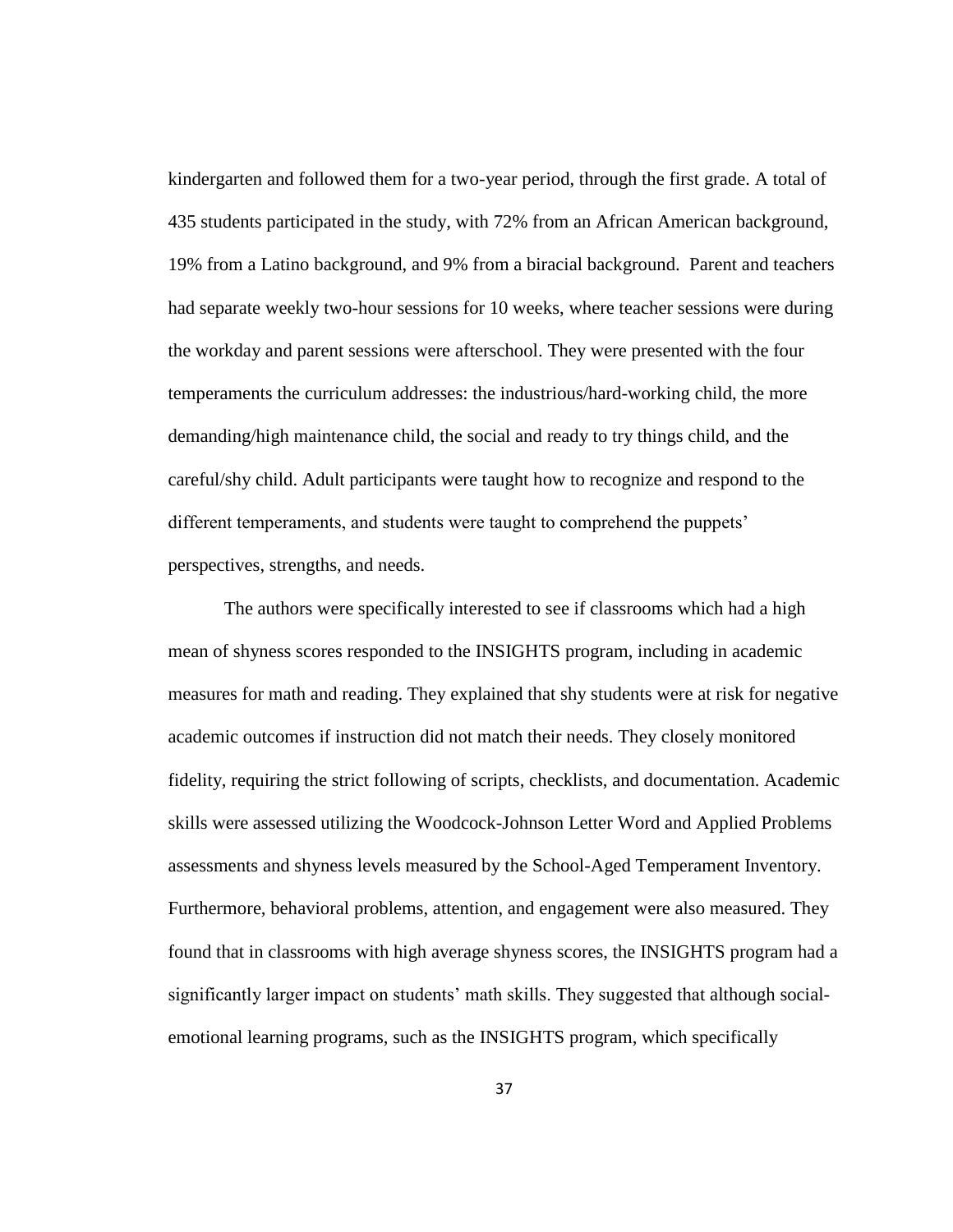encompasses temperament differences, may be beneficial to students in general, utilizing it for those most at risk may prove beneficial when resources are scarce. Those with a shy temperament, who may not engage in the instructional process in the same way as others, were specifically shown to have larger academic increases in math. The authors suggested that studies examining the program and other temperaments take place. They also cautioned that the generalization may be limited due to the sample's lower socioeconomic status, urban setting, and racial/ethnic makeup.

McCormick et al. (2016) desired to look whether parental participation would mediate student success in academic, behavioral, and social-emotional results. They randomly implemented the intervention program or a control group in 22 low-income public schools, where there were high percentage of racial/ethnic minorities. All three components of the INSIGHTS curriculum were implemented (parent, teacher, and student). The program was implemented for 10 weeks during students' kindergarten year and 10 weeks of their first-grade year. Results indicated that where the INSIGHTS program had the largest positive impact on academic achievement, behavior, and sustaining attention was in the group of students whose parents participated the least in the program. The authors suggested that students whose parents generally have greater involvement in their lives, participated at higher rates in the INSIGHTS program, and although they benefited, the impact was not as great as it was for those who are at a greater risk, children whose parents generally have little parental involvement. Although these children's parents did not participate, the children still benefited from their own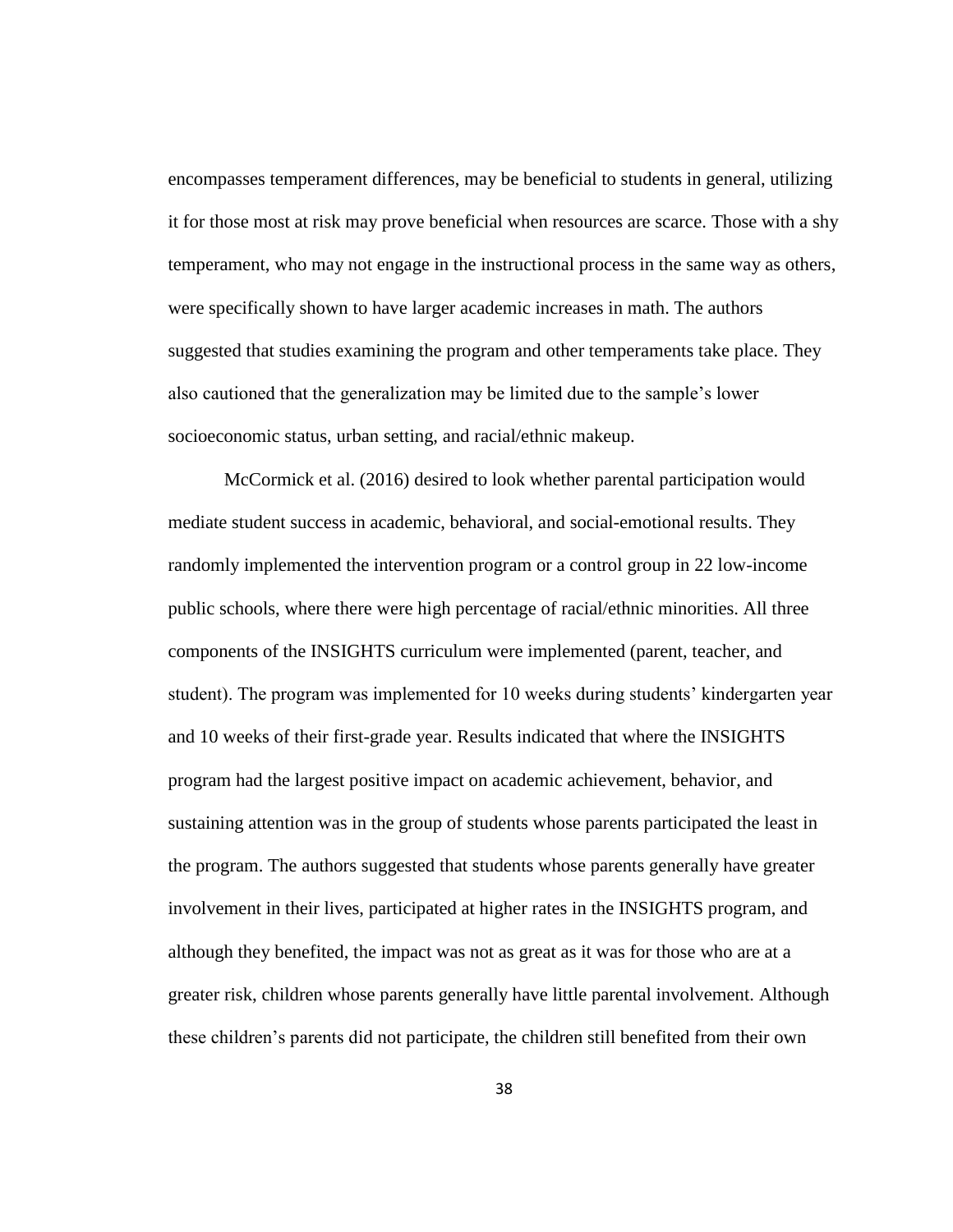sessions and their teachers' sessions. The authors pointed out that the parents who participated more consistently in the program tended to have more years of education, a spouse, and full-time employment. They also tended to be older parents. These parents also had children with higher levels of behavioral compliance, sustained attention, and academic achievement prior to starting the study compared to the children whose parents showed low rates of participation.

McCormick et al. (2019) looked beyond INSIGHTS outcomes on academics and behavioral outcomes, to see if the social-emotional program had an impact on student retention rates and special education eligibility. The authors looked at 1,634 students in 22 schools in New York City with random assignment to either a control or INSIGHTS program. The control and INSIGHTS program was implemented for students starting in kindergarten and ending at the end of their first-grade year. Grade retention and special education referral rates were examined in fifth grade to assess the possible longer-term impact of INSIGHTS. Their findings did not suggest any differences in student grade retention rates but did indeed suggest significant difference in special education eligibility, a five percent difference. When the authors more closely examined this difference in special education rates, they found that it was specifically because of lower referral rates for students from the lower socioeconomic group, as indicated by free/reduced lunch criteria. They found that the INSIGHTS lower socioeconomic group students had a six percent lower chance of being referred to special education compared to their control group lower socioeconomic counterparts. The authors were cautiously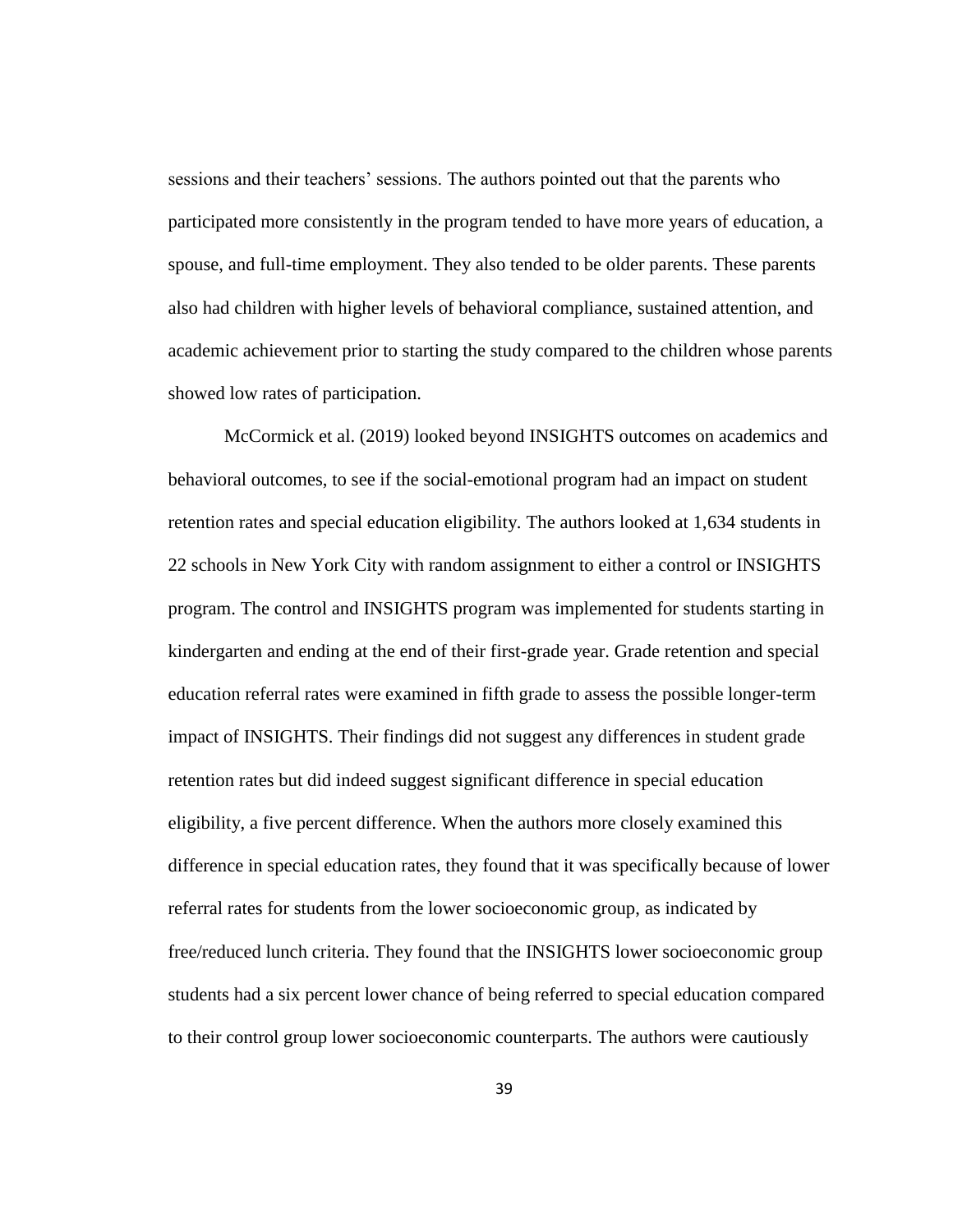optimistic that programs such as INSIGHTS could work to lessen special education referrals that do not reflect a true eligibility and student need, and ultimately decrease errors in students' educational tracks and financial costs to schools.

McCormick et al. (2015) examined whether increased math and reading scores were mediated by factors related to emotionally supportive teachers, as well as teacher organization, since INSIGHTS also targets these areas (Cappella et al., 2015). They utilized the Classroom Assessment Scoring System (CLASS), a tool they explained can be utilized to measure teacher organization and emotional support, as well as instructional support. They found that gains in math and reading were at least partly due to the emotional support given by the teachers, as well as the organization of their classroom. The impact was on math and reading, although the authors found that the effect for reading was found with only the inverse probability of treatment weighing (IPTW) method and not the other two implemented. They suggested, however, that there may have been a lessened impact found due to the control group utilizing an afterschool supplemental reading program.

# **Ruler**

Ruler is an evidence-based social-emotional learning program for students in prekindergarten to high school, created by the Yale Center for Emotional Intelligence (CASEL, 2021). RULER teaches social-emotional skills and incorporates them into the classroom and school structure (Brackett et al., 2019). Ruler encompasses recognizing/labelling emotions, what contributes to them, and appropriate expression and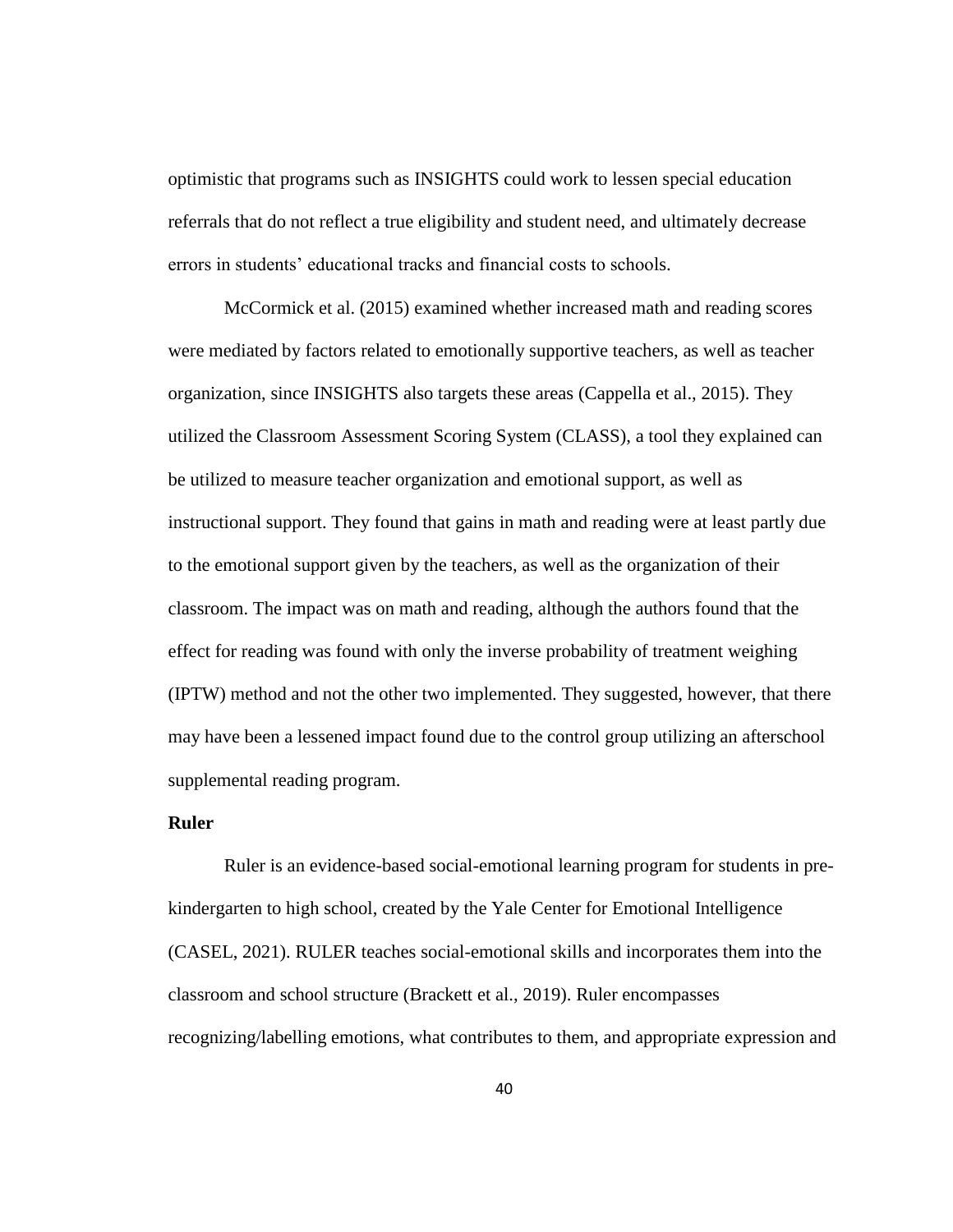regulation, while working on ways to improve the educational environment (Brackett et al., 2019). It teaches educators to better understand their students' emotional responses and to thus respond to them in a more productive manner (CASEL, 2021).

Cipriano et al. (2019) examined 318 fifth-grade students who were categorized as academically at-risk by their school, based on earning scores lower than 80 in at least three academic classes. They randomly assigned 140 students to the Ruler group and 178 to a control group. They specifically wanted to identify the relationship between the social-emotional program, RULER, and student engagement, behavior, and academic performance. Their results suggested that the RULER participants showed greater school engagement and behavior but did not exhibit differences in academic achievement two years after implantation. The authors were optimistic that the improvements in school engagement and behavior in students who struggled academically could prevent a path of future failure. They explained that perhaps the two-year period was not sufficient time for identifying academic improvements, but the behavioral and engagement improvements identified may indeed signal later academic improvements.

## **You Can Do It: Early Childhood Education Program**

The You Can Do It: Early Childhood Education Program (YCDI) is a direct instruction social-emotional program that addresses persistence, confidence, organization, and emotional resilience, utilizing four amusing characters, each depicting one of these identified qualities (Ashdown & Bernard, 2011; Bernard & Walton, 2008). The program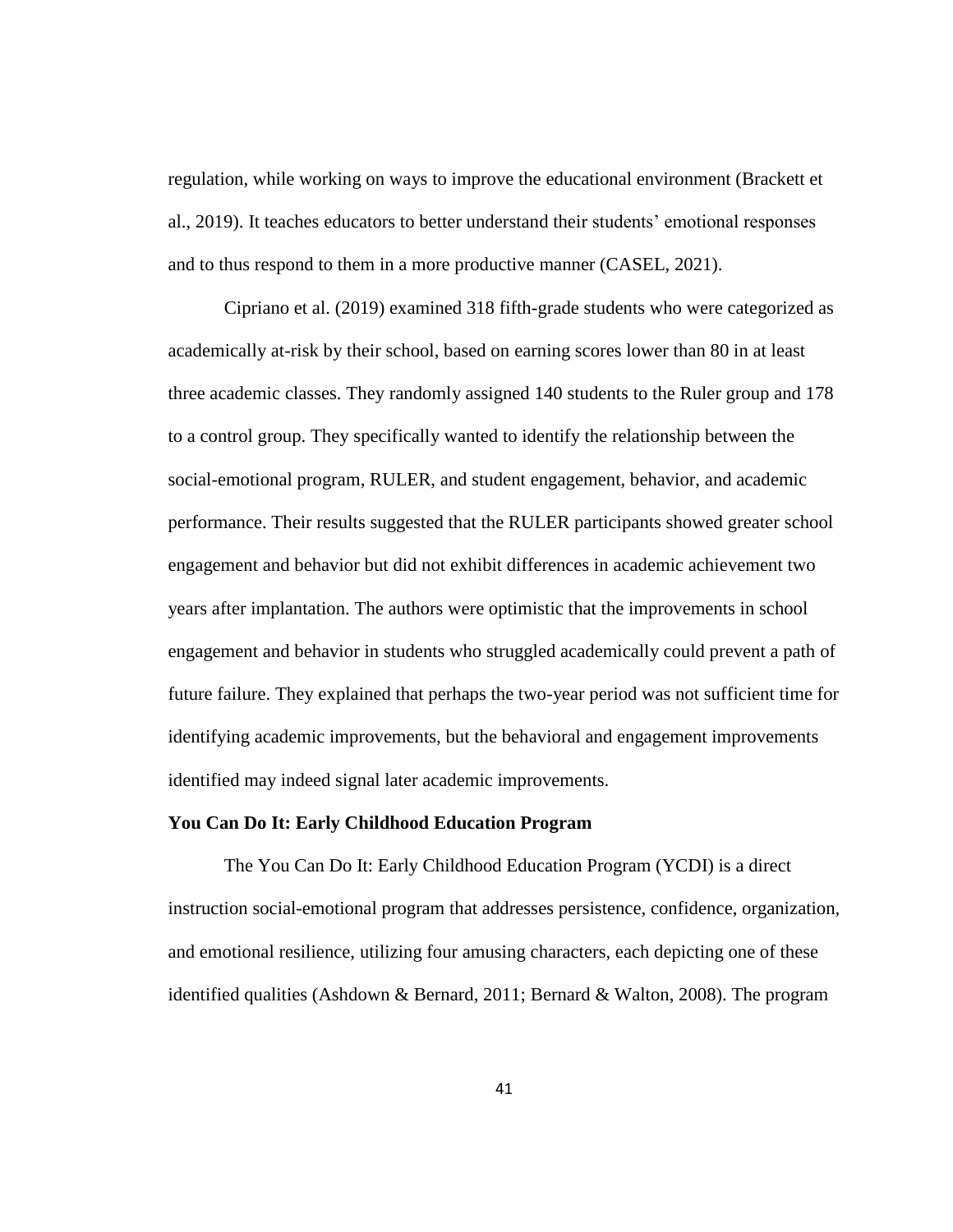employs hand puppets, songs, and posters, as well as supportive classroom practices for staff (Ashdown & Bernard, 2011; Bernard & Walton, 2008).

Ashdown and Bernard (2011) examined whether the YCDI program impacted social-emotional skills, behavior, and academics of Australian students enrolled in a Catholic school in the city of Melbourne. The school population was of a lower socioeconomic status and approximately 66% of the students spoke English as a second language. The treatment group consisted of one preparatory and one first grade class randomly assigned to receive the curriculum three days a week, for a period of 10 weeks, by their regular teacher. This teacher had received appropriate training in the program. The control group, which also consisted of one preparatory and one first grade class, consisted of randomly assigned students who did not receive any program until after the completion of the study. The ACER Well-being Survey and the Social Skills Rating System were utilized to measure social skills and behavior, and the Independent Text Reading Level was used to assess academics.

The authors found that students who received the YCDI program rated higher in social-emotional skills, which included positive self-orientation, other-orientation, and work-orientation, in addition to cooperation, assertiveness, and self-control. Thus, these students were found to be able to manage their emotions, get along with others, and engage in academic lessons significantly better than their peers in the control group. The authors found these differences to hold true when controlling for gender and whether the students spoke English as a second language. Problematic behaviors were found to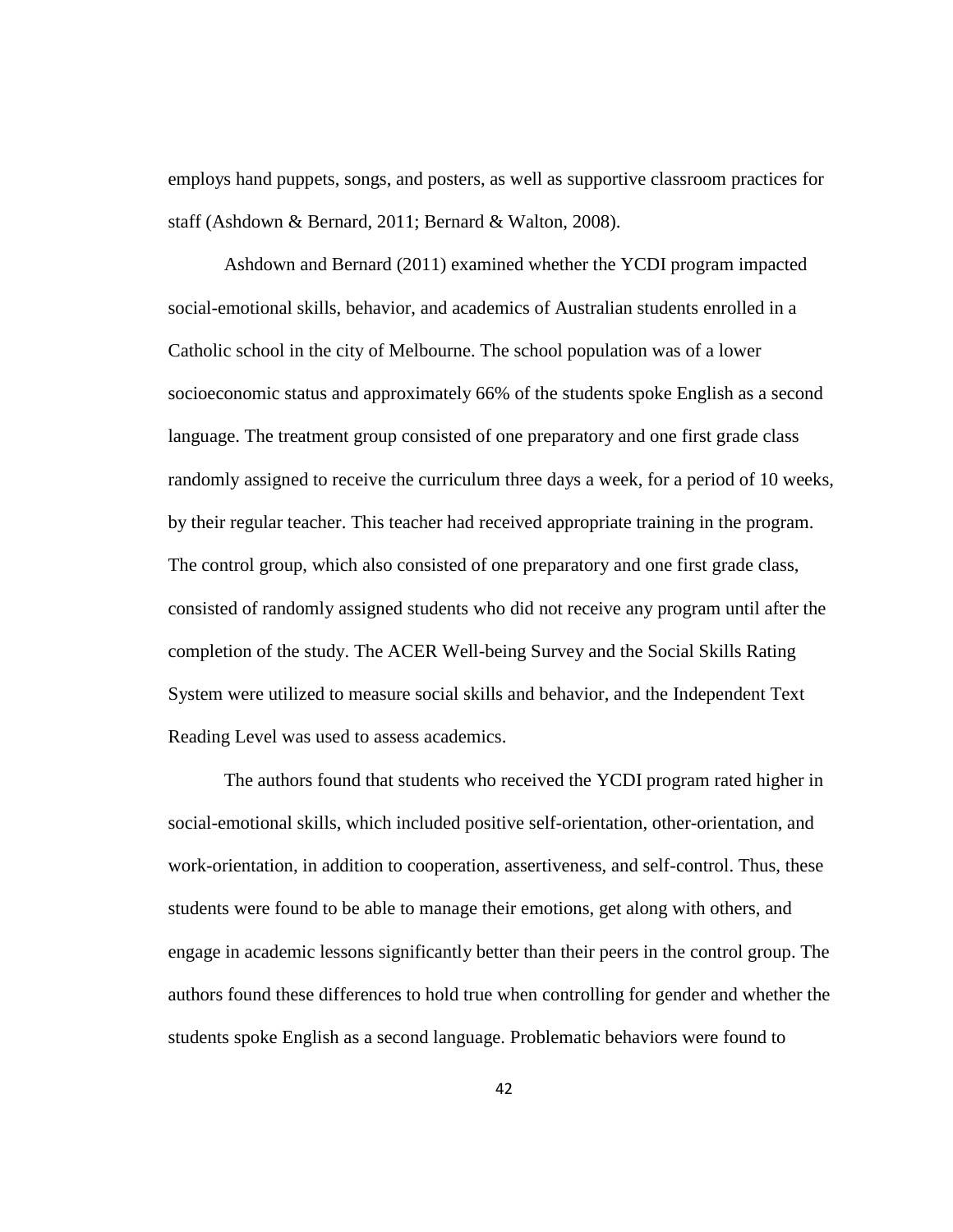significantly decrease in the first-grade students, but this difference was not found in the preparatory class.

When the authors looked at academic achievement via reading, they at first did not note significant differences between the groups. Upon a more in-depth exploration, however, they discovered that for first grade students with the lowest baseline reading scores, there were significant improvements in reading after the implementation of the YCDI program. The authors suggested that such a program may be extremely beneficial to students who struggle with academics, specifically reading. They cautioned, however, that this study looked at one Australian school, so additional research is needed to generalize results, as well as look at possible longer-term impacts.

## **OpenMind Program and Mindful-Based Social-Emotional Learning**

OpenMind is a program which utilizes mindfulness in social-emotional learning and encompasses CASEL's levels of competencies: cognitive, affective, and behavioral (Jackman, 2019). Mindfulness embraces the focus on the present, with attention practices, while working to enhance stress management and self-regulation (Bakosh et al., 2016). OpenMind is a specific program which utilizes mindfulness, but there some schools which implement mindfulness skills in their general social-emotional learning.

Jackman et al. (2019) examined the OpenMind program in Head Start preschools with children aged three to five. They randomly assigned these Head Start classes to either the OpenMind program or to a comparison group, which focused on building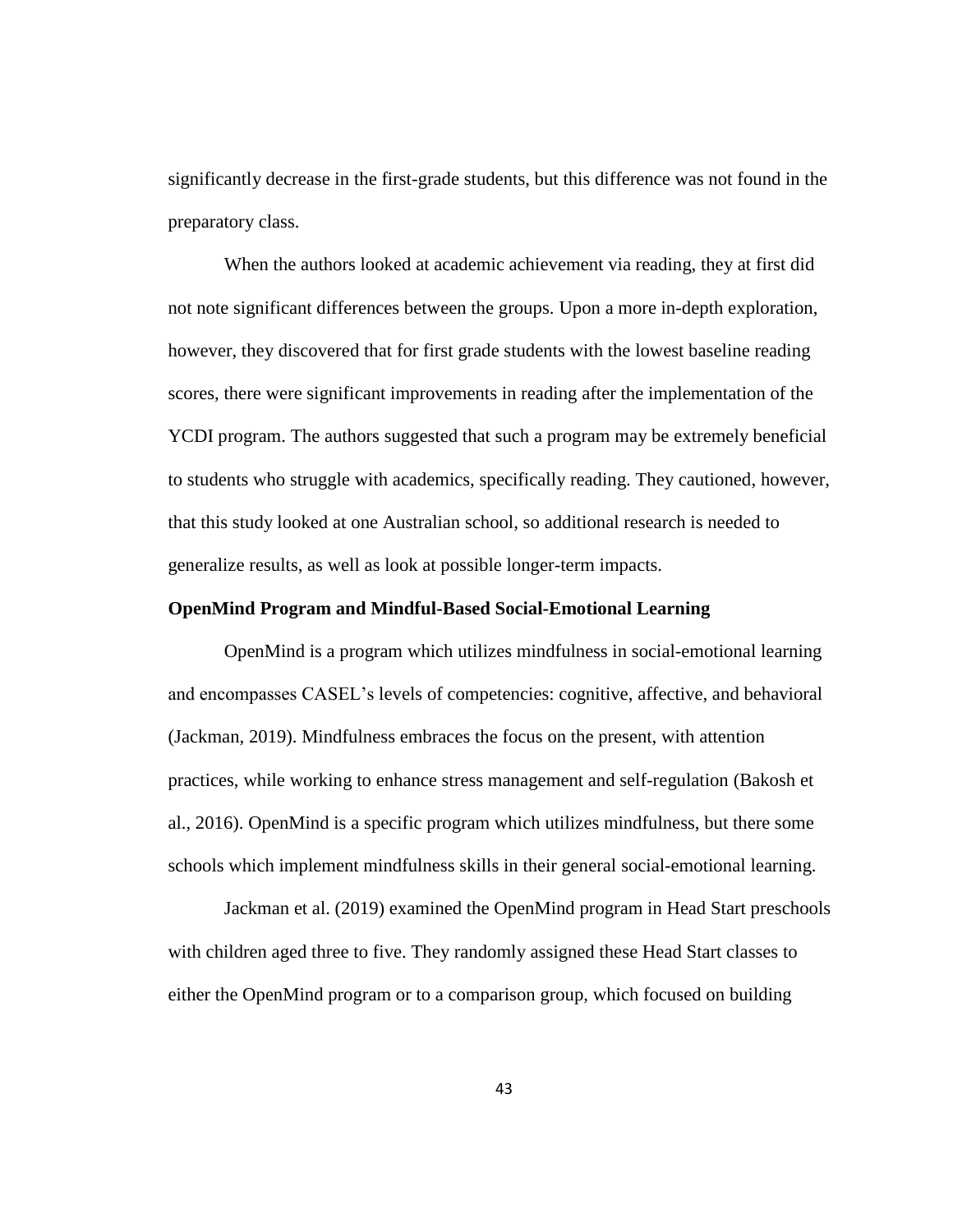relationships and bonding with students. There were 283 students, 281 parents, and 27 teachers who participated in this study.

The OpenMind teachers utilized seven components of mindfulness each school day, such as meditation, yoga, gratitude, and identification of feelings, and the teachers themselves were required to participate in an initial five-day training and were also required to participate in 20 minutes of meditation each school day. The parents of the students in this group participated in a three-day training which also encouraged them to continue the practice of daily meditation.

The comparison group teachers also participated in a five-day training on building trust in relationships and activities that build bonds with students. They were required to provide a total of 20 minutes of bonding activities each school day. Parents participated in trainings that targeted how they can build more positive relationships with their children.

The authors examined a specific social-emotional program that focuses on mindfulness. In addition to this mindfulness group, the authors included a comparison group which also provided instruction on social-emotional skills. The results for both groups indicated positive overall findings, with greater findings for the OpenMind program in self-control, regulation of emotions, and changing necessary focus. The OpenMind program was assessed by the teachers, via questionnaires, to be easily followed and to not pose any negatives consequences to the students. They also expressed that it aided students with self-regulation, identification of emotions, empathy, and self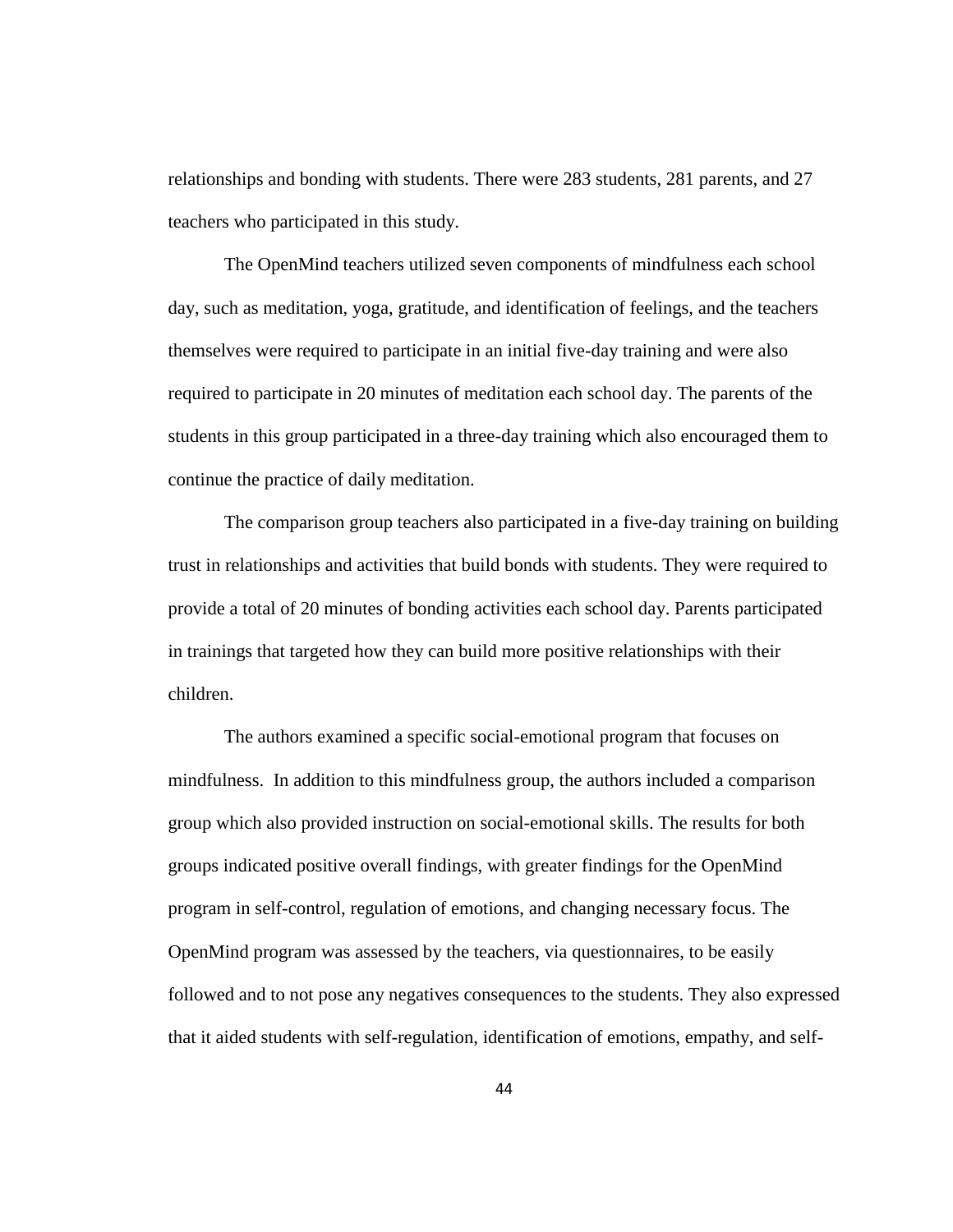calming. Furthermore, the teachers reported they would recommend the program to others.

The academic related outcomes the authors looked at were cognitive measures, utilizing the Head Toes Knees Shoulders (HTKS) test, which they explained includes working memory, and the Behavior Rating Inventory of Executive Function, Preschool Version (BRIEF-P), which they showed includes flexibility of thinking and emergent metacognition. With HTKS, there were significant differences found for both groups between initial and later tests, with ending results significantly greater for the OpenMind versus comparison group. On the BRIEF-P, students in both groups showed improved metacognition and no significant differences were found between the two groups. On flexibility of thinking, however, students in the OpenMind programs were found to have significantly lower scores than the comparison group. There were no differences discovered, however, in overall cognitive functioning in the two groups on the BRIEF-P.

The authors noted several limitations of OpenMind. For one, they reported that teachers in the OpenMind group assessed difficulty in spending 20 minutes per school day meditating, and found seven to ten minutes being the amount of time they generally implemented this technique. Furthermore, where teacher participation was more easily controlled, they reported difficulty having adequate parent involvement. They explained this is often the issue with school research when parental participation is needed.

Bakosh et al. (2016) looked at 93 third grade students in two elementary schools in a Chicago suburb. The students in the intervention group received a 10-minute daily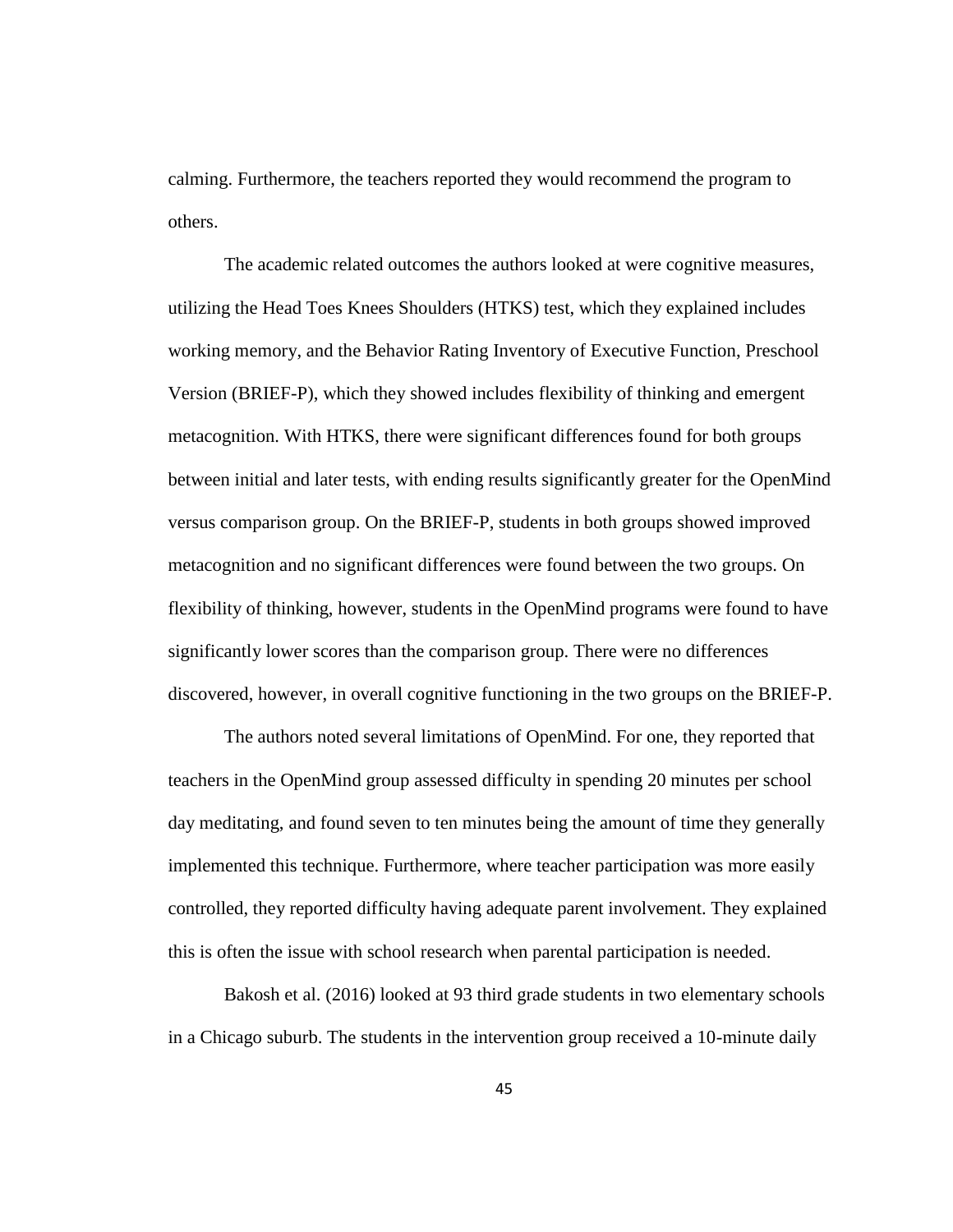audio mindfulness program that was prerecorded for a total of eight weeks. There were 35 variations of the recording, with self-awareness, self-control, kindness, gratitude, and social awareness implemented within the different audio tracks. The authors explained that the main purpose was to aid the students in the consistent exploration and identification of what is occurring within them. The last two minutes of the recordings required the students to write or draw about their inner experiences in personal journals. The control group did not utilize any program for mindfulness or social-emotional learning. There was random assignment to the two groups.

The authors were easily able to measure academic outcomes, as teachers regularly put in grades for students. They discovered that in reading and science, students in the mindfulness group showed significantly higher increases in their grades, compared to the control group. Furthermore, they also discovered significantly improved behavior for the mindfulness group, assessed using data collection by classroom teachers.

Zeilhofer (2020) looked at mindfulness implemented in foreign language classrooms in a Japanese university and the potential impact for students' grades via a quasi-experimental design. She implemented a guided meditation and the count to 10 method of meditation, which utilized exhaling and inhaling at different counts, two times a week at the start of class. The author chose the start of class, as she explained it is an invaluable time to tap student attention and readily bring the focus to learning. The interventions were in place for two semesters. The control classes were run in the same way as the intervention classes, other than they did not have the interventions, and there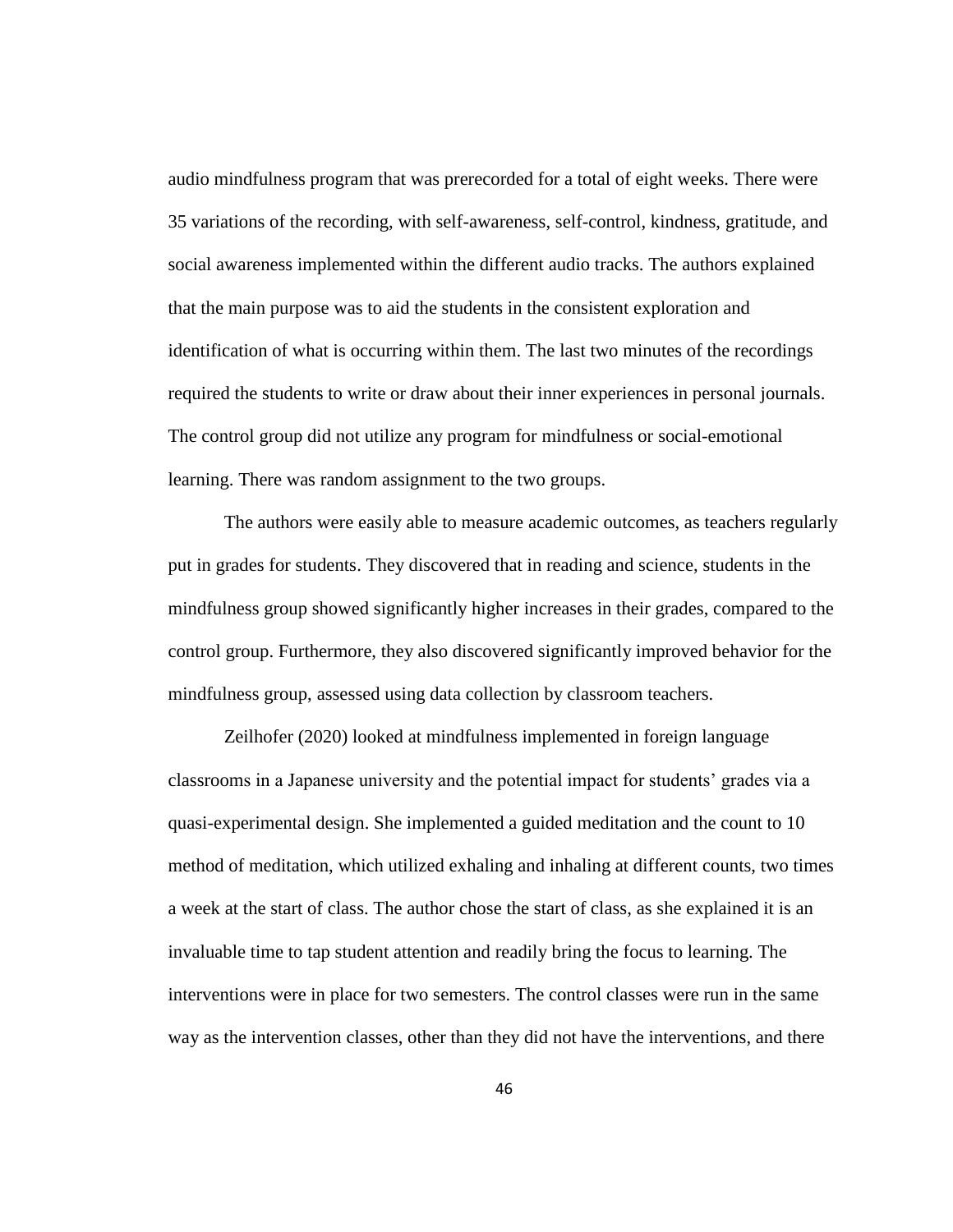was random assignment to each group. She found that the mindfulness group had significantly higher scores on their foreign language tests compared to the control group.

Lemberger et al. (2021) conducted a study in a Southwestern U.S. school district, examining the academic achievement of sixth, seventh, and eighth grade students. The schools were Title One schools and the racial composition of the 116 participants were 19.8% African American, 62.9% Latino, 12.9% Caucasian, 2.6% Asian, and 1.7% Multiracial. They specifically looked at scores of district exams, based on earlier state tests, given four times a school year in English, social studies, math, and science. The intervention group consisted of randomly assigned students receiving social-emotional learning skills and mindfulness-based practices.

The authors found that students in the intervention program exhibited significant growth in science, social studies, and English tests compared to their control peers, with the greatest growth in social studies. The average growth for intervention students was 4.73 points compared to 1.21 points for the control students. The authors relayed such growth was especially promising, as the study included a high percentage of students from a lower socioeconomic level, who are traditionally students who experience greater challenges, as well as a larger percentage of minority students, who encounter systemic obstacles within schools. Furthermore, the authors found significantly greater increases in stress-tolerance and curiosity for the intervention group, as well as higher teacher reports of executive functioning, such as being able to inhibit distracting stimuli. Such can be related to the academic growth shown.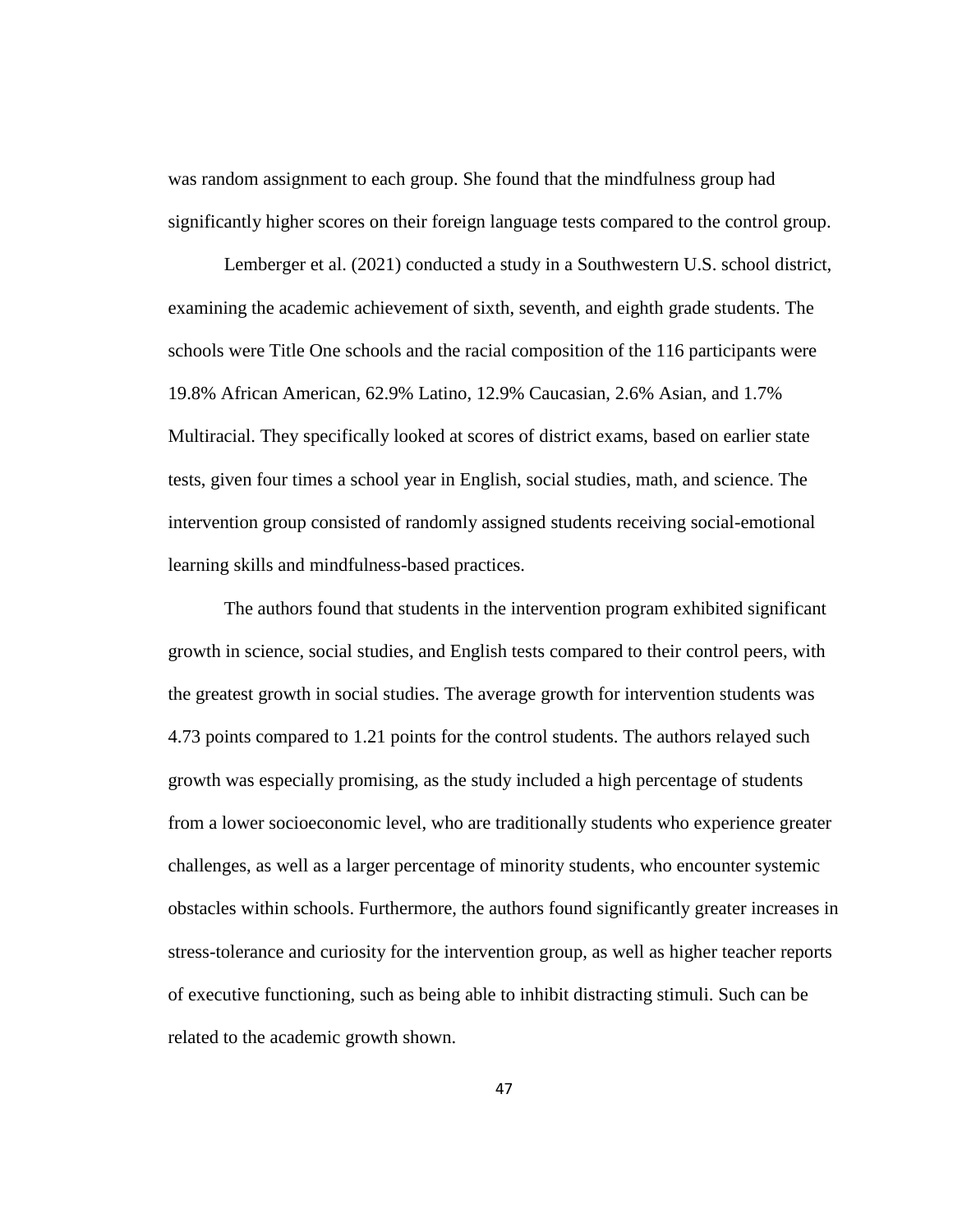# **PATHS**

Promoting Alternative Thinking Strategies (PATHS) is a program that works to promote social-emotional learning so that there can be a reduction of aggressive and disruptive behaviors in students, by focusing on self-control, identification of emotions, positive relationships, and social skills (U.S. Department of Education, 2021). PATHS is designed for pre-kindergarten to fifth grade students, both in special and general education programs (U.S. Department of Education, 2021). Although PATHS is not indicated to specifically increase academics, it is possible that it could indirectly have a positive impact.

Schonfeld et al. (2015) looked at 24 large urban schools a district in the Northeast section of the U.S. The schools were considered high risk economically and had enrollment of students from mostly minority groups. The intervention group received the PATHS program, while the control group received little or no instruction in socialemotional learning. There was random assignment to each group. The control group instruction was assessed by the authors, via staff interviews, to be very limited, made up mostly of lessons that were available publicly and had been what was used prior to the study. Thus, there wasn't a specific program used and implementation varied tremendously. The study took place over a four-year period, and it was assessed that control students received between 3.5-15.9 SEL lessons per school year, and PATHS student received between 25.3-31.0 lessons per school year. The participants were followed from third to sixth grade.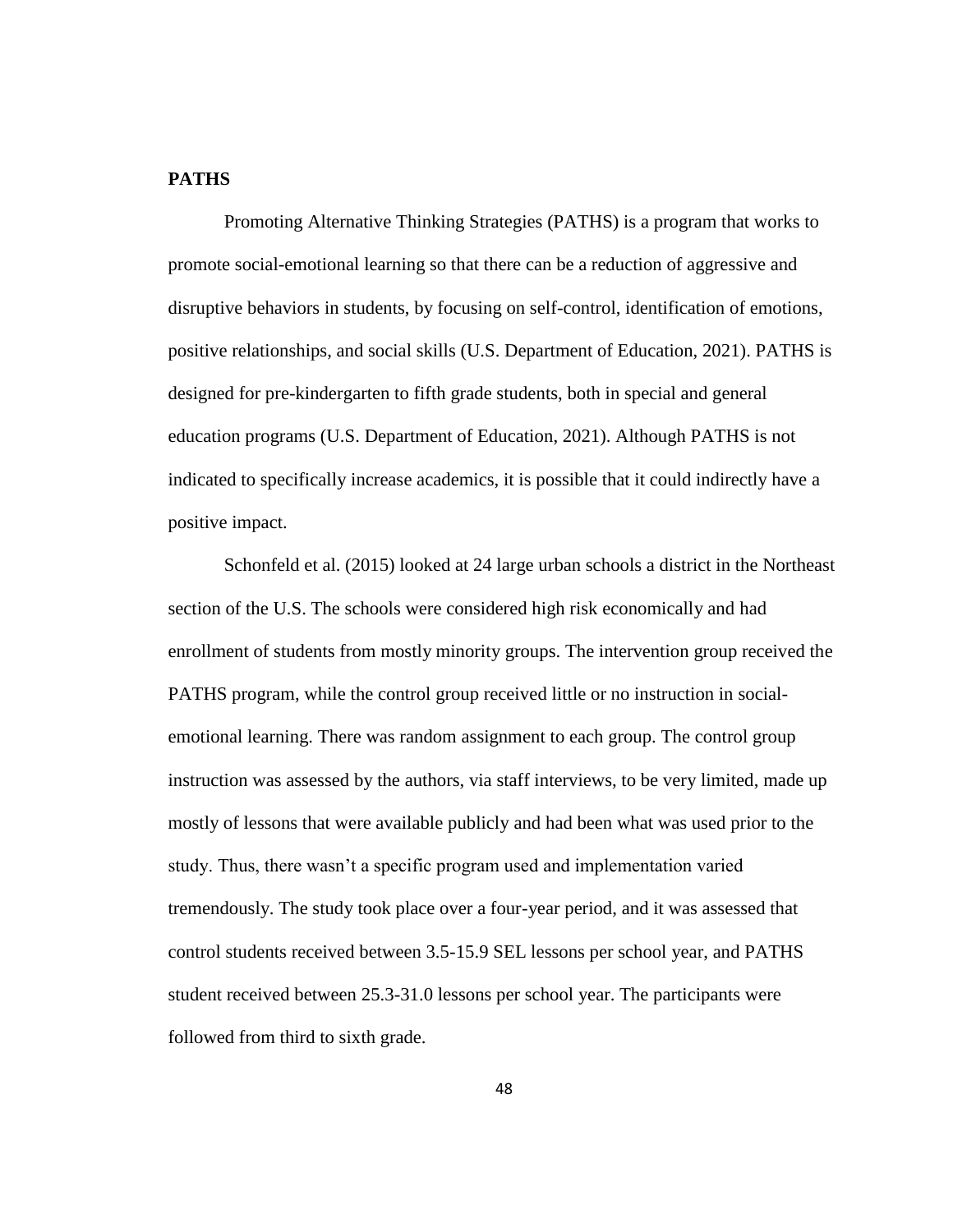Utilizing state testing in various subjects to identify the potential impact, they found that in reading, the intervention group was 1.72 times more likely to reach proficiency than the control group in fourth and fifth grades. A 1.52 greater likelihood to reach proficiency in writing was discovered in the fourth grade, and similar findings were found for fifth and sixth grade intervention students. In math, fourth grade results were 1.63 times higher for intervention students, but no differences were discovered for other grades.

The authors were sure to point out that since the program did not address any of these academic skills, showing academic gains on state tests was a valuable after-effect of the program. The authors did note, however, that a limitation of the study was that there was indeed a loss of participants, almost half, during the four-year study. However, they did not find significant differences between the students who left intervention groups versus control groups, so they believed the results were likely not heavily impacted. Furthermore, since the study looked at a specific area of the U.S., with both a high minority and economically disadvantaged population, they cautioned the results may not be readily generalized. However, showing such improvements for traditionally disadvantaged groups is also valuable. It may have been more beneficial to include other regions of the U.S., however. Finally, the authors also noted that the control group received some social-emotional instruction, which could have affected the results. This, however, may have resulted in not showing the full potential of PATHS on academics.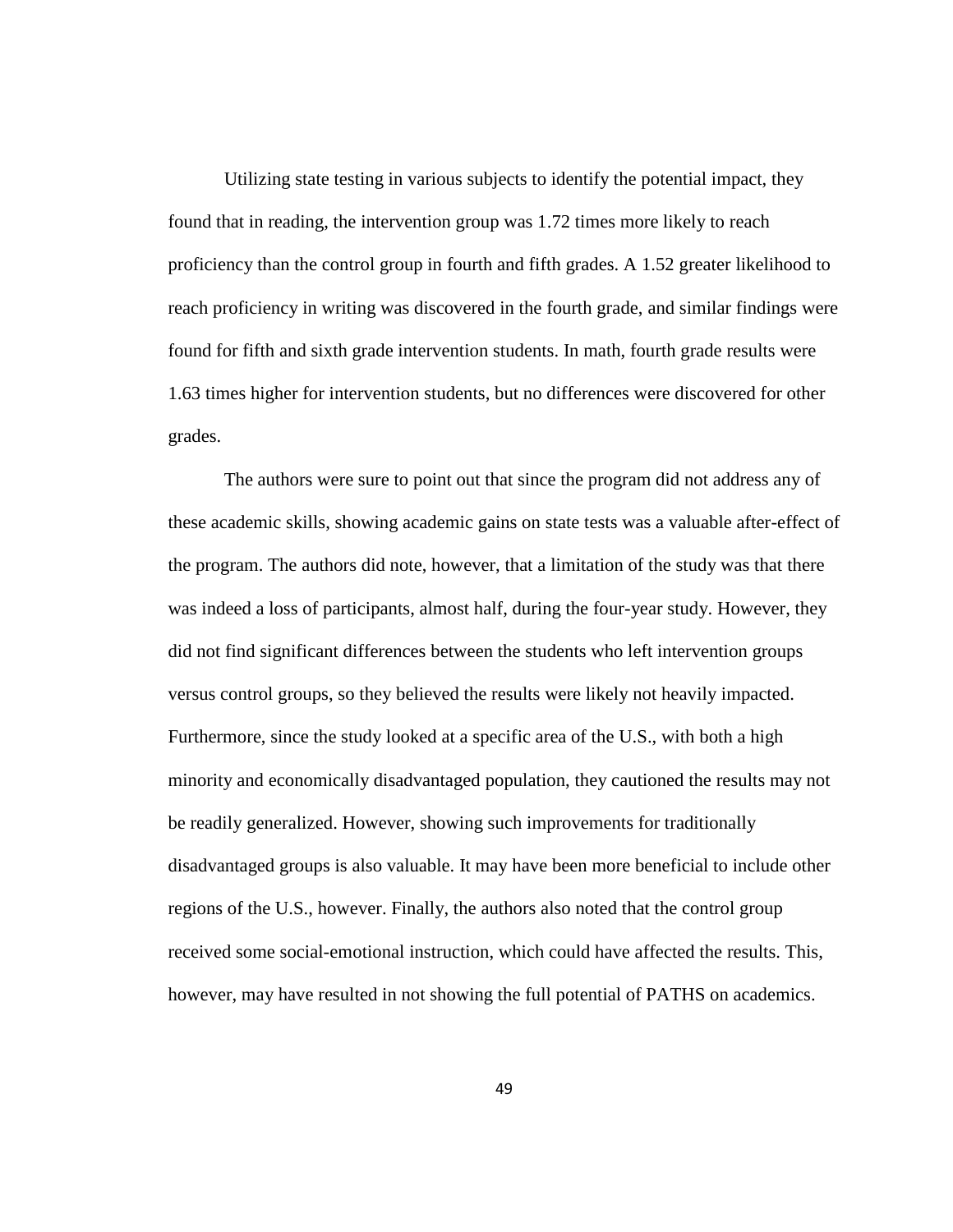Hennessey and Humphrey (2019) noted that there is significant research supporting PATHS for improving social-emotional learning and mental health outcomes, and wanted to find out if academic gains could also be substantiated. The authors looked at 23 schools where PATHS was implemented and 22 schools where a structured program was not utilized, for students in the fifth and sixth grades. Looking at math and English scores, utilizing pretests and posttests via computerized programs, no significant differences were found between the intervention and control groups. The authors noted that perhaps additional time was needed to show gains. They also suggested that the business as usual control groups had enough social-emotional instruction where they could not truly function as true control groups. They further noted that implementation fidelity may have also been cause for concern, as the teachers reportedly implemented the program at half the recommended frequency during the second year.

# **Positive Action**

Flay and Phil (2014) explained Positive Action as a two to four sessions per week curriculum that encompasses school climate change. The curriculum, they elaborated, is for kindergarten through eighth grade students and includes music, posters, games, and journals, mainly addressing the thought-feeling-action connection, positivity, and negativity. They constructed a study looking at rural and suburban schools in Hawaii, of a mostly Hawaiian, Asian, and multi-ethnic populations, and urban schools in Chicago, primarily of African American and Latino backgrounds. Schools were matched for demographic data, behavioral information, test scores, and there was random assignment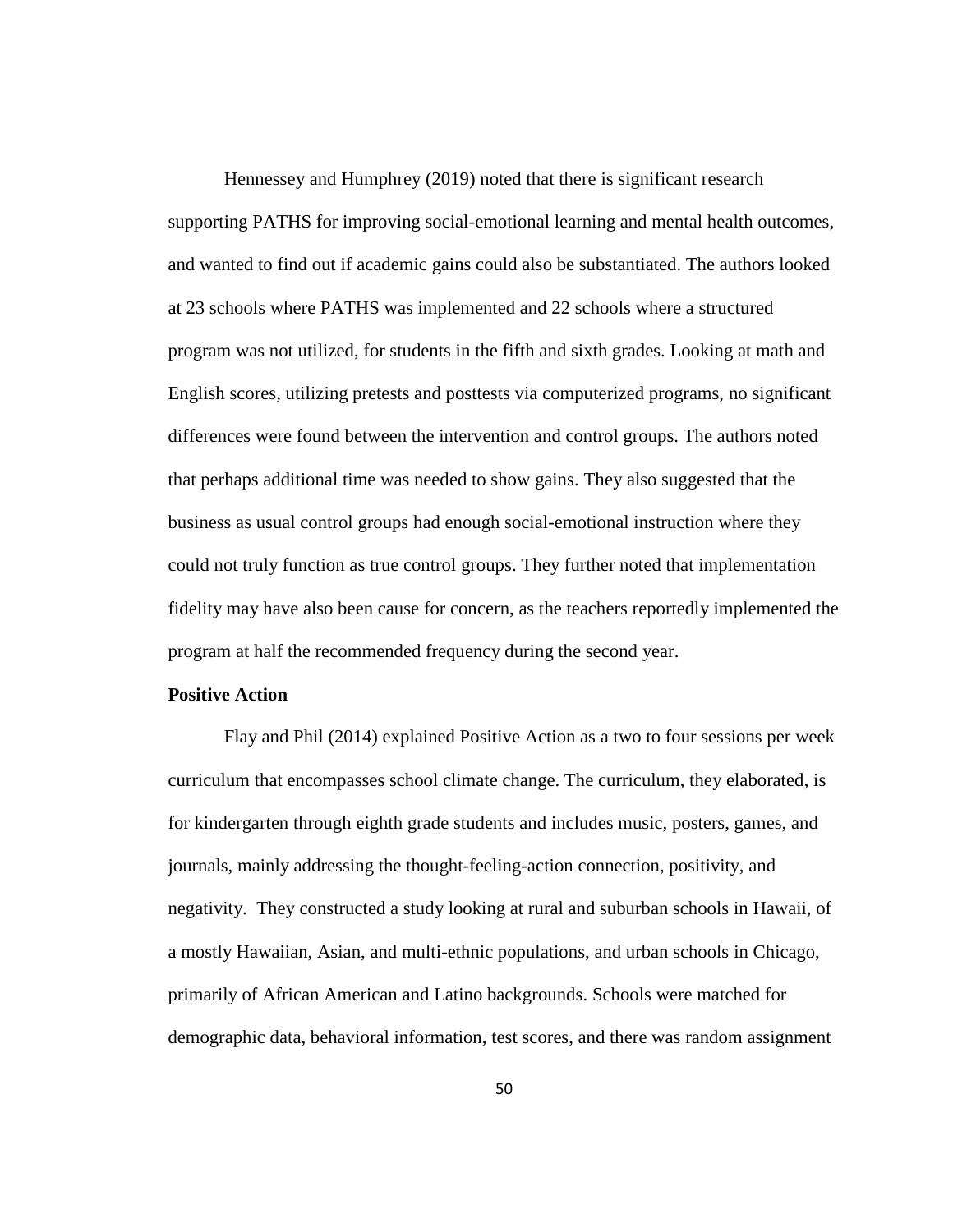to intervention and control groups. Control groups were simply schools who would get the intervention at a later date. The authors discovered strong and significant effects in the Hawaii schools for improved state test scores for students in the intervention group. They did not find significant effects for this in the Chicago schools. They did elaborate, however, that there were small significant effects for math in the Chicago students of the intervention groups, as well as marginal effects in reading for boys in the Chicago schools. Furthermore, there were significant positive changes made in school climate in both states' schools and fewer behavioral problems reported.

### **I Can Succeed-Elementary School**

Kopelman-Rubin et al. (2020) examined the I Can Succeed-Elementary School (ICS-ES) social-emotional program. They described it as being grounded in interpersonal therapy for adolescents. They looked at 419 fourth grade Israeli students that were randomly placed to either the ICS-ES program or to the control group, which did not include any social-emotional learning, and were followed through sixth grade. There were no significant differences found between the two groups prior to the start of the program. The intervention staff participated in 30 hours of initial training, and had bimonthly meetings and supervision. The authors explained that fidelity was closely accounted for with supervision and checklists. The program included 15 to 18 45-minute sessions each school year.

Academic outcomes were measured by using school grades. The authors specifically looked at student grades in Hebrew, the students' first language, and English,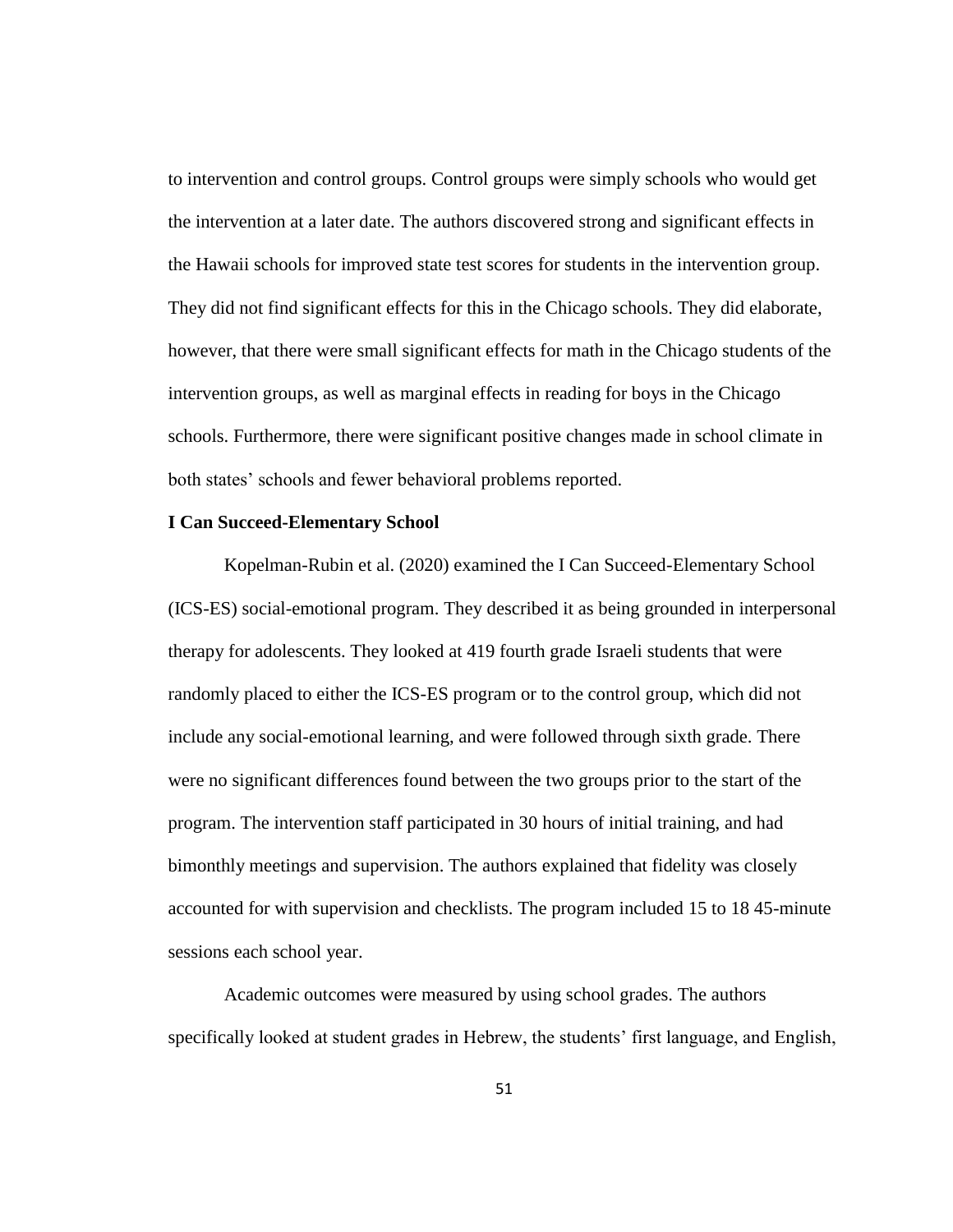the second language they were learning. They found that grades for Hebrew in the intervention group, which included reading and writing, were significantly higher than in the control group. While grades in English did not improve for the ICS-ES group, grades in the control group actually decreased. Furthermore, the authors found improvements in the ICS-ES group for assertiveness and emotional functioning, but no differences in responsibility, working with others, hyperactivity, self-control, communication skills, and development of empathy. The authors reasoned since ICS-ES is mostly utilized for working with teens on internalizing issues, like anxiety or depression, it is not surprising there are improvements in emotional problems.

The authors expressed that the study focused on higher socioeconomic students, prompting possible generalizability issues, but reasoned that most other studies on socialemotional learning are on lower socioeconomic students and so this study looked at a different population. They also articulated that while most studies are conducted in the U.S., this study specifically looked at the Israeli population. Finally, they expressed that many studies do not look at academics when looking at such programs, suggesting the need for additional research in this area, and encouraged authors to look beyond two years for possible long-term effects.

# **MOSAIC**

MacDonnell et al. (2021) looked at the Mastering Our Skills and Inspiring Character (MOSAIC) program, which they described as encompassing virtues, such as helpful generosity, optimistic future-mindedness, and responsible diligence. The authors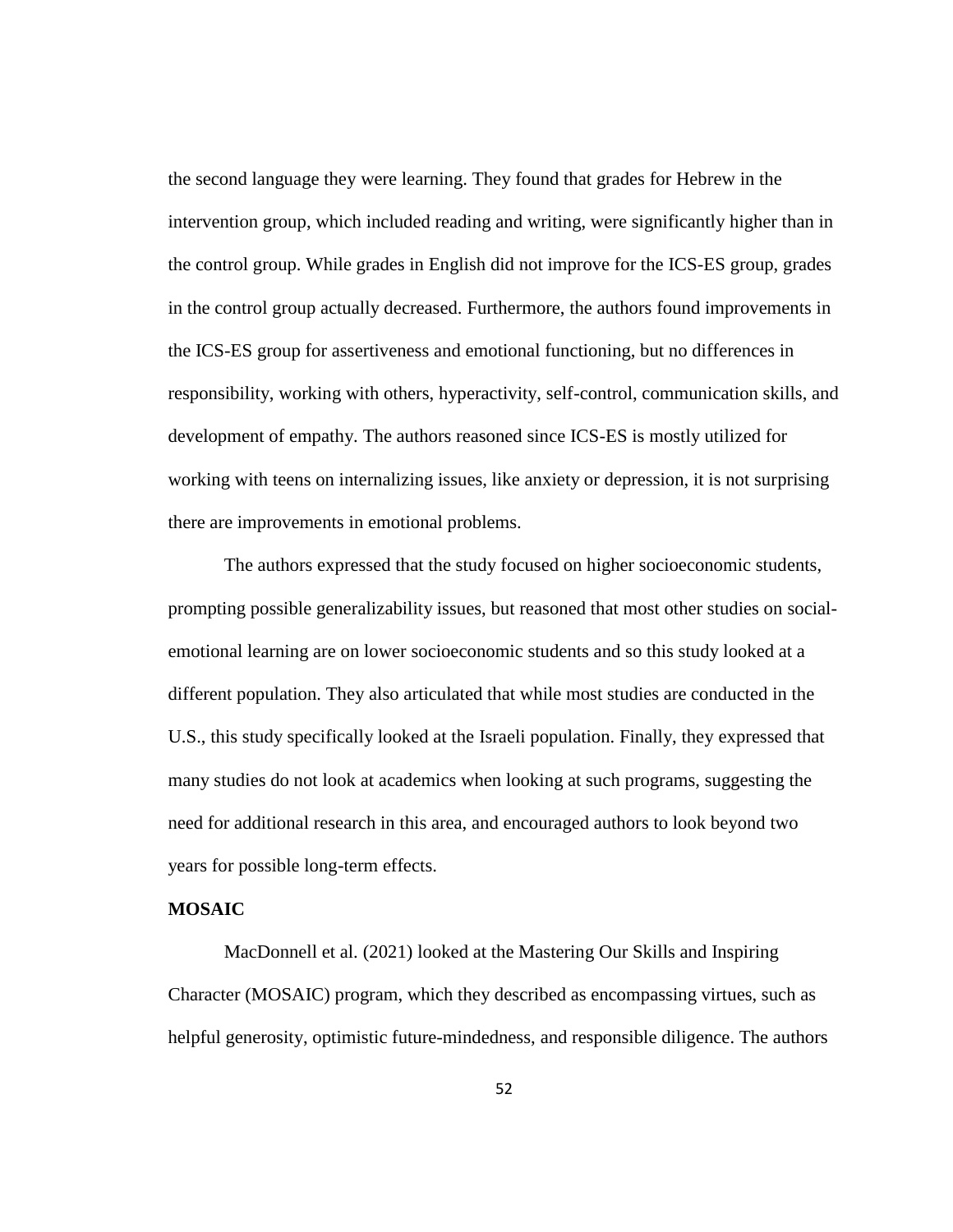explained that each month, the students work on a particular virtue of the program, working together to facilitate this learning. Participants were students in the sixth through eighth grades at two New Jersey schools that were considered lower socioeconomic schools based on 70% of the students' eligibility for free/reduced-priced lunch.

The authors implemented the MOSAIC program for one full school year and later looked to see if students' reflection and/or recollection of the program's virtue lessons was positively associated with better grades in social studies, science, math, reading, and writing. They cited wanting to see why or why not such programs may work, thus attempting to identify the possible inner mechanisms at play. They found that reflection was predictive of higher grades, but not recollection, noting that perhaps what was most tied to the better grades was not simple memorization of the program's lessons, but the allowance to reflect upon them and feel some sort of way.

### **General Social-Emotional Learning Curricula**

Babalis et al. (2013) did not look at a specific social-emotional curriculum, but rather a collection of curricula that was not differentiated, nor identified. The authors did not evaluate the programs used, but rather examined the programs' impacts on the academics of 306 fifth and sixth grade students in Greece. They looked at intervention classrooms, which utilized a variety of programs, as well as control classrooms, where no social-emotional curriculum was implemented. They found that students who received social-emotional instruction had higher scores, as measured by report card grades, in language arts, math, history, and religion. The only area where higher grades were not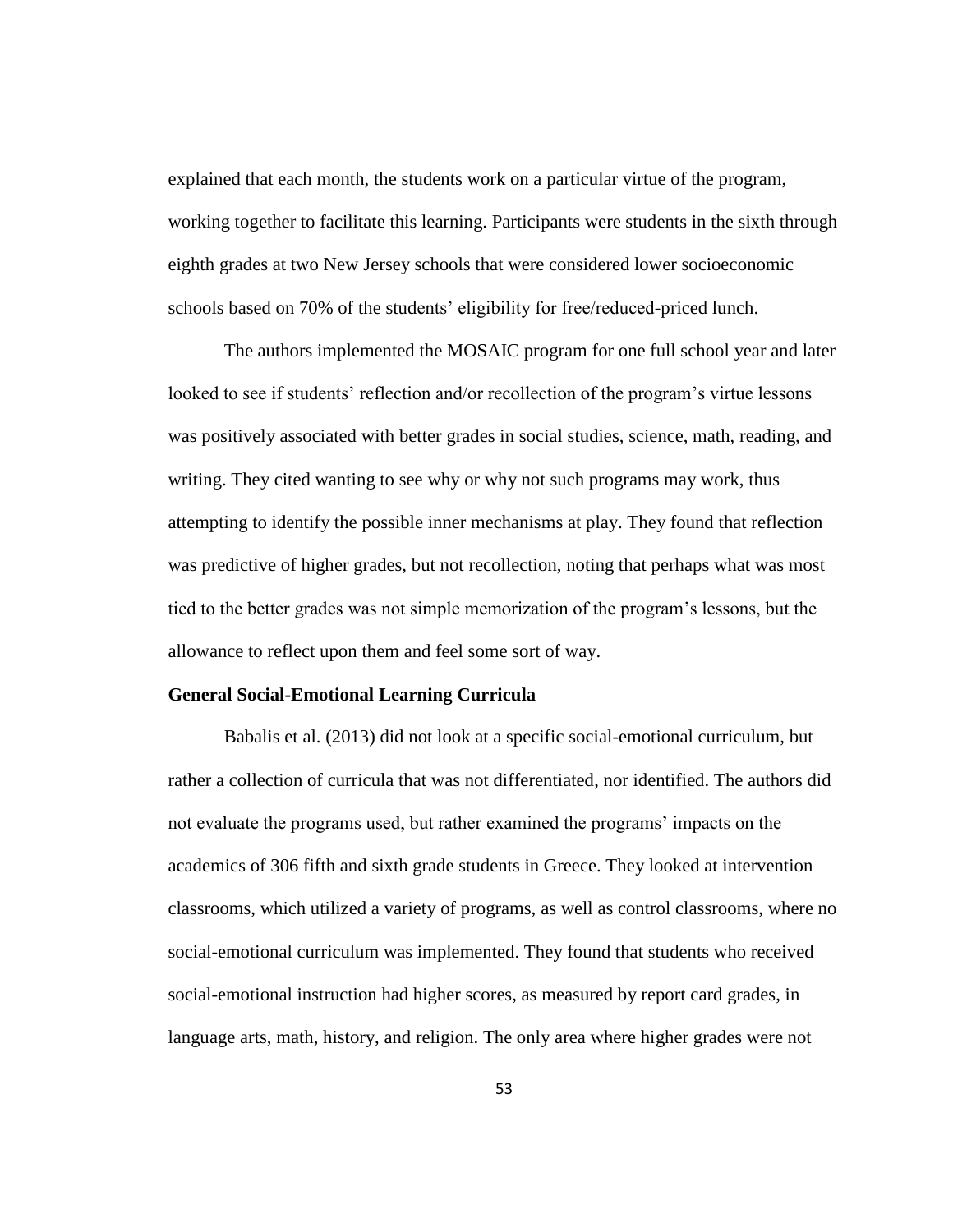improved in the intervention group was political science. The authors concluded that social-emotional instruction can be associated with higher academic achievement, especially in some subjects. They encouraged research to look more closely at specific subjects. They noted the limitation of their study in that it did not differentiate between the different curricula used, and how that could impact the results.

Another study, by Shechtman and Yaman (2012), looked at social-emotional learning as a component of existing classes, instead of a separate lesson on its own. They specifically looked at literature classes, explaining that the utilization of stories offers an easy way to address components of social-emotional learning. They described that students take what the story has told them and relate it to their social-emotional experiences, thus assigning personal meaning to what they just read. The authors studied 1,137 fifth and sixth grade Arab students being taught by Israeli teachers in Israel. The students in the control group received the same literature lessons, but without the final component where they related the experiences of the story to themselves on a socialemotional level, such as identifying how what the character experiences may feel and sharing personal stories of similar experiences. The authors found that the students who experienced the social-emotional component of class showed improvement in the quality of relationships formed and school behavior, which in turn was found to increase subject knowledge and motivation to learn. The authors noted that the Arab population in Israel was very unique, in that it is a very rural population, generally collectivistic, and has historically received little, if any, social-emotional instruction. Thus, results may not be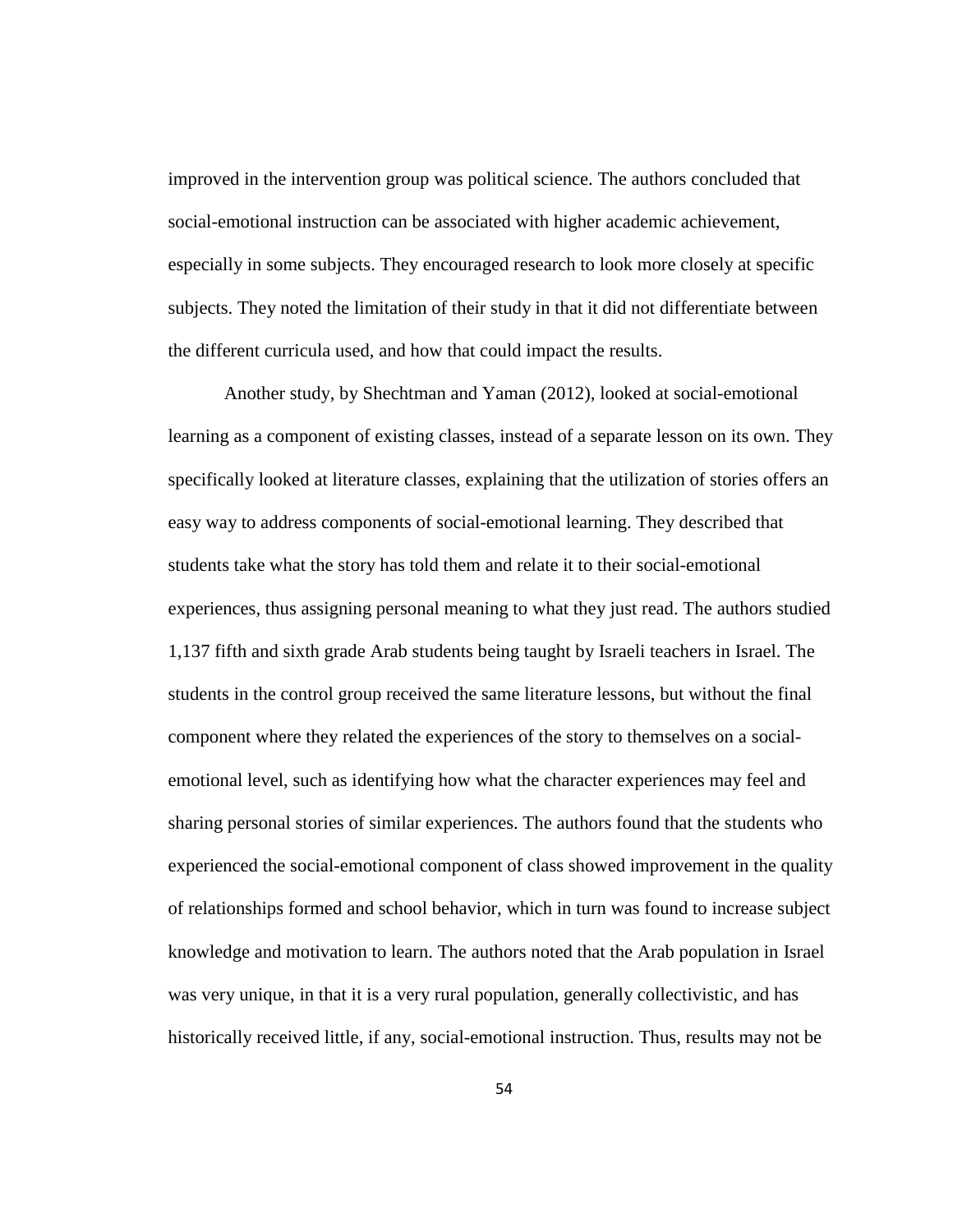as generalizable to other populations, but may show promise as to the potential power of such lessons for individuals with minimal previous exposure in the social-emotional curriculum.

Wang et al. (2012) examined a general curriculum that was utilized for socialemotional learning in a college freshman seminar. They described that Widener University, in Chester, Pennsylvania, implemented a variety of freshman seminars for students to choose from. One of the seminars targeted social-emotional learning, and they compared participants of this seminar with others who participated in seminars that were geared to specific academic subjects. They then followed these students for four semesters and recorded the grades earned in each of their classes. They found higher grades for those in the social-emotional group, even when statistically controlling for factors that may have made this group different to begin with, such as high school grades and SAT scores. They also measured social-emotional skills, via the Widener Emotional Learning Scales, and found significantly greater growth in the social-emotional seminar group compared to controls.

The authors noted that students were allowed to choose participation in the seminars, and thus suggested it is possible students already interested in such skills may possibly impact results. They suggested future studies randomly assign students to such groups. The authors emphasized, however, that colleges should explore the possibility of utilizing such programs and illuminated their potential benefits in aiding in academic success.

55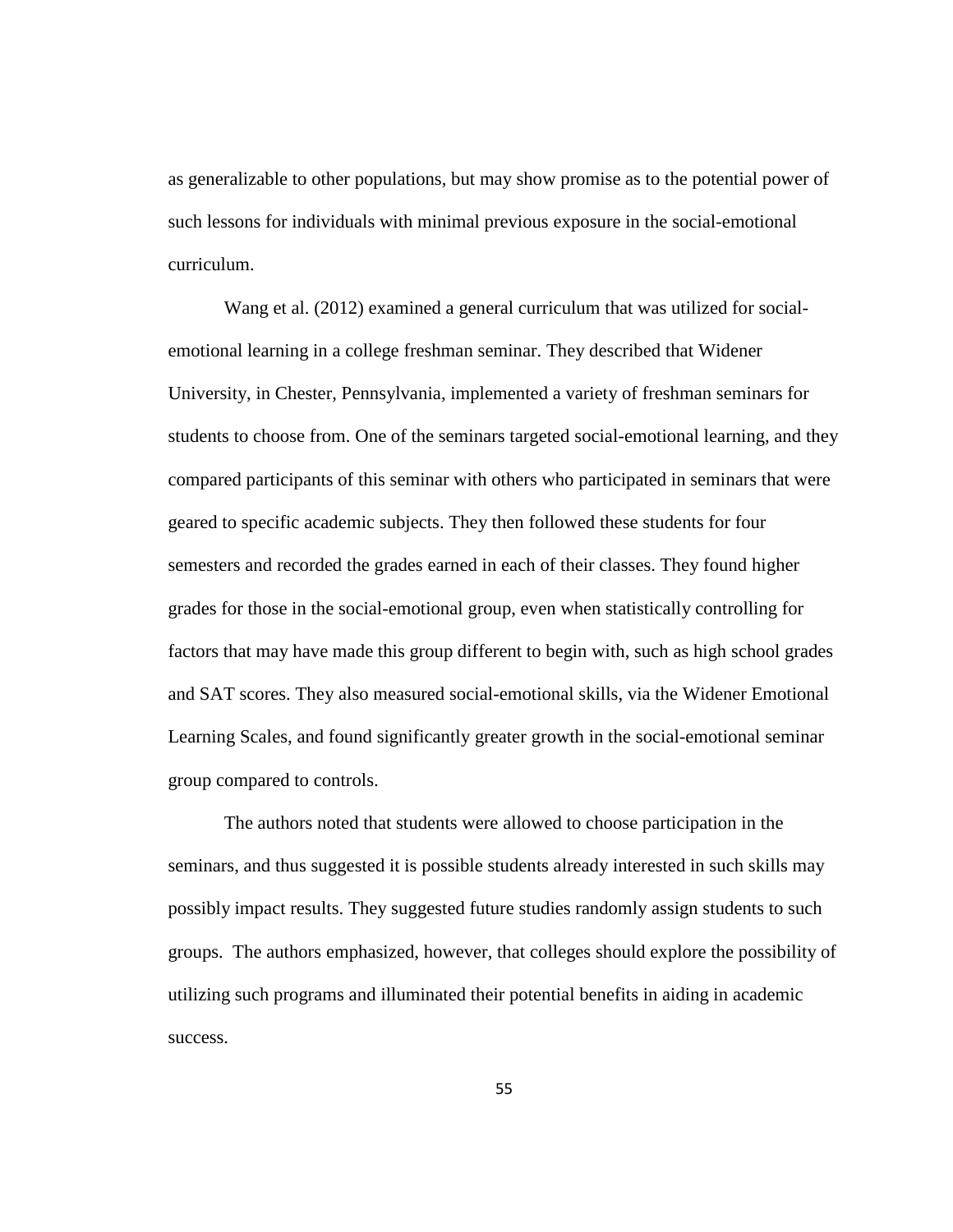# **Studies Measuring Social-Emotional Competency Related to Academic Achievement**

Some studies did not look at programs to note the impact on academics. These studies took a different approach, where the social-emotional skills were simply measured to identify possible associations to academic achievement. There were a number of studies that took this approach.

Wang et al. (2019) looked at students in Western China to identify any associations between social-emotional competence and grades. Utilizing the Chinese version of the Delaware Social-Emotional Competency Scale (DSECS-SCV), as well as achievement tests in reading, mathematics, and science, the authors found a relationship. They shared that higher scores in social-emotional competency, as identified by the DSECS-SCV, were positively related to higher scores on the achievement tests. The authors communicated that the study took place in a rural portion of China where many families are migrant workers, so generalizability of the findings may be limited.

Davis et al. (2014) studied social-emotional skills in relation to academics. The authors looked at 4,797 students from a large urban school district and measured six components of social-emotional skills at the end of students' eighth grade year. They discovered significant correlations for social-emotional skills and academic performance for the highest 25% performing students, as measured by grade point averages, and the lowest 25% performing students. The trends were in the expected directions, with the highest performing students having the highest social-emotional skills and the lowest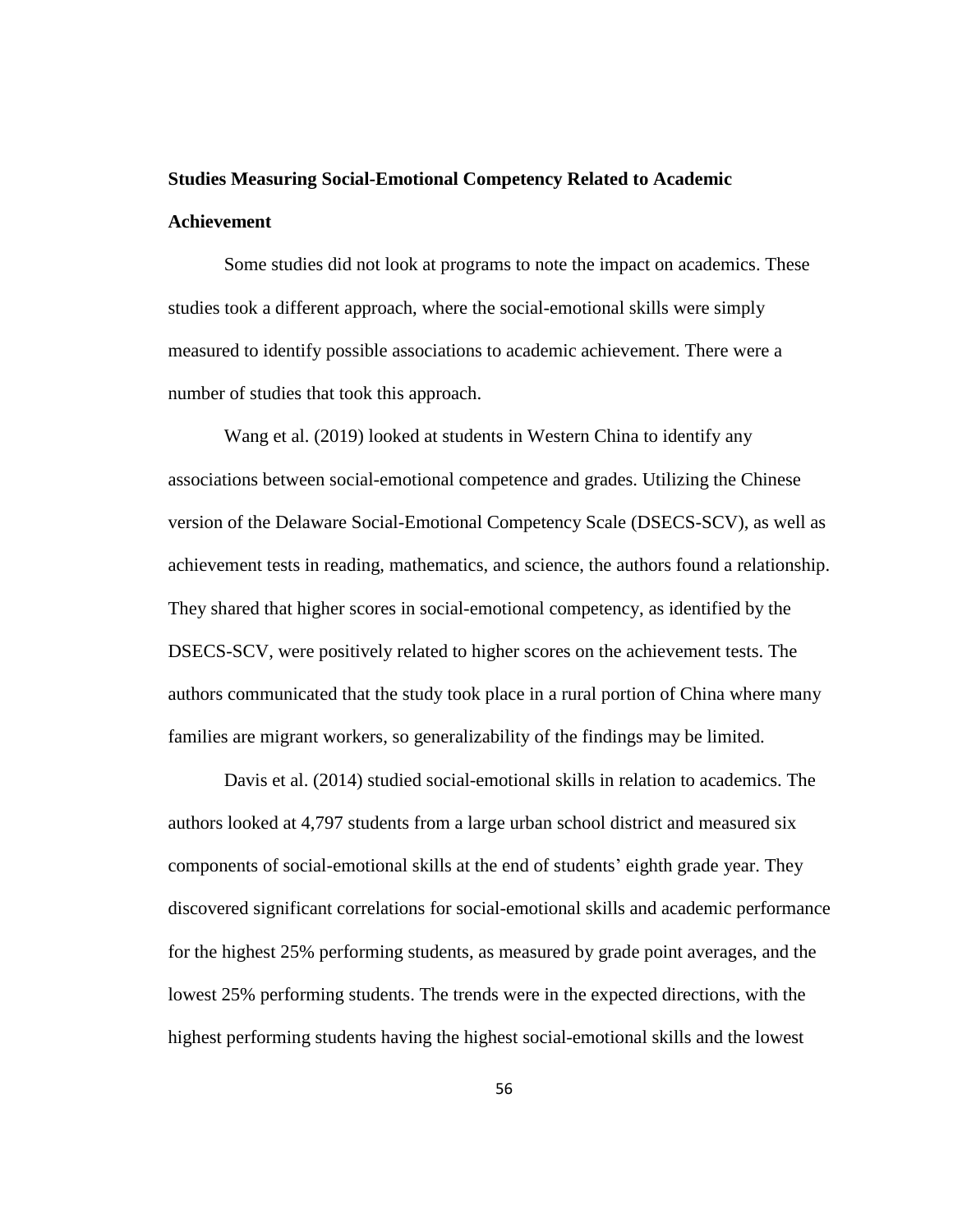performing students having the lowest social-emotional skills. The authors noted that this study was only in one school district, and so additional studies were needed, but also suggested that schools assess social-emotional skills early on and implement interventions appropriately.

Looking specifically at emotional regulation and academic functioning, Kwon et al. (2017) utilized a five-point rating scale teachers were given to assess how well their students self-regulate a variety of emotions. The 417 fourth and fifth grade students were mostly African American (60%), and 26% were Caucasian and 14% were classified as "other." The authors utilized standardized test scores in math and reading to measure academic achievement. They learned that higher emotional regulation was associated with greater academic engagement, which was indirectly related to higher academic achievement. The authors urged school to implement programs that could build such skills that are associated with positive academic outcomes.

The social-emotional competence of Native American and Native Alaskan students was studied by Chain et al. (2017). The authors explained that there are significant adversities that students in these groups face, and wanted to examine whether strong social-emotional skills in these students would be associated with academic success. They included two other groups in the study, Caucasian students and other students of color, in order to see if associations were different for Native American and Native Alaskan students. They utilized the Devereux Student Strengths Assessment (DESSA) to measure social-emotional competency, which they explained includes self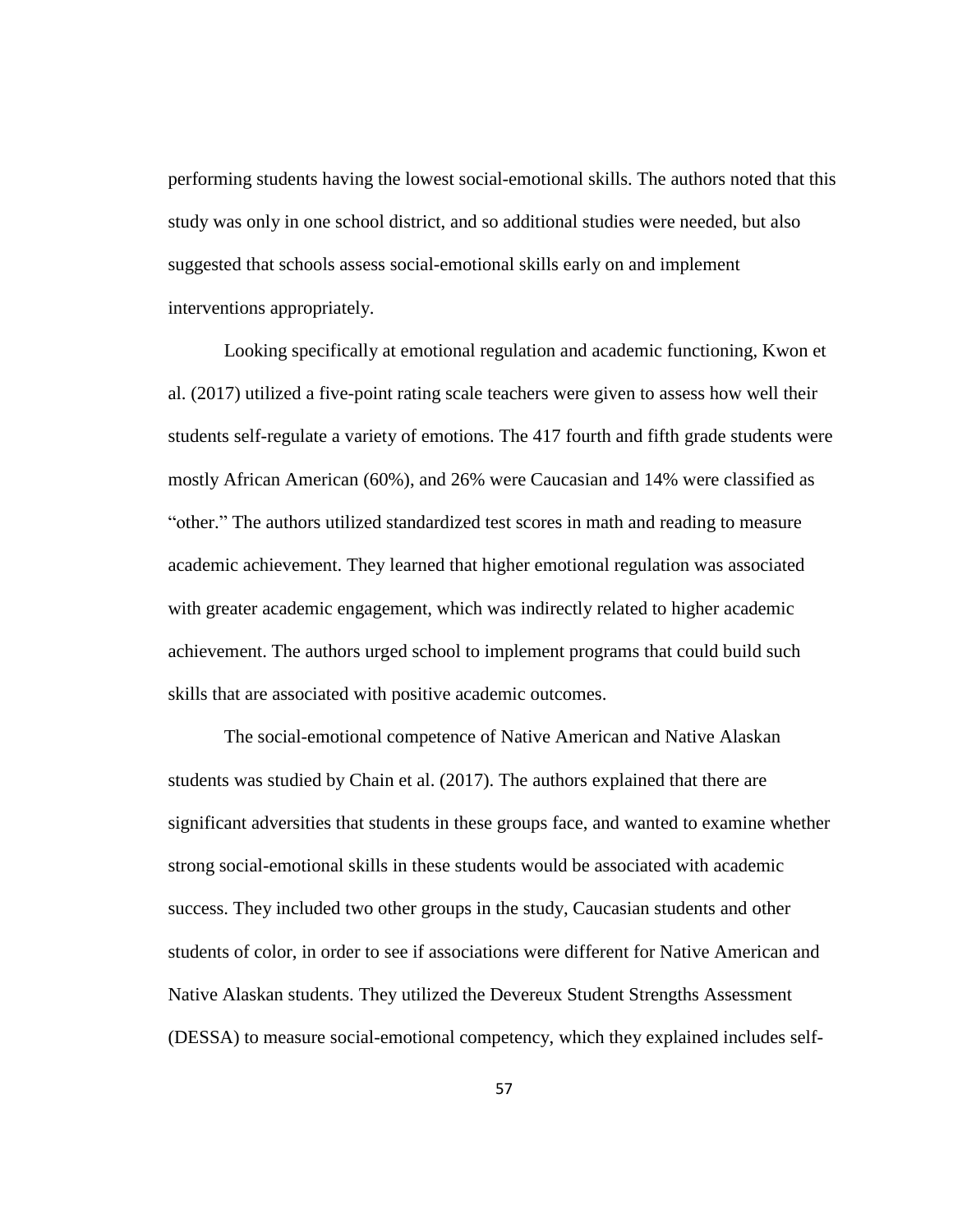awareness, relationship skills, decision making, social awareness, optimistic thinking, goal-directed behaviors, and personal responsibility. Academic achievement was measured utilizing the state's assessment, the Alaska Standards-Based Assessment (SBA). They found that there was a significant positive relationship with socialemotional skills measured by the DESSA and state scores for all groups. They also uncovered that two areas, personal responsibility and decision-making, had a more powerful association to academic success for Native American and Native Alaskan students compared to other groups. The authors suggested that these areas could be more greatly associated with Native American and Native Alaskan cultures. Furthermore, the authors found that having higher social-emotional competence scores decreased the negative relationship between poverty and academic success for all groups of students. They cautioned that some limitations of the study were the small sample size, 350 students, and thus encouraged future larger studies. They also pointed out that DESSA scores are only determined by educators, noting student and family member input may have yielded a more complete picture.

Turki et al. (2018) examined social-emotional skills in 240 undergraduate students in a Saudi Arabian college to see if there was a significant correlation between such skills and academic achievement motivation. Although they did not utilize grades or test scores to measure achievement per se, they did study a student's motivation level to acquire high scores, utilizing the Achievement Motivation Scale. They found a significant positive correlation between motivation scores and social-emotional skills, as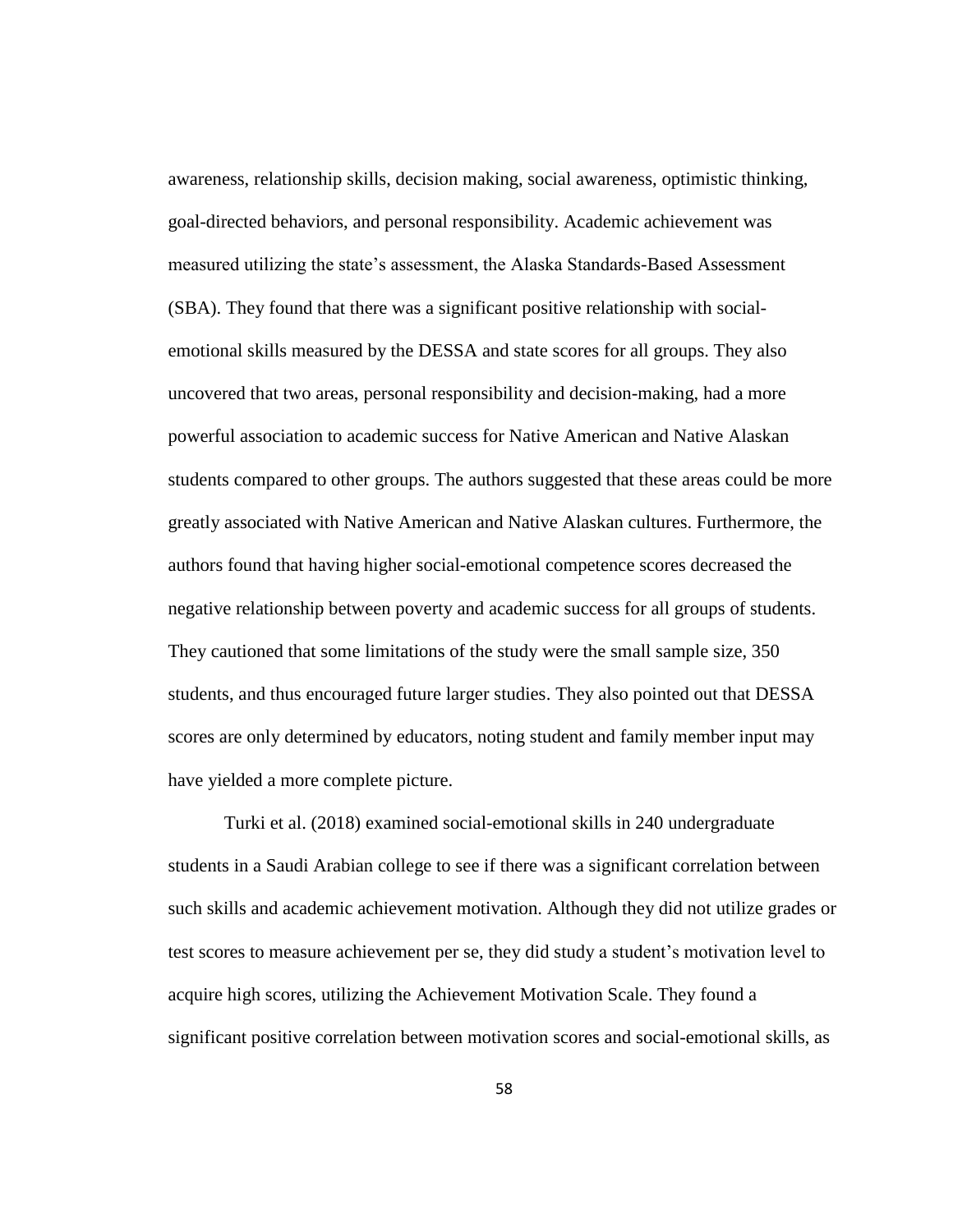measured by the Social-Emotional Scale. The authors noted that this was one Saudi Arabian college study that was not longitudinal in nature and relied on self-report. They suggested future studies, especially longitudinal studies and studies with a more concrete measurement of academic outcomes, such as grades. Furthermore, they advised that studies look at specific discipline majors, noting there may indeed be great variations among academic disciplines.

Social-emotional competency has been examined in the younger school years to set the path to positive academic outcomes. Aleksic et al. (2019) studied early socialemotional skills and the connection to literacy and mathematical skills, as well as behavior, in 159 Serbian children ages five to eight years old. Social-emotional skills were assessed utilizing the Personal, Social, and Emotional Development Scale (PSED) and academic skills were assessed utilizing the Performance Indicators in Primary Schools (PIPS). The authors found that higher literacy skills were positively associated with higher social-emotional skills but did not find a significant relationship for math skills and social-emotional skills. This study was conducted in Serbia, and so result generalizability may be limited to other populations.

Denham et al. (2014) assessed 101 preschoolers, most of which were Caucasian or African American. Social-emotional competence was rated for each of the students by trained research assistants utilizing the Affect Knowledge Test (AKT), the Preschool Self-Regulation Assessment (PSRA), and the Minnesota Preschool Affect Checklist-Revised (MPAC-R/S). Their teachers rated the students on adjustment to school, utilizing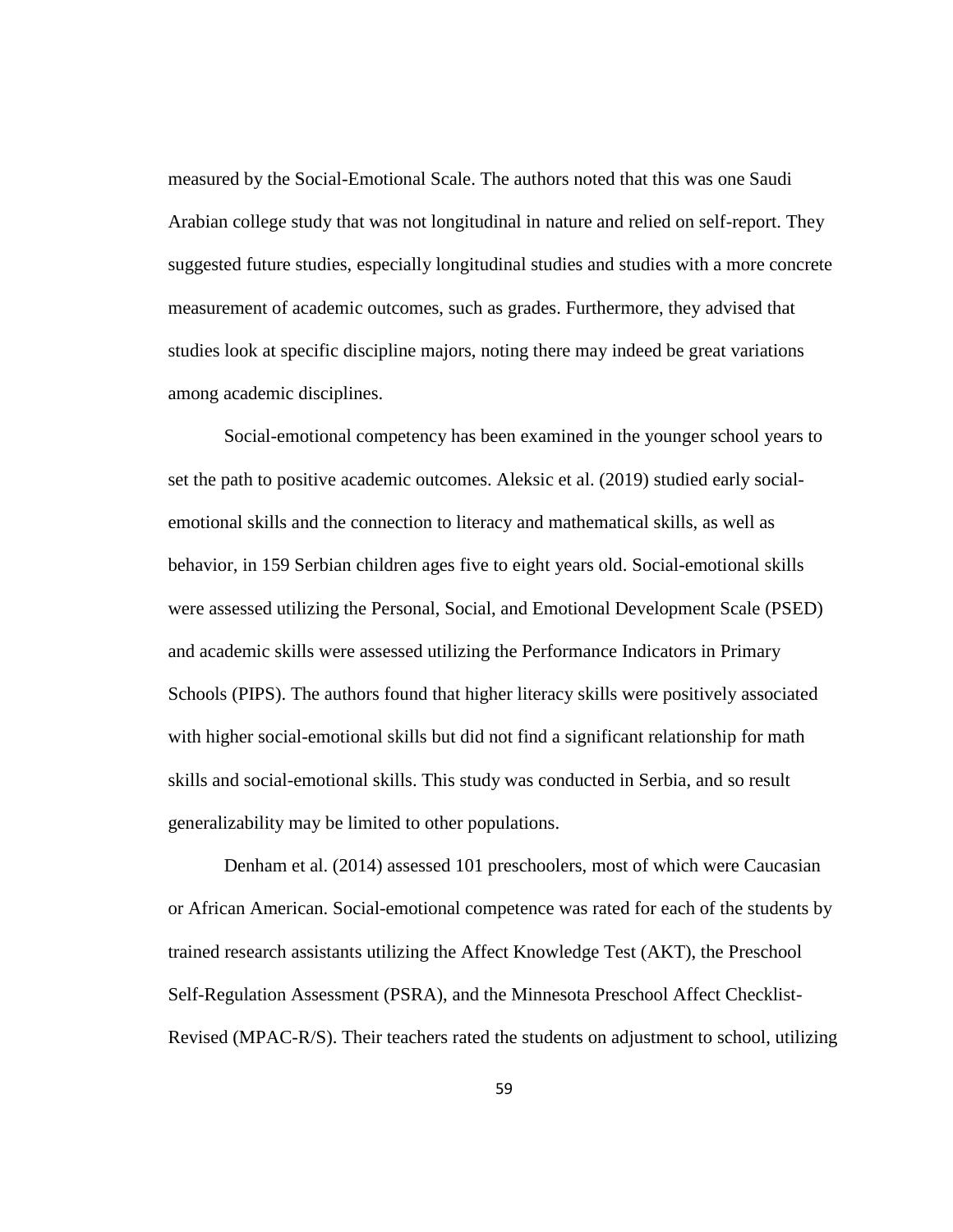the Preschool Learning Behaviors Scale (PLBS) and the Teacher Rating Scale of School Adjustment (TRSSA). Academic readiness was later evaluated by kindergarten teachers using the ECLS-K Academic Rating Scale. The authors discovered that scores on socialemotional assessments positively correlated with teachers' ratings of adjustment to school, which included behavior and attitude, and with academic readiness. This was similar to other findings of kindergarten-readiness, where social-emotional components, such as approaches to learning, were associated with achievement in reading (Smith-Adcock et al., 2019) and in math (Vi-Nhuan et al., 2019). Denham et al. (2014) encouraged educators to consider the early screenings of students so that appropriate interventions could be implemented, and student progress could be monitored to help ensure their greater academic success.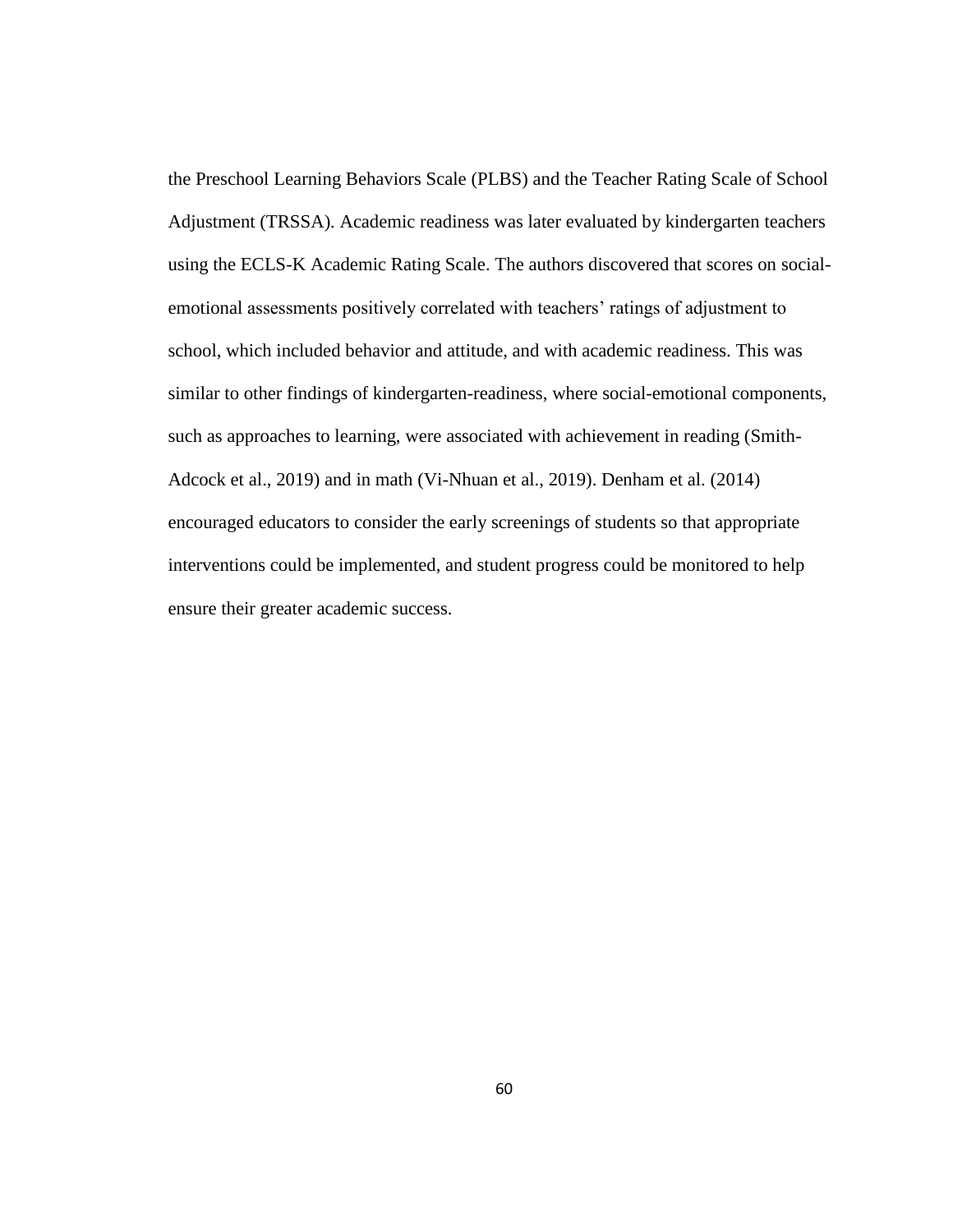## **CHAPTER V**

# **Discussion**

Social-emotional instruction works to help students with the formation of healthy interpersonal relationships, empathy, emotional regulation, positive identities, personal/collective goal orientation, and responsible decision-making (CASEL Organization, 2021). The educational system, however, has the obligation of ensuring that strict academic goals are reached, while having to deal with stringent accountability requirements, and thus there is intense focus on this area. Demonstrating the link between social-emotional skills and the educational system's primary objective, academic outcomes, is important in gaining acceptance and momentum for social-emotional instruction in schools. This systematic literature review explored the relationship between social-emotional learning programs in school settings and academic measures, such as grades, test scores, or grade point averages. It also examined the relationship between students' identified social-emotional skills and academic outcomes.

Where authors studied the relationship between students' social-emotional competence, the skills and level of skills students possess, and academic success, all the studies found positive associations. Thus, each study was able to show a significant finding between better developed social-emotional skills and academic outcomes. Only one study, Aleksic et al. (2019), showed this relationship for one of the academic areas examined but not the other. The authors found a significant correlation with reading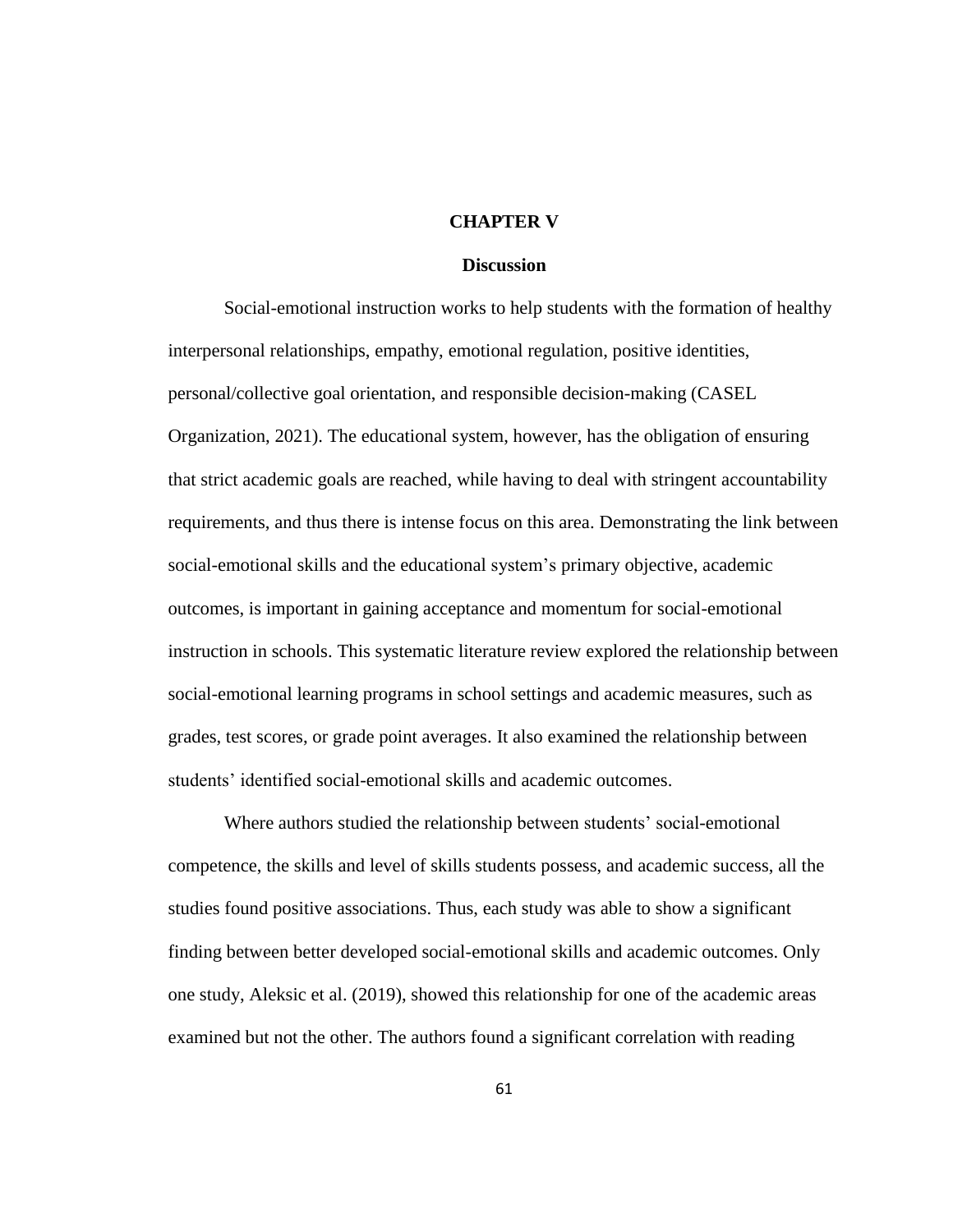skills, but not for math skills. Other studies, however, showed significant academic differences in multiple areas of study, such as reading, math, writing, and science (Bowers et al., 2013; Espelage et al., 2016; Lemberger et al., 2021; Urbina et al., 2017; Wan et al., 2019).

The vast majority of the social-emotional learning studies examined involving social-emotional instruction, both in the form of identified programs or general instruction, showed positive and significant results for academic outcomes. There was one program that that showed positive results that were non-significant (Hart et al., 2020), and others that did not find direct significant academic results, but still found significant differences in social skills (Diperna et al., 2017; Webb et al., 2019), and emotional and behavioral outcomes (Cipriano et al., 2019; Webb et al., 2019). Furthermore, where there were instances where a significant increase in academic measures were not discovered, there were often academic related behaviors, such as engagement, motivation, and attention that were identified to have significantly increased (Cipriano et al., 2019; DiPerna et al., 2015; DiPerna et al., 2017).

## **Time Needed for Academic Impact**

There were times when social-emotional learning programs were not found to have a significant and direct academic impact on academics, such as grades and test scores. However, it is reasonable to ascertain that developing social-emotional skills may translate into academic outcomes, such as increased test scores and grades, after the passage of additional time (Cipriano et al., 2019; DiPerna et al., 2015; Hennessey &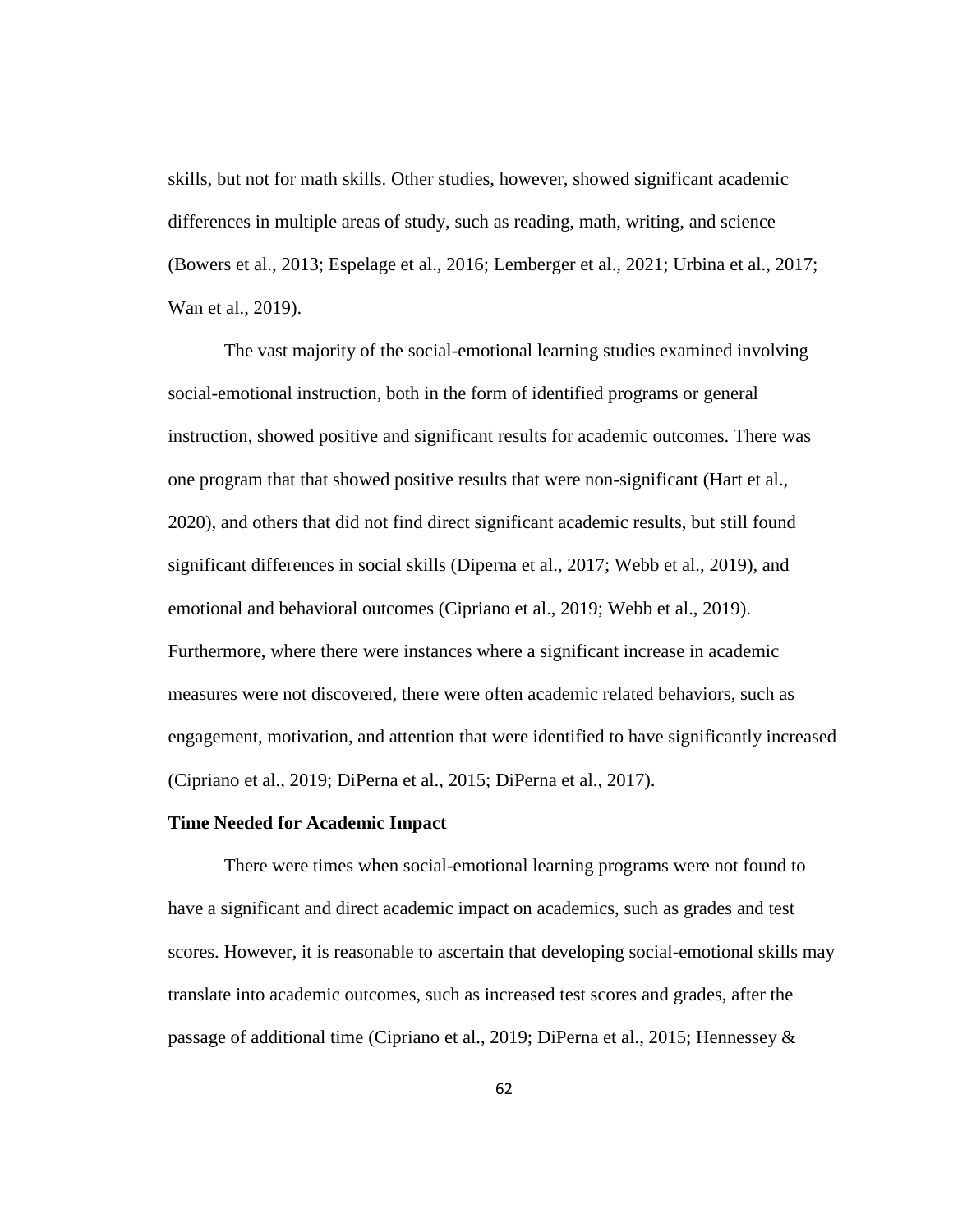Humphrey, 2019; Low et al., 2019). Additionally, as stated earlier, studies which did not show an immediate improvement of grades and test scores, did demonstrate improvements in academic engagement and motivation, which are often precursors to improvements in direct academic measures (Cipriano et al., 2019; DiPerna et al., 2015; DiPerna et al., 2017).

# **No Loss of Instructional Time**

Although there have been a few studies which have indicated that a direct improvement in test scores or grades did not exist, there was no instance in which a decrease in academic outcomes was discovered. Thus, although there may not have been a direct improvement noted, it is considered beneficial to have taught such necessary life skills in schools, social-emotional skills, while not hurting academic outcomes with the loss of instruction time (Hart et al., 2020). This could be considered a great selling point for such programs to administrators who are having to so heavily focus on academic outcomes (Hart et al., 2020), especially since mandated state testing of the No Child Left Behind Act has created such a feverous focus of such measures (Jackson, 2012; Sheridan et al., 2014; Wood & Brownhill, 2018).

## **Limitations**

A possible limitation of the studies included in this literature review is that many utilized controls that were receiving some sort of intervention, although it was not the program studied. Some studies utilized a control group which consisted of an afterschool reading program (McCormick et al., 2015; McCormick et al., 2018). Again, utilizing such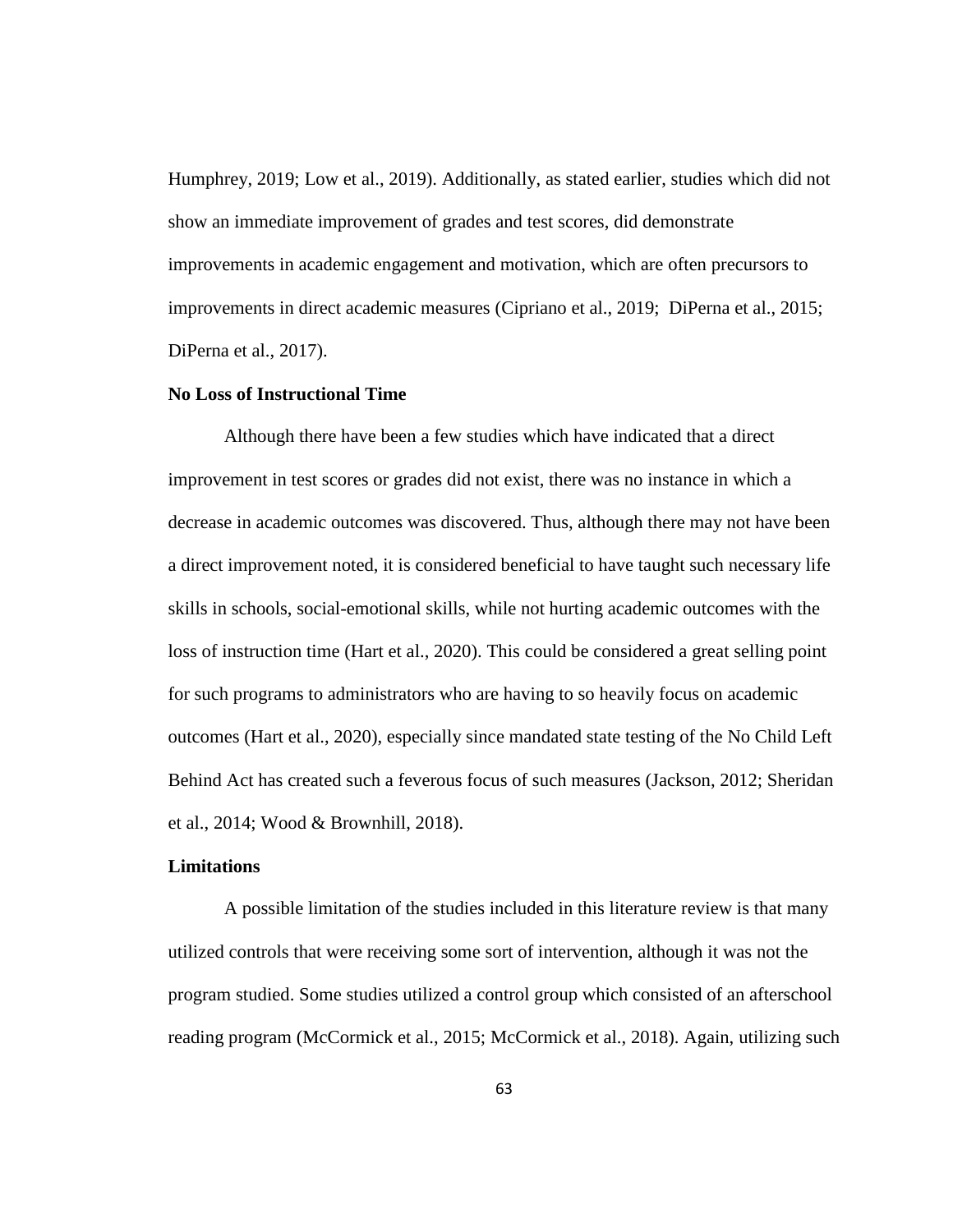a control group could skew results, as not only the interaction and instructions that take place during an afterschool program impact social skills and academics, those who participate may also not be representative of the whole population (McCormick et al., 2018).

Some studies utilized the actual teaching of social-emotional skills in the comparison group. Jackman et al. 2019, for instance, implemented a control group that had teachers, parents, and students work on building relationships, explaining some social-emotional learning was indeed taking place in this control group as well. They found that there were positive academic impacts in both groups, but noted better outcomes in the OpenMind group, which is a formalized program. Although the authors were looking to note the impact of this specific program, having a control group without similar instruction may be more beneficial. Other control groups, such as Webb et al. (2019) used general counseling instruction that had been previously utilized. Perhaps a simpler way to assess its effectiveness is to utilize a comparison group that is truly more controlled and does not implement any overlapping skills.

This was also seen in Schonfeld et al. (2015). The authors examined a socialemotional program, PATHS, but utilized a control group which varied from no socialemotional learning to what they determined was slight social-emotional learning. They interviewed teachers in the control group and concluded when the teachers were implementing instruction in social-emotional skills, they were not providing systematic instruction and were utilizing things they found themselves, mostly online and free of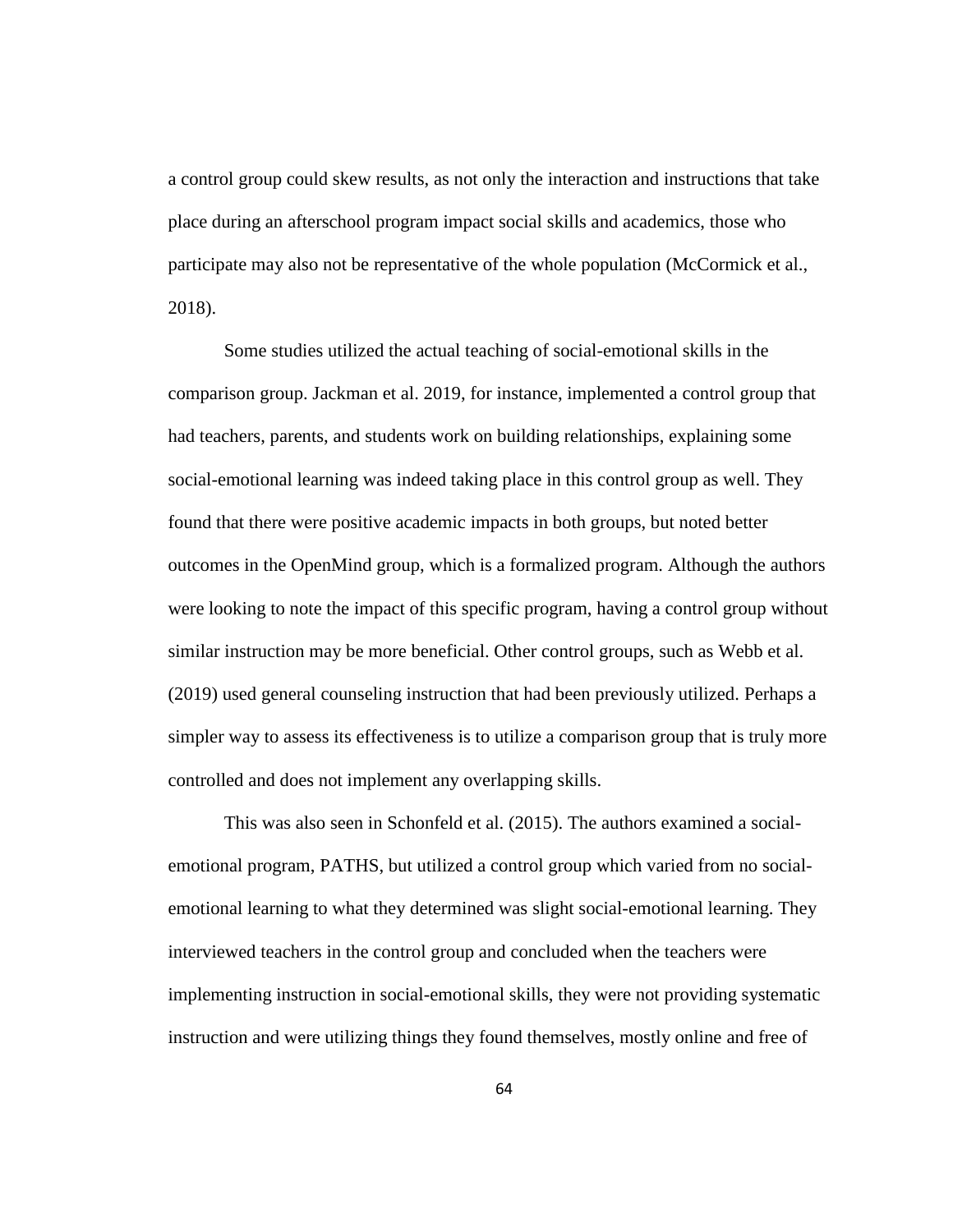charge. Although the authors determined such instruction was mostly minute, there were no actual measures to control what instruction in social-emotional learning was taking place in each control class, and it is possible that some classes received more than the minimal instruction the authors believed. The authors did indeed recognize that this was a possible limitation of the study but did not express extensive concern that it greatly impacted the results.

It may be difficult for researchers to exclude students from important socialemotional curriculum. This, however, is a necessary component in the formation of a true control. Perhaps a solution to this is to have a control group that does not receive any sort of intervention until the completion of the studied intervention (Ashdown & Bernard, 2011; Cook et al., 2018; Flay & Phil, 2014). However, the control group could still be impacted by differences existing between teachers, such as very different styles and teaching methods. DiPerna et al. (2017), for instance, examined the Social Skills Improvement-Classwide Intervention Program versus "business-as-usual" schools. This business-as-usual model included 15% of teachers who did not indicate practicing any sort of behavioral system. The other 85%, however, indicated some techniques (i.e., token systems, praise, rewards). There could have been significant variations in the methods that each teacher used, which could have considerably impacted results.

Hennessey and Humphrey (2019) also utilized the "business-as-usual" control group and did not find significant differences in academic outcomes. The authors noted that perhaps the instruction in the control schools had adequate social-emotional lessons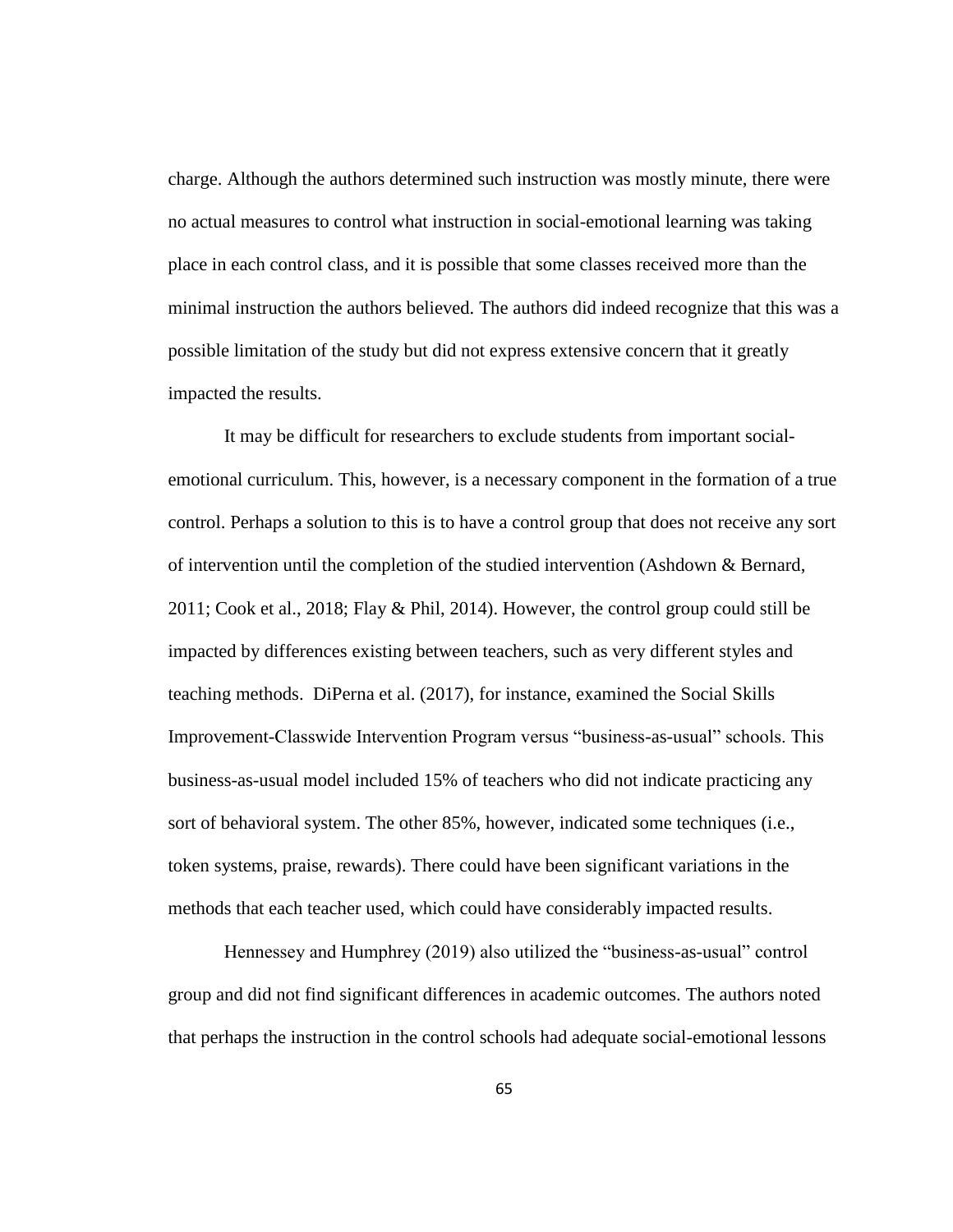that would thus not truly make it a control. These authors also assessed another possible limitation to their study, which unfortunately can be a concern in many studies. They noted that the implementation of the social-emotional learning program they studied, PATHS, was not done with adequate fidelity. They concluded that the teachers implemented the program at the appropriate frequency in the first year, but implemented only at half the recommended frequency during the program's second year. Fidelity problems were also identified in Jackman et al. (2019), where the required 20 minutes of daily meditation was found to only be seven to 10 minutes. When a program is not implemented with suitable fidelity, the way it is intended, which includes the frequency of program lessons, the true potential impact of the program cannot be assessed. It is important to put in adequate measures to ensure proper fidelity for the duration of the program, such as close supervision and carefully constructed checklists (Cook et al., 2018; Kopelman-Rubin et al., 2020).

Another limitation is that at times the studies do not assess academics in ways that may fully-encompass performance. For instance, Ashdown and Bernard (2011) measured academic success in terms of reading levels. Although a student's reading ability is an important predictor of overall school success (Cunningham & Stanovich, 1997), math skills have been found to also be a great indicator of school success (Jordan et al., 2009). Thus, including additional measures, such as a measure for math, for instance, would be beneficial and possibly paint a more accurate picture.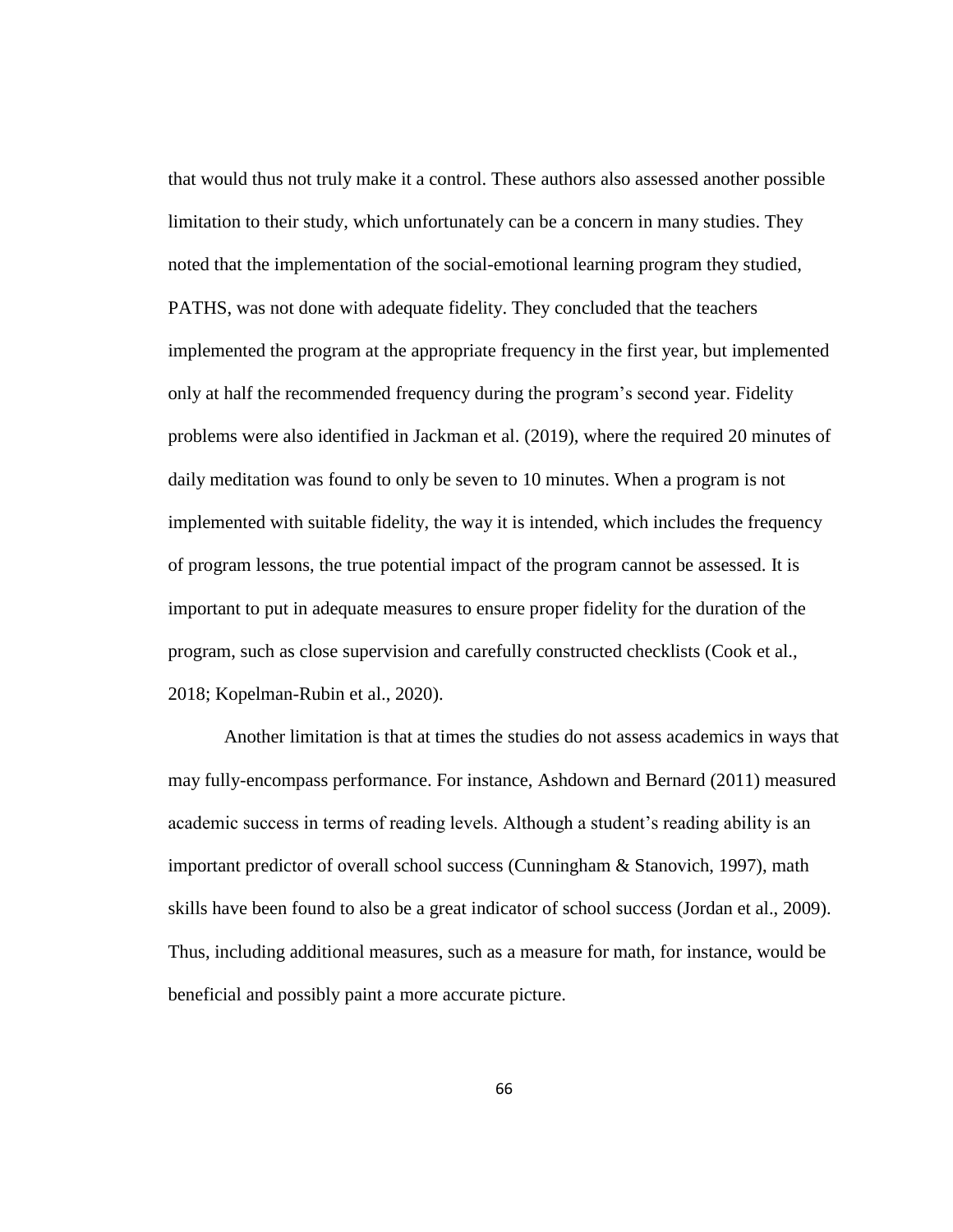## **Future Studies**

It is evident that many of the studies were short in duration and there is a need for additional research that looks at academic outcomes many years later (Babalis et al., 2013). It may take additional years for social-emotional instruction to translate to an improvement in academics and immediate effects may not be as prominent (Cipriano et al., 2019; DiPerna et al., 2015; Hennessey & Humphrey, 2019; Low et al., 2019). The appropriate passage of time may thus be necessary for an academic impact to surface.

Also important to consider is the early implementation of social-emotional learning programs so that prompt intervention could possibly ameliorate potential poor trajectories, including academics (Davis et al., 2014; Denham et al., 2014). Additionally, it may be beneficial to examine whether programs that start in the early learning years need to continue to be extended throughout schooling. At the very least, future research should address a schedule of delivery that may be adequate throughout the school years. For instance, is it enough to have this instruction take place in the early years, and then subsequently at the start of middle school and high school? This can be especially important during times of transition when developmental and academic changes are more evident, such as during the entrance into middle school and high school. Carefully examining delivery schedules can help schools develop appropriate plans.

It is also important to continue to conduct research looking at different groups of students in order to determine how we can best deliver specific social-emotional instruction to each. It is important to consider factors among various cultural, racial,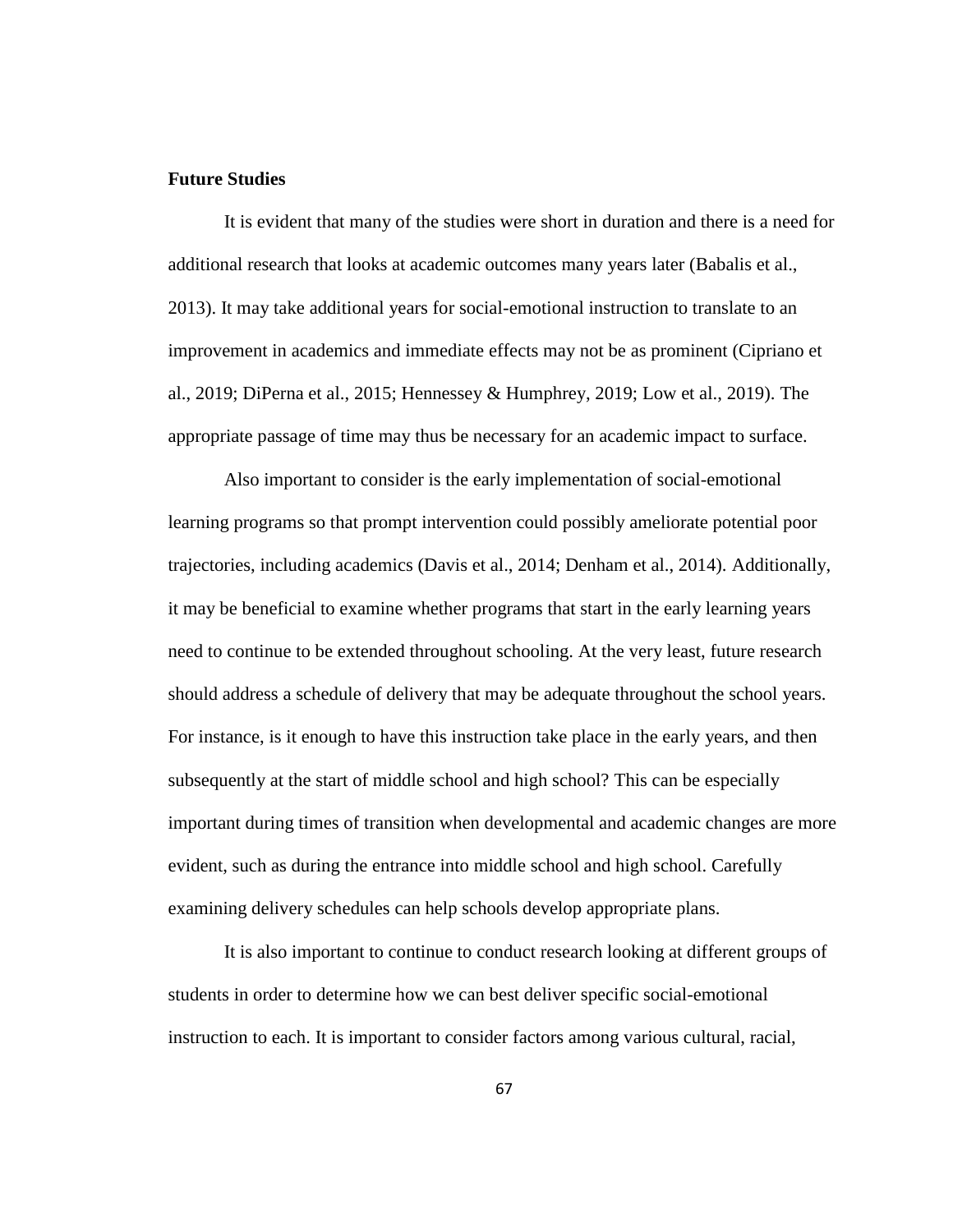socioeconomic, religious, and geographical groups. We must also further study socialemotional learning needs for LGBTQ students, English language learners, and students in special education.

### **Conclusion**

Clearly demonstrating a link between social-emotional skills and academics could enhance backing from school administrators, teachers, and support staff, who are pertinent to the implementation and success of such programs, as well as help obtain vital support from parents and the community (Durlak et al., 2011). Strong social-emotional skills promote prosocial behaviors at school, reducing the amount of student and teacher attention directed at misbehavior, and allowing for greater focus on instruction (Bakosh et al., 2016; Cipriano et al., 2019). Such skills contribute to a better social climate, where students feel safe and accepted, factors which are conducive to the learning process (Charlton et al., 2021; Top et al., 2016) and promote student engagement (DiPerna et al. 2002). Additionally, strategies taught in social-emotional learning programs can be utilized in cognitive tasks required in learning, such as critical thinking skills (Arslan  $\&$ Demirtas, 2016). Furthermore, the enhancement of social-emotional skills is associated with decreased levels of internalizing symptomology, such as anxiety and depression, which can present obstacles to the learning process, such as missed school days and attention difficulties (Duncan et al., 2017; Greenberg et al., 2017; Hennessey & Humphrey, 2019; Webb et al., 2019; Zolkoski et al., 2021).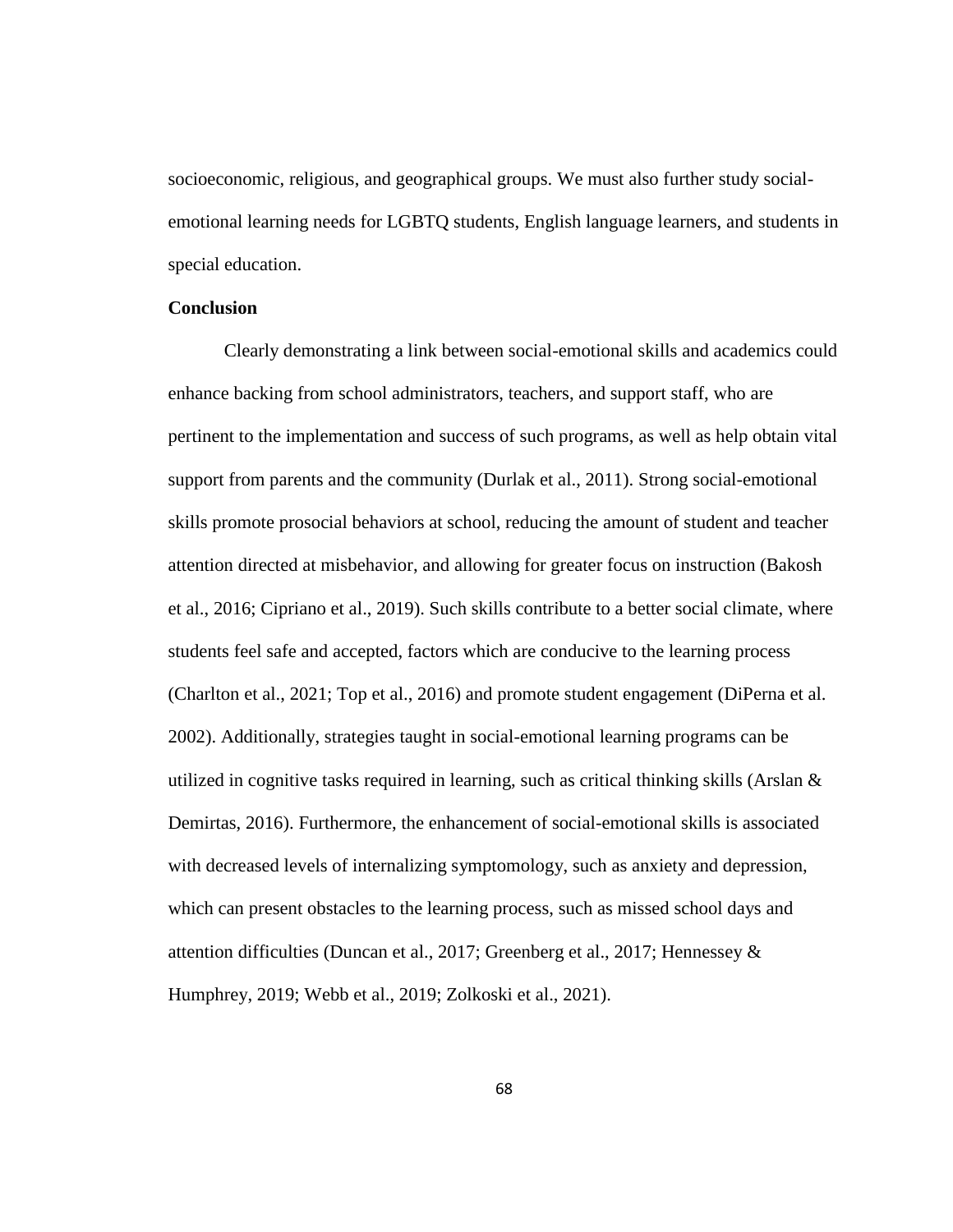This systematic literature review finds solid evidence for a significant and positive relationship between social-emotional instruction in schools and academic benefits, as well as substantial support for a positive significant relationship between social-emotional skills and academics. This is shown through measures which include test scores, grades, and grade point averages. Furthermore, there are additional findings illuminated for improvements in other areas, such as emotional and behavioral issues, and academic motivation and engagement.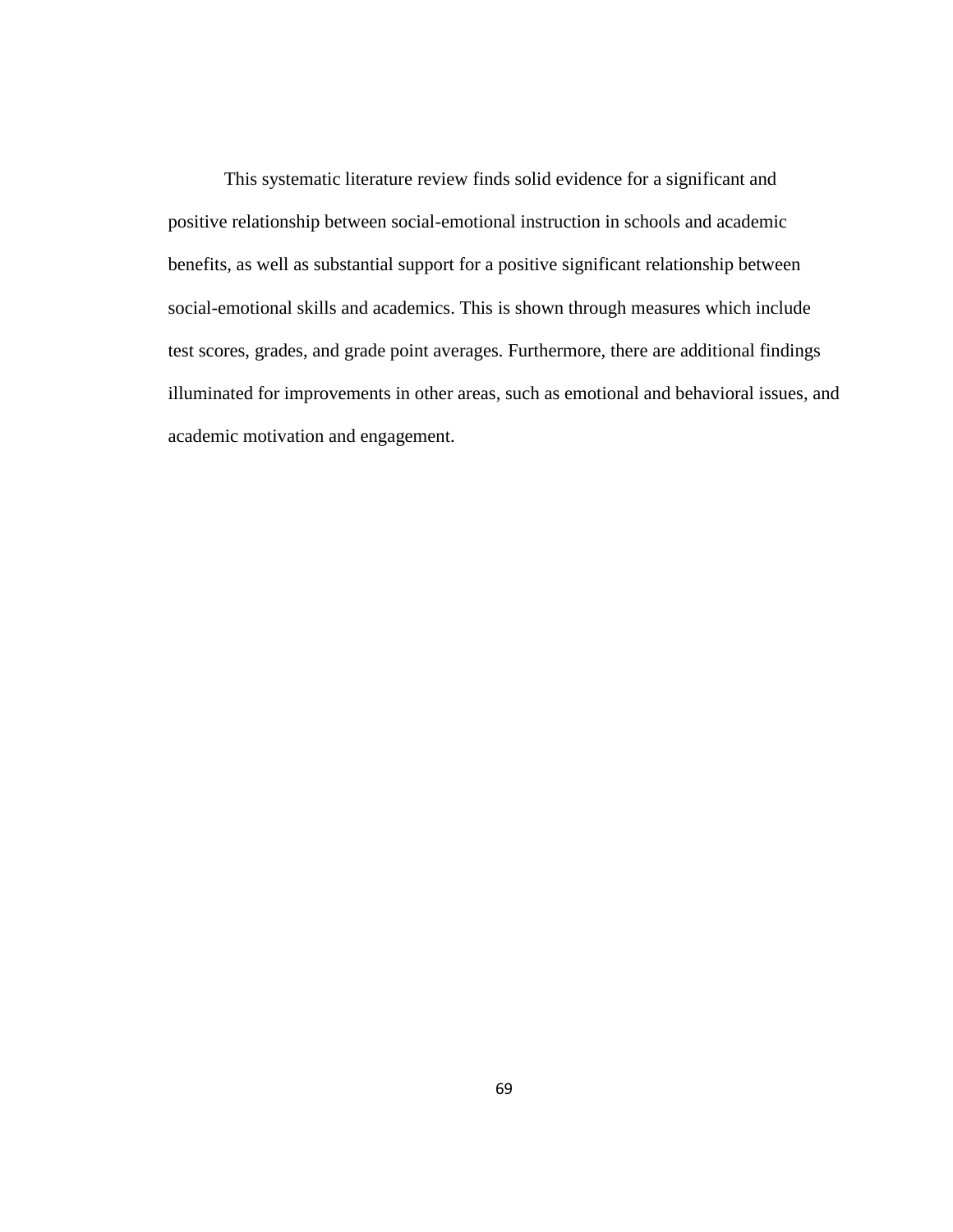#### **References**

- Aleksic, G. Merrell, C., Ferring, D., Tymms, P., & Klemenovic, J. (2019). Links between socio-emotional skills, behavior, mathematics, and literacy of preschool children in Serbia. *European Journal of Psychology of Education, 34*(2), 417-438. DIO: 10.1007/s10212-018-0387-8
- Arslan, S. & Demirtas, Z. (2016). Social-emotional learning and critical thinking disposition. *Studia Psychologica, 58*(4), 276-285. DOI: 10.21909/sp.2016.04.723
- Ashdown, D. M. & Bernard, M. E. (2011). Can explicit instruction in social and emotional learning skills benefit the social-emotional development, well-being, and academic achievement of young children? *Early childhood Education Journal, 39,* 397-405. DOI: 10.1007/S10643-011-0481-X
- Babalis, T., Tsoli, K., Artikis, C. T., Mylonakou-Keke, I., & Xanthakou, Y. (2013). The impact of social and emotional learning programs on the emotional competence and academic achievement of children in Greek primary school. *World Journal of Education, 3*(6), 54-63. DOI: 10.5430/WJE.V3N6P54
- Bakosh, L. S., Snow, R. M., Tobias, J. M., Houlihan, J. L., & Barbosa-Leiker, C. (2016). Maximizing mindful learning: Mindful awareness intervention improves elementary school students' quarterly grades. *Mindfulness, 7*(1), 1-21. DOI: 10.1007/s12671-015-0387-6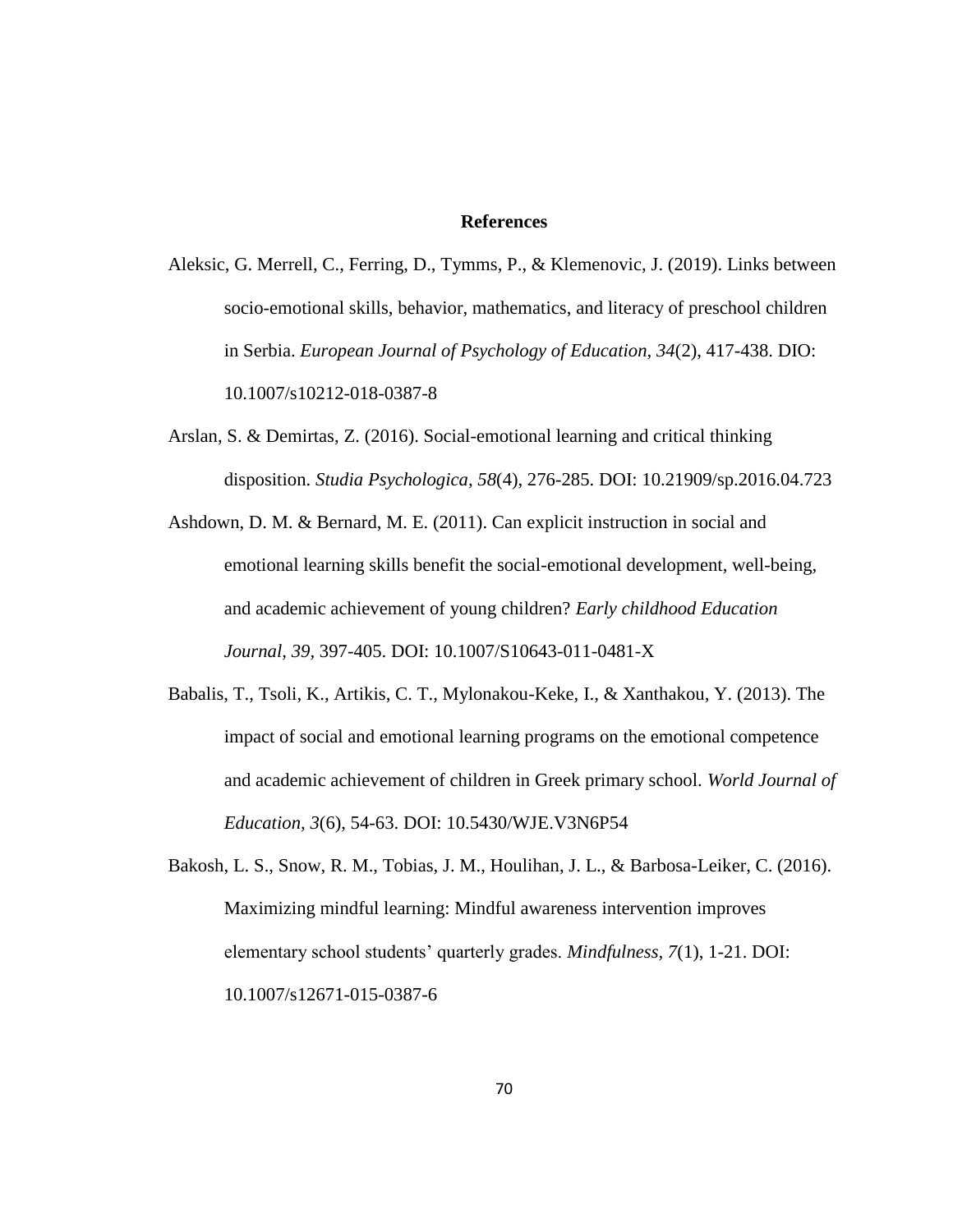Bernard, M. E. & Walton, K. (2008). The effect of You Can Do It! Education in six schools on student perceptions of well-being, teaching-learning and relationships. *Journal of Student Well-being, 5,*1-23. DOI: 10.21913/JSW.v5i1.679

Brackett, M. A., Bailey, C. S., Hoffmann, J. D., & Simmons, D. N. (2019). RULER: A theory-driven, systemic approach to social, emotional, and academic learning. *Educational Psychologist, 54*(3). 144-161. DOI: 10.1080/00461520.2019.1614447

- Belfield, C., Bowden, B., Klapp, A., Levin, H., Shand, R., & Zander, S. (2015). The economic benefit of social and emotional learning. *Journal of Benefit-Cost Analysis, 6*(3), 1-84. DOI: 10.1017/bca.2015.55
- Bowers, H., Whitford, D. K., Maines, N. (2018). Effects of the Student Success Skills program with exceptional students: Influences and outcomes. *Journal of Humanistic Counseling, 57,* 173-186. DOI: 10.1002/johc.12081
- Cappella, E., O'Connor, E. E., McCormick, M. P., Turbeville, A. R., Collins, A. J., & McClowry, S. G. (2015). Classwide efficacy of INSIGHTS: Observed teacher practices and student behaviors in kindergarten and first grade. *The Elementary School Journal, 116*(2), 217-241. DOI: 10.3102/0162373713485814.
- Cassidy, W., Faucher, C., & Jackson, M. (2013). Cyberbullying among youth: A comprehensive review of current international research and its implications and application to policy and practice. *School Psychology International, 34*(6), 575- 612. DOI: 10.1177/0143034313479697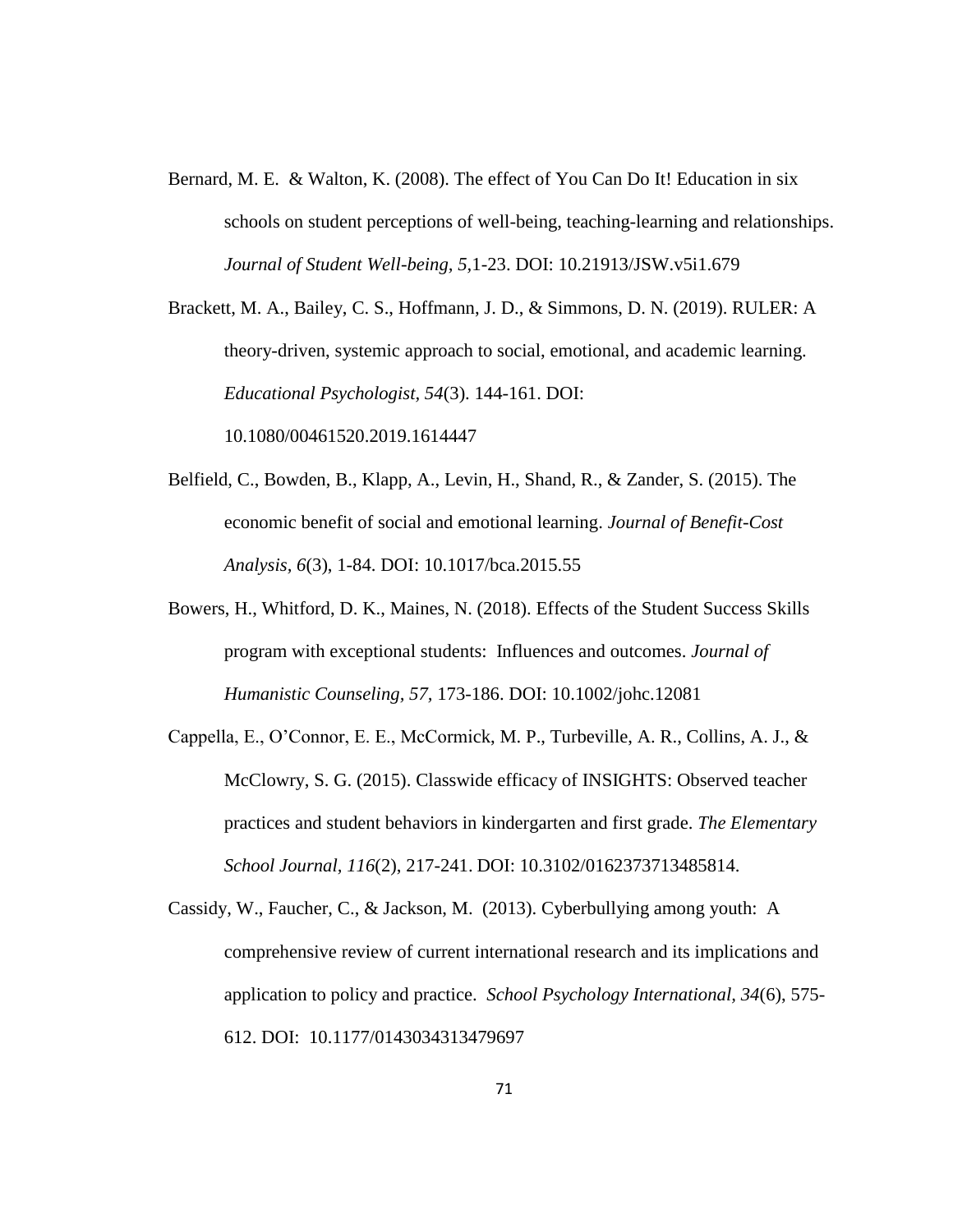- Chain, J., Shapiro,V. B., LeBuffe, P. A., Bryson, A. M., & American Indian and Alaska Native Advisory Committee (2017). Academic achievement of American Indian and Alaska Native students: Does social-emotional competence reduce the impact of poverty? *American Indian and Alaska Native Health Research, 24*(1), 1-29. DOI: 10.5820/AIAN.2401.2017.1
- Charlton, C. T., Moulton, S., Sabey, C. V., & West, R. (2021). A systematic review of the effects of schoolwide intervention programs on student and teacher perceptions of school climate. *Journal of Positive Behavior, 23*(3), 185-200. DOI: 10.1177/1098300720940168

Cipriano, C., Barnes, T. N., Rivers, S. E. & Brackett, M. (2019). Exploring changes in student engagement through the RULER approach: An examination of students at risk of academic failure. *Journal of Education for Students Placed at Risk, 24*(1), 1-19. DOI: 10.1080/10824669.2018.1524767

Collaborative for Academic, Social, and Emotional Learning (2021). [https://casel.org](https://casel.org/)

Collaborative for Academic, Social, and Emotional Learning (2021).

<https://pg.casel.org/insights-intervention/>

Collaborative for Academic, Social, and Emotional Learning (2021).

<https://pg.casel.org/insights-intervention/>

Collaborative for Academic, Social, and Emotional Learning (2021).

<https://pg.casel.org/ruler-approach/>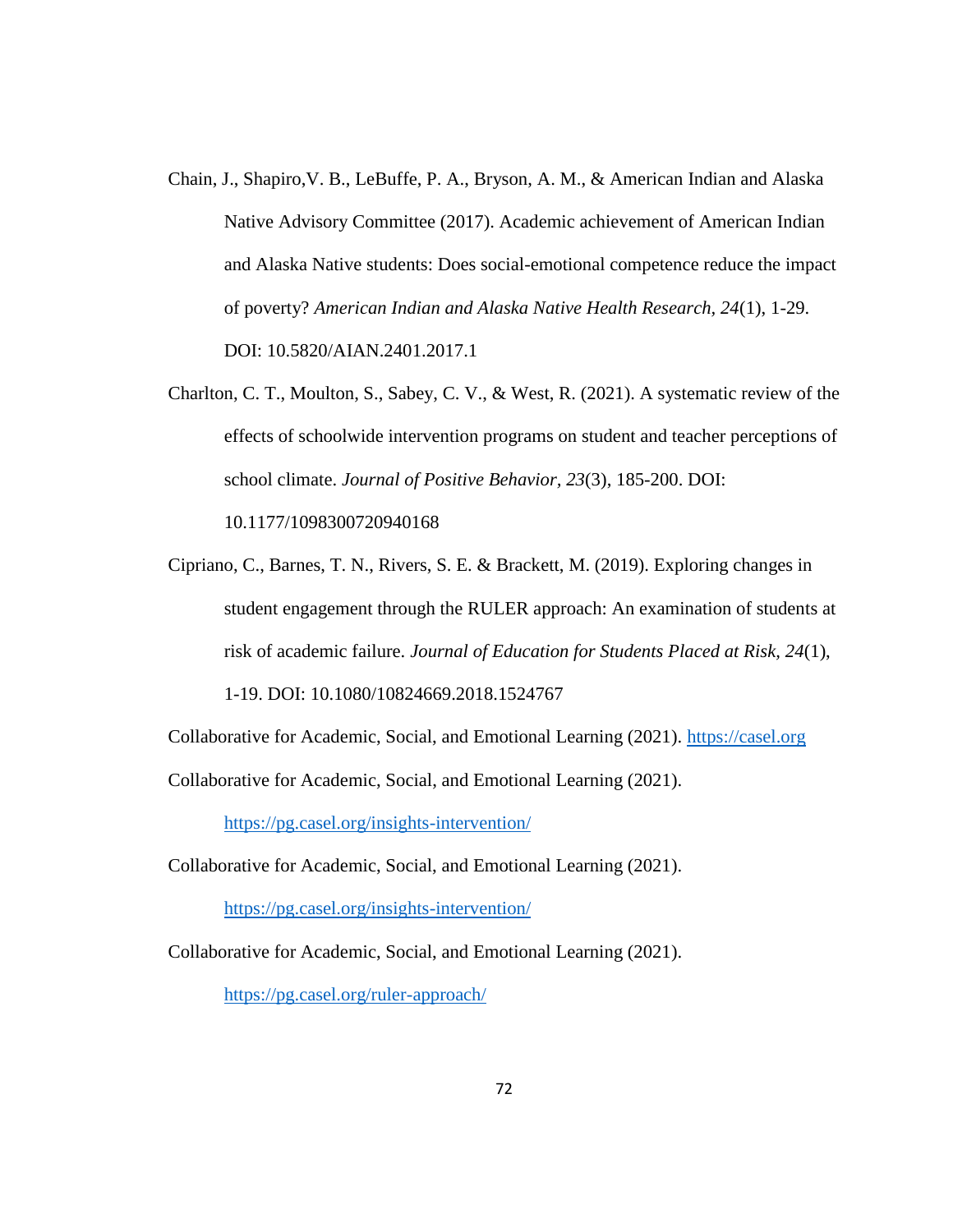Collaborative for Academic, Social, and Emotional Learning (2021).

<https://pg.casel.org/tools-for-getting-along-together>

Centers for Disease Control and Prevention (2008).

<https://files.ericed.gov/fulltext/ED505193.pdf>

Centers for Disease Control and Prevention (2012). [https://time.com/wp-](https://time.com/wp-content/uploads/2015/03/suicide_datasheet-a.pdf)

[content/uploads/2015/03/suicide\\_datasheet-a.pdf](https://time.com/wp-content/uploads/2015/03/suicide_datasheet-a.pdf)

Centers for Disease Control and Prevention (2021).

[https://www.cdc.gov/violenceprevention/youthviolence/bullyingresearch/fastfact.](https://www.cdc.gov/violenceprevention/youthviolence/bullyingresearch/fastfact.html)

[html](https://www.cdc.gov/violenceprevention/youthviolence/bullyingresearch/fastfact.html)

Centers for Disease Control and Prevention (2021).

<https://www.cdc.gov/healthyschools/sec.htm>

Centers for Disease Control and Prevention (2021).

<https://www.cdc.gov/lgbthealth/youth.htm>

Centers for Disease Control and Prevention (2021).

<https://www.cdc.giv/nchs/products/databriefs/db282.htm>

Committee for Children (2021).<https://www.cfchildren.org/programs/program-research/>

Cook, C. R., Low, S., Buntain-Ricklefs, J., Whitaker, K., Pullmann, M. D., & Lally, J.

(2018). Evaluation of Second Step on early elementary students' academic outcomes: A randomized controlled trial. *School Psychology Quarterly, 33*(4), 561-572.<http://dx.doi.org/1037/spq0000233>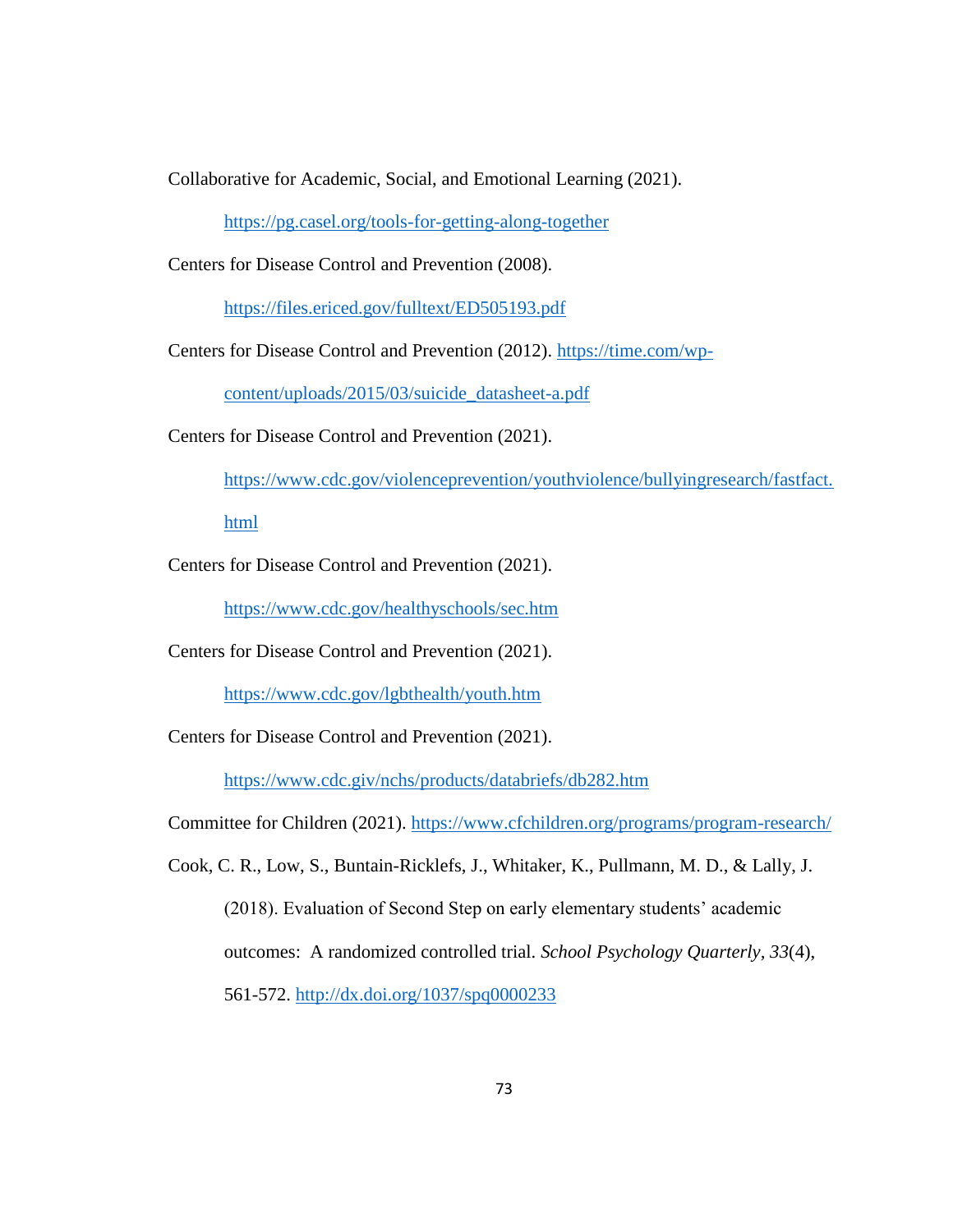- Cunningham, A. E. & Stanovich, K. E. (1997). Early reading acquisition and its relation to reading experience and ability 10 years later. *Developmental Psychology, 33*(6), 934-945.<https://doi.org/10.1037/0012-1649.33.6.934>
- Curtin, S. C. & Heron, M. (2019) Death rates due to suicide and homicide among persons aged 10-24: United States, 2000-2017. *National Center for Health Statistics Data Brief*, *352.* [https://www.cdc.gov/nchs/data/databriefs/db352-h.pdf.](https://www.cdc.gov/nchs/data/databriefs/db352-h.pdf)
- Davies, M., Elliott, S., Frey, J., & Cooper, G. (2021). Evaluation of school-led sustainable class wide intervention program to improve elementary children's social-emotional and academic performance. *International Journal of Disability, Development, and Education, 68*(4), 496-520. DOI: 10.1080/1034912X.2019.1695756
- Davis, A., Solberg, V. S., DeBaca, C., & Hargrove, G. (2014). Use of social-emotional learning skills to predict future academic success and progress toward graduation. *Journal of Education for Students Placed at Risk, 19*(3), 169-182. DOI: 10.1080/10824669.2014.972506
- DeLay, D., Zhang, L., Hanish, L. D., Miller, C. F., Fabes, R. A., Martin, C., L., Kochel, K. P., & Upegraff, K. A. (2016). Influence on academic performance: A social network analysis of social-emotional intervention effects. *Prevention Science, 17*(8)*,* 903-913. DOI: 10.1007/s11121-016-0678-8
- Deli, W., Kaur, A., & Awang-Hashim, R. (2021). Who delivers it and how it is delivered: Effects of social-emotional learning interventions on learning anxiety and dropout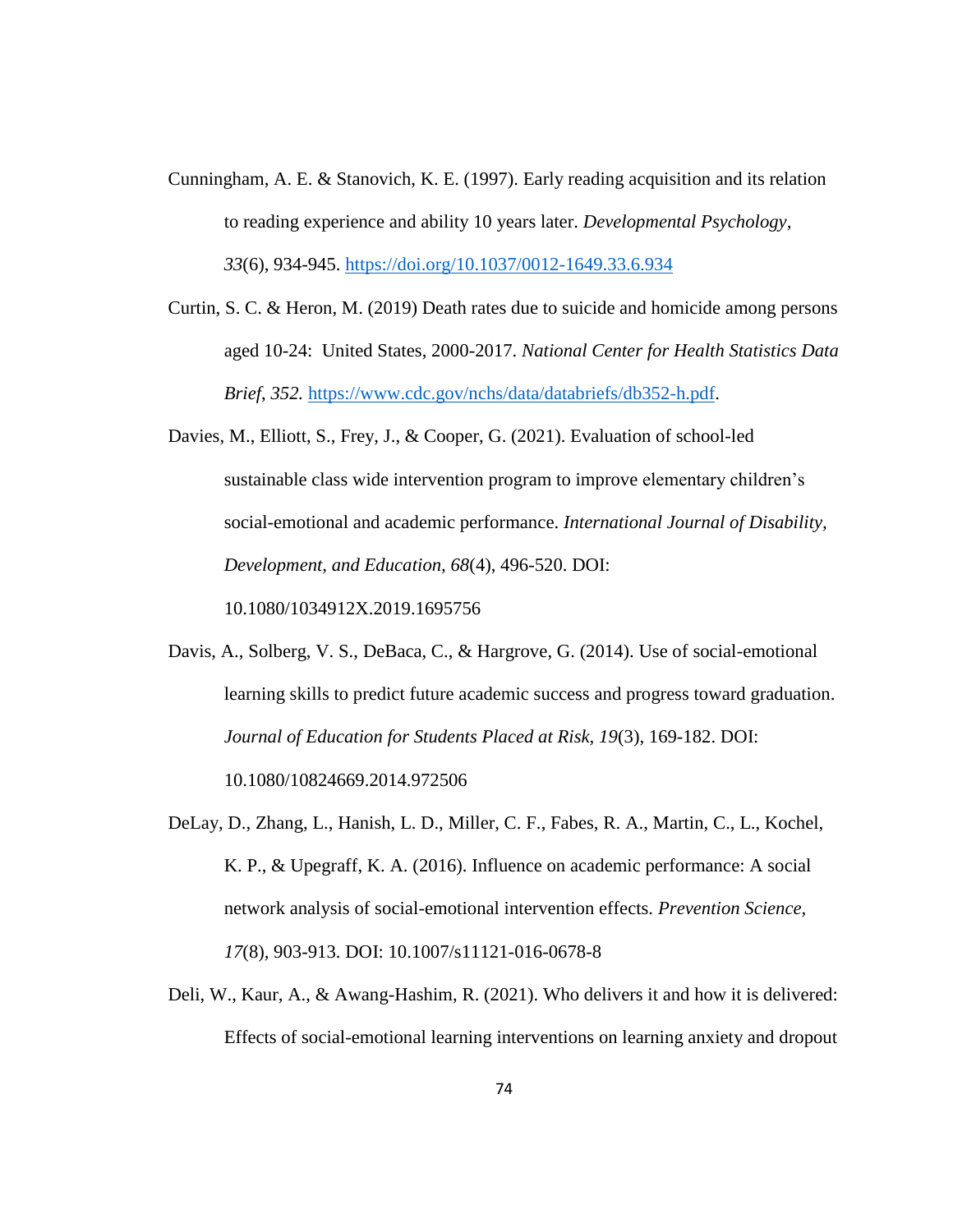intention. *Malaysian Journal of Learning and Instruction, 18*(1), 1-27. DOI: 10.32890/mjli2021.18.1

Denham, S. A., Bassett, H. H., Zinsser, K., & Wyatt, T. M. (2014). How preschoolers' social-emotional learning predicts their early school success: Developing theorypromoting, competency-based assessments. *Infant and Child Development, 23,* 426-454. DOI: 10.1002/icd.1840

- Diperna, J.C., Lei, P. Cheng, W., Hart, S. C., & Bellinger, J. (2017). A cluster randomized trial of the Social Skills Improvement System Classwide Intervention Program in first grade. *Journal of Educational Psychology, 110*(1), 1-16. <https://dx.doi.org/10.1037/edu0000191>
- DiPerna, J. C., Lei, P, Bellinger, J., & Cheng, W. (2015). Efficacy of the Social Skills Improvement System Classwide Intervention Program primary version. *School Psychology Quarterly, 30*(1), 123-141. DOI: 10.1037/spq0000079
- DiPerna, J. C., Volpe, R. J., & Elliott, S. N. (2002). A model of academic enablers and elementary reading/language arts achievement. *School Psychology Review*, *31*(3), 298-312. <https://doi.org/10.1016/j.jsp.2005.09.002>
- Duncan, R., Washburn, I. J., Lewis, K. M., Bavarian, N., Dubois, D. L., Acock, A. C., Vuchinich, S., & Flay, B. R. (2017). Can universal SEL programs benefit universally? Effects of the Positive Action program on multiple trajectories of social-emotional and misconduct behaviors. *Prevention Science, 18*(2), 1-25. DOI: 10.1007/s11121-016-0745-1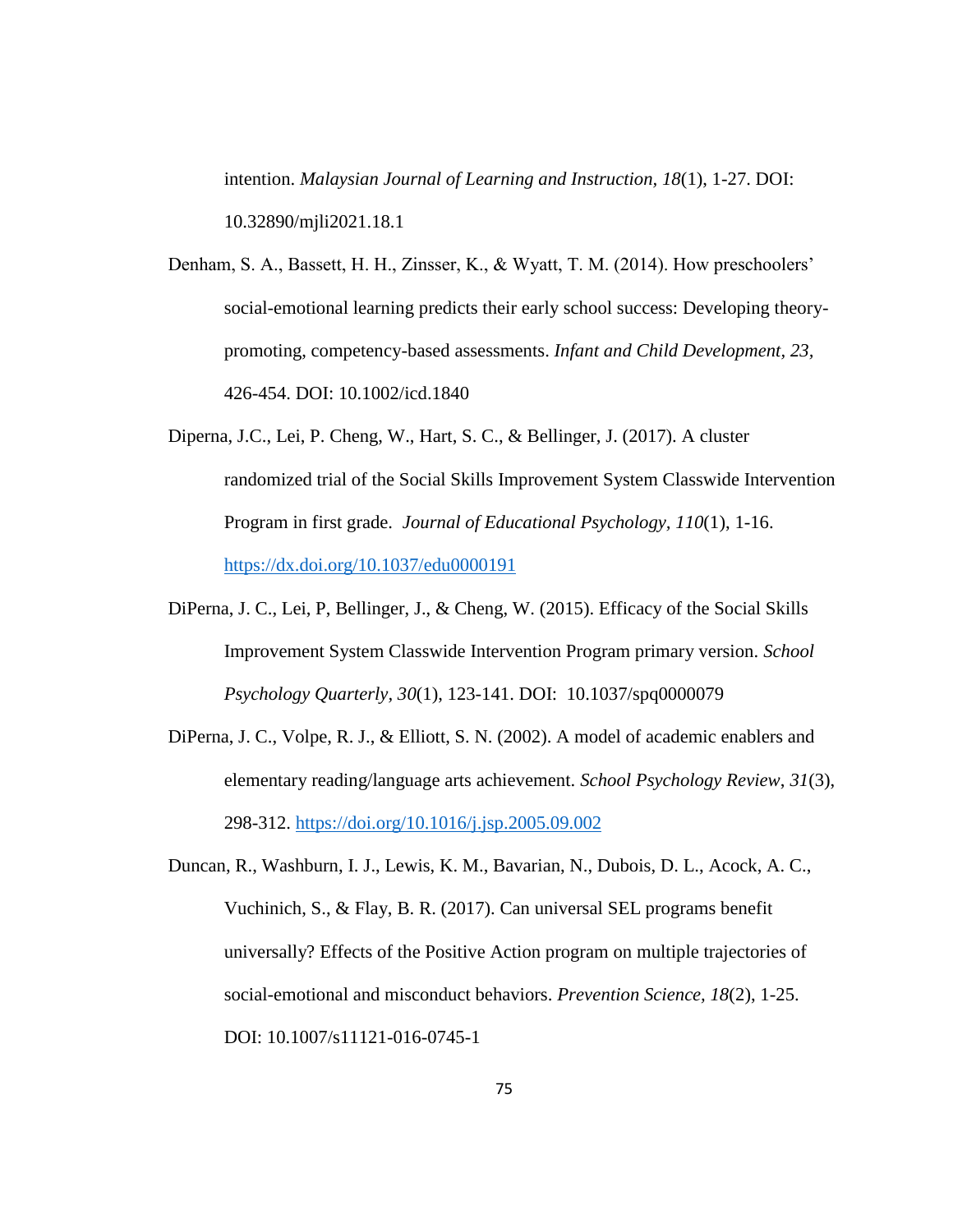- Durlak, J. A., Weissberg, R. P., Dymnicki, A. B., Taylor, R. D., Schellinger, K. B. (2011). The impact of enhancing students' social and emotional learning: A metaanalysis of school-based universal interventions. *Child Development, 82*(1), 405- 432. <https://doi.org/10.1111/j.1467-8624.2010.01564.x>
- Espelage, D. L., Rose, C. A., Polanin, J. R. (2016). Social-emotional learning program to promote prosocial and academic skills among middle school students with disabilities. *Remedial and Special Education, 37*(6), 323-332. DOI: 10.1177/0741932515627475
- Flay, B. R. & Phil, D. (2014). Replication of effects of the Positive Action program in randomized trials in Hawaii and Chicago schools. *SREE Conference Abstract Template,* 1-10.<https://files.eric.ed.gov/fulltext/ED562840.pdf>
- Goldstein, S. E., Terranova, A. M., Savoy, S., Bradley, S., Park, J. & Boxer, P. (2020). Developmental issues in the prevention of aggression and violence in school. In: TW. Miller (Ed.) School violence and primary prevention (pp. 277-294). DOI: 10.1007/978-0-387-77119\_14
- Greenberg, M. T., Domitrovich, C. E., Weissberg, R. P., & Durlak, J. A. (2017). Social and emotional learning as a public health approach to education. *The Future of Children, 27*(1), 13-32.<https://www.jstor.org/stable/44219019>
- Hart, S. C., Diperna, J. C., Lei, P. W., & Cheng, W. (2020). Nothing lost, something gained? Impact of a universal social-emotional learning program on future state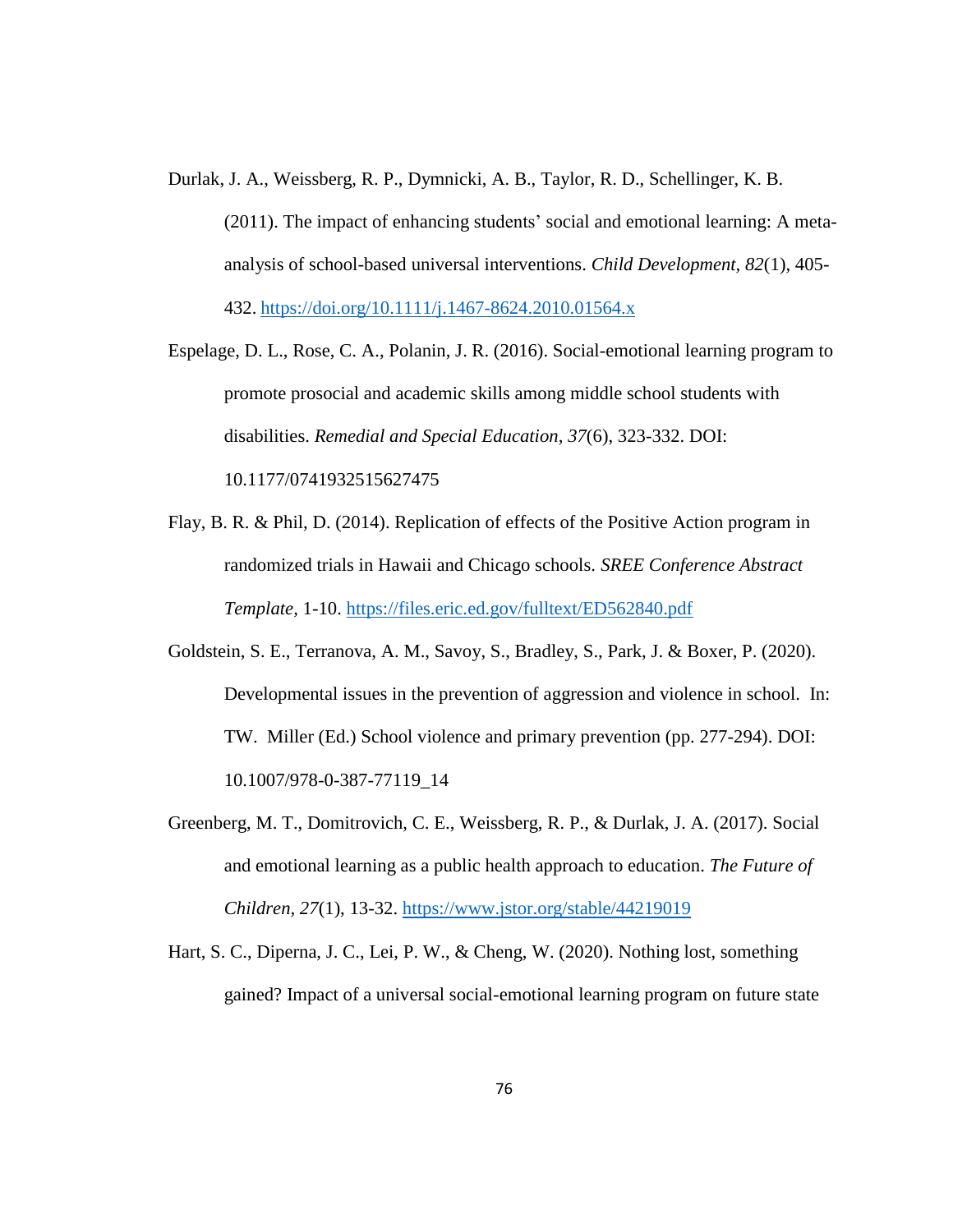test performance. *Educational Researcher, 49*(1), 5-19. DOI:

10.3102/0013189X19898721

Hennessey, A. & Humphrey, N. (2019). Can social and emotional learning improve children's academic progress? Findings from a randomized controlled trial of the Promoting Alternative Thinking Strategies (PATHS) curriculum. *European Journal of Psychology of Education, 35*(4), 1-24. DOI: 10.1007/s10212-019- 00462-6

- Jackman, M. M., Nabors, L. A., McPherson, C. L., Quaid, J. D., Singh, N. N. (2019). Feasibility, acceptability, and preliminary effectiveness of the OpenMind program for pre-school children. *Journal of Child and Family Studies, 28*(10)*,* 2910-2921. <https://doi.org/10.1007s10826-019-01506-5>
- Jackson, J. (2012) Partnering to bring social and emotional learning to school. *Social Policy Report, 26(4),* 27-30. <https://files.eric.ed.gov/fulltext/ED540203.pdf>
- Jones, S. M., Bouffard, S. M. (2012). Social and emotional learning is schools from programs to strategies. *Social Policy Report, 26*(4)*,* 1-26. <https://files.eric.ed.gov/fulltext/ED540203.pdf>
- Jones, D. E, Greenberg, M., Crowley, M. (2015). Early social-emotional functioning and public health: The relationship between kindergarten social competence and future wellness. *American Journal of Public Health, 105*(11)*,* 2283-2290. <https://ajph.aphapublications.org/doi/pdfplus/10.2105/AJPH.2015.302630>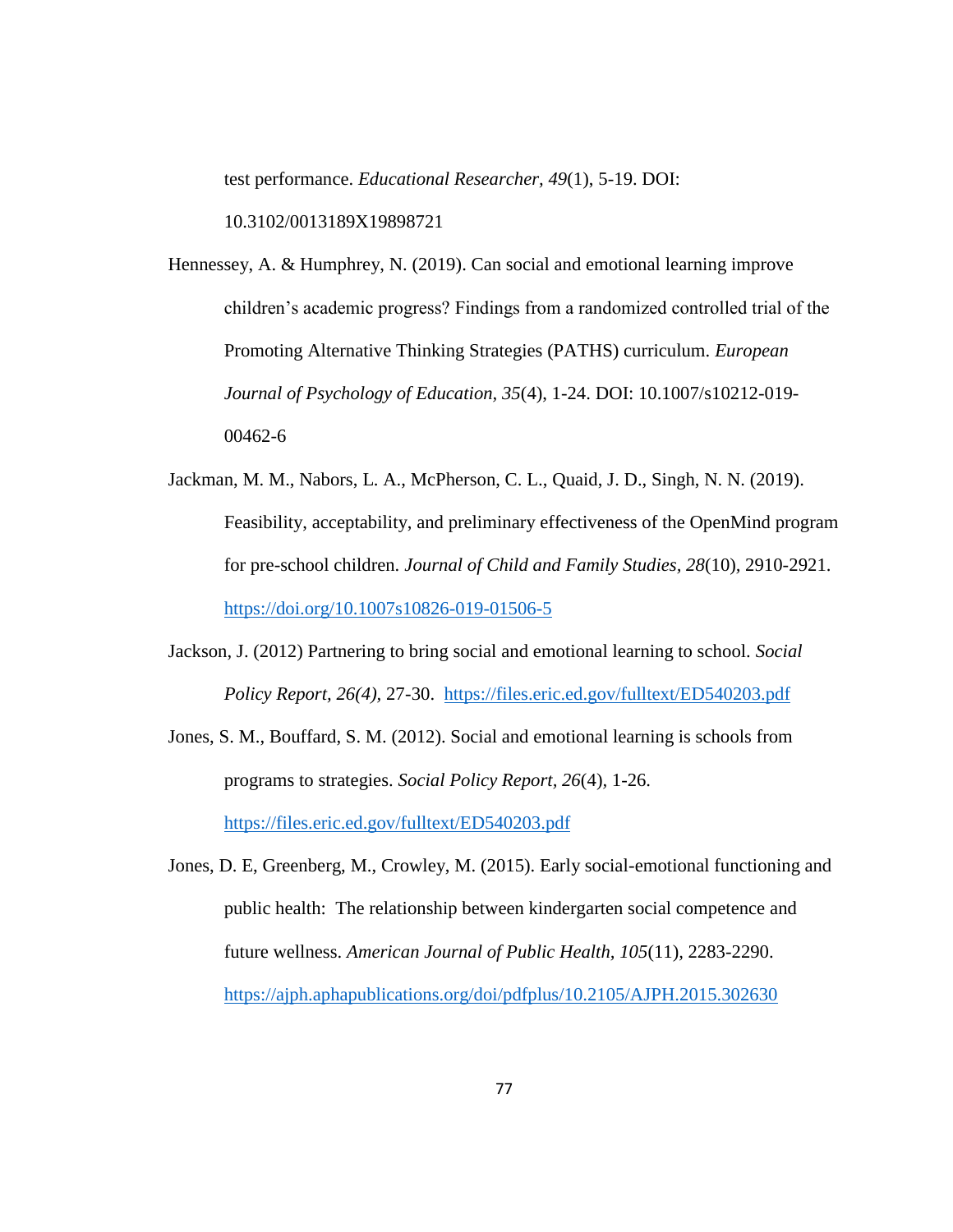Jordan, N. C., Kaplan, D., Ramineni, C., & Locuniak, M. N. (2009). Early math matters: Kindergarten number competence and later mathematics outcomes. *Develepmental Psychology, 45*(3), 850-867.<https://doi.org/10.1037/a0014939>

Kendziora, K. & Osher, D. (2016). Promoting children's and adolescents' social and emotional development: District adaptations of a theory of action. *Journal of Clinical Child and Adolescent Psychology, 45*(6)*,* 797-811.

<https://doi.org/10.1080/15374416.2016.1197834>

- Klapp, A., Belfield, C, Bowden, B, Levin, H, Shand, R., & Zander, S. (2017). A benfitcost analysis of a long-term intervention on social and emotional learning in compulsory school. *The International Journal of Emotional Education, 9*(1), 3- 19.<http://oaji.net/articles/2017/4987-1496670454.pdf>
- Kopelman-Rubin, D., Muhon, L., Siegel, A., & Kiomek, A. B. (2020). I can succeed, a new social-emotional learning program for children based on interpersonal psychotherapy for adolescents. *European Journal of Developmental Psychology, 18*(1), 1-19. DOI: 10.1080/17405629.2020.1768068
- Korinek, L. (2021). Supporting students with mental health challenges in the classroom. *Preventing School Failure: Alternative Education for Children and Youth, 65*(2), 97-107. DOI: 10.1080/1045988X.2020.1837058
- Kramer, T. J., Caldarella, P., Young, K. R., Fischer, L., & Warren, J. S. (2014). Implementing Strong Kids school-wide to reduce internalizing behaviors and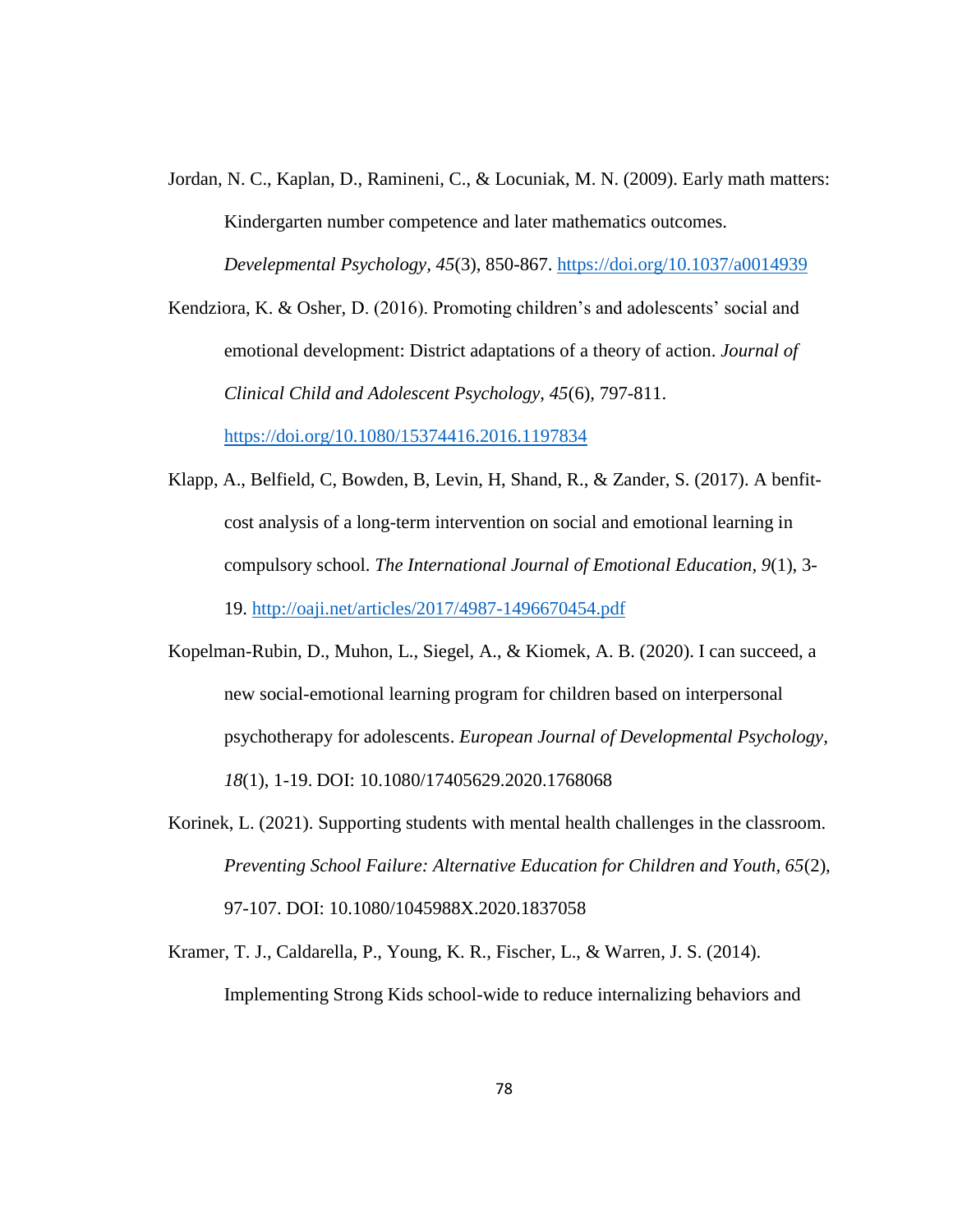increase prosocial behaviors. *Education and Treatment of Children, 37*(4), 659- 680. DOI: 10.1353/etc.2014.0031

Kwon, K., Hanrahan, A. R., & Kupzyk, K. A. (2017). Emotional expressivity and emotion regulation: Relation to academic functioning among elementary school children. *School Psychology Quarterly, 32*(1), 1-15. <https://doi.org/10.1037/spq0000166>

- Le, V., Schaack, D., Neishi, K., Hernandez, M. W., & Blank, R. (2019). Advanced content coverage at kindergarten: Are there trade-offs between academic achievement and social-emotional skills? *American Educational Research Journal, 56*(4), 1254-1280. DOI: 10.3102/0002831218813913
- Lebrun-Harris, L. A., Sherman, L. J., Limber, S. P., Miller, B. D., & Edgerton, E. A. (2019). Bullying victimization and perpetration among U.S. children and adolescents: 2016 national survey of children's health. Journal of Child and Family Studies, *28*, 2543-2557.

<https://journals.sagepub.com/doi/full/10.1177/0033354920912713>

- Lemberger, M., Brigman, G., Webb, L., & Moore, M. (2011). Student success skills: An evidence-based cognitive and social change theory for student achievement. *The Journal of Education,192*(2), 89-99.<http://www.jstor.org/stable/42744237>
- Lemberger, M. E., Ceballos, P. L., Molina, C. E., & Carbonneau, K. J. (2021). Growth in middle school students' curiosity, executive functioning, and academic achievement: Results from a theory-informed SEL and MBI school counseling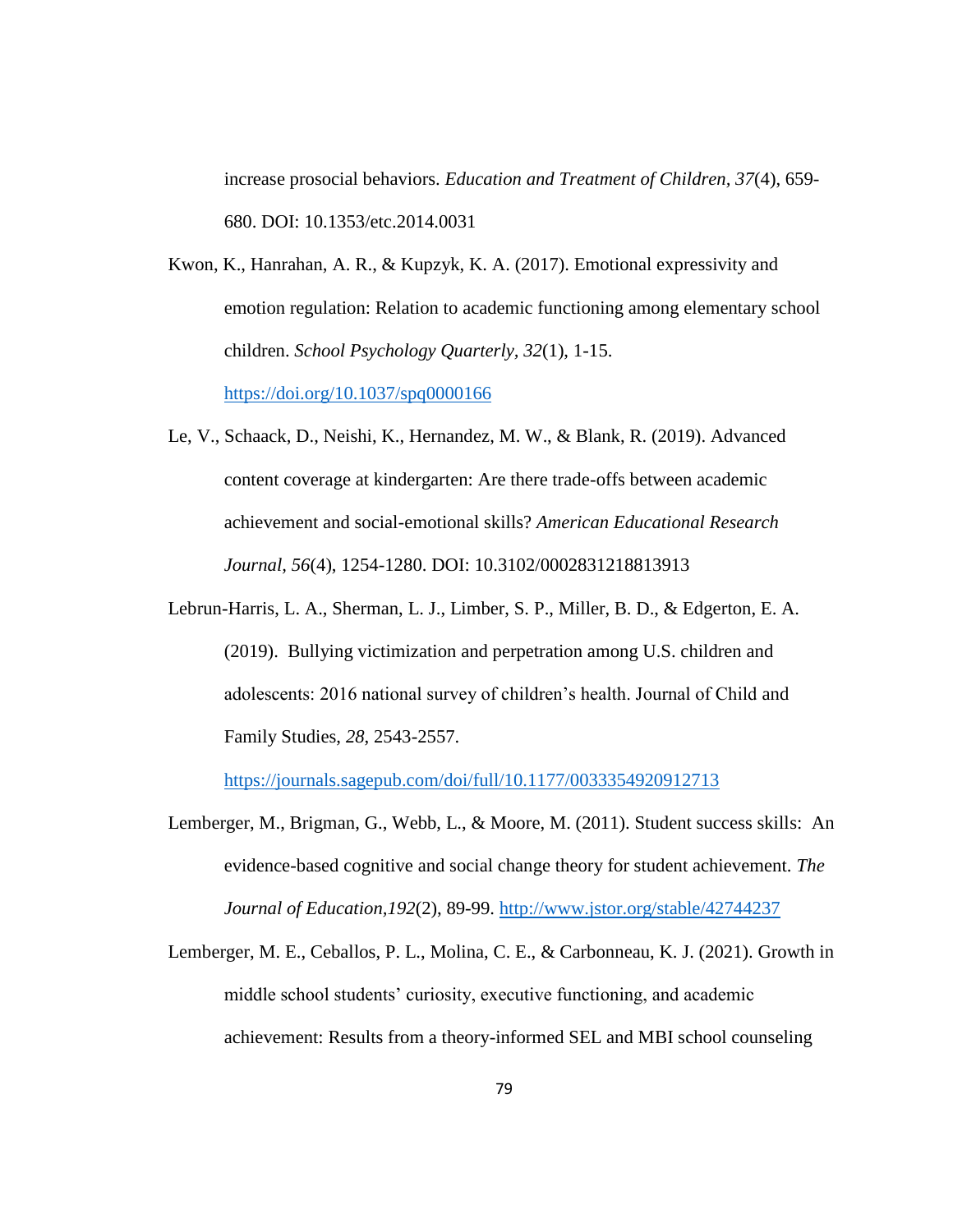intervention. *Professional School Counseling, 24*(1), 1-8. DOI:

10.1177/2156759X211007654

- Losen, D. J. & Whitaker, A. (2017). Lost instruction: The disparate impact of the school discipline gap in California. *The Civil Rights Project.* <https://files.eric.ed.gov/fulltext/ED578997.pdf>
- Low, S., Cook, C. R., Smolkowski, K., & Buntain-Ricklefs, J. (2015) Improvements in prosocial skills, empathy, conduct shown with Second Step Program. *Journal of School Psychology, 53*, 463-477.<https://dx.doi.org/10.1016/j.jsp.2015.09.002>
- Low, S., Smolkowski, K., Cook, C., & Desfosses, D. (2019). Two-year impact of a universal social-emotional learning curriculum: Group differences from developmentally sensitive trends over time. *Developmental Psychology, 55*(2)*,*  415-433.<http://dx.doi.org/10.1037/dev0000621>

McCormick, M. P., Cappella, E., O'Connor, E. E., Hill, J. L., & McClowry, S. G. (2016). Do effects of social-emotional learning programs vary by level of parent participation? Evidence from the randomized trial of INSIGHTS. *Journal of Research on Educational Effectiveness, 9*(3), 364-394. DOI: 10.1080/19345747.2015.1105892

McCormick, M. P., Cappella, E., O'Connor, E. E., & McClowry, S. G. (2015). Socialemotional learning and academic achievement: Using causal methods to explore classroom-level mechanisms. AERO Open, *1*(3), 1-26. [http://doi.](http://doi/)org/10.1177/2332858415603959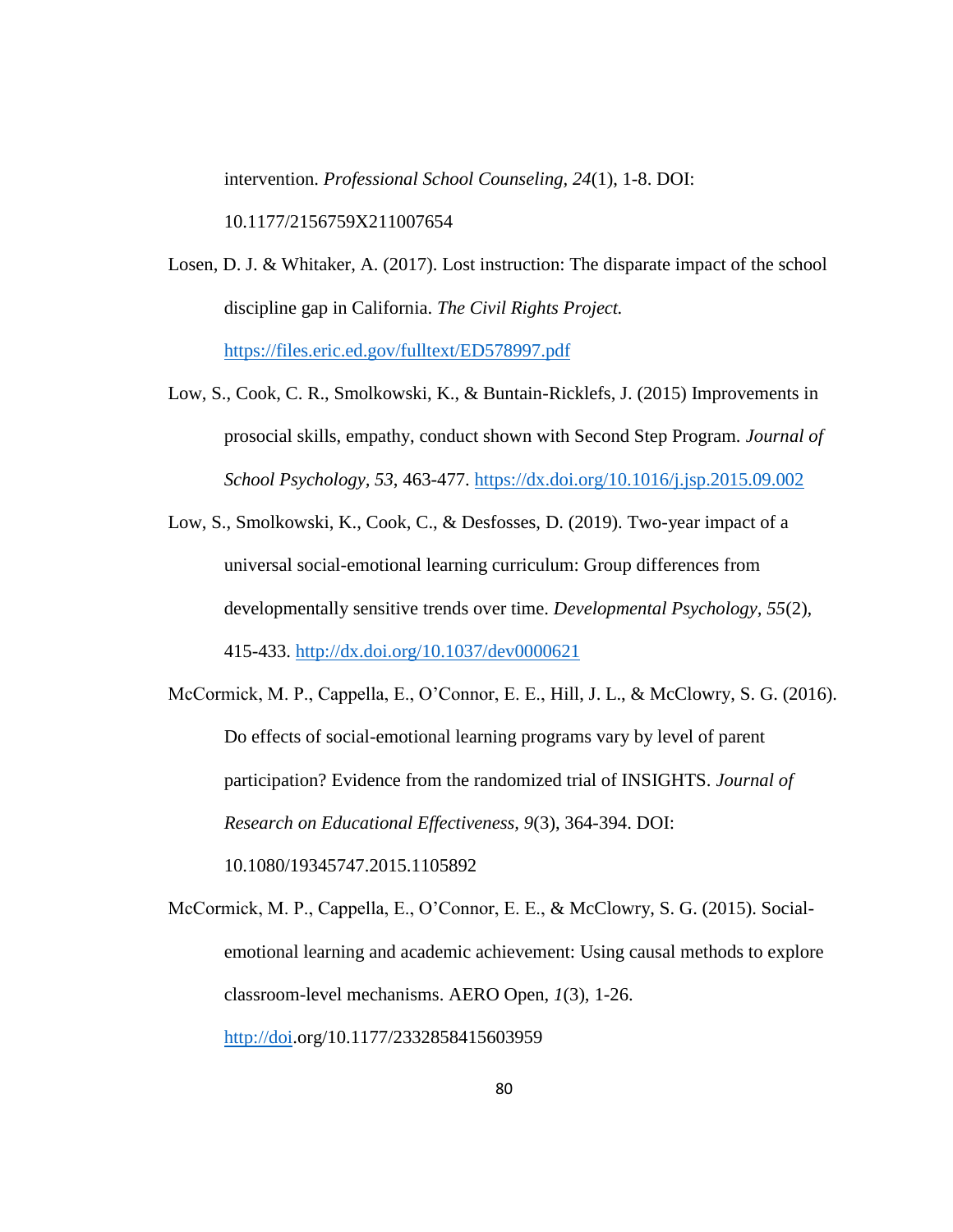- McCormick, M.P., Neuhaus, R., Horn, E. P., O'Connor, E. E., White, H.S., Harding, S., Cappela, E., & Mclowry, S. (2019). Long-term effects of social-emotional learning on the receipt of special education and grade retention: Evidence from a randomized trial of INSIGHTS. *AERA Open, 5*(3)*,* 1-21. <http://doi.org/10.1177/2332858419867290>
- McCormick, M. P., White, H. I., Horn, E. P., Lacks, R., O'Connor, E. E., Cappella, E., & McClowry, S. G. (2018). Instructional support and academic skills: Impacts of INSIGHTS in classrooms with shy children. *Early Education and Development, 6*(1), 173-194. DOI: 10.1080/10409289.2018.1435943
- McDonald, M. M., McClain, K., Ganguli, A., & Elias, M. J. (2021). It's not all or nothing: Exploring the impact of social-emotional and character development intervention in the middle grades. *Research in Middle Level Education, 44*(2), 1- 15. DOI: 10.1080/19404476.2020.1868226
- MedlinePlus (2021).<https://medlineplus.gov/drugsandyoungpeople.html>
- Parks, P. J. (2013). Cyberbullying. Reference Point Press.
- Peak Project Organization (2021).<https://thepeakproject.org/the-program/>
- Poling, A., Methot, L. L., & LeSage, M. G. (1995). *Fundamentals of behavior analytic research.* New York: Plenum Press.
- Reicher, H. & Matischeck-Jauk, M. (2017). Preventing depression in adolescence through social and emotional learning. *International Journal of Emotional Education, 9*(2), 110-115.<https://core.ac.uk/dowload/pdf/141678174.pdf>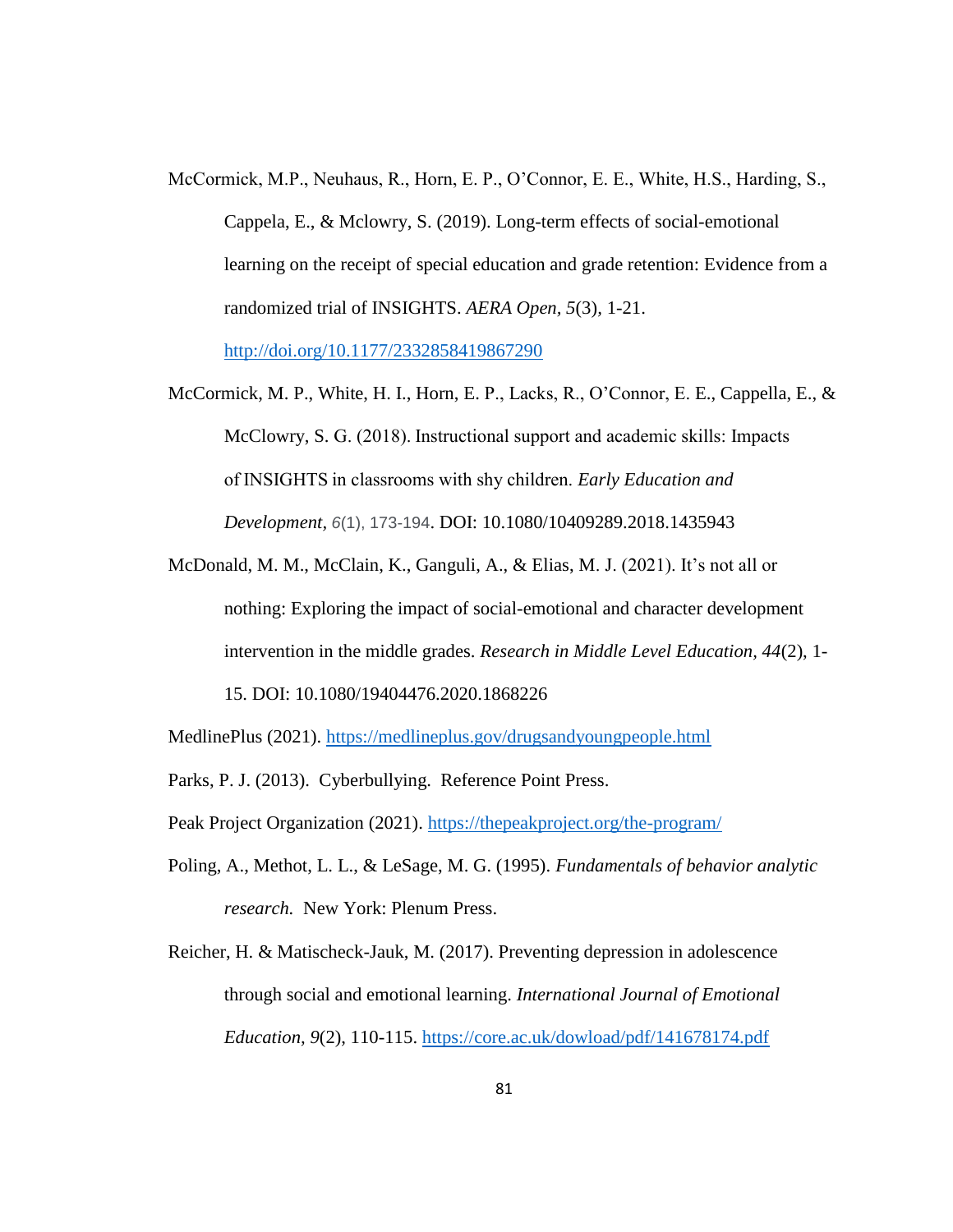Ross, K. M. & Tolan, P. (2017). Social and emotional learning in adolescence: Testing the CASEL model in a normative sample. *Journal of Early Adolescence, 38*(8)*,* 1170-1199.<https://doi.org/10.1177/0272431617725198>

Schonfeld, D. J., Adams, R. E., Fredstrom, B. K., Weissberg, R. P., Gilman, R., Voyce, C., Tomlin, R., Speese-Linehan, D. (2015). Cluster-randomized trial demonstrating impact on academic achievement of elementary social-emotional learning. *School Psychology Quarterly, 30*(3), 406-420. DOI: 10.1037/spq0000099

Schultz, B. L., Richardson, R. C., Barber, C. R., & Wilcox, D. (2011). A preschool pilot study of Connecting with Others: Lessons for teaching social and emotional competence. *Early Childhood Education Journal, 39*(1), 143-148. DOI: 10.1007/s10643-011-0450-4

- Shechtman, Z. & Yaman, M. A. (2012). SEL as a component of literature class to improve relationships, behavior, motivation, and content knowledge. *American Educational Research Journal, 49*(3), 546-567. DOI: 10.31020002831212441359
- Sheridan, S. M., Clark, B. L., Chistenson. S L. (2014). In *Best Practices in School Psychology: Systems-Level Services.* (pp.439-454). Essay, National Association of School Psychologists.
- Singh, A. A. (2017). In *Handbook of multicultural school psychology: an interdisciplinary perspective.* (2<sup>nd</sup> ed, pp. 157-189). Essay, Routledge, Taylor & Francis Group.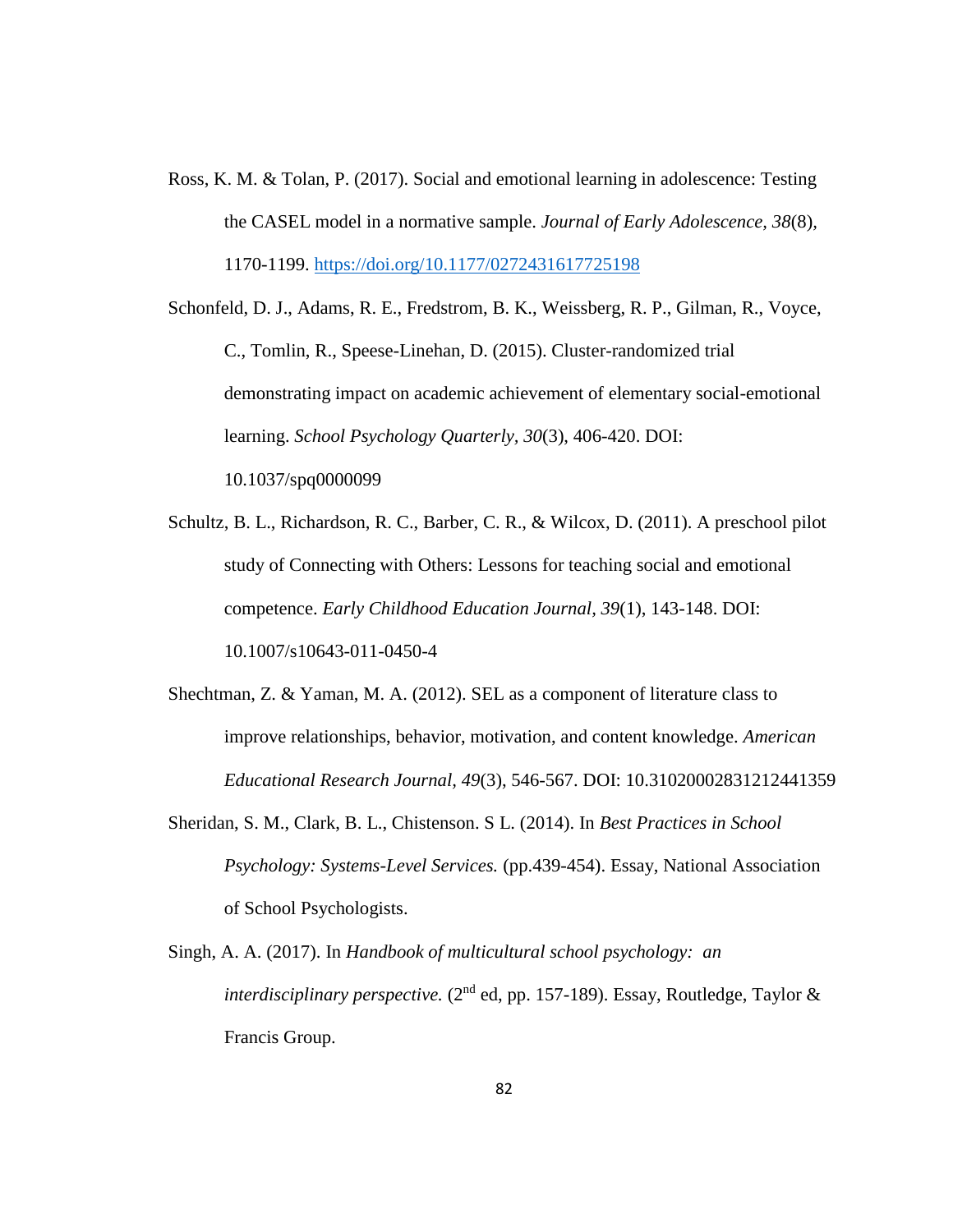- Smith, S. W., Daunic, A. P., Aydin, B. Van Loan, C. L., Barber, B. R., & Taylor, G. G. (2016). Effect of tools for getting along on student risk for emotional and behavioral problems in upper elementary classrooms: A replication study. *School Psychology Review, 45*(1), 73-92. DOI: 10.17105/SPR45-1.73-92
- Smith-Adcock, S., Leite, W., Kaya, Y., & Amatea, E. (2019). A model of parenting risk and resilience, social-emotional readiness, and reading achievement in kindergarten children from low-income families' model. *Journal of Child and Family Studies, 28,* 2826-2841. DOI: 10.1007/s10826-019-01462-0
- Top, N., Liew, J., & Luo, W. (2017). Family and school influences on youths' behavioral and academic outcomes: Cross-level interactions between parental monitoring and character development curriculum. *The Journal of Genetic Psychology, 178*(2)*,*  108-118.<https://doi.org/10.1080/00221325.2017.1279118>
- Top, N., Liew, J., & Luo, W. (2016). Effects of Second Step curriculum on behavioral and academic outcomes in fifth and eighth grade students: A longitudinal study on character development. *Novitas Reasearch on Youth and Language, 10*(1), 24- 47.<https://files.eric.ed.gov/fulltext/EJ1167262.pdf>
- Tukri, F. J., Jdaitawi, M., & Sheta, H. (2018). Fostering positive adjustment behaviour: Social -connectedness, achievement motivation and emotional-social learning among male and female university students. *Active Learning in Higher Education, 19*(2), 145-158. DOI: 10.1177/1469787417731202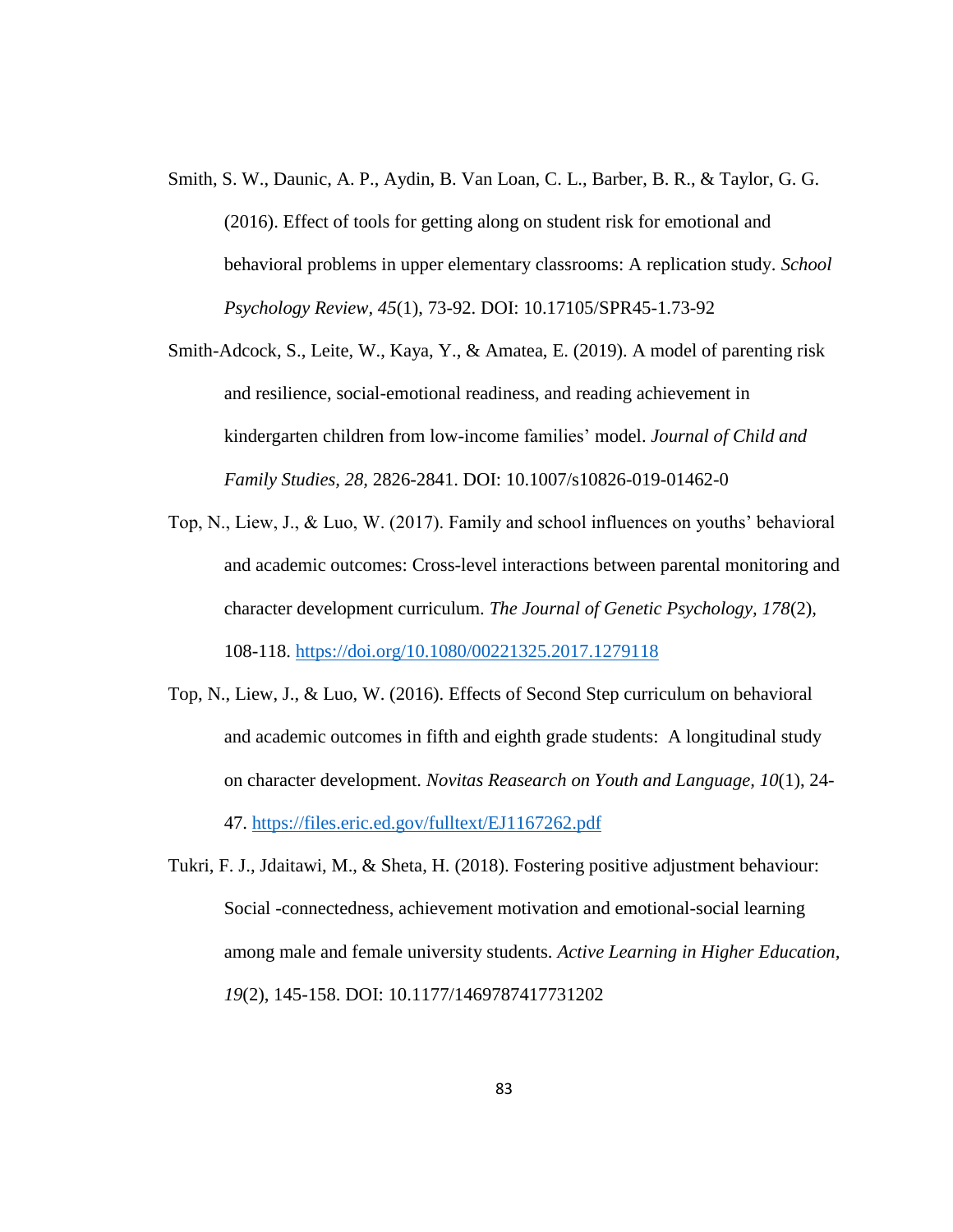- Tur-Porcar, A. M., Llorca-Mestre, A., & Mestre-Escriva, V. (2021). Aggressiveness, instability, and social-emotional education in an inclusive environment. *Communicar, 66*(29), 43-52. DOI: 10.3916/C66-2021-04
- U.S. Department of Education (2021).<http://www2.ed.gov/amins/lead/account/saa.html>
- U.S. Department of Education (2021). [https://whatworks.](https://whatworks/)ed.gov
- Urbina, I., Villares, E., & Mariani, M. (2017). Examining the efficacy of the Spanish cultural translation of the Student Success Skills program to improve academic achievement. Journal of Humanistic Counseling, *56*, 127-143. DOI: 10.1002/johc.12048
- Villares, E., Lemberger, M., Brigman, G., Webb, L. (2011). Student Success Skills: An evidence-based school counseling program grounded in humanistic theory. *Journal of Humanistic Counseling, 50*, 42-55. DOI: 10.1002/j.2161- 1939.2011.tb00105.x
- Wallace, A. & Palmer, J. (2017). Boosting social and emotional development in and out of school. *NCSL Legislative Brief, 25*(41)*.* [http://www.ncsl.org/research/education/boosting-social-and-emotional](http://www.ncsl.org/research/education/boosting-social-and-emotional-development-in-and-out-of-school.aspx)[development-in-and-out-of-school.aspx](http://www.ncsl.org/research/education/boosting-social-and-emotional-development-in-and-out-of-school.aspx)

Wang, N, Wilhite, S. C., Wyatt, J., Young, T., & Bloemker, G. (2012). Impact of college freshman social and emotional learning curriculum on student learning outcomes: An exploratory study. *Journal of University Teaching & Learning Practice, 9*(2), 1-20.<http://ro.uow.edu.au/jutlp/vol9/iss2/8>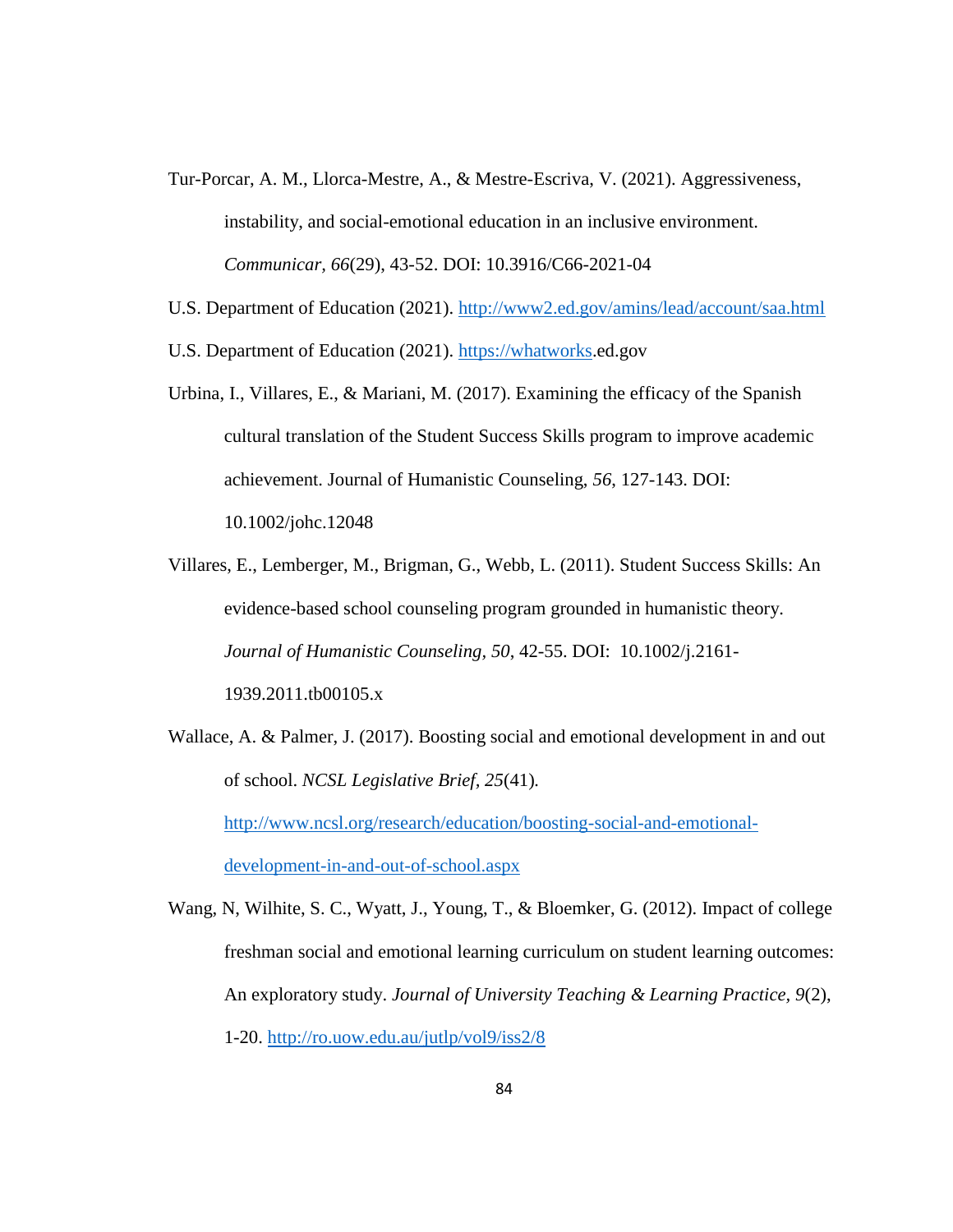- Wang, Y., Yang, Z., Zhang, Y., Wang, F., Liu, T. & Xin, T. (2019). The effect of socialemotional competency on child development in Western China. *Frontiers in Psychology, 10*(1282), 1-10. DOI: 10.3389/fpsyg.2019.01282
- Webb, L., Brigman, G., Carey, J., Villares, E., Wells, C., Sayer, A., Harrington, K., & Chance, E. (2019). Results of a randomized controlled trial of the Student Success Skills program on Grade 5 students' academic and behavioral outcomes. *Journal of Counseling and Development, 97*, 398-408. DOI: 10.1002/jcad.12288

Wallace, A. & Palmer, J. (2017). Boosting social and emotional development in and out of school. NCSL Legislative Brief, 25 (41). [http://www.ncsl.org/research/education/boosting-social-and-emotional](http://www.ncsl.org/research/education/boosting-social-and-emotional-development-in-and-out-of-school.aspx)[development-in-and-out-of-school.aspx](http://www.ncsl.org/research/education/boosting-social-and-emotional-development-in-and-out-of-school.aspx)

- Wood, P. & Brownhill, S. (2018). Absent fathers, and children's social and emotional learning: An exploration of the perceptions of positive male role models in the primary school sector. *Gender and Education, 30*(2), 172-186. DOI: 10.1080/09540253.2016.1187264
- Zeilhofer, L. (2020). Mindfulness in the foreign language classroom: Influence on academic achievement and awareness. *Language Teaching Research, 00*(0), 1-19. DOI: 10.1177/162168820934624
- Zolkoski, S. M, Holm, J. M., West, E., Ismail, H., Kennedy, B. R., Votaw, A., Miller, G. J., Stocks, E. & Sass, S. M. (2021). Social-emotional learning in rural schools: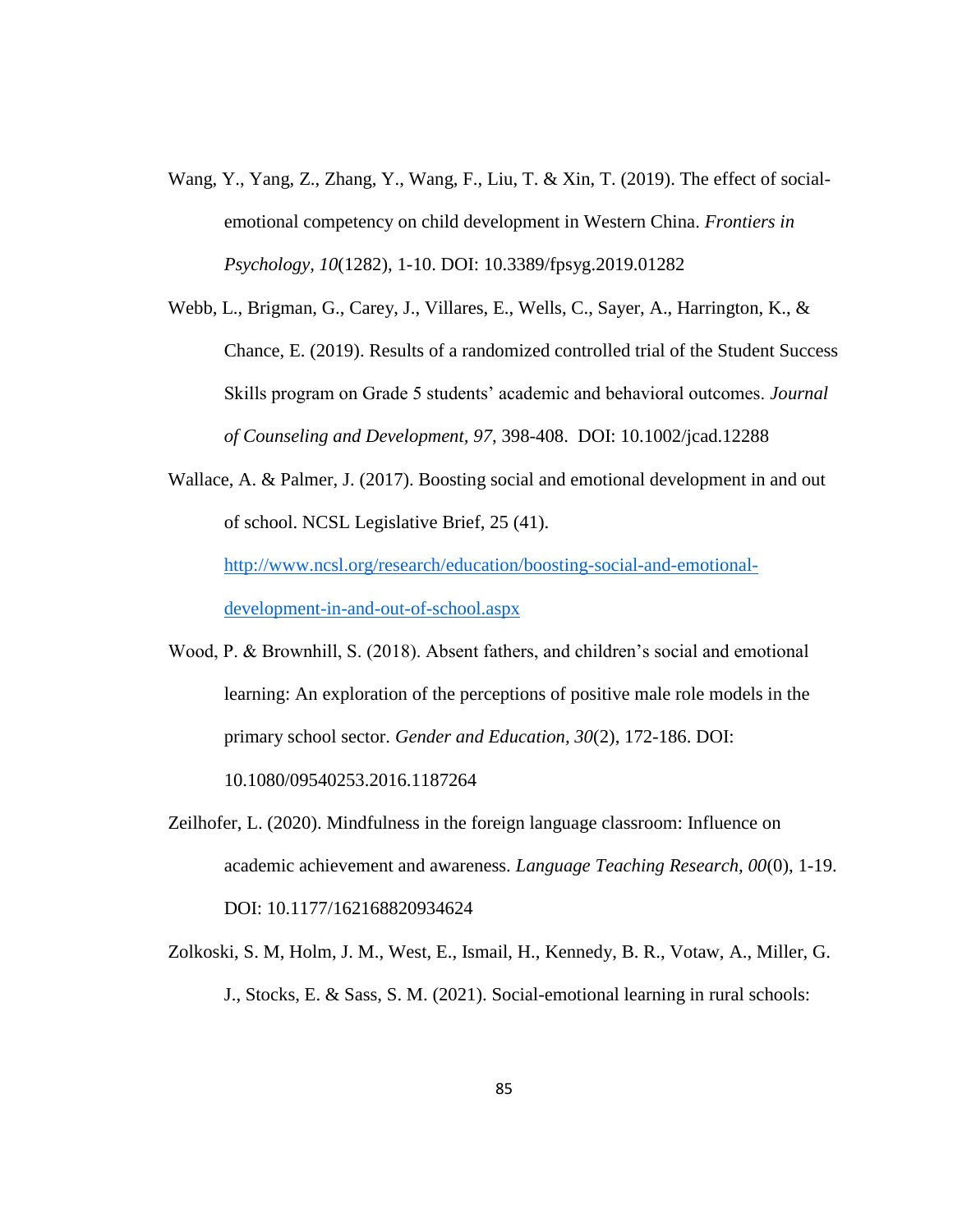Parents' perspectives. *Kappa Delta Pi Record, 57*(1), 43-46. DOI: 10.1080/00228958.2021.1851587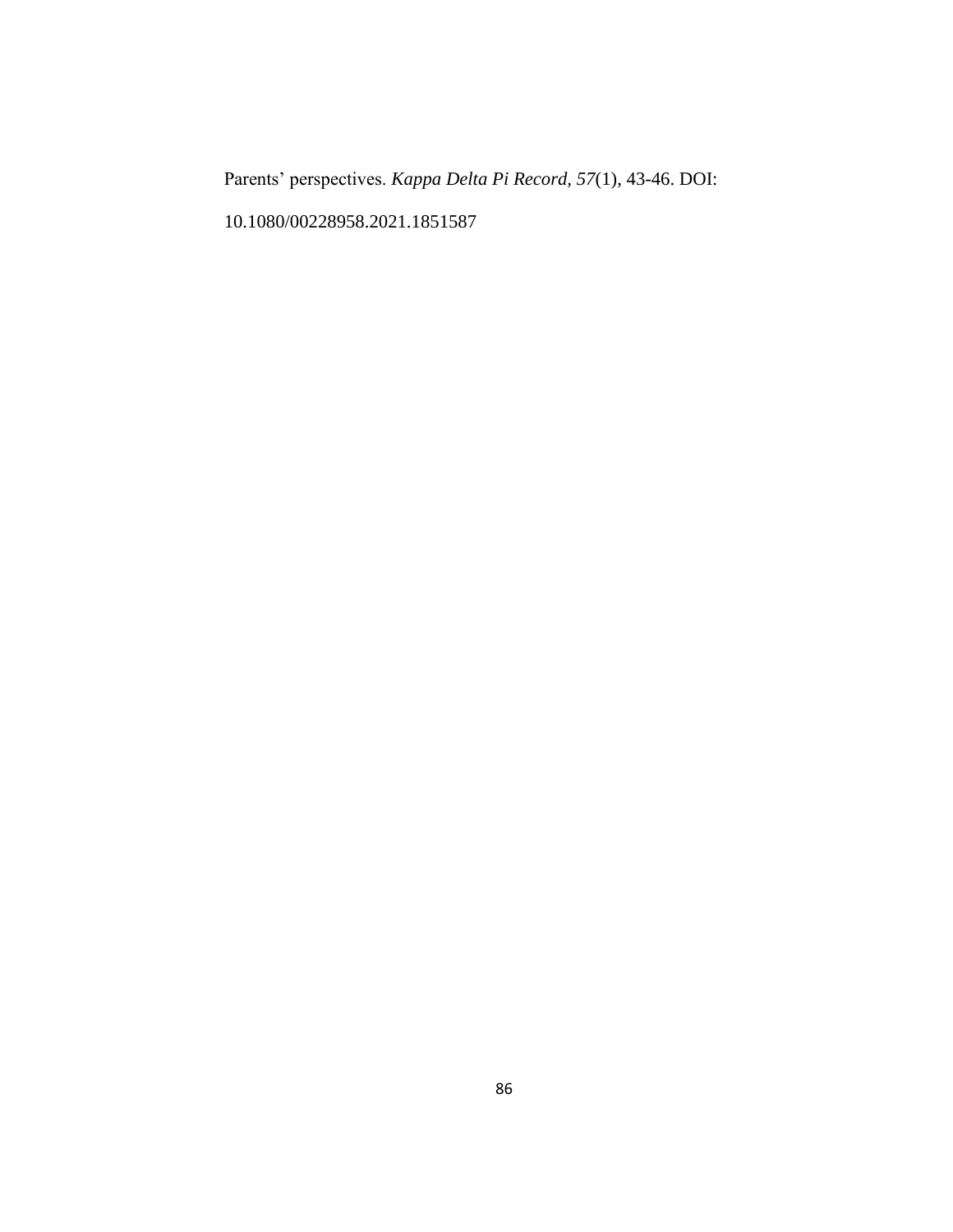# **Appendix A**

# **Table 1**

| Social-Emotional Learning and Academics Articles and Program Type |
|-------------------------------------------------------------------|
|-------------------------------------------------------------------|

| <b>Author/Year</b>           | <b>Program Type</b>           |
|------------------------------|-------------------------------|
| Aleksie et al. (2019)        | (Skills)                      |
| Ashdown and Bernard (2011)   | You Can Do It                 |
| Babalis et al. (2013)        | (General)                     |
| Bakosh et al. (2016)         | Mindfullness                  |
| Bowers et al. (2018)         | <b>Student Success Skills</b> |
| Chain et al. (2017)          | (Skills)                      |
| Cipriano et al. (2019)       | Ruler                         |
| Cook et al. (2018)           | Second Step                   |
| Davis et al. (2014)          | (Skills)                      |
| Denham et al. (2014)         | (Skills)                      |
| DiPerna et al. (2017)        | Social Skills Improvement     |
|                              | System-Classswide             |
|                              | <b>Intervention Program</b>   |
| Espelage et al. (2016)       | Second Step                   |
| Flay and Phil (2014)         | <b>Positive Action</b>        |
| Hart et al. (2020)           | Social Skills Improvement     |
|                              | System-Classswide             |
|                              | <b>Intervention Program</b>   |
| Hennessey and Hennessey      | <b>PATHS</b>                  |
| (2019)                       |                               |
| Jackman et al. (2019)        | OpenMind                      |
| Kopelman-Rubin et al. (2020) | <b>ICS-ES</b>                 |
| Kwon et al. (2017)           | (Skills)                      |
| Low et al. (2019)            | <b>Second Step</b>            |
| MacDonnell et al. (2021)     | <b>MOSAIC</b>                 |
| McCormick et al. (2015)      | <b>INSIGHTS</b>               |
| McCormick et al. (2016)      | <b>INSIGHTS</b>               |
| McCormick et al. (2018)      | <b>INSIGHTS</b>               |
| McCormick et al. (2019)      | <b>INSIGHTS</b>               |
| Schonfeld et al. (2015)      | <b>PATHS</b>                  |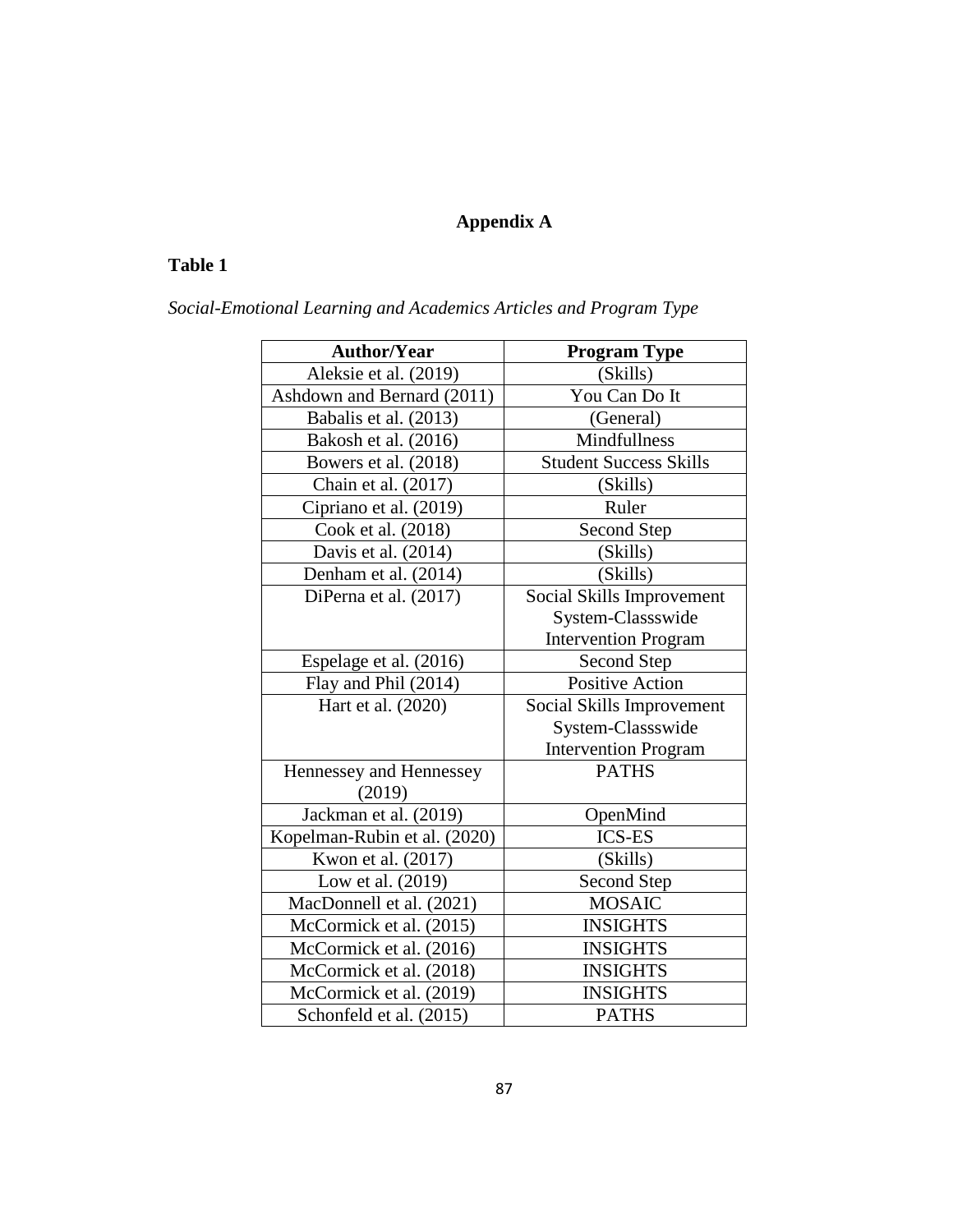| Shechtman and Yaman        | (General)                     |
|----------------------------|-------------------------------|
| (2012)                     |                               |
| Smith-Adcock et al. (2019) | (Skills)                      |
| Top et al. (2016)          | Second Step                   |
| Top et al. (2017)          | Second Step                   |
| Turki et al. (2018)        | (Skills)                      |
| Urbina et al. (2017)       | <b>Student Success Skills</b> |
| Vi-Nhuan et al. (2019)     | (Skills)                      |
| Wang et al. (2012)         | (General)                     |
| Wang et al. (2019)         | (Skills)                      |
| Webb et al. (2019)         | <b>Student Success Skills</b> |
| Zeilhofer (2020)           | Mindfullness                  |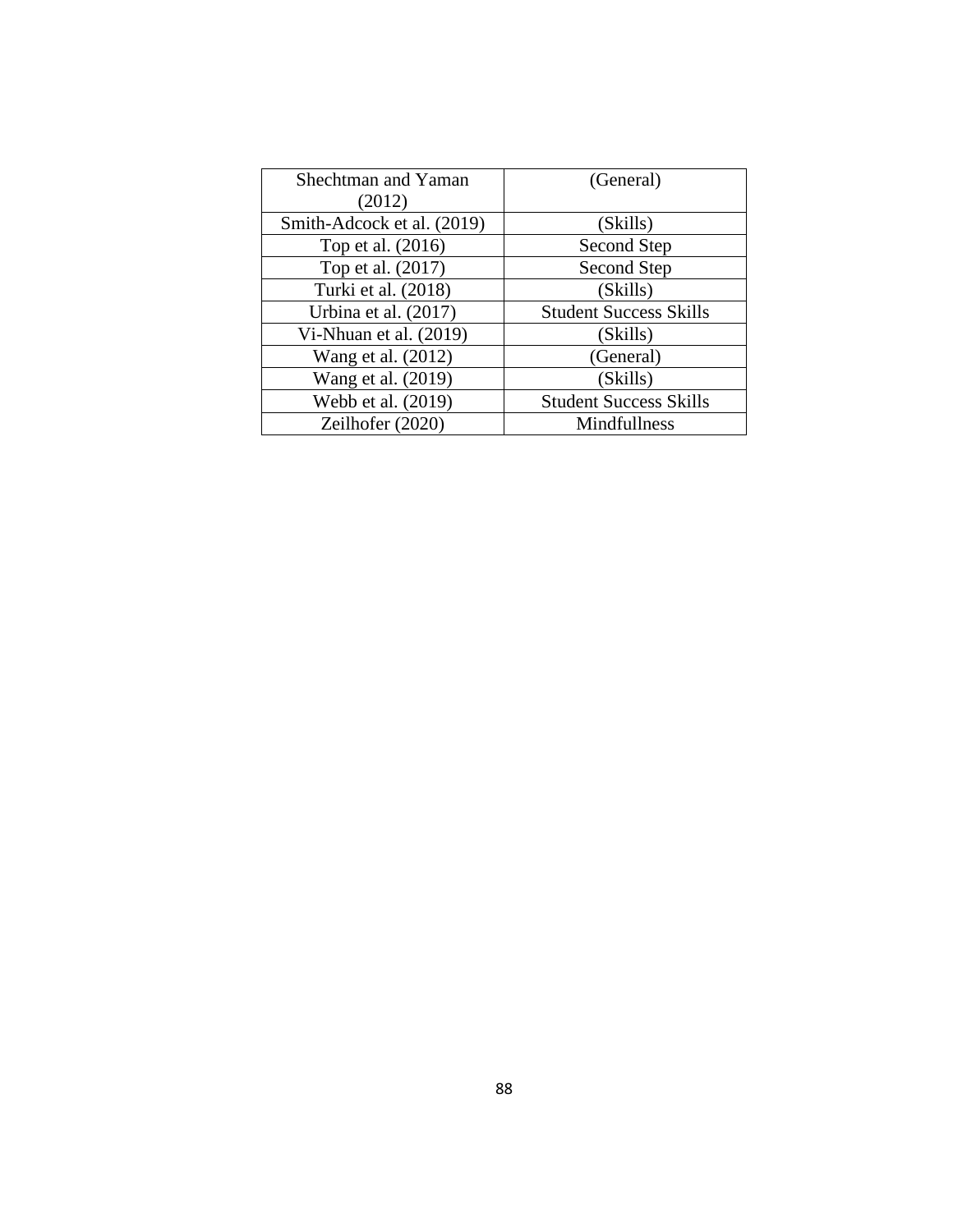**Vita**

Stella M. Westhoven is a resident of Village Mills, Texas. In 1992, she graduated from East Brunswick High School in East Brunswick, New Jersey. She earned a Bachelor of Arts degree in Psychology and Sociology from Rutgers University in New Brunswick, New Jersey in 1996. While attending Rutgers, she worked as a teaching assistant with the kindergarten program at Johnson & Johnson Child Development Center and volunteered at the Behavioral Health Clinic, both in New Brunswick, New Jersey. In 1998, Stella went on to earn a Master of Science degree in Counseling Psychology and Industrial/Organizational Psychology from Lamar University in Beaumont, Texas. While attending Lamar, she was a graduate assistant in the psychology department. After earning her M.S., Stella began her career working as a licensed professional counselor (LPC) in both clinical and public school settings. Additionally, she taught Child/Adolescent Psychology and General Psychology at Angelina College in Lufkin, Texas. She has also volunteered with the Southeast Texas Critical Incident Stress Management Team. Stella began the school psychology graduate program at Stephen F. Austin State University in 2019. She will receive a Master of Arts degree in School Psychology in May of 2022, which will allow her to seek licensure as a Licensed Specialist in School Psychology (LSSP) and certification as a Nationally Certified School Psychologist (NCSP).